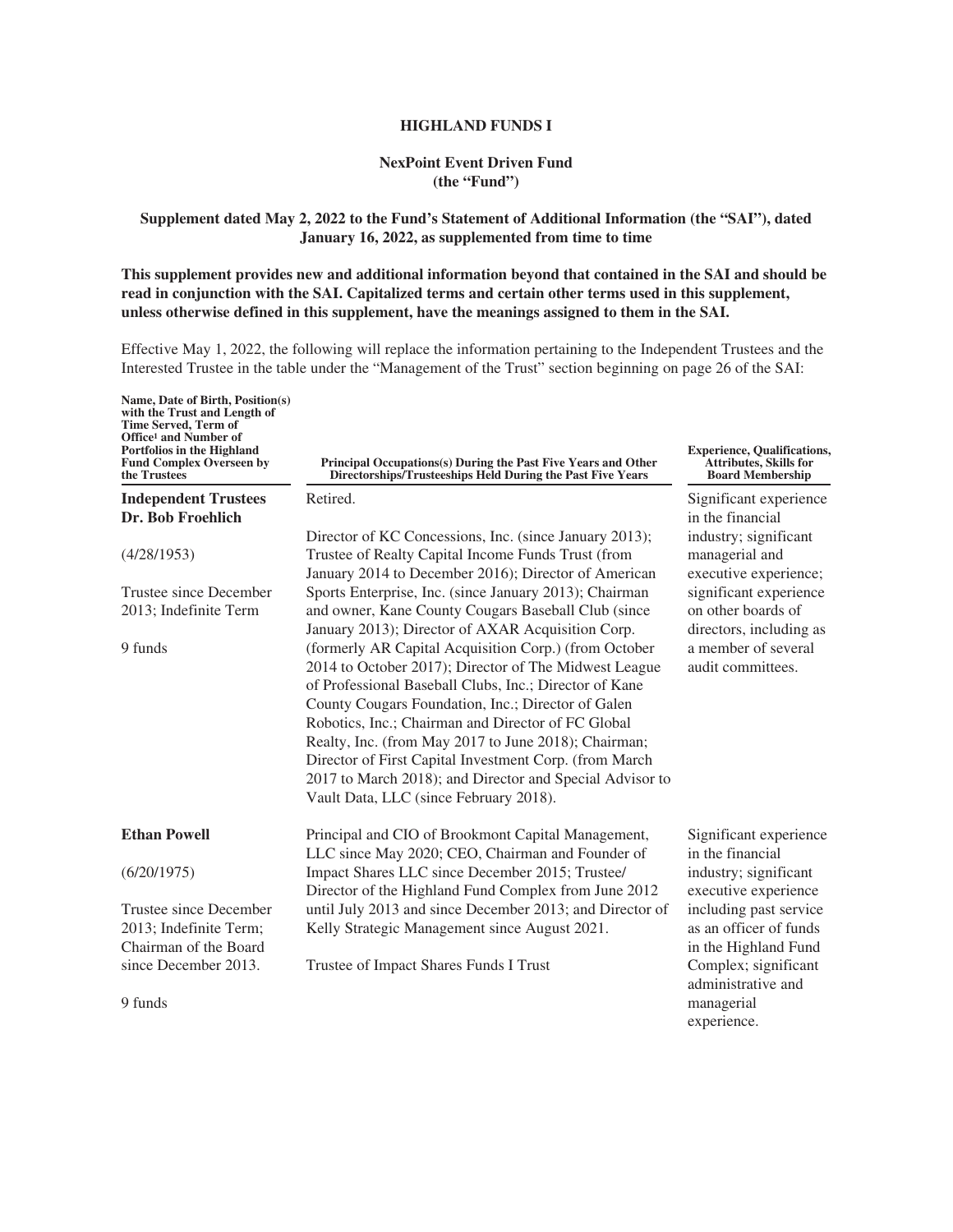| Name, Date of Birth, Position(s)<br>with the Trust and Length of<br>Time Served, Term of<br>Office <sup>1</sup> and Number of<br>Portfolios in the Highland<br><b>Fund Complex Overseen by</b><br>the Trustees | Principal Occupations(s) During the Past Five Years and Other<br>Directorships/Trusteeships Held During the Past Five Years                                                                                                                                                                                                                                                                                                                                                                                                                        | <b>Experience, Qualifications,</b><br>Attributes, Skills for<br><b>Board Membership</b>                                                                                           |
|----------------------------------------------------------------------------------------------------------------------------------------------------------------------------------------------------------------|----------------------------------------------------------------------------------------------------------------------------------------------------------------------------------------------------------------------------------------------------------------------------------------------------------------------------------------------------------------------------------------------------------------------------------------------------------------------------------------------------------------------------------------------------|-----------------------------------------------------------------------------------------------------------------------------------------------------------------------------------|
| Bryan A. Ward                                                                                                                                                                                                  | Senior Advisor, CrossFirst Bank since April 2019; Private<br>Investor, BW Consulting, LLC since 2014.                                                                                                                                                                                                                                                                                                                                                                                                                                              | Significant experience<br>on this and/or other                                                                                                                                    |
| (2/4/1955)                                                                                                                                                                                                     | Director of Equity Metrix, LLC                                                                                                                                                                                                                                                                                                                                                                                                                                                                                                                     | boards of directors/<br>trustees; significant                                                                                                                                     |
| Trustee since inception in<br>2006; Indefinite Term.                                                                                                                                                           |                                                                                                                                                                                                                                                                                                                                                                                                                                                                                                                                                    | managerial and<br>executive experience;<br>significant experience                                                                                                                 |
| 9 funds                                                                                                                                                                                                        |                                                                                                                                                                                                                                                                                                                                                                                                                                                                                                                                                    | as a management<br>consultant.                                                                                                                                                    |
| <b>Pamela Corrie</b>                                                                                                                                                                                           | Managing Director of Carl Marks Advisors since<br>February 2018; Vice President of Strategic Planning of                                                                                                                                                                                                                                                                                                                                                                                                                                           | Significant experience<br>on other boards of                                                                                                                                      |
| (1/1/1958)                                                                                                                                                                                                     | BVS Acquisition Co.LLC (from September 2020 to<br>December 2021); Independent Manager of YouFit Health                                                                                                                                                                                                                                                                                                                                                                                                                                             | directors; significant<br>managerial and                                                                                                                                          |
| Trustee since January<br>2022; Indefinite Term.                                                                                                                                                                | Clubs (from May 2020 to October 2021); Chief<br>Restructuring Officer of ABC Carpet and Home (from<br>June 2017 to May 2019); and Managing Director and                                                                                                                                                                                                                                                                                                                                                                                            | executive experience;<br>significant legal and<br>restructuring                                                                                                                   |
| 8 funds                                                                                                                                                                                                        | Chief Executive Officer of Epiq Systems (from April<br>2015 to November 2016).                                                                                                                                                                                                                                                                                                                                                                                                                                                                     | experience.                                                                                                                                                                       |
|                                                                                                                                                                                                                | Director of Prescient Co Inc. since November 2021;<br>Director of AM Castle since February 2021; Director of<br>Katerra, Inc. (from September 2020 to October 2021);<br>Director of Le Tote/Lord & Taylor (from March 2020 to<br>March 2021); Director of Tempel Steel Company (from<br>June 2020 to February 2021); Director of Pier 1 Imports,<br>Inc. (from January 2020 to October 2020); Director of<br>Sustainable Restaurant Group (from April 2020 to<br>September 2020); and Director of Tristrata Group (from<br>May 2019 to July 2019). |                                                                                                                                                                                   |
| <b>Dorri McWhorter</b>                                                                                                                                                                                         | President & CEO, YMCA of Metropolitan Chicago<br>(2021-Present); Chief Executive Officer, YWCA                                                                                                                                                                                                                                                                                                                                                                                                                                                     | Significant managerial<br>and executive                                                                                                                                           |
| (6/30/1973)                                                                                                                                                                                                    | Metropolitan Chicago (2013-2021); Partner, Crowe LLP<br>(2008 to 2013).                                                                                                                                                                                                                                                                                                                                                                                                                                                                            | experience, including<br>experience as                                                                                                                                            |
| Trustee since May 2022;<br>Indefinite Term.                                                                                                                                                                    | Board Director of William Blair Funds (since 2019);                                                                                                                                                                                                                                                                                                                                                                                                                                                                                                | president and chief<br>executive officer;                                                                                                                                         |
|                                                                                                                                                                                                                | Board Director of Skyway Concession Company, LLC                                                                                                                                                                                                                                                                                                                                                                                                                                                                                                   | significant                                                                                                                                                                       |
| 8 funds                                                                                                                                                                                                        | (since 2018); Board Director of Illinois CPA Society<br>(2017-2022); Board Director of Lifeway Foods, Inc.<br>(since 2020); Board Director of Green Thumb Industries,<br>Inc. (since 2022), Board Director of American Institute of<br>Certified Public Accountants (2013 to 2016); Member of<br>Financial Accounting Standards Advisory Council<br>(since 2021).                                                                                                                                                                                  | background and<br>experience in financial<br>accounting; significant<br>experience on other<br>boards of directors,<br>including for other<br>registered investment<br>companies. |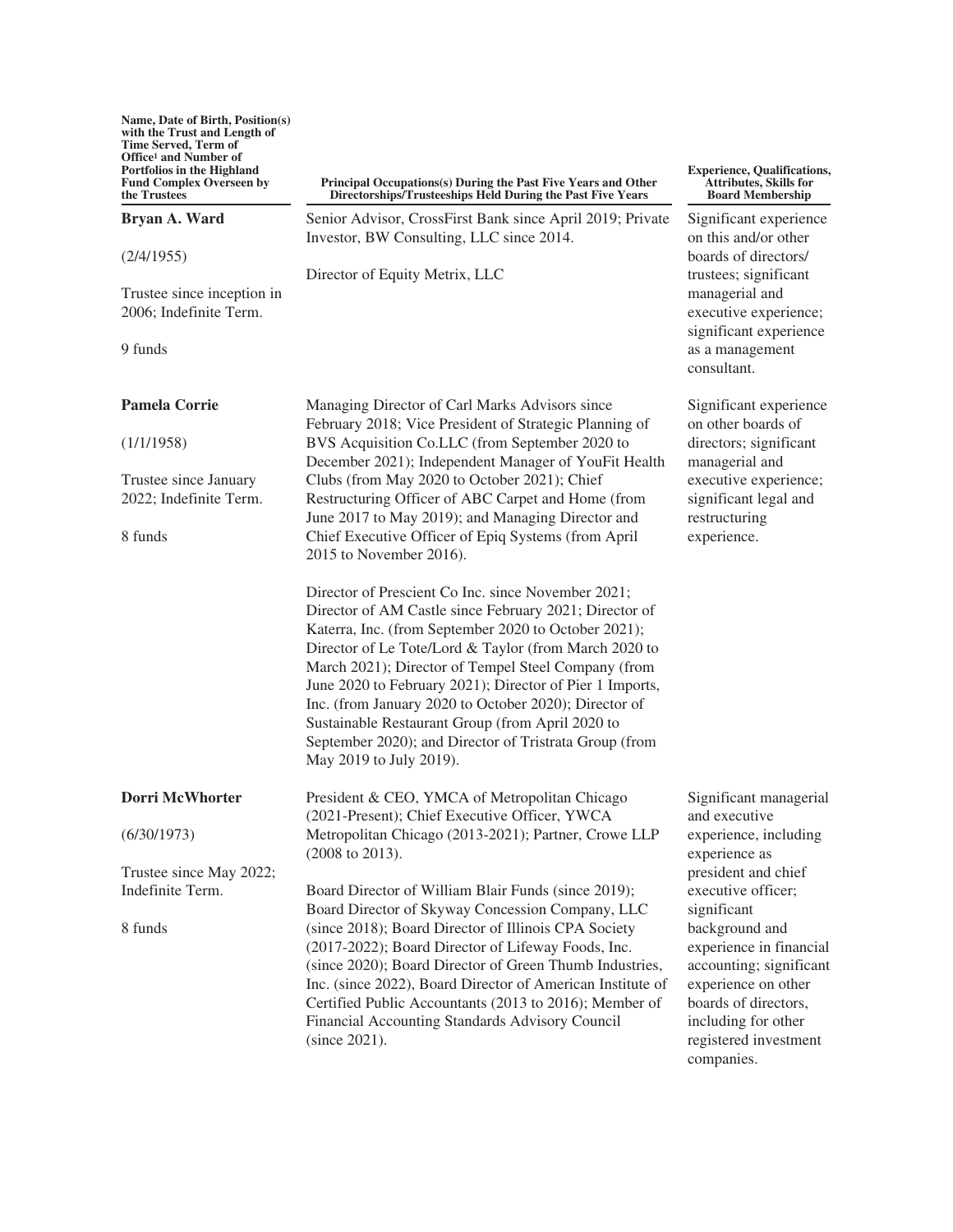| Name, Date of Birth, Position(s)<br>with the Trust and Length of<br>Time Served, Term of<br>Office <sup>1</sup> and Number of<br>Portfolios in the Highland<br><b>Fund Complex Overseen by</b><br>the Trustees | Principal Occupations(s) During the Past Five Years and Other<br>Directorships/Trusteeships Held During the Past Five Years | <b>Experience, Qualifications,</b><br><b>Attributes, Skills for</b><br><b>Board Membership</b> |
|----------------------------------------------------------------------------------------------------------------------------------------------------------------------------------------------------------------|-----------------------------------------------------------------------------------------------------------------------------|------------------------------------------------------------------------------------------------|
| <b>Interested Trustee</b>                                                                                                                                                                                      | President of Rand Advisors, LLC since August 2013.                                                                          | Significant experience                                                                         |
| <b>John Honis<sup>2</sup></b>                                                                                                                                                                                  |                                                                                                                             | in the financial                                                                               |
|                                                                                                                                                                                                                | Manager of Turtle Bay Resort, LLC (August 2011 –                                                                            | industry; significant                                                                          |
| (6/16/1958)                                                                                                                                                                                                    | December 2018).                                                                                                             | managerial and<br>executive experience,                                                        |
| Trustee since July 2013;                                                                                                                                                                                       |                                                                                                                             | including experience                                                                           |
| Indefinite Term.                                                                                                                                                                                               |                                                                                                                             | as president, chief<br>executive officer or                                                    |
| 9 funds                                                                                                                                                                                                        |                                                                                                                             | chief restructuring<br>officer of five<br>telecommunication                                    |
|                                                                                                                                                                                                                |                                                                                                                             | firms; experience on                                                                           |
|                                                                                                                                                                                                                |                                                                                                                             | other boards of                                                                                |
|                                                                                                                                                                                                                |                                                                                                                             | directors.                                                                                     |
|                                                                                                                                                                                                                |                                                                                                                             |                                                                                                |

<sup>1</sup> On an annual basis, as a matter of Board policy, the Governance and Compliance Committee reviews each Trustee's performance and determines whether to extend each such Trustee's service for another year. The Board adopted a retirement policy wherein the Governance and Compliance Committee shall not recommend the continued service as a Trustee of a Board member who is older than 80 years of age at the time the Governance and Compliance Committee reports its findings to the Board.

<sup>2</sup> Mr. Honis is treated as an Interested Trustee of the Trust effective January 28, 2020. From May 1, 2015 to January 28, 2020, Mr. Honis was treated as an Independent Trustee of the Trust.

# **PLEASE RETAIN THIS SUPPLEMENT FOR FUTURE REFERENCE.**

**HFI-NEDF-SUPP-0522**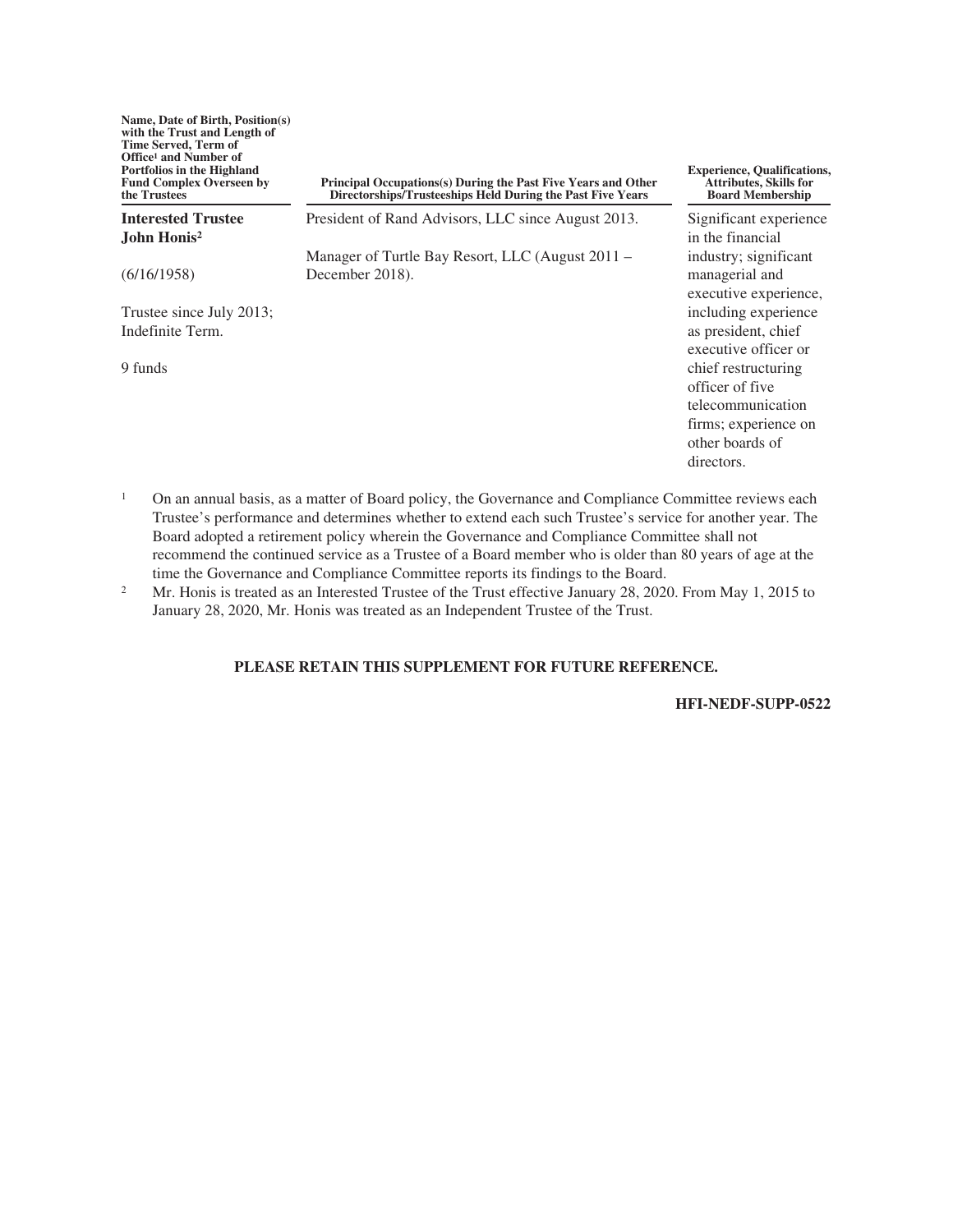# **HIGHLAND FUNDS I**

## **NexPoint Event Driven Fund (formerly Highland Healthcare Opportunities Fund)**

**Supplement dated January 26, 2022 to the Summary Prospectus, Prospectus and Statement of Additional Information ("SAI") each dated January 16, 2022, as supplemented from time to time.**

**This Supplement provides new and additional information beyond that contained in the Summary Prospectus, Prospectus and Statement of Additional Information and should be read in conjunction with the Summary Prospectus, Prospectus and Statement of Additional Information.**

## **IMPORTANT NOTICE**

The following information supplements and supersedes any information to the contrary contained in the Summary Prospectus, Prospectus and/or Statement of Additional Information of NexPoint Event Driven Fund (the "Fund"), a series of Highland Funds I ("HFI"), each dated and supplemented as noted above.

As previously disclosed on October 15, 2021, the Board of Trustees of HFI (the "Board"), on behalf of the Fund, approved certain changes related to the repositioning of the Fund's investment strategy such that it will seek to invest primarily in securities that the Fund's investment adviser expects to benefit from an event catalyst. These changes included changing the Fund's name and removing the former policy to invest at least 80% of the value of its total assets in securities of healthcare companies.

The shareholders of the Fund at a special meeting of shareholders held on January 14, 2022 approved an amendment to the Fund's fundamental investment policy regarding industry concentration to remove the requirement to invest at least 25% of the Fund's total assets in securities of issuers in the industry group consisting of healthcare companies.

In connection with the changes described above, the Summary Prospectus, Prospectus and SAI are hereby amended as of the date of this Supplement as follows:

(1) On page 8 of the Summary Prospectus and Prospectus, the following is added under "Performance."

Prior to January 20, 2022, the Fund was managed pursuant to a different investment strategy. As a result of the difference in investment strategy, the performance information presented for periods prior to January 20, 2022 reflects management of the Fund consistent with investment strategies in effect during those periods and might have differed materially if the Fund's investments had been managed under its current investment strategies.

(2) All references to "highlandfunds.com" in the Summary Prospectus, Prospectus and SAI are replaced with "nexpoint.com."

# **INVESTORS SHOULD RETAIN THIS SUPPLEMENT WITH THE SUMMARY PROSPECTUS, PROSPECTUS AND STATEMENT OF ADDITIONAL INFORMATION FOR FUTURE REFERENCE.**

**HFI‑NEDF‑SUPP‑0122**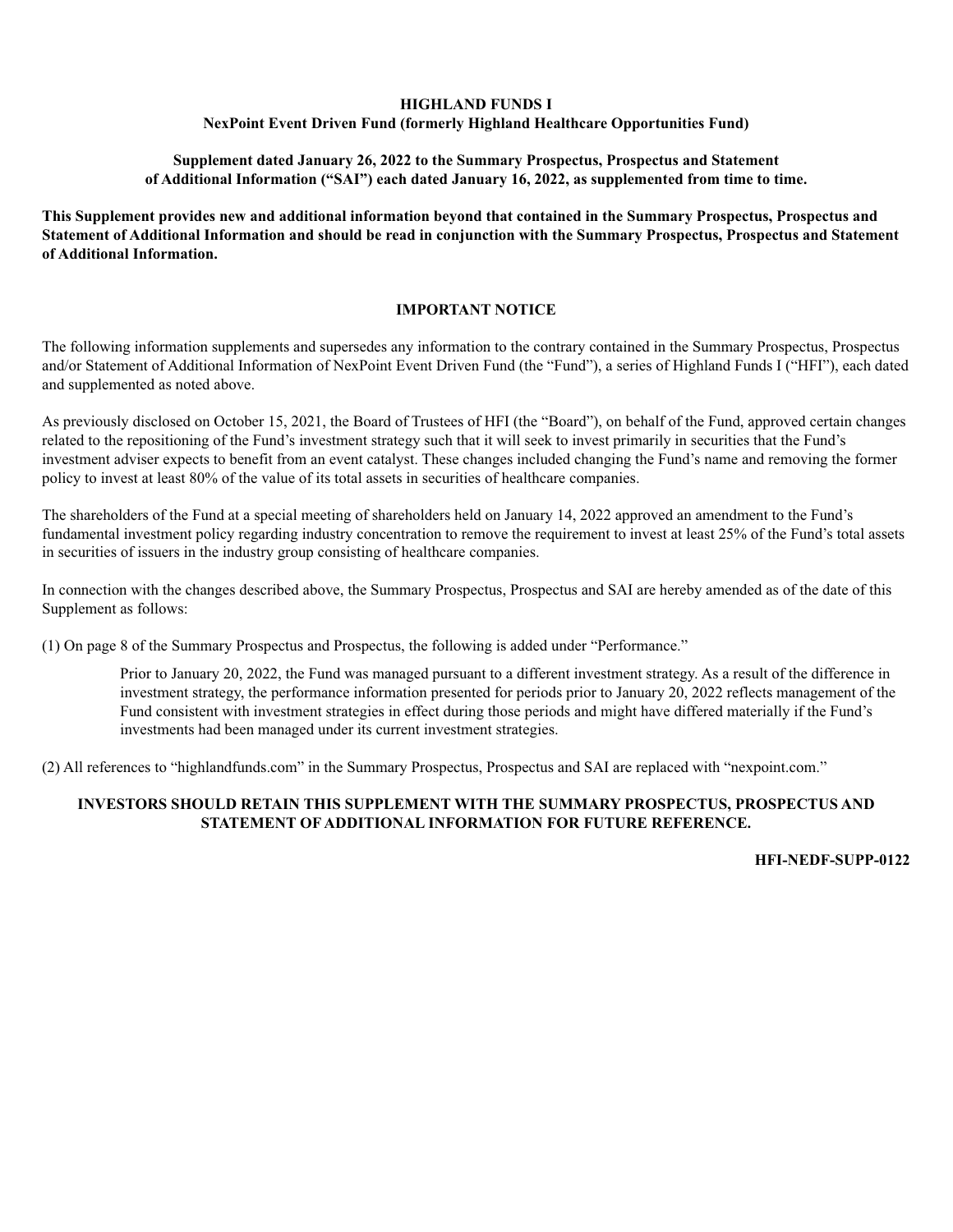### **HIGHLAND FUNDS I**

# **STATEMENT OF ADDITIONAL INFORMATION**

#### **January 16, 2022**

# **300 Crescent Court, Suite 700 Dallas, Texas 75201 For information, call 1-877-665-1287**

## **NEXPOINT EVENT DRIVEN FUND**

# **(formerly Highland Healthcare Opportunities Fund) Class/Ticker: A/HHCAX, C/HHCCX, Z/HHCZX**

This Statement of Additional Information ("SAI") supplements the information contained in the Statutory Prospectus of Highland Funds I ("the Trust") dated January 16, 2022 (the "Prospectus"), and should be read in conjunction with the Prospectus. The Trust is an open-end management investment company issuing shares in three separate publicly offered series, one of which are described herein. This SAI, although not a Prospectus, is incorporated in its entirety by reference into the Prospectus. Copies of the Prospectus describing each series of the Trust described above (the "Fund") may be obtained without charge by calling the Trust at the telephone number listed above.

The Fund's financial statements and notes thereto and financial highlights for the fiscal years ended June 30, 2021 and 2020, including the independent registered public accounting firms' reports thereon, are incorporated by reference from the Fund's Annual Report and have been so incorporated in reliance upon the report of the independent registered public accounting firm, given on its authority as an expert in auditing and accounting. No other parts of the Fund's Annual Report or Semi-Annual Report are incorporated by reference.

For a free copy of the Fund's Annual or Semi-Annual Reports, please call 1-877-665-1287. Information regarding the status of shareholder accounts may be obtained by calling the Trust at the telephone number listed above or by writing the Trust at DST Asset Manager Solutions, Inc., P.O. Box 219424, Kansas City, Missouri, 64121-9424. Terms that are defined in the Prospectus shall have the same meanings in this SAI.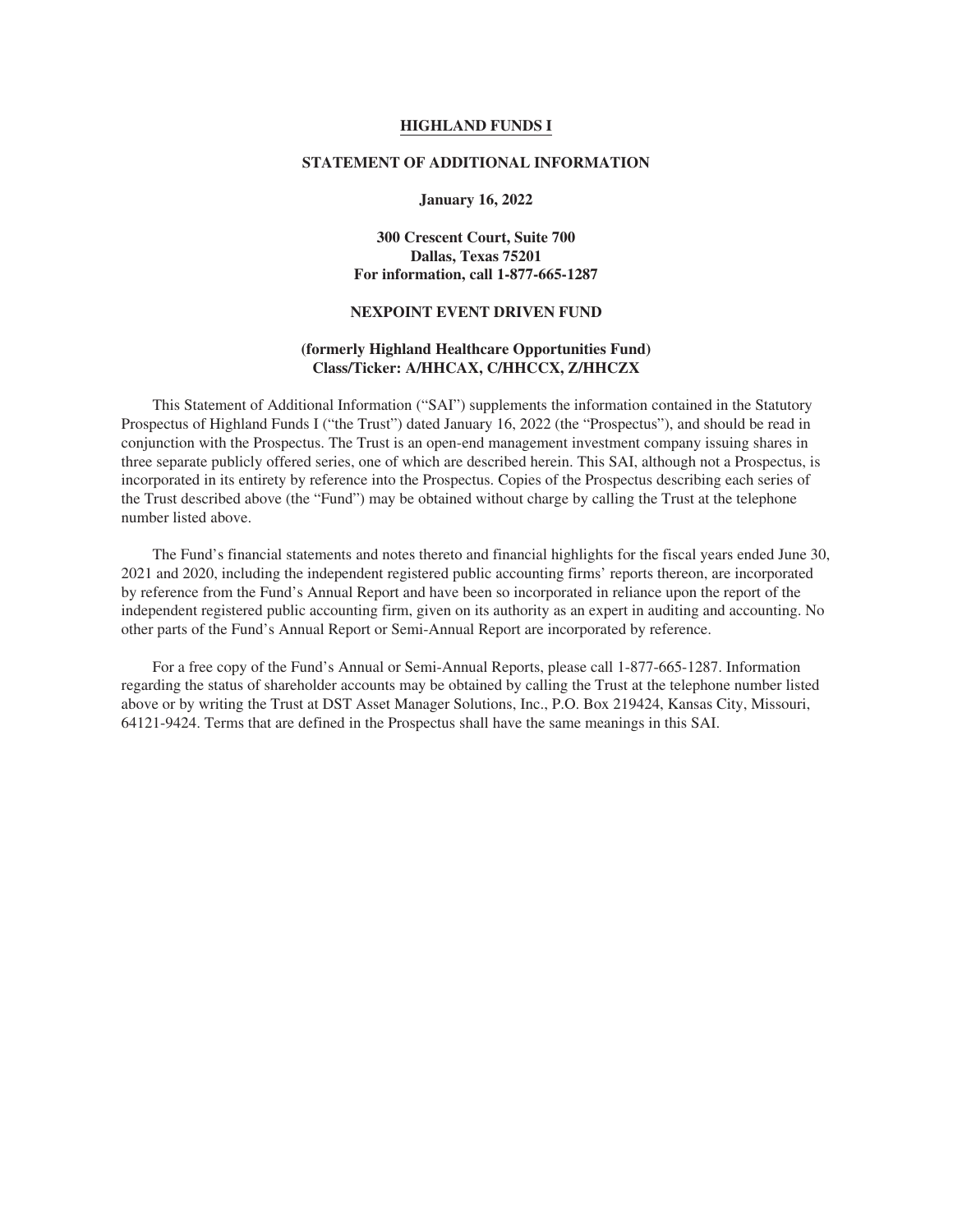# **TABLE OF CONTENTS**

|                                                                    | <b>PAGE</b>    |
|--------------------------------------------------------------------|----------------|
| THE FUND                                                           | 1              |
|                                                                    | $\overline{2}$ |
| PORTFOLIO TURNOVER                                                 | 23             |
|                                                                    | 24             |
|                                                                    | 26             |
|                                                                    | 35             |
|                                                                    | 37             |
| ADMINISTRATOR/SUB-ADMINISTRATOR                                    | 42             |
| <b>I INDERWRITER</b>                                               | 42             |
|                                                                    | 44             |
|                                                                    | 45             |
|                                                                    | 45             |
| INDEPENDENT REGISTERED PUBLIC ACCOUNTING FIRM                      | 45             |
|                                                                    | 45             |
| DESCRIPTION OF THE FUND'S SHARES                                   | 48             |
|                                                                    | 50             |
| PROGRAMS FOR REDUCING OR ELIMINATING SALES CHARGES                 | 52             |
|                                                                    | 54             |
| FINANCIAL STATEMENTS                                               | 66             |
| APPENDIX A — RATINGS CATEGORIES                                    | $A-1$          |
| APPENDIX B — HIGHLAND CAPITAL MANAGEMENT FUND ADVISORS. L.P. PROXY |                |
|                                                                    | $B-1$          |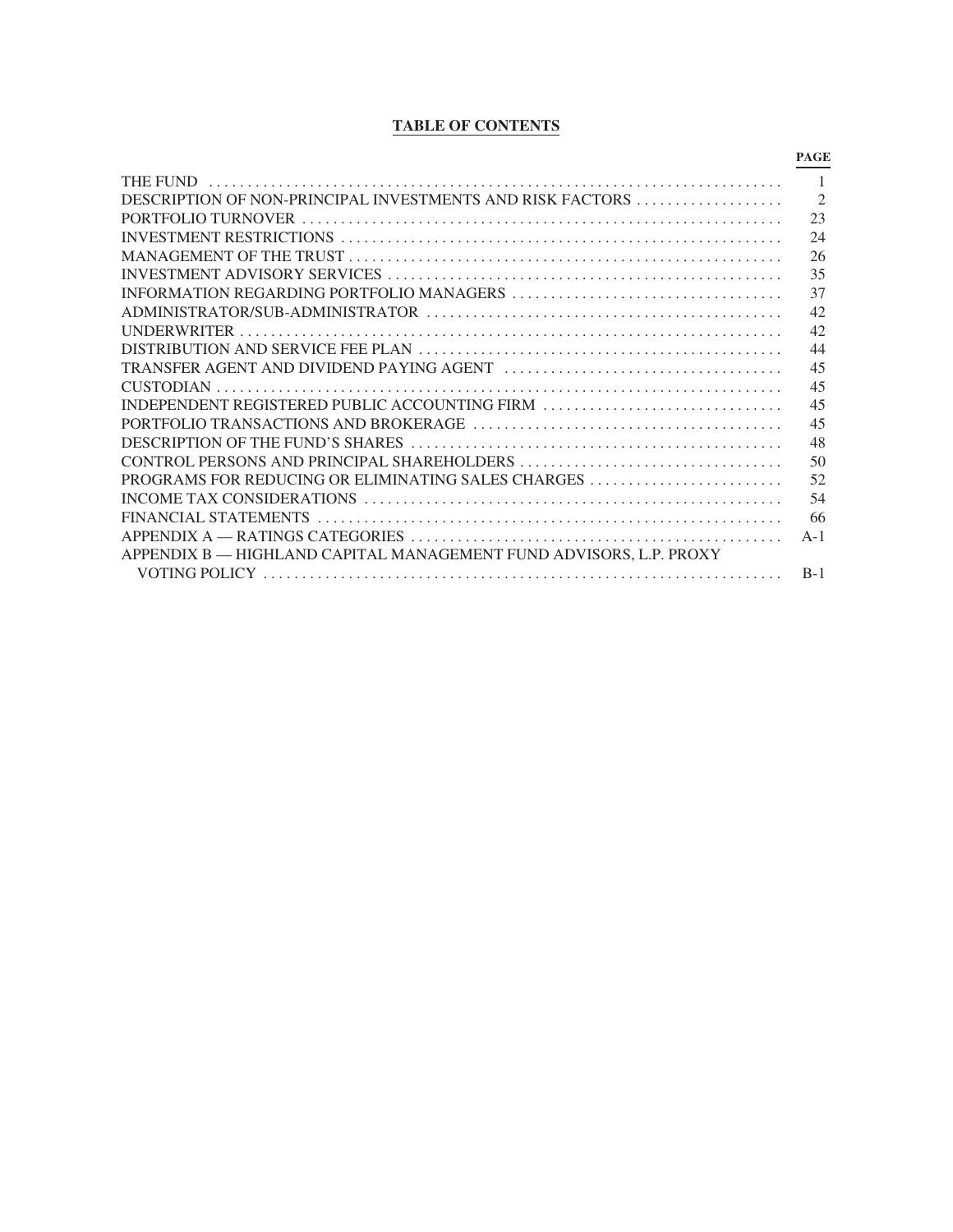#### **THE FUND**

<span id="page-6-0"></span>NexPoint Event Driven Fund ("Event Driven Fund") is a non-diversified series of Highland Funds I (the "Trust"), an open-end management investment company organized as a Delaware statutory trust on February 28, 2006. The Fund commenced investment operations on May 5, 2008, April 12, 2005 (commencement of operations of HSSF Predecessor Fund). The Fund offers three classes of shares: Class A, Class C and Class Z.

The name of the Trust was changed from "Highland Funds I" to "Pyxis Funds I" effective January 9, 2012. The name of the Trust was changed from "Pyxis Funds I" to "Highland Funds I" effective February 8, 2013.

Highland Capital Management Fund Advisors L.P. ("HCMFA" or the "Adviser") is the investment adviser to the Fund.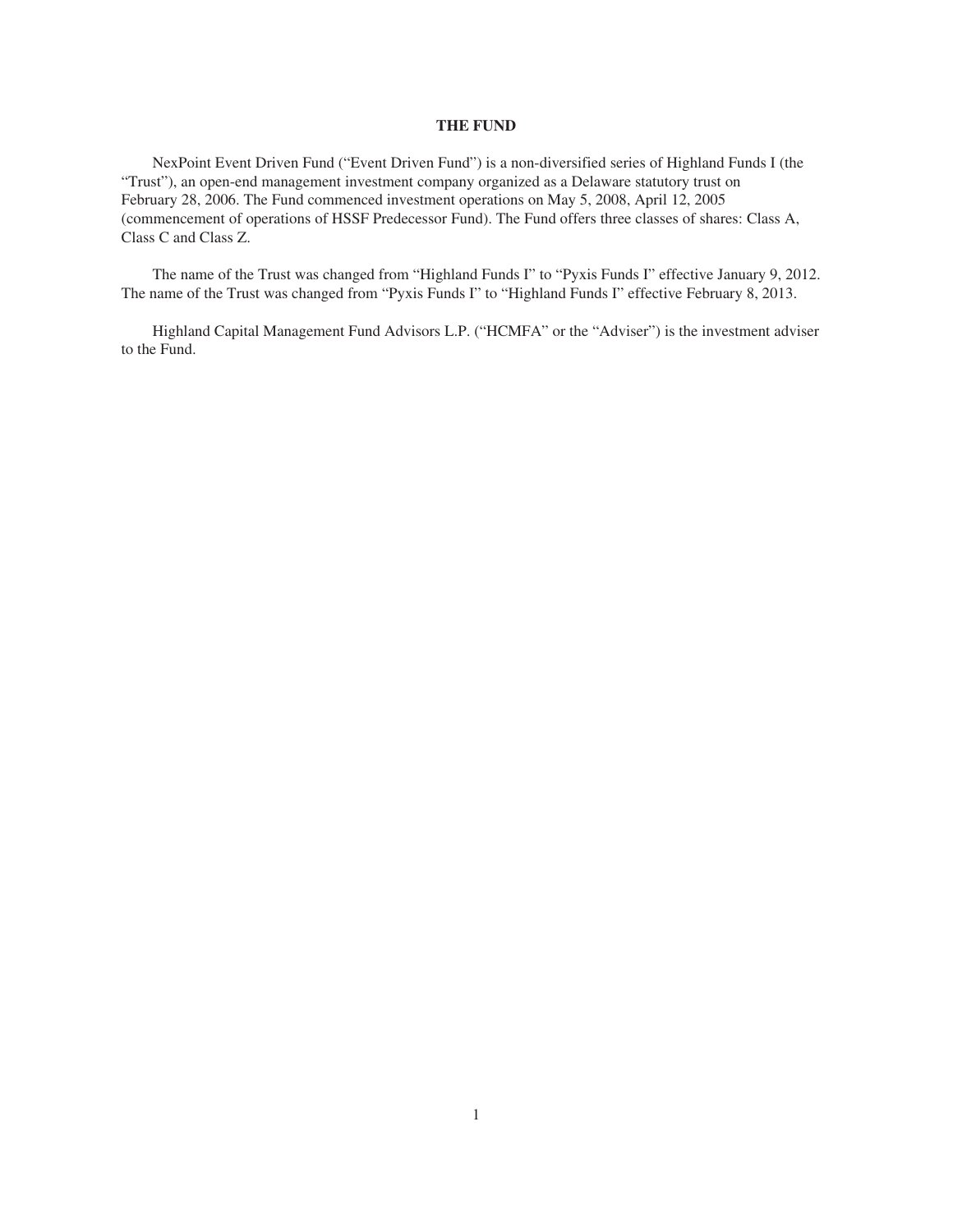#### **DESCRIPTION OF NON-PRINCIPAL INVESTMENTS AND RISK FACTORS**

<span id="page-7-0"></span>The principal investment objective or objectives of the Fund are not fundamental and can be changed without the approval of a majority of the outstanding voting shares of beneficial interest of the Fund. Certain investment restrictions are fundamental and cannot be changed without shareholder approval. In contrast, certain other investment restrictions, as well as the investment policies, of the Fund are not fundamental and may be changed by the Trust's Board of Trustees (the "Board") without shareholder approval.

There can be no assurance that the Fund will achieve their investment objective or objectives. Investors should not consider any one Fund alone to be a complete investment program. The Fund is subject to the risk of changing economic conditions, as well as the risk inherent in the ability of the portfolio manager to make changes in the composition of the Fund in anticipation of changes in economic, business and financial conditions. As with any security, a risk of loss is inherent in an investment in the shares of the Fund. The securities, investments, and investment practices used by the Fund all have attendant risks of varying degrees. For example, with respect to equity securities, there can be no assurance of capital appreciation and there is a substantial risk of decline. With respect to debt securities, there exists the risk that the issuer of a security may not be able to meet its obligations on interest or principal payments at the time required by the instrument. In addition, the value of debt instruments generally rise and fall inversely with prevailing current interest rates. As described below, an investment in certain of the Fund entails special additional risks as a result of their ability to invest a substantial portion of their assets in foreign securities.

In addition to the investment strategies implemented by the portfolio managers of the Fund described in the Prospectus and herein, the portfolio managers of the Fund may also give trading desk personnel of the Adviser general authorization to enter into a limited amount of short-term trades (purchases expected to be sold within 15 business days) in debt instruments on behalf of the Fund. Over time, it is expected that these trades will not exceed 2% of the Fund's assets.

Supplemental information concerning certain of the securities and other instruments in which the Fund may invest, the investment policies and strategies that the Fund may utilize and certain risks attendant to those investments, policies and strategies is provided below. The following is a combined description of investment strategies and risks for the Fund, and certain strategies and risks described below may not apply to the Fund. Unless otherwise indicated, the Fund is permitted to engage in the following investment strategies and techniques. The Fund is not obligated to pursue the following strategies or techniques and do not represent that these strategies or techniques are available now or will be available at any time in the future. The Fund will not purchase all of the following types of securities or employ all of the following strategies unless doing so is consistent with its investment objective.

In addition to the principal investments described in the Prospectus, the Adviser may also invest some of the Fund's assets in short-term U.S. government obligations, certificates of deposit, commercial paper and other money market instruments, including repurchase agreements with respect to such obligations, to enable the Fund to make investments quickly and to serve as collateral with respect to certain of their investments. However, if the Adviser believes that a defensive position is appropriate because of expected economic or business conditions or the outlook for security prices, a greater percentage of the Fund's assets may be invested in such obligations. The Fund may purchase securities on a when-issued or forward commitment basis, engage in securities lending activities, and invest up to 33 1/3% of its total assets in reverse repurchase agreements when aggregated with all other borrowings (other than temporary borrowings). The Fund may also invest its assets (up to 100% of the Fund's assets) in high yield bonds (also known as "junk bonds") which are bonds typically rated below investment grade by one or more nationally recognized statistical ratings organizations ("NRSROs"). NRSROs generally regard high-yield debt securities as predominately speculative with respect to ability to pay interest and repay principal and riskier than higher-rated debt securities. Appendix A contains additional information concerning the characteristics of the ratings used by certain NRSROs. From time to time, in the sole discretion of the Adviser, cash balances of the Fund may be placed in a money market fund or investments may be made in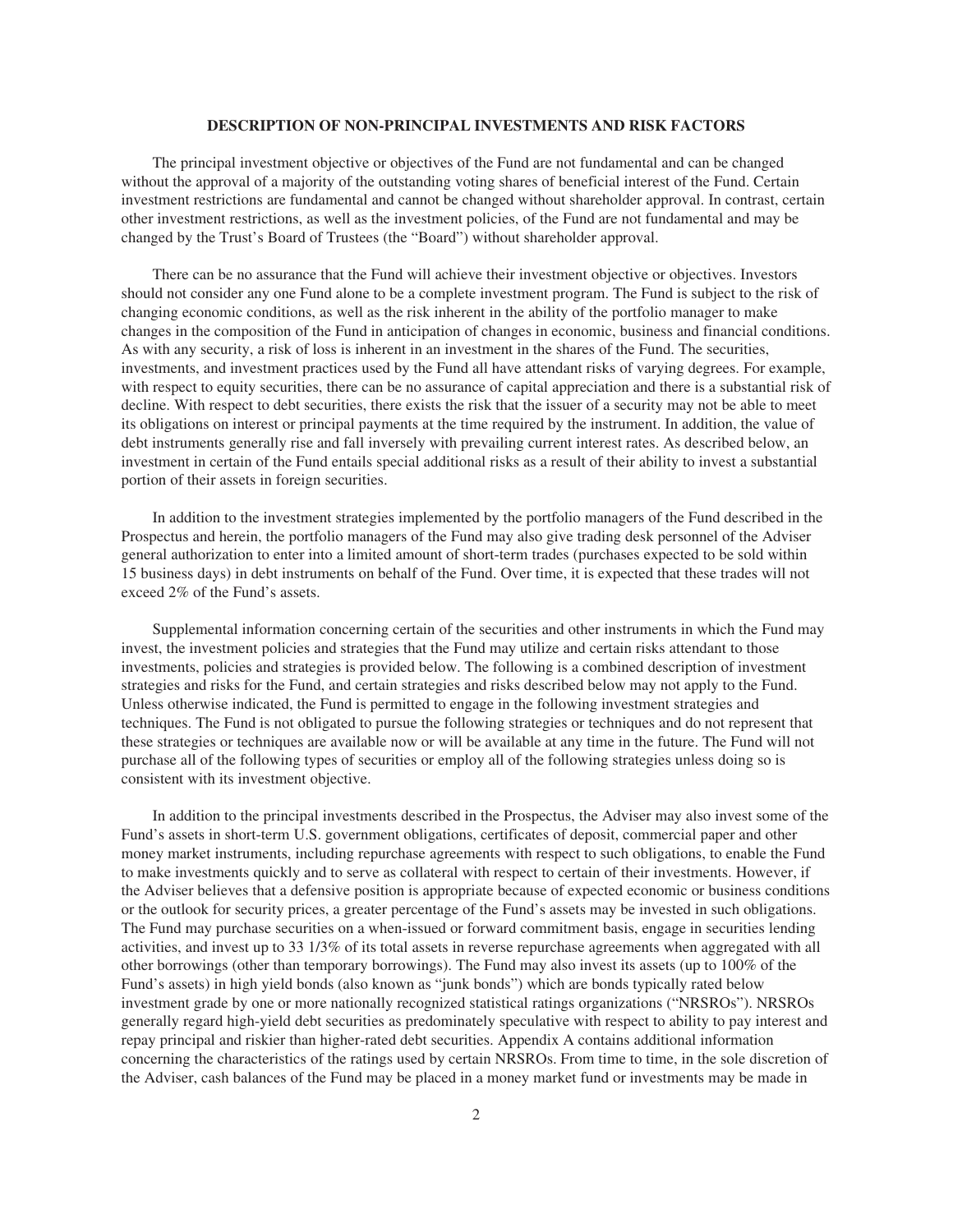shares of other investment companies, subject to the applicable limits under the Investment Company Act of 1940, as amended (the "1940 Act").

*Limited Role in Affairs of Portfolio Companies.* Although the Adviser does not take an active role in the affairs of the companies in which the Fund have positions other than voting proxies with respect to the Fund's portfolio holdings, it will be the policy of the Fund to take such steps as are necessary to protect its economic interests. If the opportunity presents itself, the Adviser reserves the option for any of its investment personnel to accept a role on the board of directors of any company, regardless of whether the Fund holds any of the company's securities.

*Financial Futures.* The Fund is sponsored by the Adviser, which is registered as a "commodity pool operator" and "commodity trading adviser" under the Commodity Exchange Act ("CEA"). However, pursuant to Commodity Futures Trading Commission (the "CFTC") Rule 4.5, the Adviser has claimed an exclusion from the definition of the term "commodity pool operator" under the CEA; therefore, the Adviser, with respect to the Fund, is not subject to registration or regulation as a "commodity pool operator" under the CEA. To remain eligible for the exclusion under CFTC Rule 4.5, the Fund will be limited in their ability to use certain derivative instruments regulated under the CEA ("commodity interests"), including futures, swaps and options on futures. In the event that the Fund's investments in commodity interests exceed a certain threshold, the Adviser may be required to register as a "commodity pool operator" and/or "commodity trading advisor" with the CFTC with respect to the Fund. The Adviser's eligibility to claim the exclusion with respect to the Fund will be based upon the level and scope of such Fund's investment in commodity interests, the purposes of such investments and the manner in which the Fund holds out its use of commodity interests. For example, CFTC Rule 4.5 requires a fund with respect to which the sponsor is claiming the exclusion to, among other things, satisfy one of the two following trading thresholds: (i) the aggregate initial margin and premiums required to establish positions in commodity interests cannot exceed 5% of the liquidation value of the fund's portfolio, after taking into account unrealized profits and unrealized losses; or (ii) the aggregate net notional value of commodity interests not used solely for "bona fide hedging purposes," determined at the time the most recent position was established, cannot generally exceed 100% of the liquidation value of the fund's portfolio, after taking into account unrealized profits and unrealized losses on any such positions it has entered into. In the event the Fund becomes unable to rely on the exclusion in Rule 4.5 and the Adviser is required to register with the CFTC as a commodity pool operator with respect to the Fund, the Fund's expenses may increase.

The CFTC and certain futures exchanges have established limits, referred to as "position limits," on the maximum net long or net short positions which any person may hold or control in particular options and futures contracts; those position limits may in the future also apply to certain other derivatives positions the Fund may wish to take. All positions owned or controlled by the same person or entity, even if in different accounts, may in the future be aggregated for purposes of determining whether the applicable position limits have been exceeded. Thus, even if the Fund does not intend to exceed applicable position limits, it is possible that different clients managed by the Adviser and its affiliates may be aggregated for this purpose. Therefore, it is possible that in the future the trading decisions of the Adviser may have to be modified and that positions held by the Fund may have to be liquidated in order to avoid exceeding such limits. The modification of investment decisions or the elimination of open positions, if it occurs, may adversely affect the performance of the Fund.

#### **Fixed-Income and Other Debt Securities**

Fixed-income and other debt instrument securities include all bonds, high yield or "junk" bonds, municipal bonds, debentures, U.S. Government securities, mortgage-related securities, zero coupon securities and custodial receipts. The market value of fixed- income obligations of the Fund will be affected by general changes in interest rates, which will result in increases or decreases in the value of the obligations held by the Fund. The market value of the fixed-income obligations held by the Fund can be expected to vary inversely to changes in prevailing interest rates. As a result, shareholders should anticipate that the market value of the fixed-income obligations held by the Fund generally will increase when prevailing interest rates are declining and generally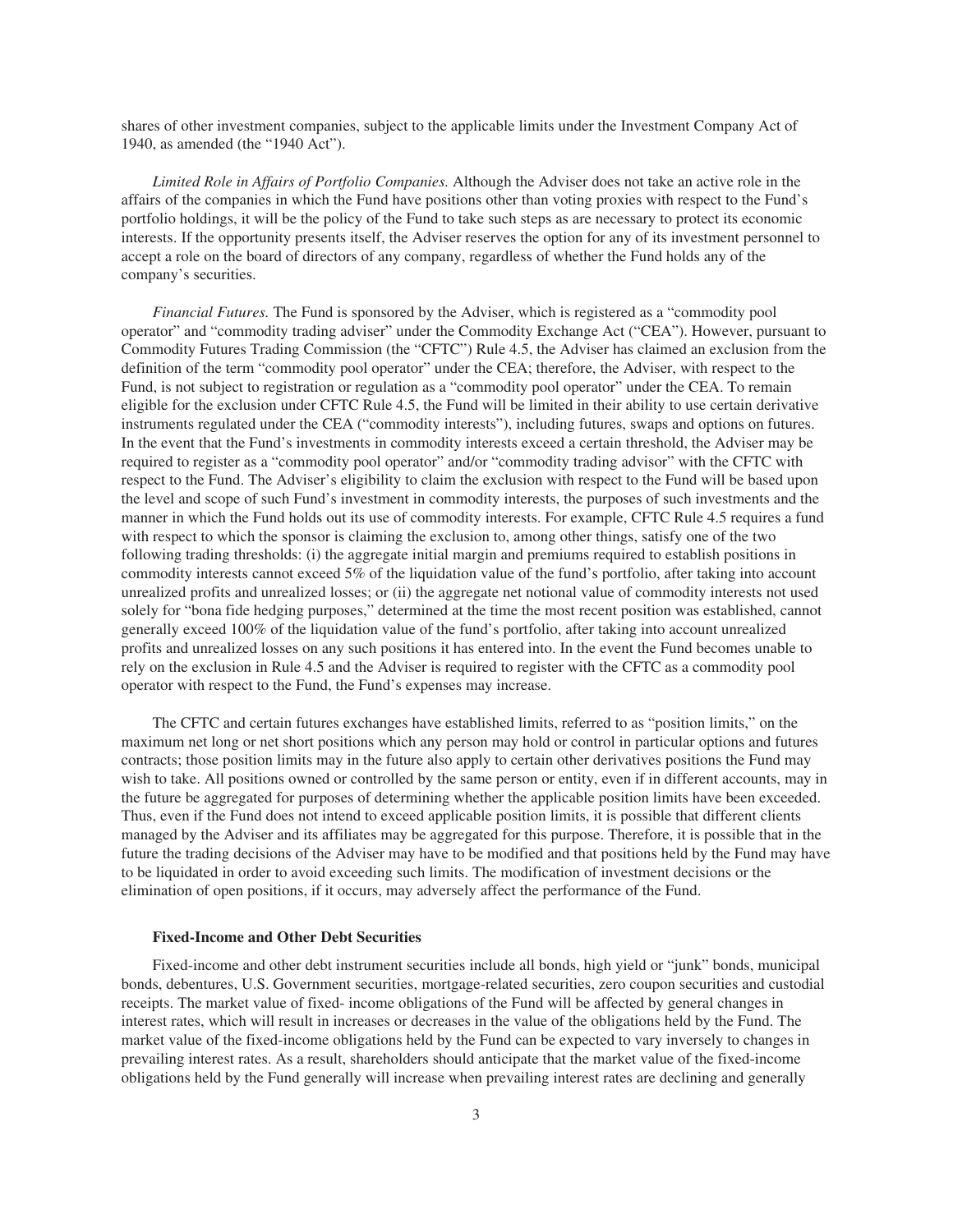will decrease when prevailing interest rates are rising. Shareholders also should recognize that, in periods of declining interest rates, the Fund's yield will tend to be somewhat higher than prevailing market rates and, in periods of rising interest rates, the Fund's yield will tend to be somewhat lower. Also, when interest rates are falling, the inflow of net new money to the Fund from the continuous sale of its shares will tend to be invested in instruments producing lower yields than the balance of its portfolio, thereby reducing the Fund's current yield. In periods of rising interest rates, the opposite can be expected to occur. In addition, securities in which the Fund may invest may not yield as high a level of current income as might be achieved by investing in securities with less liquidity, less creditworthiness or longer maturities.

Ratings made available by NRSROs are relative and subjective and are not absolute standards of quality. Although these ratings are initial criteria for selection of portfolio investments, the Adviser also will make its own evaluation of these securities. Among the factors that will be considered are the long-term ability of the issuers to pay principal and interest and general economic trends.

Fixed-income securities may be purchased on a when-issued or delayed-delivery basis. See "When-Issued Securities and Forward Commitments" below.

*Commercial Paper.* Commercial paper consists of short-term (usually from 1 to 270 days) unsecured promissory notes issued by corporations in order to finance their current operations. A variable amount master demand note (which is a type of commercial paper) represents a direct borrowing arrangement involving periodically fluctuating rates of interest under a letter agreement between a commercial paper issuer and an institutional lender pursuant to which the lender may determine to invest varying amounts.

*Medium-, Lower-Rated and Unrated Securities*. Securities rated in the fourth highest category by a NRSRO, although considered investment grade, may possess speculative characteristics, and changes in economic or other conditions are more likely to impair the ability of issuers of these securities to make interest and principal payments than is the case with respect to issuers of higher grade bonds.

Generally, medium- or lower-rated securities and unrated securities of comparable quality, sometimes referred to as "junk bonds," offer a higher current yield than is offered by higher rated securities, but also (i) will likely have some quality and protective characteristics that, in the judgment of the rating organizations, are outweighed by large uncertainties or major risk exposures to adverse conditions and (ii) are predominantly speculative with respect to the issuer's capacity to pay interest and repay principal in accordance with the terms of the obligation. The yield of junk bonds will fluctuate over time.

The market values of certain of these securities also tend to be more sensitive to individual corporate developments and changes in economic conditions than higher quality bonds. In addition, medium- and lowerrated securities and comparable unrated securities generally present a higher degree of credit risk. The risk of loss due to default by these issuers is significantly greater because medium- and lower-rated securities, and unrated securities of comparable quality, generally are unsecured and frequently are subordinated to the prior payment of senior indebtedness. Since the risk of default is higher for lower-rated debt securities, the Adviser's research and credit analysis are an especially important part of managing securities of this type held by the Fund.

In addition, the market for securities in lower-rated categories is more volatile than that for higher-rated securities, and the markets in which medium- and lower-rated or unrated securities are traded are more limited than those in which higher-rated securities are traded. The existence of limited markets may make it more difficult for the Fund to obtain accurate market quotations for purposes of valuing its portfolio and calculating its net asset value. Moreover, the lack of a liquid trading market may restrict the availability of securities for the Fund to purchase and may also have the effect of limiting the ability of the Fund to sell securities at their fair value either to meet redemption requests or to respond to changes in the economy or the financial markets.

Lower-rated debt obligations also present risks based on payment expectations. If an issuer calls the obligation for redemption, the Fund may have to replace the security with a lower yielding security, resulting in a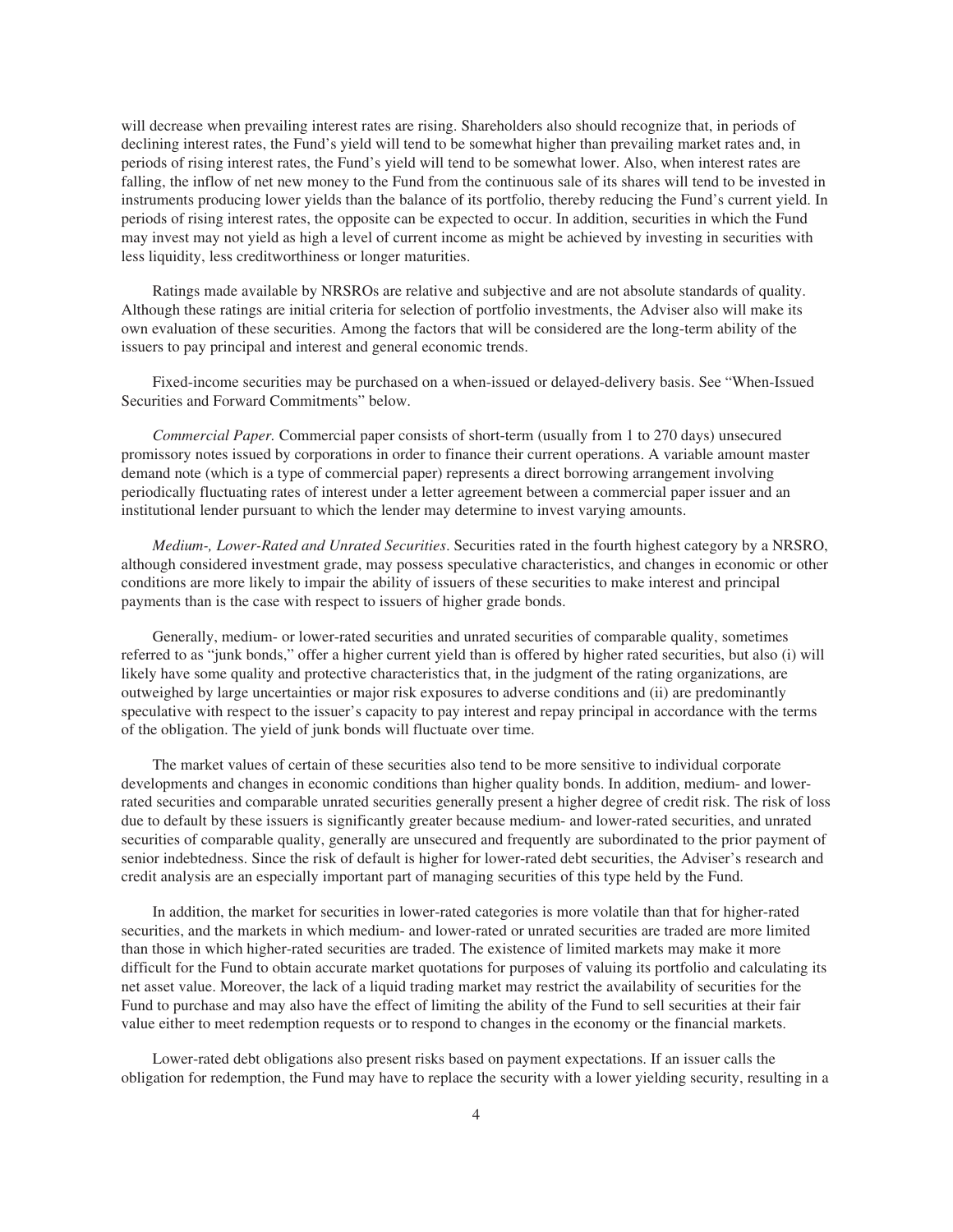decreased return for shareholders. Also, as the principal value of bonds moves inversely with movements in interest rates, in the event of rising interest rates the value of the securities held by the Fund may decline relatively proportionately more than a portfolio consisting of higher rated securities. If the Fund experiences unexpected net redemptions, it may be forced to sell its higher rated bonds, resulting in a decline in the overall credit quality of the securities held by the Fund and increasing the exposure of the Fund to the risks of lower rated securities. Investments in zero coupon bonds may be more speculative and subject to greater fluctuations in value due to changes in interest rates than bonds that pay interest currently.

Subsequent to its purchase by the Fund, an issue of securities may cease to be rated or its rating may be reduced. Neither event will require sale of these securities by the Fund, but the Adviser will consider this event in its determination of whether the Fund should continue to hold the securities.

The market for lower-rated debt securities may be thinner and less active than that for higher rated debt securities, which can adversely affect the prices at which the former are sold. If market quotations are not available, lower-rated debt securities will be valued in accordance with procedures established by the Board, including the use of outside pricing services. Judgment plays a greater role in valuing high yield corporate debt securities than is the case for securities for which more external sources for quotations and last sale information is available. Adverse publicity and changing investor perception may affect the ability of outside pricing services to value lower-rated debt securities and the ability to dispose of these securities.

In considering investments for the Fund, the Adviser will attempt to identify those issuers of high yielding debt securities whose financial condition is adequate to meet future obligations or has improved or is expected to improve in the future. The analysis of the Adviser focuses on relative values based on such factors as interest or dividend coverage, asset coverage, earnings prospects and the experience and managerial strength of the issuer.

The Fund may choose, at its expense or in conjunction with others, to pursue litigation or otherwise exercise its rights as a security holder to seek to protect the interest of security holders if it determines this to be in the best interest of the Fund.

Investments in high-yield debt obligations or other debt obligations that are at risk of, or are in, default present special tax issues for the Fund investing in or holding such securities. See "Income Tax Considerations" below.

*Certificates of Deposit, Bankers' Acceptances and Time Deposits.* Certificates of deposit are receipts issued by a depository institution in exchange for the deposit of funds. The issuer agrees to pay the amount deposited plus interest to the bearer of the receipt on the date specified on the certificate. The certificate usually can be traded in the secondary market prior to maturity. Bankers' acceptances typically arise from short-term credit arrangements designed to enable businesses to obtain funds to finance commercial transactions. Generally, an acceptance is a time draft drawn on a bank by an exporter or an importer to obtain a stated amount of funds to pay for specific merchandise. The draft is then "accepted" by a bank that, in effect, unconditionally guarantees to pay the face value of the instrument on its maturity date. The acceptance may then be held by the accepting bank as an earning asset or it may be sold in the secondary market at the going rate of discount for a specific maturity. Although maturities for acceptances can be as long as 270 days, most acceptances have maturities of six months or less.

Time deposits are non-negotiable deposits maintained in a banking institution for a specified period of time at a stated interest rate. Investments in time deposits maturing in more than seven days will be subject to the U.S. Securities and Exchange Commission's ("SEC") restrictions that limit investments in illiquid securities to no more than 15% of the value of the Fund's net assets.

*U.S. Government Securities.* U.S. Government securities are obligations issued or guaranteed by the U.S. Government, its agencies, authorities or instrumentalities. Some U.S. Government securities, such as U.S.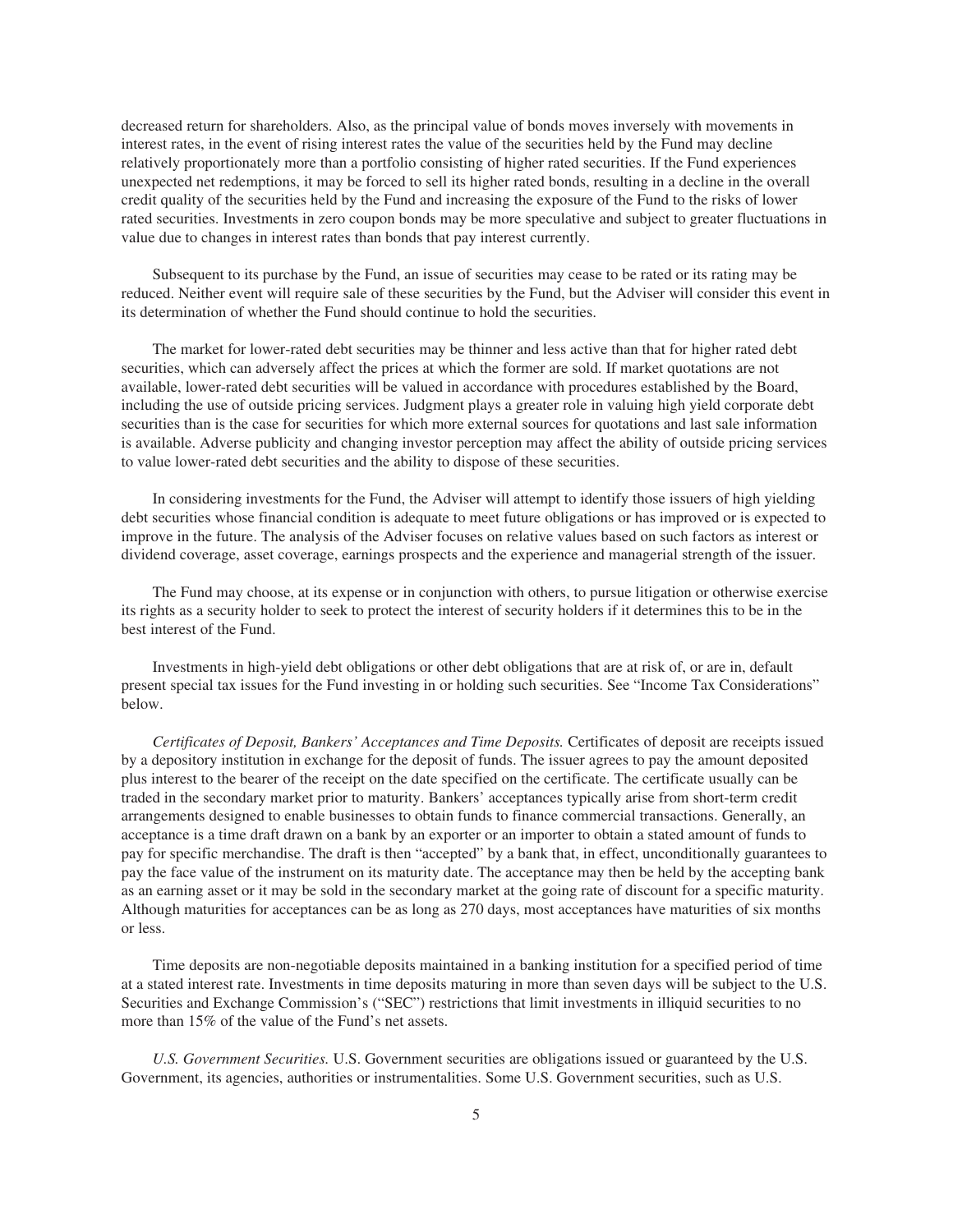Treasury bills, Treasury notes and Treasury bonds, which differ only in their interest rates, maturities and times of issuance, are supported by the full faith and credit of the United States. Others are supported by: (i) the right of the issuer to borrow from the U.S. Treasury, such as securities of the Federal Home Loan Banks; (ii) the discretionary authority of the U.S. Government to purchase the agency's obligations, such as securities of the Federal National Mortgage Association or (iii) only the credit of the issuer, such as securities of the Student Loan Marketing Association. No assurance can be given that the U.S. Government will provide financial support in the future to U.S. Government agencies, authorities or instrumentalities that are not supported by the full faith and credit of the United States. To the extent the Fund invests in U.S. Government securities that are not backed by the full faith and credit of the U.S. Treasury, such investments may involve a greater risk of loss of principal and interest since the Fund must look principally or solely to the issuing or guaranteeing agency or instrumentality for repayment.

Securities guaranteed as to principal and interest by the U.S. Government, its agencies, authorities or instrumentalities include: (i) securities for which the payment of principal and interest is backed by an irrevocable letter of credit issued by the U.S. Government or any of its agencies, authorities or instrumentalities; and (ii) participation interests in loans made to foreign governments or other entities that are so guaranteed. The secondary market for certain of these participation interests is limited and, therefore, may be regarded as illiquid.

*U.S. Treasury Bills*. U.S. Treasury Bills are issued with maturities of up to one year. Three month bills are currently offered by the Treasury on a 13-week cycle and are auctioned each week by the Treasury. Bills are issued in bearer form only and are sold only on a discount basis, and the difference between the purchase price and the maturity value (or the resale price if they are sold before maturity) constitutes the interest income for the investor.

*Mortgage-Related Securities.* There are several risks associated with mortgage-related securities. One is that the monthly cash inflow from the underlying loans may not be sufficient to meet the monthly payment requirements of the mortgage-related security. Prepayment of principal by mortgagors or mortgage foreclosures will shorten the term of the underlying mortgage pool for a mortgage-related security. Early returns of principal will affect the average life of the mortgage-related securities remaining in the Fund. The occurrence of mortgage prepayments is affected by factors including the level of interest rates, general economic conditions, the location and age of the mortgage and other social and demographic conditions. In periods of rising interest rates, the rate of prepayment tends to decrease, thereby lengthening the average life of a pool of mortgage-related securities. Conversely, in periods of falling interest rates, the rate of prepayment tends to increase, thereby shortening the average life of a pool. Reinvestment of prepayments may occur at higher or lower interest rates than the original investment, thus affecting the yield of the Fund. Because prepayments of principal generally occur when interest rates are declining, it is likely that the Fund will have to reinvest the proceeds of prepayments at lower interest rates than those at which the assets were previously invested. If this occurs, the Fund's yield will correspondingly decline. Thus, mortgage-related securities may have less potential for capital appreciation in periods of falling interest rates than other fixed-income securities of comparable maturity, although these securities may have a comparable risk of decline in market value in periods of rising interest rates. To the extent that the Fund purchases mortgage-related securities at a premium, unscheduled prepayments, which are made at par, will result in a loss equal to any unamortized premium.

Collateralized Mortgage Obligations ("CMOs") are obligations fully collateralized by a portfolio of mortgages or mortgage-related securities. Payments of principal and interest on the mortgages are passed through to the holders of the CMOs on the same schedule as they are received, although certain classes of CMOs have priority over others with respect to the receipt of prepayments on the mortgages. Therefore, depending on the type of CMOs in which the Fund invests, the investment may be subject to a greater or lesser risk of prepayment than other types of mortgage-related securities.

Mortgage-related securities may not be readily marketable. To the extent any of these securities are not readily marketable in the judgment of the Adviser, the Fund's restrictions on investments in illiquid instruments will apply.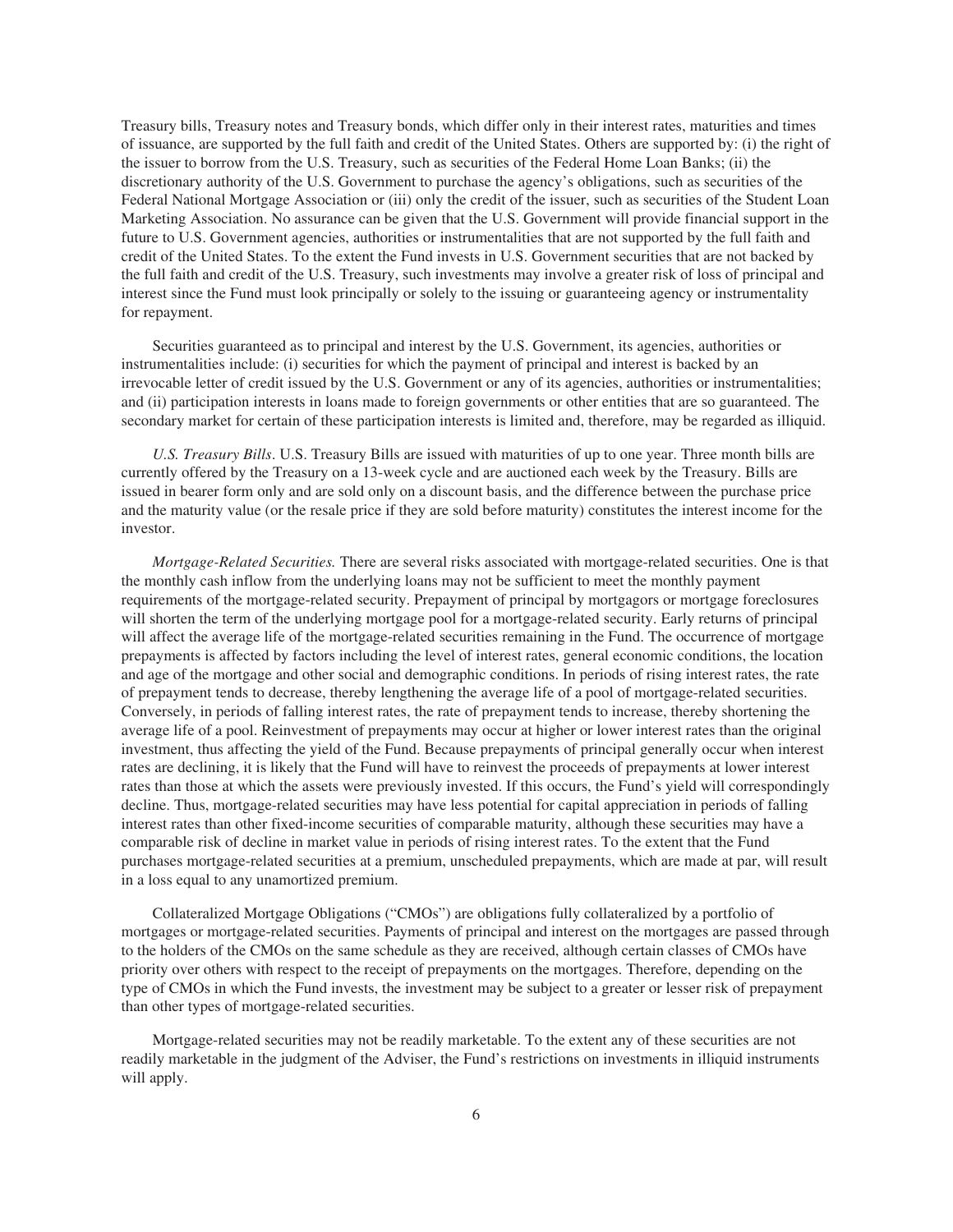*Zero Coupon Securities.* Zero coupon U.S. Government securities are debt obligations that are issued or purchased at a significant discount from face value. The discount approximates the total amount of interest the security will accrue and compound over the period until maturity or the particular interest payment date at a rate of interest reflecting the market rate of the security at the time of issuance. Zero coupon securities do not require the periodic payment of interest. These investments benefit the issuer by mitigating its need for cash to meet debt service, but also require a higher rate of return to attract investors who are willing to defer receipt of cash. These investments may experience greater volatility in market value than U.S. Government securities that make regular payments of interest. The Fund accrues income on these investments for tax and accounting purposes, which must be distributed to shareholders in order to avoid taxation. Because no cash is received at the time of accrual, the Fund may be required to liquidate other portfolio securities (including when it is not advantageous to do so) to satisfy the Fund's distribution obligations (see "Income Tax Considerations" below), in which case the Fund will forego the purchase of additional income producing assets. Zero coupon securities include Separately Traded Registered Interest and Principal Securities ("STRIPS"). STRIPS are securities underwritten by securities dealers or banks that evidence ownership of future interest payments, principal payments or both on certain notes or bonds issued by the U.S. Government, its agencies, authorities or instrumentalities. They also include Coupons Under Book Entry Safekeeping ("CUBES"), which are component parts of U.S. Treasury bonds and represent scheduled interest and principal payments on the bonds.

*Custodial Receipts*. Custodial receipts or certificates include Certificates of Accrual on Treasury Securities ("CATS"), Treasury Investment Growth Receipts ("TIGRs") and Financial Corporation certificates ("FICO Strips"). CATS, TIGRs and FICO Strips are securities underwritten by securities dealers or banks that evidence ownership of future interest payments, principal payments or both on certain notes or bonds issued by the U.S. Government, its agencies, authorities or instrumentalities. The underwriters of these certificates or receipts purchase a U.S. Government security and deposit the security in an irrevocable trust or custodial account with a custodian bank, which then issues receipts or certificates that evidence ownership of the periodic unmatured coupon payments and the final principal payment on the U.S. Government security. Custodial receipts evidencing specific coupon or principal payments have the same general attributes as zero coupon U.S. Government securities, described above. Although typically under the terms of a custodial receipt the Fund is authorized to assert its rights directly against the issuer of the underlying obligation, the Fund may be required to assert through the custodian bank such rights as may exist against the underlying issuer. Thus, if the underlying issuer fails to pay principal and/or interest when due, the Fund may be subject to delays, expenses and risks that are greater than those that would have been involved if the Fund had purchased a direct obligation of the issuer. In addition, if the trust or custodial account in which the underlying security has been deposited were determined to be an association taxable as a corporation, instead of a non-taxable entity, the yield on the underlying security would be reduced in respect of any taxes paid.

*Loans and Other Direct Debt Instruments.* These are instruments in amounts owed by a corporate, governmental or other borrower to another party. They may represent amounts owed to lenders or lending syndicates (loans and loan participations), to suppliers of goods or services (trade claims or other receivables) or to other parties. Direct debt instruments purchased by the Fund may have a maturity of any number of days or years, may be secured or unsecured, and may be of any credit quality. Direct debt instruments involve the risk of loss in the case of default or insolvency of the borrower. Direct debt instruments may offer less legal protection to the Fund in the event of fraud or misrepresentation. In addition, loan participations involve a risk of insolvency of the lending bank or other financial intermediary. Direct debt instruments also may include standby financing commitments that obligate the Fund to supply additional cash to the borrower on demand at a time when the Fund would not have otherwise done so, even if the borrower's condition makes it unlikely that the amount will ever be repaid.

These instruments will be considered illiquid securities and so will be limited in accordance with the Fund's restrictions on illiquid securities.

Because loans are not ordinarily registered with the SEC or any state securities commission or listed on any securities exchange, there is usually less publicly available information about such instruments. In addition, loans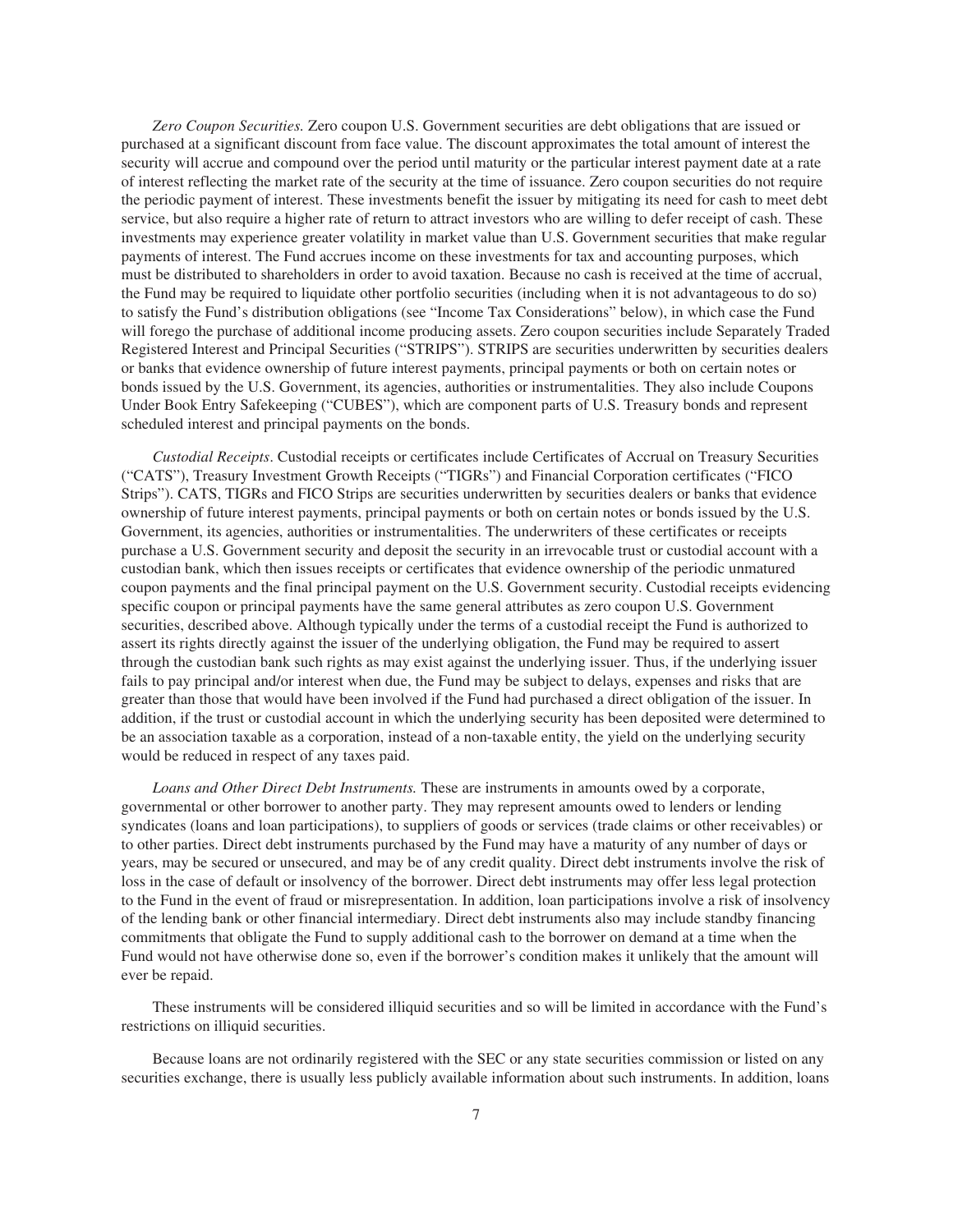may not be considered "securities" for purposes of the anti-fraud provisions under the federal securities laws and, as a result, as a purchaser of these instruments, the Fund may not be entitled to the anti-fraud protections of the federal securities laws. In the course of investing in such instruments, the Fund may come into possession of material nonpublic information and, because of prohibitions on trading in securities of issuers while in possession of such information, the Fund may be unable to enter into a transaction in a publicly-traded security of that issuer when it would otherwise be advantageous for the Fund to do so. Alternatively, the Fund may choose not to receive material nonpublic information about an issuer of such loans, with the result that the Fund may have less information about such issuers than other investors who transact in such assets.

*Leveraged Loans.* Leveraged loans are subject to the same risks typically associated with debt securities. In addition, leveraged loans, which typically hold a senior position in the capital structure of a borrower, are subject to the risk that a court could subordinate such loans to presently existing or future indebtedness or take other action detrimental to the holders of leveraged loans. Leveraged loans are also especially subject to the risk that the value of the collateral, if any, securing a loan may decline, be insufficient to meet the obligations of the borrower, or be difficult to liquidate.

### **Illiquid Securities**

Illiquid securities are securities that the Fund reasonably expects cannot be sold or disposed of in current market conditions in seven calendar days or less without the sale or disposition significantly changing the market value of the investment. Historically, illiquid securities have included securities subject to contractual or legal restrictions on resale because they have not been registered under the Securities Act of 1933, as amended (the "1933 Act"), securities that are otherwise not readily marketable and repurchase agreements having a maturity of longer than seven days. Securities that have not been registered under the 1933 Act are referred to as "private" placements" or "restricted securities" and are purchased directly from the issuer or in the secondary market. Investment companies do not typically hold a significant amount of these restricted securities or other illiquid securities because of the potential for delays on resale and uncertainty in valuation. Limitations on resale may have an adverse effect on the marketability of portfolio securities and an investment company might be unable to dispose of restricted or other illiquid securities promptly or at reasonable prices and might thereby experience difficulty satisfying redemptions within seven days. An investment company might also have to register such restricted securities in order to dispose of them, which would result in additional expense and delay. Adverse market conditions could impede such a public offering of securities. The Fund may not acquire any illiquid securities if, as a result thereof, more than 15% of the market value of such Fund's net assets would be in investments that are illiquid or otherwise not readily marketable.

The Trust has implemented a written liquidity risk management program (the "LRM Program") and related procedures to manage the liquidity risk of the Fund in accordance with Rule 22e-4 under the 1940 Act ("Rule 22e-4"). Rule 22e-4 defines "liquidity risk" as the risk that the Fund could not meet requests to redeem shares issued by the Fund without significant dilution of the remaining investors' interests in the Fund. The Board has designated the Adviser to serve as the administrator of the LRM Program and the related procedures. As a part of the LRM Program, the Adviser is responsible for identifying illiquid investments and categorizing the relative liquidity of the Fund's investments in accordance with Rule 22e-4. Under the LRM Program, the Adviser assesses, manages, and periodically reviews the Fund's liquidity risk, and is responsible to make periodic reports to the Board and the SEC regarding the liquidity of the Fund's investments, and to notify the Board and the SEC of certain liquidity events specified in Rule 22e-4. The liquidity of the Fund's portfolio investments is determined based on a number of factors, including but not limited to, relevant market, trading and investment-specific considerations under the LRM Program.

In recent years, however, a large institutional market has developed for certain securities that are not registered under the 1933 Act, including repurchase agreements, commercial paper, foreign securities, municipal securities and corporate bonds and notes. Institutional investors depend on an efficient institutional market in which the unregistered security can be readily resold or on an issuer's ability to honor a demand for repayment.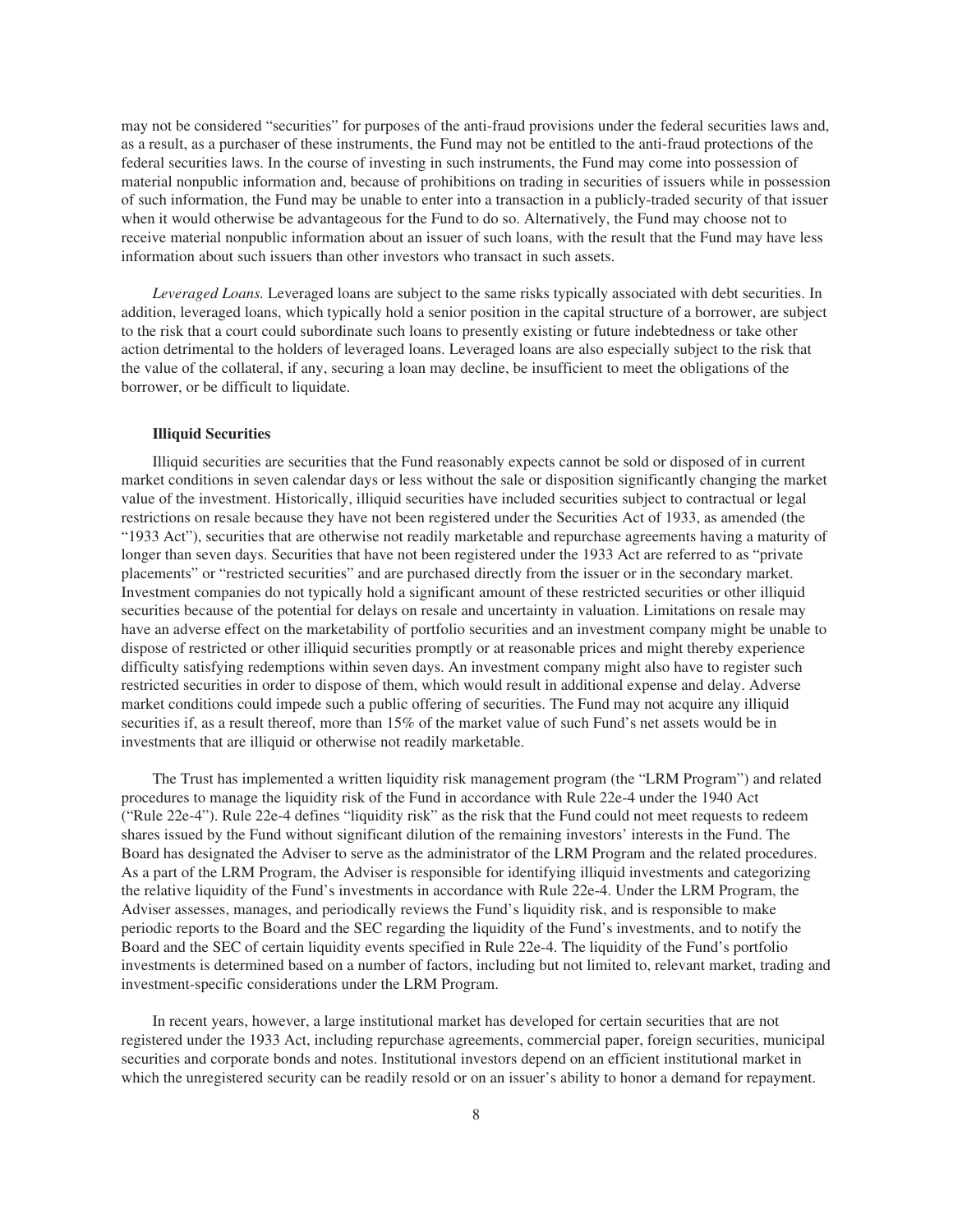The fact that there are contractual or legal restrictions on resale of such investments to the general public or to certain institutions may not be indicative of their liquidity.

> • *Rule 144A Securities.* The SEC has adopted Rule 144A, which allows a broader institutional trading market for securities otherwise subject to restriction on their resale to the general public. Rule 144A establishes a "safe harbor" from the registration requirements of the 1933 Act on resales of certain securities to qualified institutional buyers. The Adviser will monitor the liquidity of Rule 144A securities in the Fund's portfolio under the oversight of the Board. In reaching liquidity decisions, the Adviser will consider, among other things, the following factors: (1) the frequency of trades and quotes for the security; (2) the number of dealers and other potential purchasers wishing to purchase or sell the security; (3) dealer undertakings to make a market in the security; and (4) the nature of the security and of the marketplace trades (e.g., the time needed to dispose of the security, the method of soliciting offers and the mechanics of the transfer).

The Fund may purchase securities in the United States that are not registered for sale under federal securities laws but which can be resold to institutions under Rule 144A or under an exemption from such laws. Provided that a dealer or institutional trading market in such securities exists, these restricted securities or Rule 144A securities are treated as exempt from the Fund's limit on illiquid securities. The Board, with advice and information from the Adviser will determine the liquidity of restricted securities or Rule 144A securities by looking at factors such as trading activity and the availability of reliable price information and, through reports from the Adviser, the Board will monitor trading activity in restricted securities. If institutional trading in restricted securities or Rule 144A securities were to decline, the Fund's illiquidity could increase and the Fund could be adversely affected.

> • *Section 4(a)(2) Commercial Paper.* The Fund may invest in commercial paper issued in reliance on the exemption from registration afforded by Section  $4(a)(2)$  of the 1933 Act. Section  $4(a)(2)$  commercial paper is restricted as to disposition under federal securities laws and is generally sold to institutional investors who agree that they are purchasing the paper for investment purposes and not with a view to public distribution. Any resale by the purchaser must be in an exempt transaction. Section  $4(a)(2)$  commercial paper is normally resold to other institutional investors through or with the assistance of the issuer or investment dealers who make a market in Section  $4(a)(2)$  commercial paper, thus providing liquidity. The Adviser believes that Section  $4(a)(2)$  commercial paper and possibly certain other restricted securities that meet the criteria for liquidity established by the Board are quite liquid. The Fund intends therefore, to treat the restricted securities which meet the criteria for liquidity established by the Board, including Section 4(a)(2) commercial paper, as determined by the Adviser as liquid and not subject to the investment limitation applicable to illiquid securities. In addition, because Section  $4(a)(2)$  commercial paper is liquid, the Fund does not intend to subject such paper to the limitation applicable to restricted securities. The Fund will not invest more than 10% of its total assets in restricted securities (excluding Rule 144A securities).

If the Adviser determines, pursuant to the LRM Program and related procedures, that specific Section  $4(a)(2)$  commercial paper or securities that are restricted as to resale but for which a ready market is available pursuant to an exemption provided by Rule 144A under the 1933 Act or other exemptions from the registration requirements of the 1933 Act, are liquid, they will not be subject to the Fund's limitation on investments in illiquid securities.

#### **Borrowing and Lending**

*Borrowing.* The Fund may borrow money from banks (including their custodian bank) or from other lenders to the extent permitted under applicable law. The 1940 Act requires the Fund maintain asset coverage of at least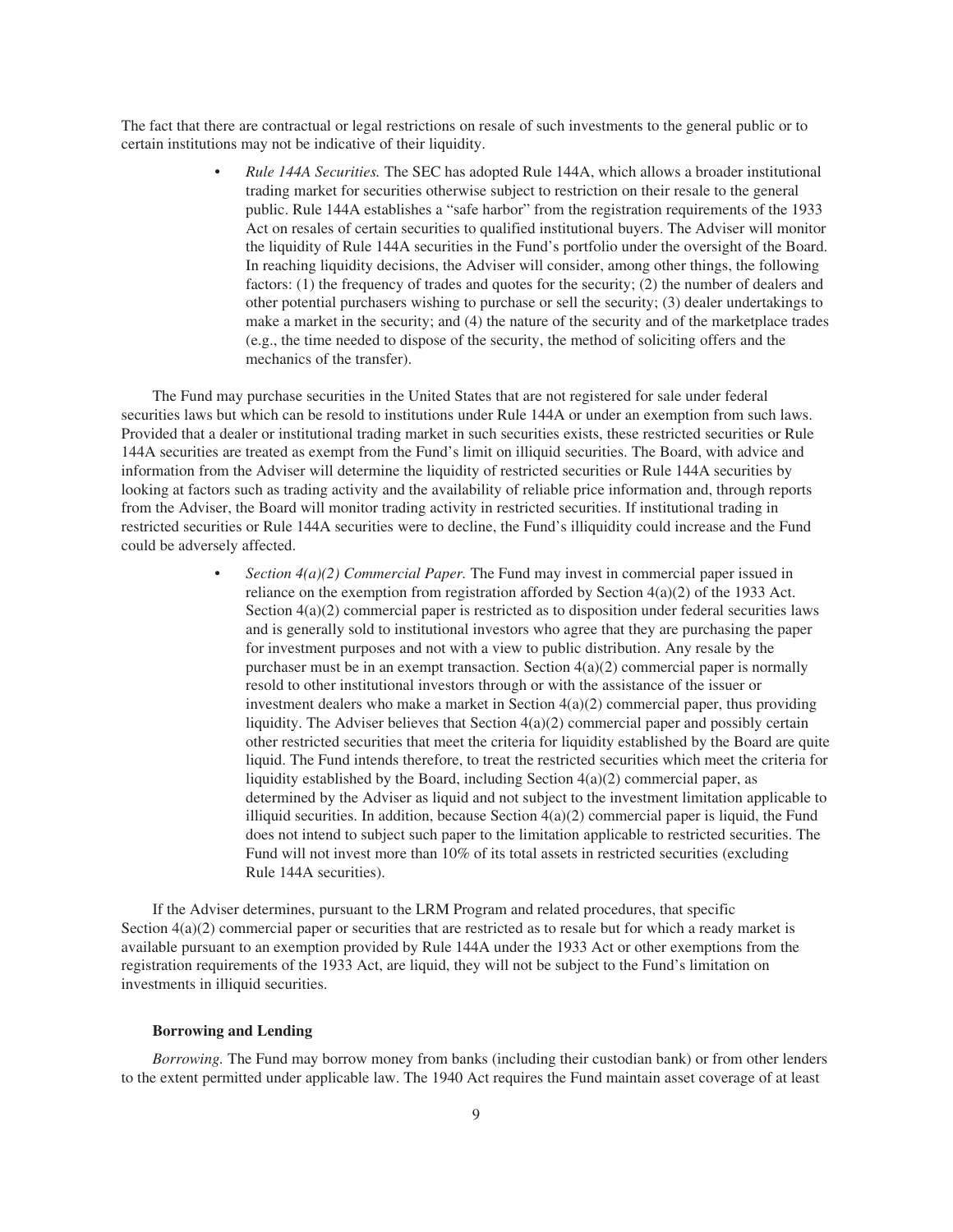300% for all such borrowings, and should such asset coverage at any time fall below 300%, the Fund would be required to reduce its borrowings within three days to the extent necessary to meet the requirements of the 1940 Act. The Fund will not make any borrowing that would cause its outstanding borrowings to exceed one-third of the value of its total assets. To reduce its borrowings, the Fund might be required to sell securities at a time when it would be disadvantageous to do so. In addition, because interest on money borrowed is the Fund expense that it would not otherwise incur, the Fund may have less net investment income during periods when its borrowings are substantial. The interest paid by the Fund on borrowings may be more or less than the yield on the securities purchased with borrowed funds, depending on prevailing market conditions.

*Securities Loans*. The Fund may seek additional income by making secured loans of its portfolio securities through its custodian, Bank of New York Mellon ("BNY Mellon"). Such loans will be in an amount not greater than one-third of the value of the Fund's total assets. BNY Mellon will charge the Fund fees based on a percentage of the securities lending income. The Fund will receive collateral consisting of cash (U.S. and foreign currency), securities issued or guaranteed by the U.S. government or its agencies or instrumentalities, sovereign debt, convertible bonds, irrevocable bank letters of credit or such other collateral as may be agreed on by the parties to a securities lending arrangement, initially with a value of 102% or 105% of the market value of the loaned securities and thereafter maintained at a value of 100% of the market value of the loaned securities. If the collateral consists of non-cash collateral, the borrower will pay the Fund a loan premium fee. If the collateral consists of cash, BNY Mellon will reinvest the cash. Although voting rights, or rights to consent, with respect to the loaned securities pass to the borrower, the Fund will recall the loaned securities upon reasonable notice in order that the securities may be voted by the Fund if the holders of such securities are asked to vote upon or consent to matters materially affecting the investment. The Fund also may call such loans in order to sell the securities involved.

The risks in lending portfolio securities, as with other extensions of credit, consist of possible delays in recovery of the securities or possible loss of rights in the collateral should the borrower fail financially. The Fund also bears the risk that the value of investments made with collateral may decline. Although the Fund has the right to call loans at any time on reasonable notice and will do so if holders of a loaned security are asked to vote upon or consent to material matters, the Fund bears the risk of delay in the return of the security, impairing the Fund's ability to vote on such matters.

Securities lending also exposes the Fund to counterparty risk, as the borrower of the Fund's securities may be unable or unwilling to make timely principal, interest, or settlement payments or otherwise honor its obligations. There can be no assurance that a counterparty will meet its obligations, especially during unusually adverse market conditions. If the counterparty defaults, the Fund will have contractual remedies, but the Fund may be unable to enforce its contractual rights.

#### **Derivatives**

The Fund may invest in various instruments that are commonly known as derivatives to any extent deemed by the Adviser to be in the best interest of the Fund, and to the extent permitted by the 1940 Act. Generally, a derivative is a financial arrangement, the value of which is based on, or "derived" from, a traditional security, asset or market index. There are, in fact, many different types of derivatives and many different ways to use them. There is a range of risks associated with those uses. Futures and options are commonly used for traditional hedging purposes to attempt to protect the Fund from exposure to changing interest rates, securities prices or currency exchange rates and as a low cost method of gaining exposure to a particular securities market without investing directly in those securities. However, some derivatives are used for leverage, which tends to magnify the effects of an instrument's price changes as market conditions change. Leverage involves the use of a small amount of money to control a large amount of financial assets, and can in some circumstances lead to significant losses.

In addition, new Rule 18f-4 (the "Derivatives Rule"), adopted by the SEC on October 28, 2020, replaces current asset segregation requirements with a new framework for the use of derivatives by registered funds. For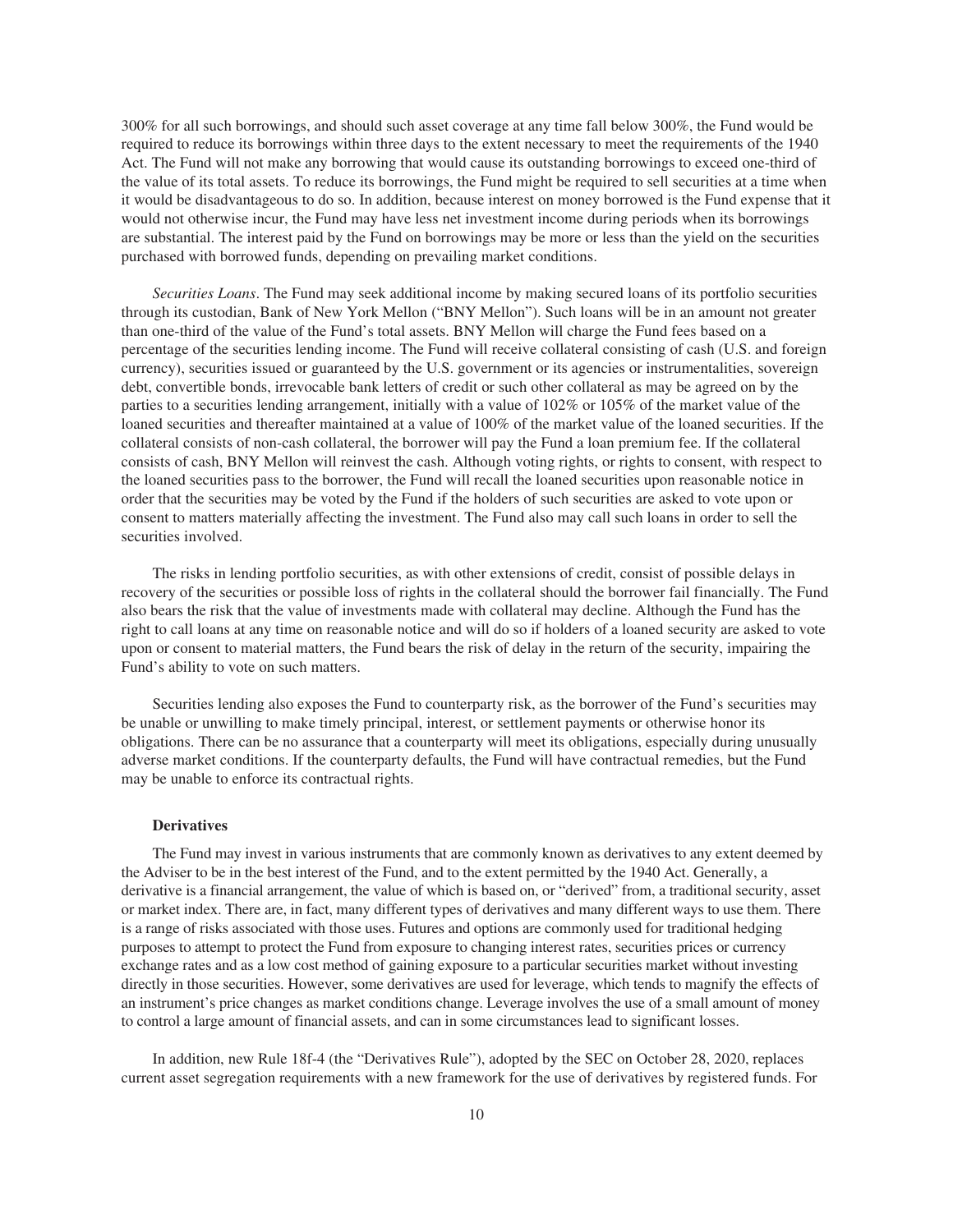funds using a significant amount of derivatives, the Derivatives Rule mandates a fund adopt and/or implement: (i) value at risk limitations in lieu of asset segregation requirements; (ii) a written derivatives risk management program; (iii) new Board oversight responsibilities; and (iv) new reporting and recordkeeping requirements. The Derivatives Rule provides an exception for funds with derivative exposure not exceeding 10% of its net assets, excluding certain currency and interest rate hedging transactions. In addition, the Derivatives Rule provides special treatment for reverse repurchase agreements and similar financing transactions and unfunded commitment agreements. In 2022, the SEC will rescind Release 10666 and withdraw letters and similar guidance addressing a fund's use of derivatives and require a fund to comply with the Derivatives Rule.

Additional legislation may be enacted subsequent to the date of this Prospectus that could negatively affect the assets of the Fund. Legislation or regulation may change the way in which the Fund itself is regulated. The Adviser cannot predict the effects of any new governmental regulation that may be implemented, and there can be no assurance that any new governmental regulation will not adversely affect the Fund's performance or ability to achieve its investment objectives.

In addition, regulations adopted by the prudential regulators that took effect with regards to most funds in 2019 require certain banks to include in a range of financial contracts, including derivative and short-term funding transactions, terms delaying or restricting a counterparty's default, termination and other rights in the event that the bank and/or its affiliates become subject to certain types of resolution or insolvency proceedings. The regulations could limit the Fund's ability to exercise a range of cross-default rights if its counterparty, or an affiliate of the counterparty, is subject to bankruptcy or similar proceedings. Such regulations could further negatively impact the Fund's use of derivatives.

*Options.* An option on a security is a contract that gives the holder of the option, in return for a premium, the right to buy from (in the case of a call) or sell to (in the case of a put) the writer of the option the security underlying the option at a specified exercise or "strike" price.

The Fund may write (sell) covered call and put options ("covered options") on stocks, securities, futures contracts, non-physical commodities, indices and foreign currencies in an attempt to increase income. When the Fund writes a covered call option, it gives the purchaser of the option the right to buy, and obligates the writer to sell, the underlying security at the price specified in the option (the "exercise price") by exercising the option at any time during the option period. If the option expires unexercised, the Fund will realize income in an amount equal to the premium received for writing the option. If the option is exercised, a decision over which the Fund has no control, the Fund must sell the underlying security to the option holder at the exercise price. By writing a covered call option, the Fund foregoes, in exchange for the premium less the commission ("net premium"), the opportunity to profit during the option period from an increase in the market value of the underlying security above the exercise price.

When the Fund writes a covered put option, it gives the purchaser of the option the right to sell, and obligates the writer to buy, the underlying security to the Fund at the specified exercise price at any time during the option period. If the option expires unexercised, the Fund will realize income in the amount of the premium received for writing the option. If the put option is exercised, a decision over which the Fund has no control, the Fund must purchase the underlying security from the option holder at the exercise price. By writing a covered put option, the Fund, in exchange for the net premium received, accepts the risk of a decline in the market value of the underlying security below the exercise price.

The Fund may terminate its obligation as the writer of a call or put option by purchasing an option with the same exercise price and expiration date as the option previously written. This transaction is called a "closing purchase transaction." With respect to writing covered options, the Fund will realize a profit or loss for a closing purchase transaction if the amount paid to purchase an option is less or more, as the case may be, than the amount received from the sale thereof. To close out a position as a purchaser of an option, the Fund may make a "closing sale transaction" which involves liquidating the Fund's position by selling the option previously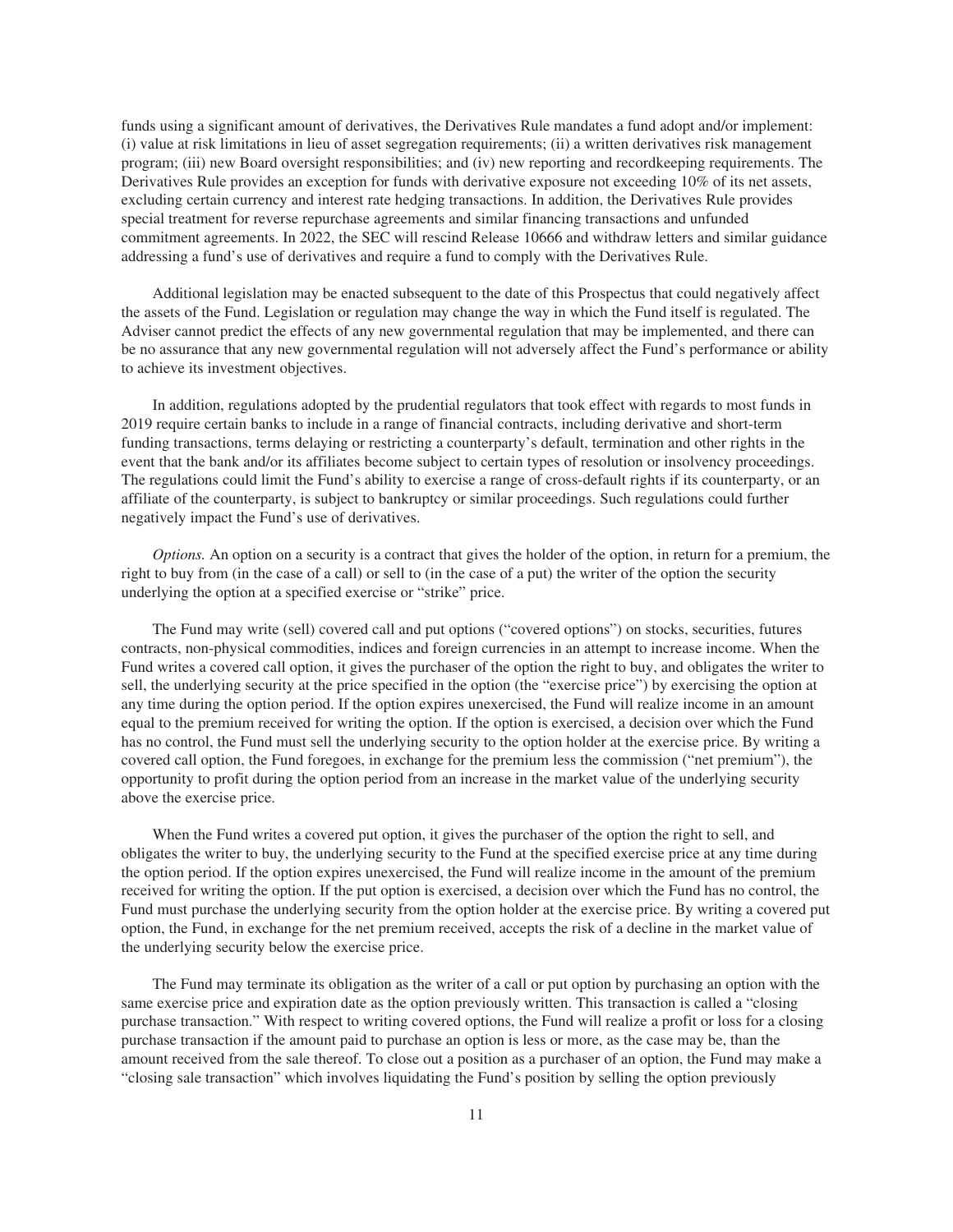purchased. Where the Fund cannot effect a closing purchase transaction, it may be forced to incur brokerage commissions or dealer spreads in selling securities it receives or it may be forced to hold underlying securities until an option is exercised or expires.

When the Fund writes a call option, it will "cover" its obligation by owning and earmarking the underlying security or other assets on the books of the Fund's custodian. When the Fund writes a put option, it will "cover" its obligation by earmarking assets at the Fund's custodian.

The Fund may purchase call and put options on any securities in which it may invest. The Fund would normally purchase a call option in anticipation of an increase in the market value of such securities. The purchase of a call option would entitle the Fund, in exchange for the premium paid, to purchase a security at a specified price during the option period. The Fund would ordinarily have an economic gain if the value of the securities increased above the exercise price sufficiently to cover the premium and would have an economic loss if the value of the securities remained at or below the exercise price during the option period.

The Fund would normally purchase put options in anticipation of a decline in the market value of securities in its portfolio ("protective puts") or securities of the type in which it is permitted to invest. The purchase of a put option would entitle the Fund, in exchange for the premium paid, to sell a security, which may or may not be held in the Fund's portfolio, at a specified price during the option period. The purchase of protective puts is designed merely to offset or hedge against a decline in the market value of the Fund's portfolio securities. Put options also may be purchased by the Fund for the purpose of affirmatively benefiting from a decline in the price of securities which the Fund does not own. Upon exercise, the Fund would ordinarily realize a gain if the value of the securities decreased below the exercise price sufficiently to cover the premium and would realize a loss if the value of the securities remained at or above the exercise price. Gains and losses on the purchase of protective put options would tend to be offset by countervailing changes in the value of underlying portfolio securities.

*Options on Securities Indices*. The Fund may purchase and write put and call options on securities indices listed on domestic and on foreign exchanges. Such options give the holder the right to receive a cash settlement during the term of the option based upon the difference between the exercise price and the value of the index. Options on securities indices entail risks in addition to the risks of options on securities. The absence of a liquid secondary market to close out options positions on securities indices is more likely to occur. Use of options on securities indices also entails the risk that trading in such options may be interrupted if trading in certain securities included in the index is interrupted.

Because options on securities indices require settlement in cash, the Adviser may be forced to liquidate portfolio securities to meet settlement obligations. When the Fund writes a put or call option on a securities index, it will cover the position by earmarking assets with the Fund's custodian.

*Options on Foreign Currencies*. The Fund may write covered put and call options and purchase put and call options on foreign currencies for the purpose of protecting against declines in the dollar value of portfolio securities and against increases in the dollar cost of securities to be acquired. For example, a decline in the dollar value of a foreign currency in which portfolio securities are denominated will reduce the dollar value of such securities, even if their value in the foreign currency remains constant. In order to protect against such diminutions in the value of portfolio securities, the Fund may purchase put options on the foreign currency. If the value of the currency does decline, the Fund will have the right to sell such currency for a fixed amount in dollars and will thereby offset, in whole or in part, the adverse effect on its portfolio which otherwise would have resulted.

Conversely, where a rise in the dollar value of a currency in which securities to be acquired are denominated is projected, thereby increasing the cost of such securities, the Fund may purchase call options thereon. The purchase of such options could offset, at least partially, the effects of the adverse movements in exchange rates. As in the case of other types of options, however, the benefit to the Fund derived from purchases of foreign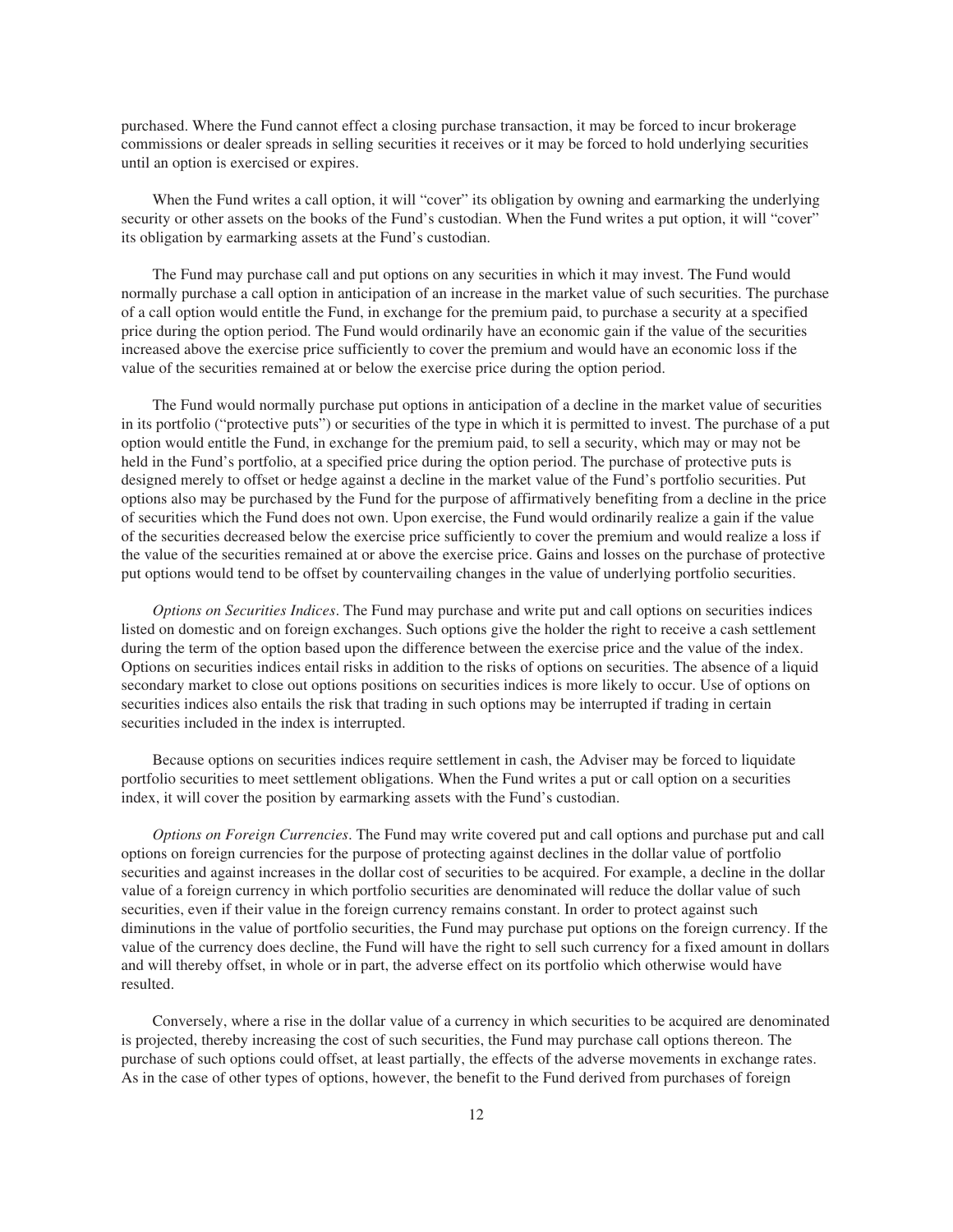currency options will be reduced by the amount of the premium and related transaction costs. In addition, where currency exchange rates do not move in the direction or to the extent anticipated, the Fund could sustain losses on transactions in foreign currency options that would require it to forego a portion or all of the benefits of advantageous changes in such rates.

As in the case of forward contracts, certain options on foreign currencies are traded over-the-counter and involve liquidity and credit risks that may not be present in the case of exchange-traded currency options. The Fund's ability to terminate over-the-counter options ("OTC Options") will be more limited than the exchangetraded options. It is also possible that broker-dealers participating in OTC Options transactions will not fulfill their obligations. Until such time as the staff of the SEC changes its position, the Fund will treat purchased OTC Options and assets used to cover written OTC Options as illiquid securities. With respect to options written with primary dealers in U.S. Government securities pursuant to an agreement requiring a closing purchase transaction at a formula price, the amount of illiquid securities may be calculated with reference to the repurchase formula.

*Forward Currency Contracts.* Because, when investing in foreign securities, the Fund buys and sells securities denominated in currencies other than the U.S. dollar and receives interest, dividends and sale proceeds in currencies other than the U.S. dollar, the Fund from time to time may enter into forward currency transactions to convert to and from different foreign currencies and to convert foreign currencies to and from the U.S. dollar. The Fund either enters into these transactions on a spot (i.e., cash) basis at the spot rate prevailing in the foreign currency exchange market or uses forward currency contracts to purchase or sell foreign currencies.

A forward currency contract is an obligation by the Fund to purchase or sell a specific currency at a future date, which may be any fixed number of days from the date of the contract. Forward currency contracts establish an exchange rate at a future date. These contracts are transferable in the interbank market conducted directly between currency traders (usually large commercial banks) and their customers. A forward currency contract generally has no deposit requirement and is traded at a net price without commission. The Fund earmarks liquid securities at its custodian in an amount at least equal to its obligations under each forward currency contract. Neither spot transactions nor forward currency contracts eliminate fluctuations in the prices of the Fund's securities or in foreign exchange rates, or prevent loss if the prices of these securities should decline.

The Fund may enter into foreign currency hedging transactions in an attempt to protect against changes in foreign currency exchange rates between the trade and settlement dates of specific securities transactions or changes in foreign currency exchange rates that would adversely affect a portfolio position or an anticipated investment position. Although these transactions tend to minimize the risk of loss due to a decline in the value of the hedged currency, at the same time they tend to limit any potential gain that might be realized should the value of the hedged currency increase. The precise matching of the forward currency contract amounts and the value of the securities involved will not generally be possible because the future value of such securities in foreign currencies will change as a consequence of market movements in the value of such securities between the date the forward currency contract is entered into and the date it matures. The projection of currency market movements is extremely difficult, and the successful execution of a hedging strategy is highly uncertain.

Some of these contracts may be regulated by the CFTC and prudential regulators, and therefore the Fund's ability to utilize forward currency contracts may be impacted. Forward currency contracts may reduce the potential gain from a positive change in the relationship between the U.S. dollar and foreign currencies. Unanticipated changes in currency prices may result in poorer overall performance for the Fund than if it had not entered into such contracts. The use of forward currency contracts may not eliminate fluctuations in the underlying U.S. dollar equivalent value of the prices of or rates of return on the Fund's foreign currency denominated portfolio securities and the use of such techniques will subject the Fund to certain risks.

The matching of the increase in value of a forward currency contract and the decline in the U.S. dollar equivalent value of the foreign currency denominated asset that is the subject of the hedge generally will not be precise. In addition, the Fund may not always be able to enter into forward currency contracts at attractive prices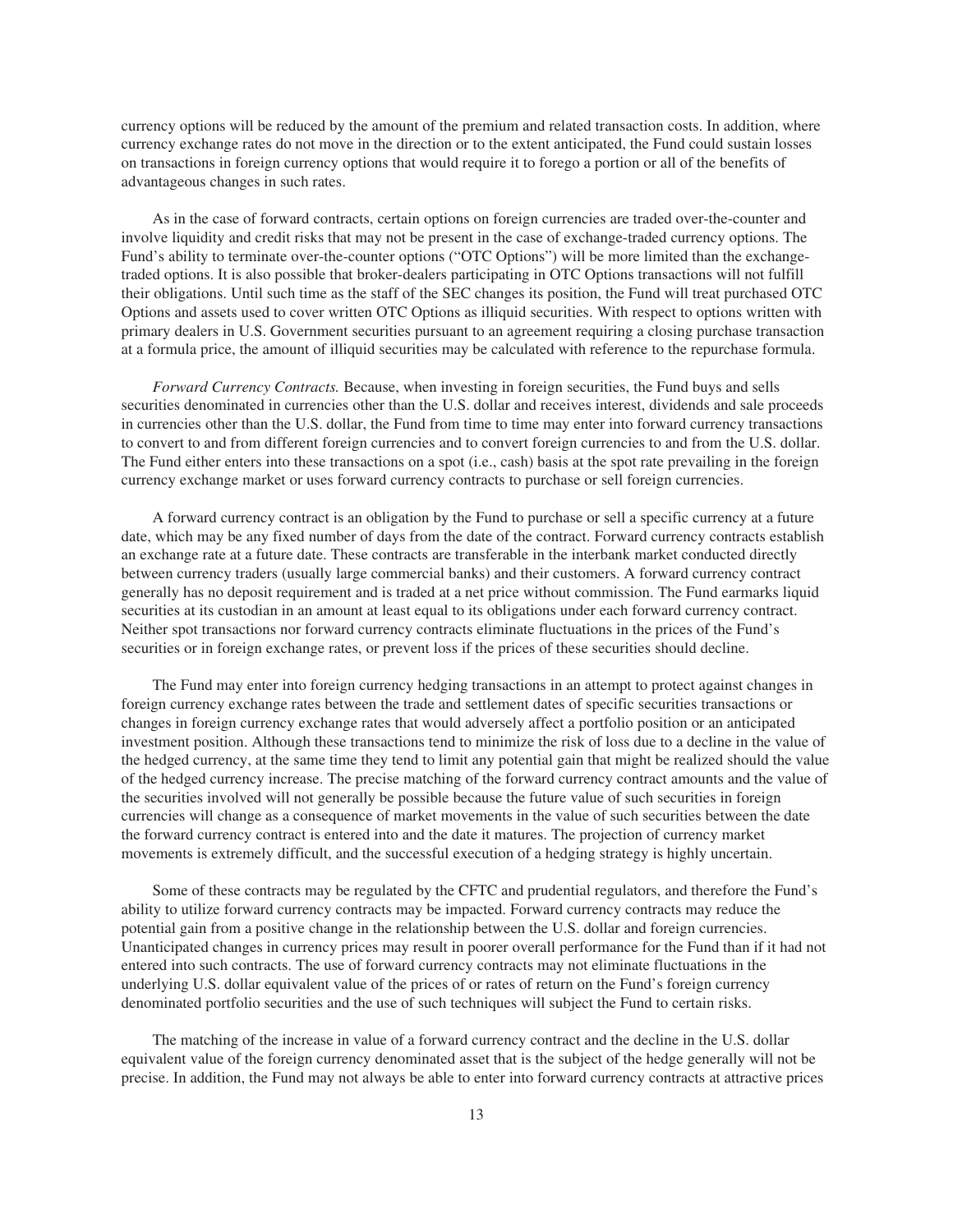and this will limit the Fund's ability to use such contract to hedge or cross-hedge its assets. Also, with regard to the Fund's use of cross-hedges, there can be no assurance that historical correlations between the movements of certain foreign currencies relative to the U.S. dollar will continue. Thus, at any time poor correlation may exist between movements in the exchange rates of the foreign currencies underlying the Fund's cross-hedges and the movements in the exchange rates of the foreign currencies in which the Fund's assets that are the subject of such cross-hedges are denominated.

*Futures Contracts and Related Options.* To the extent consistent with applicable law, the Fund may invest in futures contracts on, among other things, individual equity securities, securities indices, interest rates, currencies, non-physical commodities and inflation indices. The sale of a futures contract creates an obligation by the Fund, as seller, to deliver the specific type of financial instrument called for in the contract at a specified future time for a specified price. At the time a futures contract is purchased or sold, the Fund must allocate cash or securities as a deposit payment ("initial margin"). It is expected that the initial margin that the Fund will pay may range from approximately 1% to approximately 5% of the value of the securities or commodities underlying the contract. In certain circumstances, however, such as periods of high volatility, the Fund may be required by an exchange to increase the level of its initial margin payment. Certain futures contracts are physically settled (i.e., involve the making and taking of delivery of a specified amount of an underlying security or other asset). Some futures contracts, however, are cash settled, which means that the purchase price is subtracted from the current market value of the instrument and the net amount, if positive, is paid to the purchaser by the seller of the futures contract and, if negative, is paid by the purchaser to the seller of the futures contract.

Options on futures contracts are similar to options on securities except that an option on a futures contract gives the purchaser the right in return for the premium paid to assume a position in a futures contract (a long position if the option is a call and a short position if the option is a put).

Futures contracts and related options involve costs and may result in losses in excess of the amount invested in the futures contract or related option. If a futures contract is used for hedging, an imperfect correlation between movements in the price of the futures contract and the price of the security, currency, or other investment being hedged creates risk. Correlation is higher when the investment being hedged underlies the futures contract. Correlation is lower when the investment being hedged is different than the instrument underlying the futures contract, such as when a futures contract on one security or commodity is used to hedge a different security or commodity or when a futures contract in one currency is used to hedge a security denominated in another currency. In the event of an imperfect correlation between a futures position and the portfolio position (or anticipated position) intended to be protected, the Fund may realize a loss on the futures contract and/or on the portfolio position intended to be protected. The risk of imperfect correlation generally tends to diminish as the maturity date of the futures contract approaches. To compensate for imperfect correlations, the Fund may purchase or sell futures contracts in a greater amount than the hedged investments if the volatility of the price of the hedged investments is historically greater than the volatility of the futures contracts. Conversely, the Fund may purchase or sell fewer futures contracts if the volatility of the price of the hedged investments is historically less than that of the futures contract.

The Fund's ability to engage in the futures and options on futures strategies depends on the liquidity of the markets in those instruments. Trading interest in various types of futures and options on futures cannot be predicted. Therefore, no assurance can be given that the Fund will be able to utilize these instruments effectively. In addition, there can be no assurance that a liquid market will exist at a time when the Fund seeks to close out a futures or option on a futures contract position, and the Fund would remain obligated to meet margin requirements until the position is closed. The liquidity of a secondary market in a futures contract may be adversely affected by "daily price fluctuation limits" established by commodity exchanges to limit the amount of fluctuation in a futures contract price during a single trading day.

The Fund that purchases or sells a futures contract is only required to deposit initial and variation margin as required by relevant regulations and the rules of the contract market. Because the purchase of a futures contract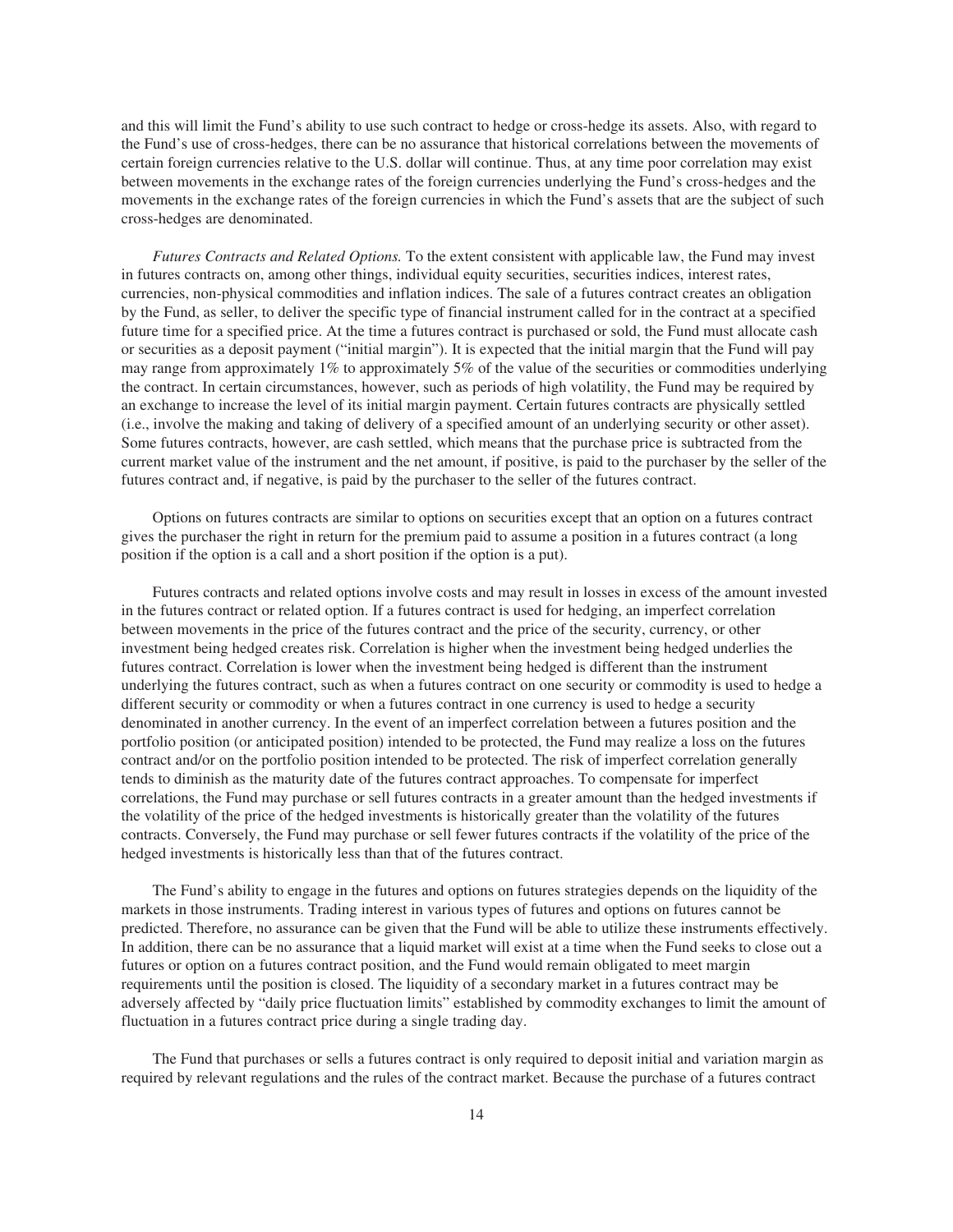obligates the Fund to purchase the underlying security or other instrument at a set price on a future date, the Fund's net asset value will fluctuate with the value of the security or other instrument as if it were already in the Fund's portfolio. Futures transactions have the effect of investment leverage to the extent the Fund does not maintain liquid assets equal to the face amount of the contract. If the Fund combines short and long positions, in addition to possible declines in the values of its investment securities, the Fund will incur losses if the index underlying the long futures position underperforms the index underlying the short futures position.

#### **Merger Arbitrage**

Although a variety of strategies may be employed depending upon the nature of the reorganizations selected for investment, the simplest form of merger-arbitrage activity involves purchasing the shares of an announced acquisition target at a discount to their expected value upon completion of the acquisition. The size of this discount, known as the arbitrage "spread," may represent the NexPoint Event Driven Fund's potential profit on such an investment. The size of this spread is dependent on a large number of factors, including the status of the negotiations between the two companies (for example, spreads typically narrow as the parties advance from an agreement in principle to a definitive agreement), the complexity of the transaction, the number of regulatory approvals required, the likelihood of government intervention on antitrust or other grounds, the type of consideration to be received and the possibility of competing offers for the target company. The expected gain on an individual arbitrage investment is normally considerably smaller than the possible loss should the transaction be unexpectedly terminated. The expected timing of each transaction is also important since the length of time that the NexPoint Event Driven Fund's capital must be committed to any given reorganization will affect the rate of return realized by the NexPoint Event Driven Fund, and delays can substantially reduce such returns.

Mark-to-market losses on merger-arbitrage positions can occur intra-month even if a particular deal is not breaking-up and such losses may or may not be recouped upon successful consummation of such deal. Further, the consummation of mergers, tender offers and exchange offers can be prevented or delayed by a variety of factors, including: (i) regulatory and antitrust restrictions; (ii) political motivations; (iii) industry weakness; (iv) stock specific events; (v) failed financings; and (vi) general market declines. If the NexPoint Event Driven Fund does not hedge against market fluctuations, the Fund may incur losses even if the proposed transaction is consummated. The success of merger-arbitrage strategies also depends on the overall volume of merger activity, which has historically been cyclical in nature. During periods when merger activity is low, it may be difficult or impossible to identify opportunities for profit or to identify a sufficient number of such opportunities to provide diversification among potential merger transactions. This may be due to, among other things, a number of merger-arbitrage advisers and other investors investing in a limited number of potential deals. Also, when market interest rates are relatively low, the spreads on merger-arbitrage positions may be relatively small (i.e., narrow).

#### **Other Investment Policies**

*Swap Agreements.* To help enhance the value of their portfolio or manage their exposure to different types of investments, the Fund may enter into credit default swap agreements, interest rate, currency and mortgage swap agreements and may purchase and sell interest rate "caps," "floors" and "collars."

In a standard "swap" transaction, two parties agree to exchange the returns (or differentials in rates of return) on different currencies, securities, baskets of currencies or securities, indices or other instruments, which returns are calculated with respect to a "notional value," (*i.e.*, the designated reference amount of exposure to the underlying instruments). The Fund intends to enter into swaps primarily on a net basis, *i.e.*, the two payment streams are netted out, with the Fund receiving or paying, as the case may be, only the net amount of the two payments. If the other party to a swap contract entered into on net basis defaults, the Fund's risk of loss will consist of the net amount of payments that the Fund is contractually entitled to receive. The net amount of the excess, if any, of the Fund's obligations over its entitlements will be maintained in a segregated account by the Fund's custodian. The Fund will not enter into swap agreements unless the claims-paying ability of the other party thereto is considered to be an acceptable credit risk to the Fund by the Adviser. If there is a default by the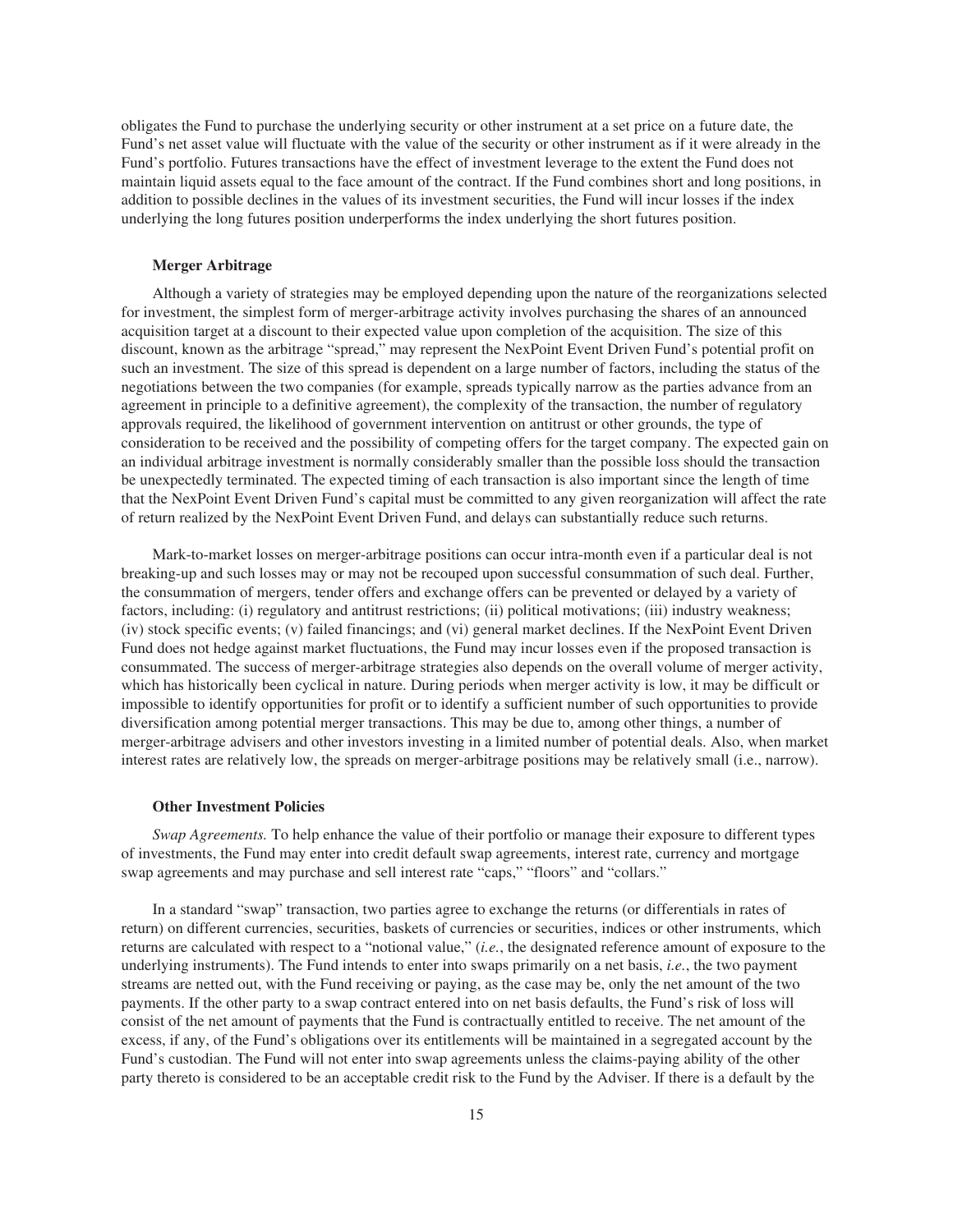other party to such a transaction, the Fund will have contractual remedies pursuant to the agreements related to the transaction. Swap instruments are not exchange-listed securities and may be traded only in the over-the-counter market.

In a typical interest rate swap agreement, one party agrees to make regular payments equal to a floating interest rate on a specified amount (the "notional principal amount") in return for payments equal to a fixed interest rate on the same amount for a specified period. If a swap agreement provides for payment in different currencies, the parties may also agree to exchange the notional principal amount. Mortgage swap agreements are similar to interest rate swap agreements, except that notional principal amount is tied to a reference pool of mortgages. In a cap or floor, one party agrees, usually in return for a fee, to make payments under particular circumstances. For example, the purchaser of an interest rate cap has the right to receive payments to the extent a specified interest rate exceeds an agreed level; the purchaser of an interest rate floor has the right to receive payments to the extent a specified interest rate falls below an agreed level. A collar entitles the purchaser to receive payments to the extent a specified interest rate falls outside an agreed range.

Investments in swaps involve the exchange by the Fund with another party of their respective commitments. Use of swaps subjects the Fund to risk of default by the counterparty. If there is a default by the counterparty to such a transaction, there may be contractual remedies pursuant to the agreements related to the transaction although contractual remedies may not be sufficient in the event the counterparty is insolvent. However, the swap market has grown substantially in recent years with a large number of banks and investment banking firms acting both as principals and agents utilizing standardized swap documentation. As a result, the swap market has become relatively liquid in comparison with the markets for other similar instruments which are traded in the interbank market. Swap agreements are sophisticated financial instruments that typically involve a small investment of cash relative to the magnitude of risks assumed. Swaps may involve leverage and can be highly volatile and may have a considerable impact on the Fund's performance, as the potential gain or loss on any swap transaction is not necessarily subject to any fixed limit. All swap agreements are considered as illiquid securities and, therefore, will be limited, along with all of the Fund's other illiquid securities, to 15% of the Fund's net assets.

The Fund may enter into credit default swap agreements. The "buyer" in a credit default contract is obligated to pay the "seller" a periodic stream of payments over the term of the contract provided that no event of default on an underlying reference obligation has occurred. If an event of default occurs, the seller must pay the buyer the "par value" (full notional value) of the reference obligation in exchange for the reference obligation. The Fund may be either the buyer or seller in the transaction. If the Fund is a buyer and no event of default occurs, the Fund loses its investment and recovers nothing. However, if an event of default occurs, the buyer receives full notional value for a reference obligation that may have little or no value. As a seller, the Fund receives income throughout the term of the contract, which typically is between six months and three years, provided that there is no default event.

Credit default swap agreements are subject to greater risk than direct investment in the reference obligation. Like all swap agreements, credit default swaps are subject to liquidity, credit and counterparty risks. A buyer in a credit default swap contract will lose its investment and recover nothing should no event of default occur. If an event of default were to occur, the value of the reference obligation received by the seller, coupled with the periodic payments previously received, may be less than the full notional value it pays to the buyer, resulting in a loss of value to the seller. In addition, collateral posting requirements are individually negotiated and there is no regulatory requirement that a counterparty post collateral to secure its obligations under a credit default swap. Furthermore, there is no requirement that a party be informed in advance when a credit default swap agreement is sold. Accordingly, the Fund may have difficulty identifying the party responsible for payment of its claims. The notional value of credit default swaps with respect to a particular investment is often larger than the total par value of such investment outstanding and, in event of a default, there may be difficulties in making the required deliveries of the reference investments, possibly delaying payments.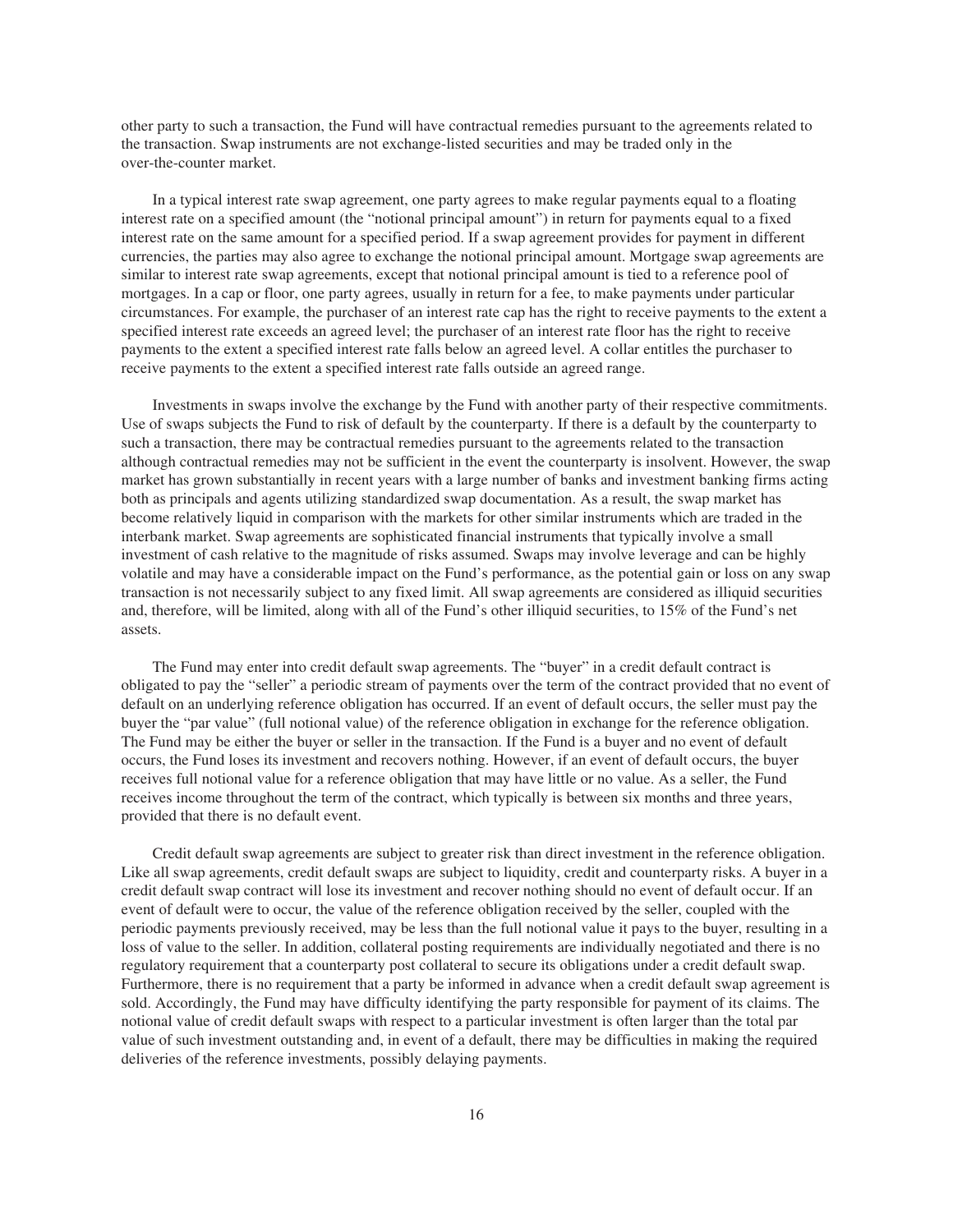The market for credit default swaps has become more volatile recently as the creditworthiness of certain counterparties has been questioned and/or downgraded. If a counterparty's credit becomes significantly impaired, multiple requests for collateral posting in a short period of time could increase the risk that the Fund may not receive adequate collateral. The Fund generally may exit its obligations under a credit default swap only by terminating the contract and paying applicable breakage fees, or by entering into an offsetting credit default swap position, which may cause the Fund to incur more losses. If the Fund uses credit default swaps to leverage its portfolio, it will be exposed to additional risks, including the risk that the Fund's use of leverage will magnify the effect of any losses the Fund incurs since if an event of default occurs the seller must pay the buyer the full notional value of the reference obligation.

*When-Issued Securities and Forward Commitments*. The Fund may enter into forward commitments for the purchase or sale of interests in Senior Loans and other portfolio securities, including on a "when-issued" or "delayed delivery" basis in excess of customary settlement periods for the type of security involved. In some cases, a forward commitment may be conditioned upon the occurrence of a subsequent event, such as approval and consummation of a merger, corporate reorganization or debt restructuring (i.e., a when, as and if issued security). When such transactions are negotiated, the price is fixed at the time of the commitment, with payment and delivery taking place in the future, generally a month or more after the date of the commitment. While the Fund will only enter into a forward commitment with the intention of actually acquiring the security, the Fund may sell the security before the settlement date if it is deemed advisable. Securities purchased by the Fund under a forward commitment are subject to market fluctuation, and no interest (or dividends) accrues to the Fund prior to the settlement date. For forward commitments that are cash settled, the Fund will designate or segregate liquid assets in an amount equal to the Fund's daily marked-to-market value of such commitments.

Purchases of securities on a forward commitment basis may involve more risk than other types of purchases. Securities purchased on a forward commitment basis and the securities held in the Fund's portfolio are subject to changes in value based upon the public's perception of the creditworthiness of the issuer and changes, real or anticipated, in the level of interest rates. Purchasing securities on a forward commitment basis can involve the risk that the yields available in the market when the delivery takes place may actually be higher or lower than those obtained in the transaction itself. On the settlement date of the forward commitment transaction, the Fund will meet its obligations from then available cash flow, sale of securities reserved for payment of the commitment, sale of other securities or, although it would not normally expect to do so, from sale of the forward commitment securities themselves (which may have a value greater or lesser than the Fund's payment obligations). The sale of securities to meet such obligations may result in the realization of capital gains or losses. Purchasing securities on a forward commitment basis can also involve the risk of default by the other party on its obligation, delaying or preventing the Fund from recovering the collateral or completing the transaction.

*Repurchase Agreements.* The Fund may enter into repurchase agreements with respect to up to 33 1/3% of the value of the Fund's total assets. A repurchase agreement is a purchase of, and a simultaneous commitment to resell, a financial instrument at an agreed-upon price on an agreed-upon date. When participating in repurchase agreements, the Fund buys securities from a seller (*e.g.*, a bank or brokerage firm) with the agreement that the seller will repurchase the securities at the agreed-upon price at a later date. Repurchase agreements may also be viewed as loans made by the Fund that are collateralized by the securities subject to repurchase. Such transactions afford an opportunity for the Fund to earn a return on available liquid assets at minimal market risk, although the Fund may be subject to various delays and risks of loss if the counterparty is unable to meet its obligation to repurchase. If the counterparty to a repurchase agreement defaults on its repurchase obligation pursuant to the repurchase agreement, the Fund may lose money to the extent proceeds from the sale of collateral are less than the repurchase price. If the member bank or member firm that is the party to the repurchase agreement petitions for bankruptcy or otherwise becomes subject to the Bankruptcy Code, the law regarding the rights of the Fund is unsettled and the Fund's realization upon the collateral may be delayed or limited. The Adviser will evaluate the creditworthiness of the repurchase agreement counterparties with whom the Fund does business and will monitor their creditworthiness during the period of any repurchase agreement.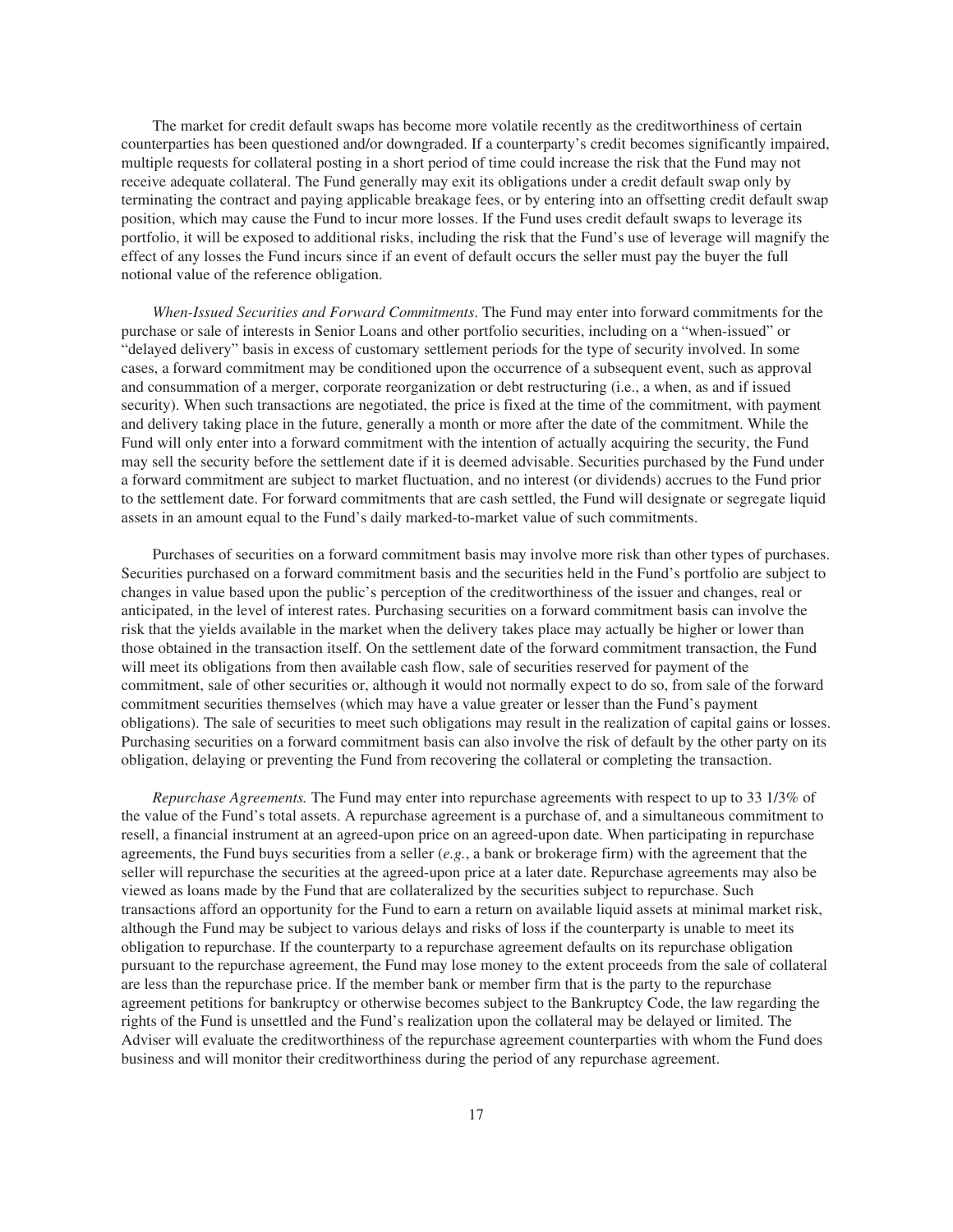*Reverse Repurchase Agreements*. The Fund may enter into reverse repurchase agreements with respect to securities held by the Fund that could otherwise be sold by the Fund. In a reverse repurchase agreement the Fund sells a security held by the Fund and simultaneously obtains the commitment of the purchaser (typically, a commercial bank or a broker or dealer) to sell the security back to the Fund at an agreed-upon price on an agreedupon date. The Fund will maintain cash or liquid securities in an amount sufficient to cover its obligations with respect to reverse repurchase agreements. The Fund receives payment for such securities only upon physical delivery or evidence of book entry transfer by its custodian. Regulations of the SEC require that, if securities are sold by the Fund under a reverse repurchase agreement, the Fund designate or segregate liquid assets in an amount equal to the Fund's daily marked-to-market value of such agreement. Reverse repurchase agreements are considered borrowings of money by the Fund and as such would be subject to the restrictions on issuing senior securities described below under "Investment Restrictions."

Reverse repurchase agreements could involve certain risks in the event of default or insolvency of the counterparty, including possible delays or restrictions upon the Fund's ability to dispose of the proceeds of the sale received from the counterparty. An additional risk is that the market value of securities sold by the Fund under a reverse repurchase agreement could decline below the price at which the Fund is obligated to repurchase them.

*Euro-Related Risk.* The global economic crisis brought several small economies in Europe to the brink of bankruptcy and many other economies into recession and weakened the banking and financial sectors of many European countries. For example, the governments of Greece, Spain, Portugal, and the Republic of Ireland have all experienced large public budget deficits, the effects of which are still yet unknown and may slow the overall recovery of the European economies from the global economic crisis. In addition, due to large public deficits, some European countries may be dependent on assistance from other European governments and institutions or other central banks or supranational agencies such as the International Monetary Fund. Assistance may be dependent on a country's implementation of reforms or reaching a certain level of performance. Failure to reach those objectives or an insufficient level of assistance could result in a deep economic downturn which could significantly affect the value of the Fund's European investments.

The Economic and Monetary Union of the European Union ("EMU") is comprised of the European Union members that have adopted the euro currency. By adopting the euro as its currency, a member state relinquishes control of its own monetary policies. As a result, European countries are significantly affected by fiscal and monetary policies implemented by the EMU and European Central Bank. The euro currency may not fully reflect the strengths and weaknesses of the various economies that comprise the EMU and Europe generally.

It is possible that one or more EMU member countries could abandon the euro and return to a national currency and/or that the euro will cease to exist as a single currency in its current form. The effects of such an abandonment or a country's forced expulsion from the euro on that country, the rest of the EMU, and global markets are impossible to predict, but are likely to be negative. The exit of any country out of the euro may have an extremely destabilizing effect on other eurozone countries and their economies and a negative effect on the global economy as a whole. Such an exit by one country may also increase the possibility that additional countries may exit the euro should they face similar financial difficulties. In addition, in the event of one or more countries' exit from the euro, it may be difficult to value investments denominated in euros or in a replacement currency. On January 31, 2020, the United Kingdom ("UK") left the European Union ("EU"), commonly referred to as "Brexit,"and the UK ceased to be a member of the EU. Following a transition period during which the EU and the UK Government engaged in a series of negotiations regarding the terms of the UK's future relationship with the EU, the EU and UK Government signed an agreement on December 30, 2020 regarding the economic relationship between the UK and the EU. This agreement became effective on a provisional basis on January 1, 2021. . There remains significant market uncertainty regarding Brexit's ramifications, and the range and potential implications of possible political, regulatory, economic, and market outcomes are difficult to predict. This uncertainty may affect other countries in the EU and elsewhere, and may cause volatility within the EU, triggering prolonged economic downturns in certain countries within the EU. In addition, Brexit may create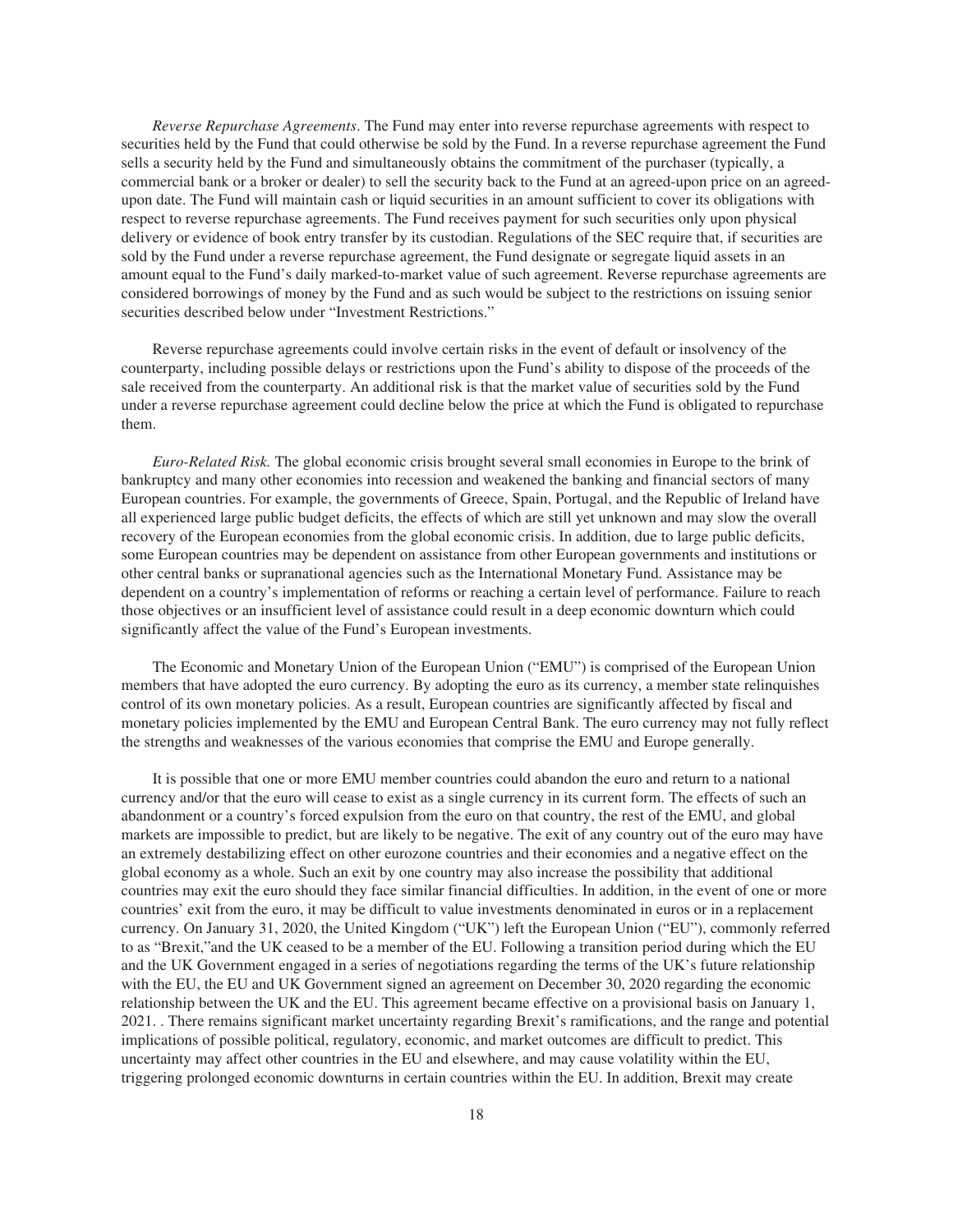additional and substantial economic stresses for the UK, including a contraction of the UK economy and price volatility in UK stocks, decreased trade, capital outflows, devaluation of the British pound, wider corporate bond spreads due to uncertainty and declines in business and consumer spending as well as foreign direct investment. Brexit may also adversely affect UK-based financial firms that have counterparties in the EU or participate in market infrastructure (trading venues, clearing houses, settlement facilities) based in the EU. Additionally, the spread of the novel coronavirus (COVID-19) pandemic will stretch the resources and deficits of many countries in the EU and throughout the world, increasing the possibility that countries may be unable to make timely payments on their sovereign debt. These events and resulting market volatility may have an adverse effect on the performance of the Fund.

*Emerging and Developing Markets*. The Fund may invest up to 50% of the value of its total assets in emerging market countries. Such investments may be denominated in U.S. dollars, non-U.S. currencies or multinational currency units.

Investing in emerging or developing market countries involves certain risks not typically associated with investing in the United States and imposes risks greater than, or in addition to, risks of investing in more developed foreign countries. These risks include, but are not limited to, the following: greater risks of nationalization or expropriation of assets or confiscatory taxation; currency devaluations and other currency exchange rate fluctuations; greater social, economic, and political uncertainty and instability (including amplified risk of war and terrorism); more substantial government involvement in the economy; less government supervision and regulation of the securities markets and participants in those markets; controls on foreign investment and limitations on repatriation of invested capital and on the Fund's ability to exchange local currencies for U.S. dollars; unavailability of currency hedging techniques in certain emerging and developing market countries; the fact that companies in emerging and developing market countries may be smaller, less seasoned, and newly organized companies; the difference in, or lack of, auditing and financial reporting standards, which may result in unavailability of material information about issuers; the risk that it may be more difficult to obtain and/or enforce a judgment in a court outside the United States; and greater price volatility, substantially less liquidity, and significantly smaller market capitalization of securities markets. Also, any change in the leadership or politics of emerging or developing market countries, or the countries that exercise a significant influence over those countries, may halt the expansion of or reverse the liberalization of foreign investment policies now occurring and adversely affect existing investment opportunities. Furthermore, high rates of inflation and rapid fluctuations in inflation rates have had, and may continue to have, negative effects on the economies and securities markets of certain emerging and developing market countries.

*Money Market Instruments.* The Fund may invest in money market instruments. Money market securities are high-quality, dollar-denominated, short-term instruments. They consist of (i) bankers' acceptances, certificates of deposit, notes and time deposits of highly-rated U.S. banks and U.S. branches of foreign banks; (ii) U.S. Treasury obligations and obligations issued or guaranteed by agencies and instrumentalities of the U.S. Government; (iii) high-quality commercial paper issued by U.S. foreign corporations; (iv) debt obligations with a maturity of one year or less issued by corporations with outstanding high-quality commercial paper ratings; and (v) repurchase agreements involving any of the foregoing obligations entered into with highly-rated banks and broker-dealers.

*Convertible Securities.* Convertible securities may offer higher income than the common stocks into which they are convertible and include fixed-income or zero coupon debt securities, which may be converted or exchanged at a stated or determinable exchange ratio into underlying shares of common stock. Prior to their conversion, convertible securities may have characteristics similar to both non-convertible debt securities and equity securities. While convertible securities generally offer lower yields than non-convertible debt securities of similar quality, their prices may reflect changes in the value of the underlying common stock. Convertible securities entail less credit risk than the issuer's common stock.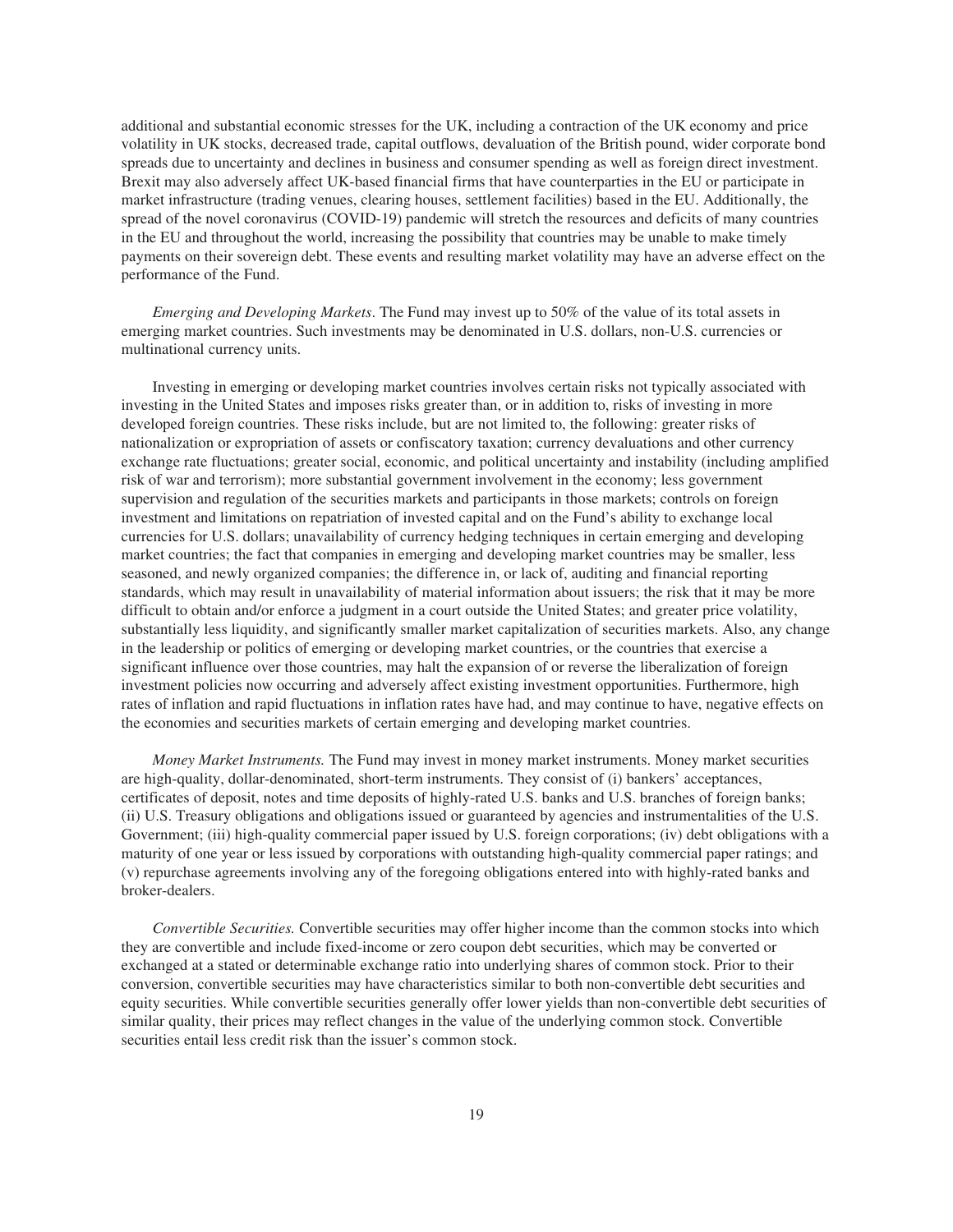*Asset Coverage.* To assure that the Fund's use of futures and related options, as well as when issued and delayed-delivery transactions, forward currency contracts and swap transactions, are not used to achieve investment leverage, the Fund will cover such transactions, as required under applicable SEC interpretations, either by owning the underlying securities or by earmarking liquid securities with its custodian in an amount at all times equal to or exceeding the Fund's commitment with respect to these instruments or contracts.

*Warrants and Rights.* Warrants are options to purchase equity securities at a specified price and are valid for a specific time period. Rights are similar to warrants, but normally have a short duration and are distributed by the issuer to its shareholders. The Fund may purchase warrants and rights, provided that the Fund presently does not intend to invest more than 10% of its respective net assets at the time of purchase in warrants and rights other than those that have been acquired in units or attached to other securities.

*Short-Term Trading.* Short-term trading involves the selling of securities held for a short time, ranging from several months to less than a day. The object of such short-term trading is to increase the potential for capital appreciation and/or income of the Fund in order to take advantage of what the Adviser believes are changes in market, industry or individual company conditions or outlook. Any such trading would increase the turnover rate of the Fund and its transaction costs, and could result in higher taxes for shareholders if Fund shares are held in a taxable account.

*Short Selling.* Short selling (also known as shorting or going short) is a strategy in which the Fund sells a security it does not own in anticipation that the market price of that security will decline. When the Fund makes a short sale, it must borrow the security sold short from a broker-dealer and deliver it to the buyer upon conclusion of the sale. The Fund will ordinarily have to pay a fee to borrow a security and is often obligated to repay the lender of the security any dividend or interest that accrues on the security during the period of the loan. If the price of the security sold short increases between the time of the short sale and the time the Fund replaces the borrowed security, the Fund will incur a loss.

The Fund may sell a security short if it owns at least an equal amount of the security sold short or another security convertible or exchangeable for an equal amount of the security sold short without payment of further compensation (a short sale "against-the-box"). The Fund also may engage in short sales that are not "against-the-box," and will be subject to additional risks to the extent that it engages in short sales that are not "against-the-box." The Fund's loss on a short sale could be unlimited in cases where the Fund is unable, for whatever reason, to close out its short position.

Short sales by the Fund that are not made "against-the-box" (that is when the Fund has an offsetting long position in the asset that is selling short) involve unlimited loss potential since the market price of securities sold short may continuously increase. When the Fund engages in a short sale on a security, it must borrow the security sold short and deliver it to the counterparty. The Fund will ordinarily have to pay a fee or premium to borrow particular securities and be obligated to repay the lender of the security any dividends or interest that accrue on the security during the period of the loan. The amount of any gain from a short sale will be decreased, and the amount of any loss increased, by the amount of the premium, dividends, interest or expenses the Fund pays in connection with the short sale. Short selling allows the Fund to profit from declines in market prices to the extent such decline exceeds the transaction costs and the costs of borrowing the securities. However, since the borrowed securities must be replaced by purchases at market prices in order to close out the short position, any appreciation in the price of the borrowed securities would result in a loss. Purchasing securities to close out the short position can itself cause the price of the securities to rise further, thereby exacerbating the loss. The Fund may mitigate such losses by replacing the securities sold short before the market price has increased significantly. Under adverse market conditions, the Fund might have difficulty purchasing securities to meet margin calls on their short sale delivery obligations, and might have to sell portfolio securities to raise the capital necessary to meet its short sale obligations at a time when fundamental investment considerations would not favor such sales. If other short positions of the same security are closed out at the same time, a "short squeeze" can occur where demand exceeds the supply for the security sold short.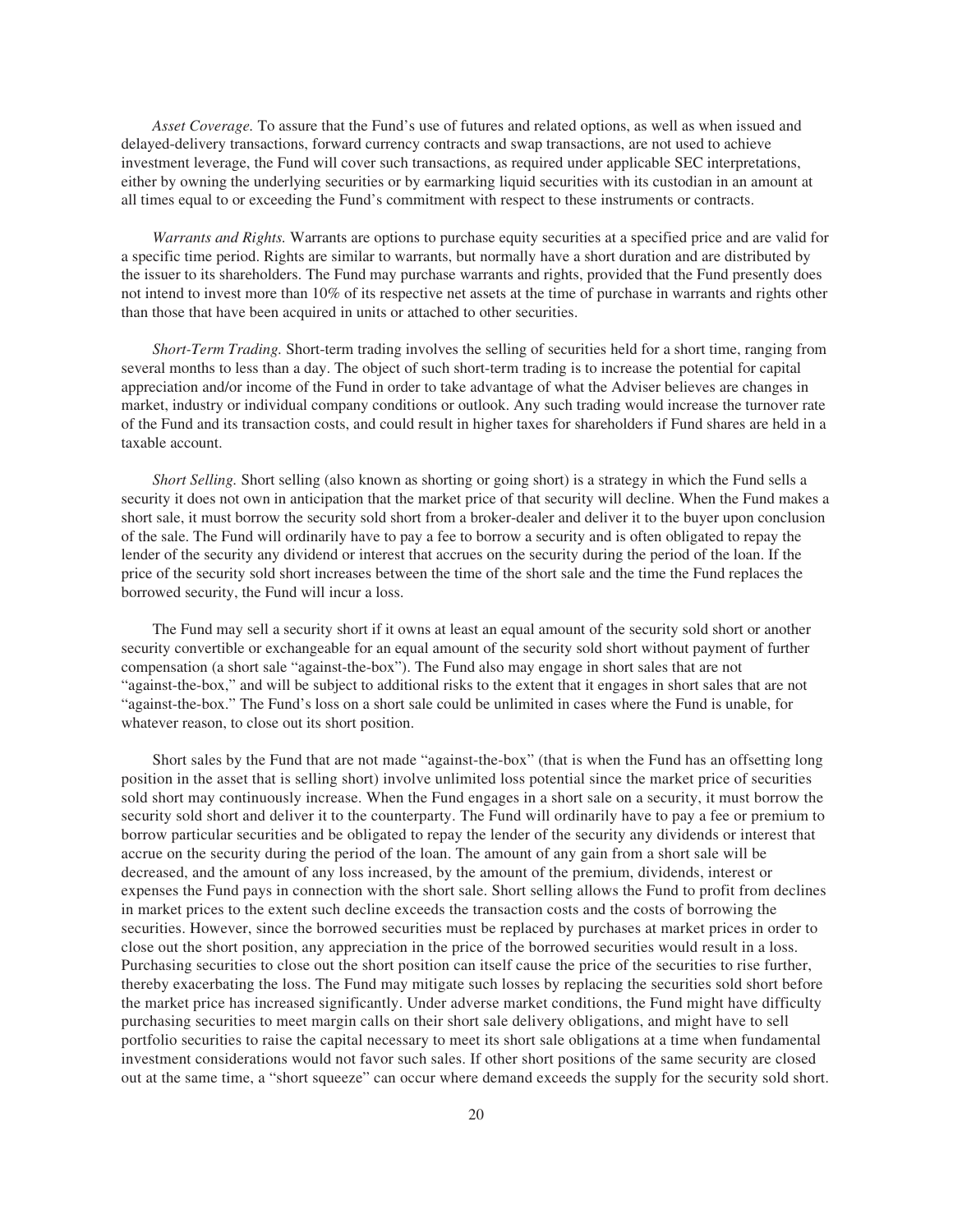A short squeeze makes it more likely that the Company will need to replace the borrowed security at an unfavorable price. See "Income Tax Considerations" below for special tax considerations associated with engaging in short sales.

*Micro Cap Securities.* The Fund may invest in companies whose total market capitalization at the time of investment is generally between \$30 million and \$500 million, referred to as micro cap companies. Micro cap companies may not be well-known to the investing public, may not have significant institutional ownership and may have cyclical, static or only moderate growth prospects. Micro cap companies may have greater risk and volatility than large companies and may lack the management depth of larger, mature issuers. Micro cap companies may have relatively small revenues and limited product lines, markets, or financial resources, and their securities may trade less frequently and in more limited volume than those of larger, more mature companies. In addition, micro cap companies may be developing or marketing new products or services for which markets are not yet established and may never become established. As a result, the prices of their securities may fluctuate more than those of larger issuers.

*Securities of Other Investment Companies.* Such investments are subject to limitations prescribed by the 1940 Act unless an SEC exemption is applicable or as may be permitted by rules under the 1940 Act or SEC staff interpretations thereof. The 1940 Act limitations currently provide, in part, that the Fund may not purchase shares of an investment company if (a) such a purchase would cause the Fund to own in the aggregate more than 3% of the total outstanding voting stock of the investment company; (b) such a purchase would cause the Fund to have more than 5% of its total assets invested in the investment company; or (c) more than 10% of the Fund's total assets would be invested in the aggregate in all investment companies. The Fund may invest in excess of the foregoing limitations in an exchange traded fund ("ETF") that is not part of the same group of investment companies (*e.g.*, an unaffiliated ETF) if the ETF has obtained exemptive relief from the SEC and both the ETF and the Fund adhere to the conditions in the exemptive relief*.*

The Fund may invest in investment companies that are advised by the Adviser or its affiliates, including ETFs, to the extent permitted by applicable law and/or pursuant to exemptive relief from the SEC. These investment companies typically incur fees that are separate from those fees incurred directly by the Fund. The Fund's purchase of such investment company securities results in the layering of expenses, such that shareholders would indirectly bear a proportionate share of the operating expenses of such investment companies, including advisory fees, in addition to paying Fund expenses.

*Privately-Placed Securities.* The Fund may invest in securities that are neither listed on a stock exchange nor traded over-the-counter, including privately placed securities. Investing in such unlisted securities, including investments in new and early stage companies, may involve a high degree of business and financial risk that can result in substantial losses. As a result of the absence of a public trading market for these securities, they may be less liquid than publicly traded securities. Although these securities may be resold in privately negotiated transactions, the prices realized from these sales could be less than those originally paid by the Fund, or less than what may be considered the fair value of such securities. Further, companies whose securities are not publicly traded may not be subject to the disclosure and other investor protection requirements that might be applicable if their securities were publicly traded. If such securities are required to be registered under the securities laws of one or more jurisdictions before being resold, the Fund may be required to bear the expenses of registration.

*Initial Public Offerings ("IPOs")*. The Fund may invest in IPOs. An IPO presents the risk that the market value of IPO shares will fluctuate considerably due to factors such as the absence of a prior public market, unseasoned trading, the small number of shares available for trading and limited information about the issuer. The purchase of IPO shares may involve high transactions costs. IPO shares are subject to market risk and liquidity risk. When the Fund's asset base is small, a significant portion of the Fund's performance could be attributable to investments in IPOs, because such investments would have a magnified impact on the Fund. As the Fund's assets grow, the effect of the Fund's investments in IPOs on the Fund's performance probably will decline, which could reduce the Fund's performance. Because of the price volatility of IPO shares, the Fund may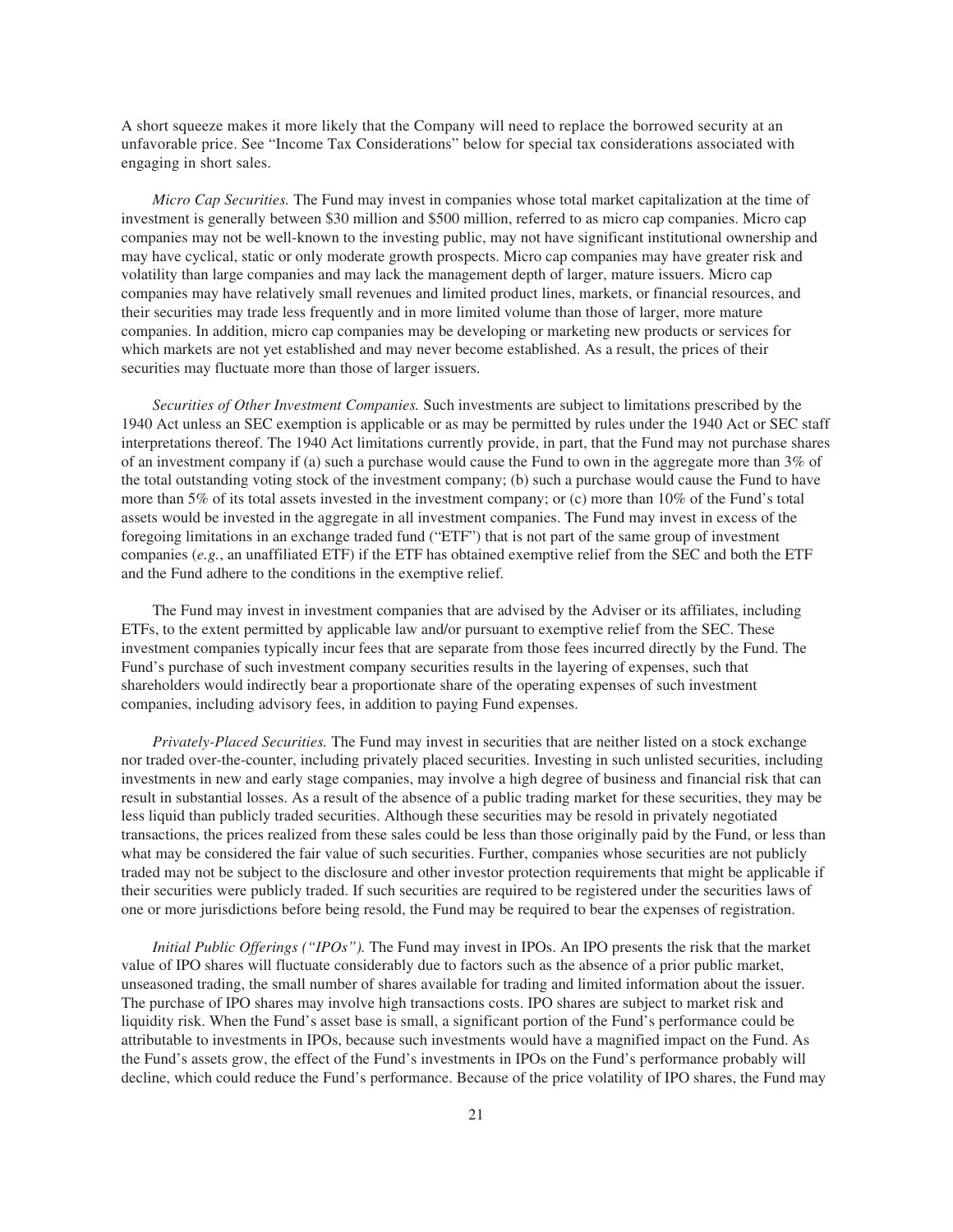choose to hold IPO shares for a very short period of time. This may increase the turnover of the Fund and may lead to increased expenses to the Fund, such as commissions and transaction costs. By selling IPO shares, the Fund may realize taxable gains it will subsequently distribute to shareholders. In addition, the market for IPO shares can be speculative and/or inactive for extended periods of time. There is no assurance that the Fund will be able to obtain allocable portions of IPO shares. The limited number of shares available for trading in some IPOs may make it more difficult for the Fund to buy or sell significant amounts of shares without an unfavorable impact on prevailing prices. Investors in IPO shares can be affected by substantial dilution in the value of their shares, by sales of additional shares and by concentration of control in existing management and principal shareholders.

The Fund's investments in IPO shares may include the securities of "unseasoned" companies (companies with less than three years of continuous operations), which present risks considerably greater than common stocks of more established companies. These companies may have limited operating histories and their prospects for profitability may be uncertain. These companies may be involved in new and evolving businesses and may be vulnerable to competition and changes in technology, markets and economic conditions. They may be more dependent on key managers and third parties and may have limited products.

*Operating Deficits.* The expenses of operating the Fund (including the fees payable to the Adviser) may exceed its income, thereby requiring that the difference be paid out of the Fund's capital, reducing the Fund's investments and potential for profitability.

*Accuracy of Public Information.* The Adviser selects investments for the Fund, in part, on the basis of information and data filed by issuers with various government regulators or made directly available to the Adviser by the issuers or through sources other than the issuers. Although the Adviser evaluates all such information and data and ordinarily seeks independent corroboration when the Adviser considers it appropriate and when such corroboration is reasonably available, the Adviser is not in a position to confirm the completeness, genuineness or accuracy of such information and data.

*Trading Limitations.* For all securities listed on a securities exchange, including options listed on a public exchange, the exchange generally has the right to suspend or limit trading under certain circumstances. Such suspensions or limits could render certain strategies difficult to complete or continue and subject the Fund to loss. Also, such a suspension could render it impossible for the Adviser to liquidate positions and thereby expose the Fund to potential losses. Finally, to the extent that advisory personnel of the Adviser acquire material non-public information in the course of service on the board of directors or creditor's committee of a company, the Fund may be prevented from buying or selling securities of that company.

*Risks of Interest Only Mortgage-Backed Securities.* "Interest only" mortgage-backed securities present a heightened risk of total loss of investment.

*Risks of Inverse Floaters.* As interest rates rise, inverse floaters produce less current income. A change in prevailing interest rates will often result in a greater change in the interest rate paid by an inverse floater. As a result, inverse floaters may have a greater degree of volatility than other types of interest-bearing securities of similar credit quality.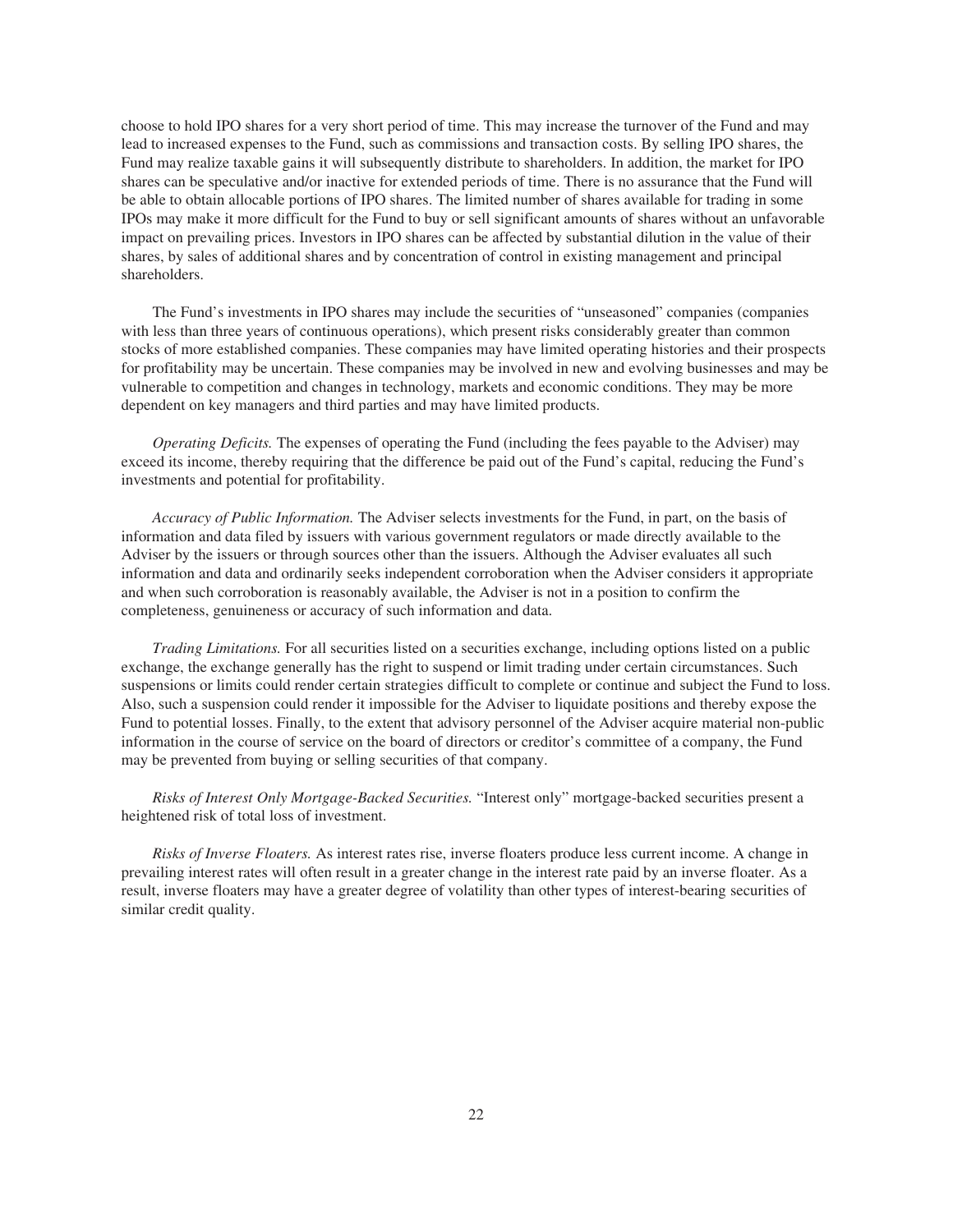#### **PORTFOLIO TURNOVER**

<span id="page-28-0"></span>The frequency and amount of portfolio purchases and sales (known as the "turnover rate") will vary from year to year. The portfolio turnover rate may vary greatly from year to year and will not be a limiting factor when the Adviser deems portfolio changes appropriate. Although the Fund generally does not intend to trade for shortterm profits, the securities held by the Fund will be sold whenever the Adviser believes it is appropriate to do so, without regard to the length of time a particular security may have been held. Higher portfolio turnover involves correspondingly greater transaction costs, including any brokerage commissions that the Fund will bear directly, and can cause the Fund to recognize more short-term capital gains (which are taxable to shareholders at higher rates than long-term capital gains). The Fund may engage in active trading to achieve its investment goals and, as a result, may have substantial portfolio turnover. A 100% turnover rate would occur if all of the Fund's portfolio securities were replaced once within a one-year period.

For the past two fiscal years the portfolio turnover rate for the Fund was as follows:

| <b>Fiscal Year</b> | <b>Fiscal Year</b> |  |  |
|--------------------|--------------------|--|--|
| Ended              | Ended              |  |  |
| June 30, 2021      | June 30, 2020      |  |  |
| 168%               | 51%                |  |  |

The Fund's portfolio turnover rate increased year over year due to rebalancing/repositioning the portfolio with the addition of a new portfolio manager.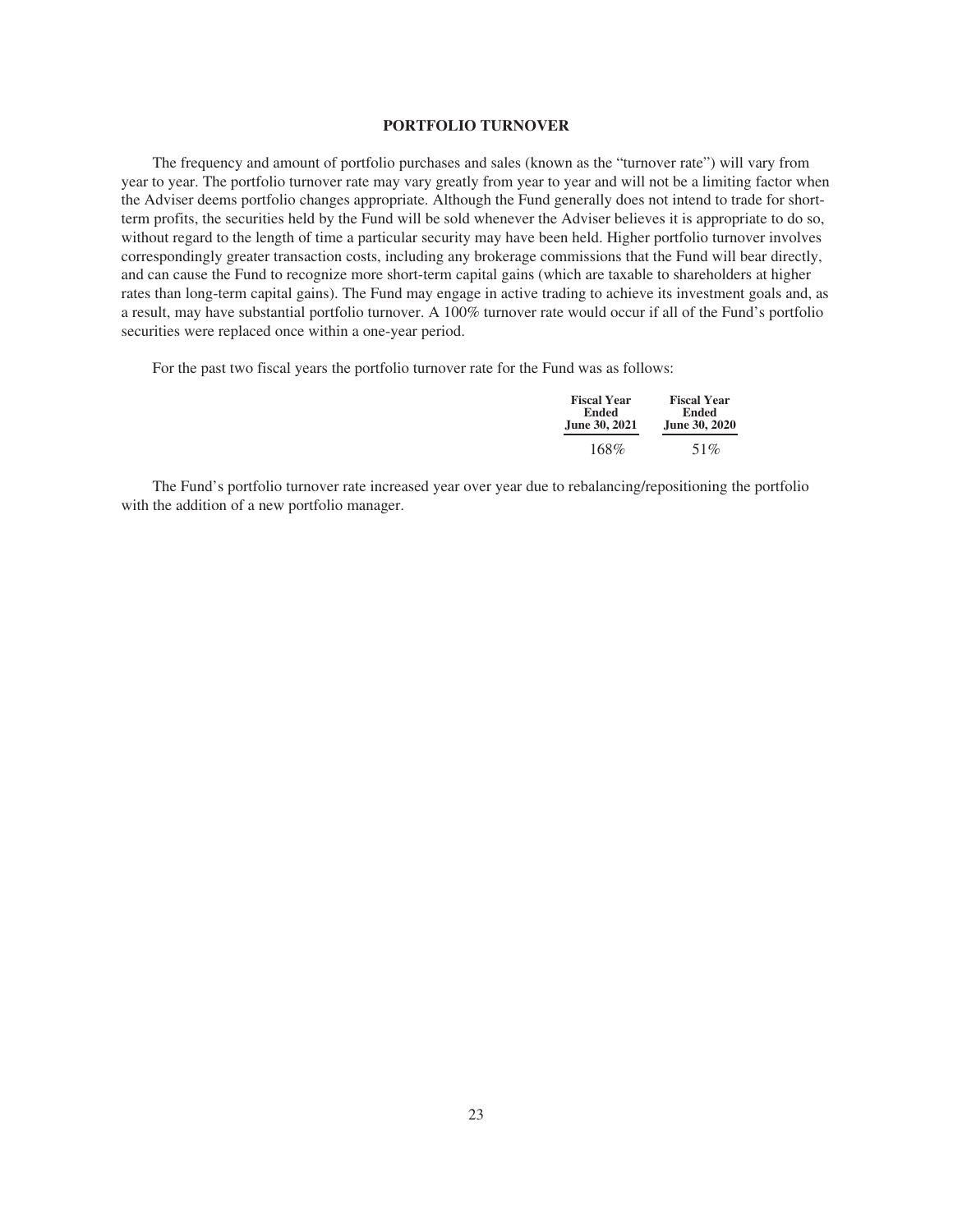### **INVESTMENT RESTRICTIONS**

<span id="page-29-0"></span>The fundamental investment restrictions below may be changed only with the approval of a "vote of a majority of the outstanding voting securities" of the Fund. A "vote of a majority of the outstanding voting securities" of the Fund means the lesser of (i) 67% or more of the shares at a meeting if the holders of more than 50% of the outstanding shares are present or represented by proxy or (ii) more than 50% of the outstanding shares. Except for investment restrictions designated as fundamental in the Fund's Prospectus or in this SAI, the investment policies described in this Prospectus or the Fund's SAI are not fundamental and may be changed without shareholder approval. If a percentage policy set forth in the Prospectus or one of the following percentage investment restrictions is adhered to at the time a security is purchased, later changes in a percentage will not be considered a violation of the policy or restriction unless any excess or deficiency exists immediately after and as a result of such purchase or pertains to the Fund's limitations on borrowing and investment in illiquid securities.

**Fundamental Investment Restrictions.** The following investment restrictions are fundamental policies and, as such, may not be changed without the approval of a "vote of a majority of the outstanding voting securities". The Fund may not:

- 1. Purchase any security that would cause the Fund, to concentrate (invest 25% or more of its total assets) in securities of issuers primarily engaged in any particular industry (other than securities issued or guaranteed by the U.S. government or any of its agencies or instrumentalities);
- 2. Issue senior securities or borrow in excess of the amounts permitted by the 1940 Act;
- 3. Underwrite securities of other issuers, except to the extent that the Fund, in disposing of Fund securities, may be deemed an underwriter within the meaning of the 1933 Act;
- 4. Purchase or sell real estate, except that the Fund may (a) invest in securities or other instruments directly or indirectly secured by real estate, (b) invest in securities or other instruments issued by issuers that invest in real estate, and (c) hold for prompt sale, real estate or interests in real estate to which it may gain an ownership interest through the forfeiture of collateral securing loans or debt securities held by it;
- 5. Purchase or sell commodities or commodity contracts, but this shall not prevent the Fund from purchasing, selling and entering into financial futures contracts (including futures contracts on indices of securities, interest rates and currencies), options on financial futures contracts (including futures contracts on indices of securities, interest rates and currencies), warrants, swaps, forward contracts, foreign currency spot and forward contracts or other derivative instruments that are not related to physical commodities; and
- 6. Lend any property or make any loan if, as a result, more than 33 1/3% of its total assets would be loaned to other parties, but this limitation does not apply to the purchase of debt securities or to repurchase agreements.

For purposes of fundamental investment restriction number 6 above, at the time of the establishment of the restriction, swap contracts on financial instruments or rates were not within the understanding of the terms "commodities" or "commodity contracts," and notwithstanding any federal legislation or regulatory action by the CFTC that subject such swaps to regulation by the CFTC, the Fund will not consider such instruments to be commodities or commodity contracts for purposes of this restriction.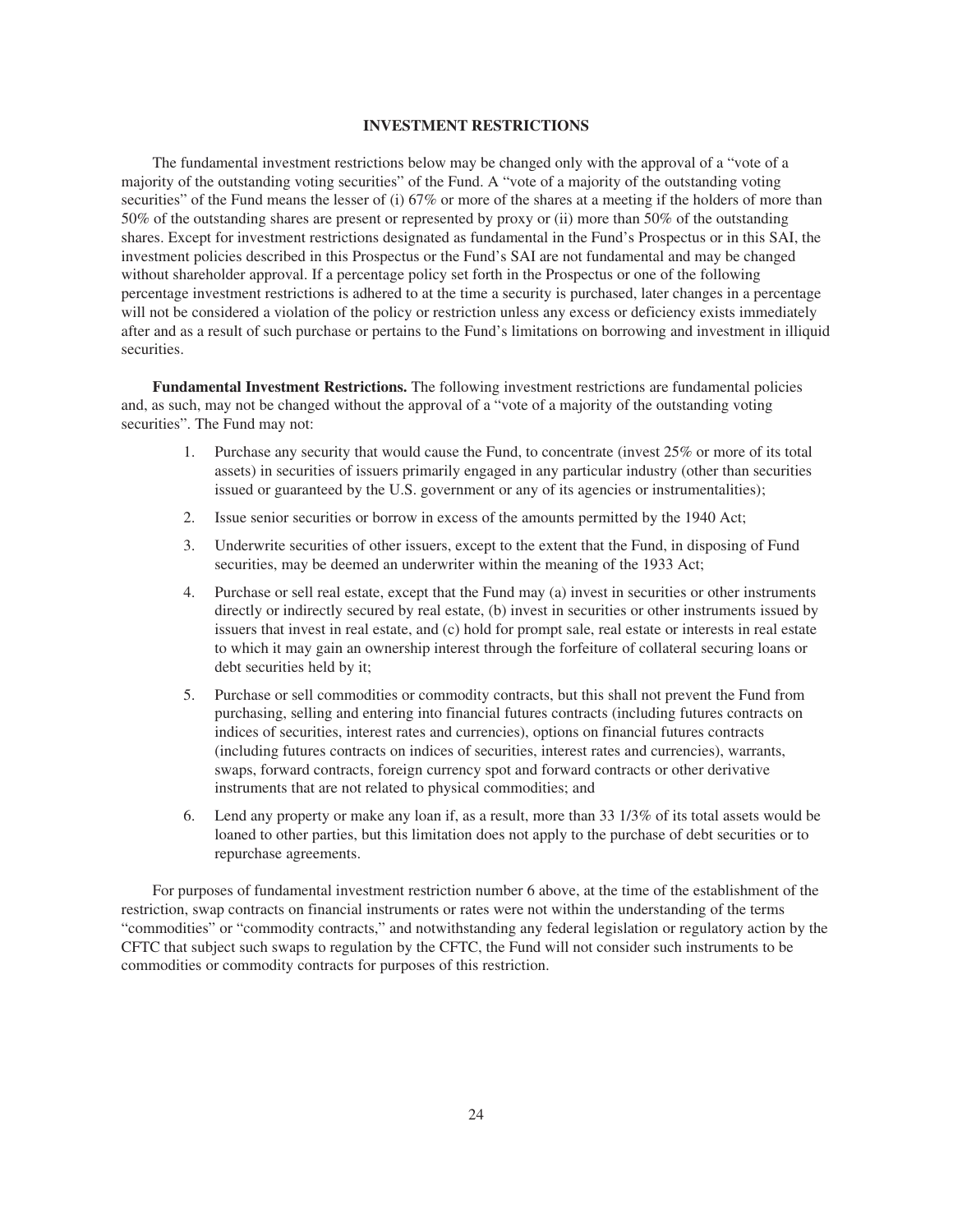**Non-Fundamental Investment Restrictions.** The Fund is also subject to the following non-fundamental investment restrictions and policies that may be changed by the Board without shareholder approval. The Fund may not:

- 1. Enter into repurchase agreements if, as a result thereof, more than 33 1/3% of the Fund's total assets would be invested in repurchase agreements;
- 2. Acquire any illiquid securities, such as repurchase agreements with more than seven calendar days to maturity or fixed time deposits with a duration of over seven calendar days, if, as a result thereof, more than 15% of the market value of the Fund's net assets would be in investments that are illiquid;
- 3. Acquire securities of investment companies that are not part of the same group of investment companies ("other investment companies"), except as permitted by applicable law (currently under the 1940 Act, in addition to any investments permitted by exemptive relief, the Fund may invest up to 10% of its total assets in the aggregate in shares of other investment companies and up to 5% of its total assets in any one other investment company, provided that any investment does not result in the Fund owning more than 3% of the voting stock of the acquired investment company at the time such shares are purchased);
- 4. Borrow on margin, notwithstanding, in the case of the Fund, fundamental investment restriction number 2, unless such activity is permitted by applicable law;
- 5. Engage in any activities described under fundamental investment restriction number 2 pursuant to which the lenders would be able to foreclose on more than 33 1/3% of the Fund's total assets; and
- 6. In the case of the Fund that is invested in by another series of the Trust or by a series of Highland Funds II, acquire securities of registered open-end investment companies or registered unit investment trusts in reliance on Sections  $12(d)(1)(F)$  or  $12(d)(1)(G)$  of the 1940 Act.

**Other Information.** The following commentary is intended to help investors better understand the meaning of the Fund's fundamental policies by briefly describing limitations, if any, imposed by the 1940 Act. References to the 1940 Act below may encompass rules, regulations or orders issued by the SEC and, to the extent deemed appropriate by the Fund, interpretations and guidance provided by the SEC staff. These descriptions are intended as brief summaries of such limitations as of the date of this SAI; they are not comprehensive and they are qualified in all cases by reference to the 1940 Act (including any rules, regulations or orders issued by the SEC and any relevant interpretations and guidance provided by the SEC staff). These descriptions are subject to change based on evolving guidance by the appropriate regulatory authority and are not part of the Fund's fundamental policies.

The 1940 Act currently permits an open-end investment company to borrow money from a bank so long as immediately after any such borrowing the ratio that the value of the total assets of the investment company (including the amount of any such borrowing), less the amount of all liabilities and indebtedness (other than such borrowing) of the investment company, bears to the amount of such borrowing is at least 300%. A lender to the Fund may require that the Fund pledge its assets as collateral. If the Fund were to default on a loan secured by pledged assets, the lender would be entitled to foreclose on and dispose of the pledged assets, but the lender could retain only the amount of assets (or the disposition proceeds of such assets) necessary to pay off the defaulted loan.

Under the 1940 Act, the Fund may not issue senior securities or borrow in excess of 33 1/3% of the Fund's total assets (after giving effect to any such borrowing), which amount excludes borrowing for temporary purposes and in an amount not more than 5% of the Fund's total assets at the time the borrowing for temporary purposes is made.

The percentage limitations in the restriction listed above apply at the time of purchases of securities and a later increase or decrease in percentage resulting from a change in value of net assets, or in any ratings, will not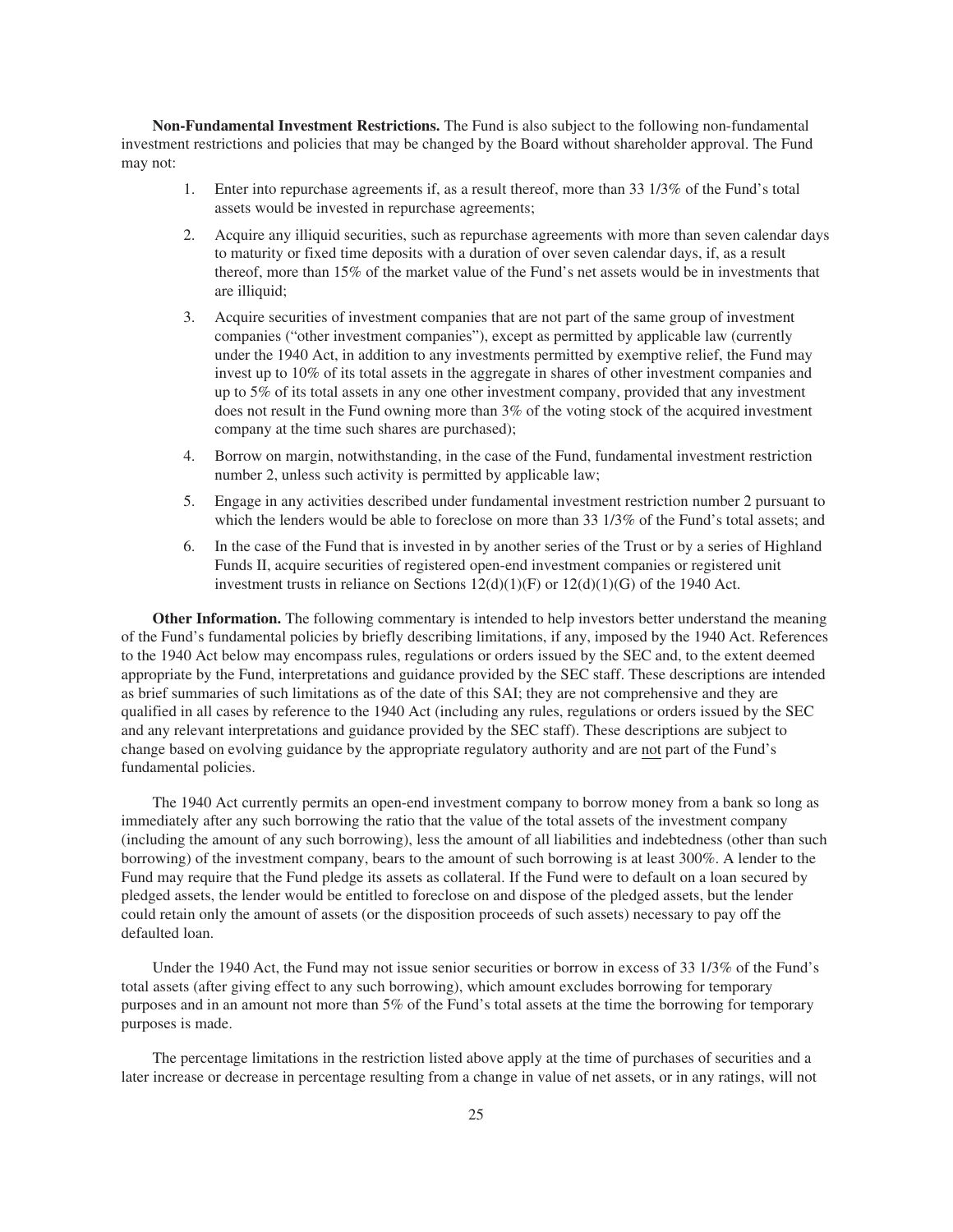be deemed to result in a violation of the restriction. For purposes of investment restriction number 1 above, the Adviser will, on behalf of the Fund, make reasonable determinations as to the appropriate industry classification to assign to each issuer of securities in which the Fund invests. As a general matter, the Adviser relies on the industry classifications provided by the Morgan Stanley Capital International/Standard & Poor's Global Industry Classification Standard. An industry is considered to be a group of companies whose principal activities, products or services offered give them a similar economic risk profile vis à vis issuers active in other sectors of the economy. The definition of what constitutes a particular industry is therefore an evolving one. Some issuers could reasonably fall within more than one industry category. To the extent that the Global Industry Classification Standard classifications are so broad that the primary economic characteristics in a single class are materially different, the Fund may further classify issuers in accordance with industry classifications as published by the SEC or relevant SEC staff interpretations. The Fund may change any source used for determining industry classifications without prior shareholder notice or approval.

For purposes of non-fundamental investment restriction number 2 above, illiquid securities are securities that the Fund reasonably expects cannot be sold or disposed of in current market conditions in seven calendar days or less without the sale or disposition significantly changing the market value of the investment.

For purposes of non-fundamental investment restriction number 4 above, the purchase of Senior Loans, corporate debt securities, and other investment assets with the proceeds of a permitted borrowing, as well as margin payments or other arrangements in connection with transactions in short sales, futures contracts, options, and other financial instruments are not considered to constitute the purchase of securities on margin.

# **MANAGEMENT OF THE TRUST**

<span id="page-31-0"></span>The Board provides broad oversight of the operations and affairs of the Fund and protects the interests of shareholders. The Board has overall responsibility to manage and control the business affairs of the Fund, including the complete and exclusive authority to establish policies regarding the management, conduct and operation of the Fund's business. The names and birthdates of the Trustees and officers of the Fund, the year each was first elected or appointed to office, their principal business occupations during the last five years, the number of funds overseen by each Trustee and other directorships or trusteeships they hold are shown below. The business address for each Trustee and officer of the Fund is c/o Highland Capital Management Fund Advisors, L.P., 300 Crescent Court, Suite 700, Dallas, Texas 75201.

The "Fund Complex," as referred to herein consists of: each series of Highland Funds I ("HFI"), each series of Highland Funds II ("HFII"), Highland Global Allocation Fund ("GAF"), Highland Income Fund ("HFRO"), NexPoint Diversified Real Estate Trust ("NXDT") (formerly NexPoint Strategic Opportunities Fund), NexPoint Real Estate Strategies Fund ("NRESF") and NexPoint Capital, Inc. (the "BDC"), a closed-end management investment company that has elected to be treated as a business development company under the 1940 Act.

| Name, Date of Birth, Position(s) with the<br>Trust and Length of Time Served, Term of<br>Office <sup>1</sup> and Number of Portfolios in the<br><b>Fund Complex Overseen by</b><br>the Trustees | <b>Principal Occupations(s) During the Past Five</b><br><b>Years and Other Directorships/</b><br><b>Trusteeships</b><br><b>Held During the Past Five Years</b> | <b>Experience, Qualifications,</b><br><b>Attributes, Skills for Board Membership</b> |  |
|-------------------------------------------------------------------------------------------------------------------------------------------------------------------------------------------------|----------------------------------------------------------------------------------------------------------------------------------------------------------------|--------------------------------------------------------------------------------------|--|
| <b>Independent Trustees</b>                                                                                                                                                                     |                                                                                                                                                                |                                                                                      |  |
| Dr. Bob Froehlich                                                                                                                                                                               | Retired.                                                                                                                                                       | Significant experience in the                                                        |  |
| (4/28/1953)                                                                                                                                                                                     |                                                                                                                                                                | financial industry; significant                                                      |  |
|                                                                                                                                                                                                 | Director of KC Concessions, Inc.                                                                                                                               | managerial and executive                                                             |  |
| Trustee since December 2013;                                                                                                                                                                    | (since January 2013); Trustee of                                                                                                                               | experience; significant experience                                                   |  |
| Indefinite Term                                                                                                                                                                                 | Realty Capital Income Funds Trust                                                                                                                              | on other boards of directors,                                                        |  |
|                                                                                                                                                                                                 | (from January 2014 to December)                                                                                                                                | including as a member of several                                                     |  |
| 9 funds                                                                                                                                                                                         | 2016); Director of American Sports                                                                                                                             | audit committees.                                                                    |  |
|                                                                                                                                                                                                 |                                                                                                                                                                |                                                                                      |  |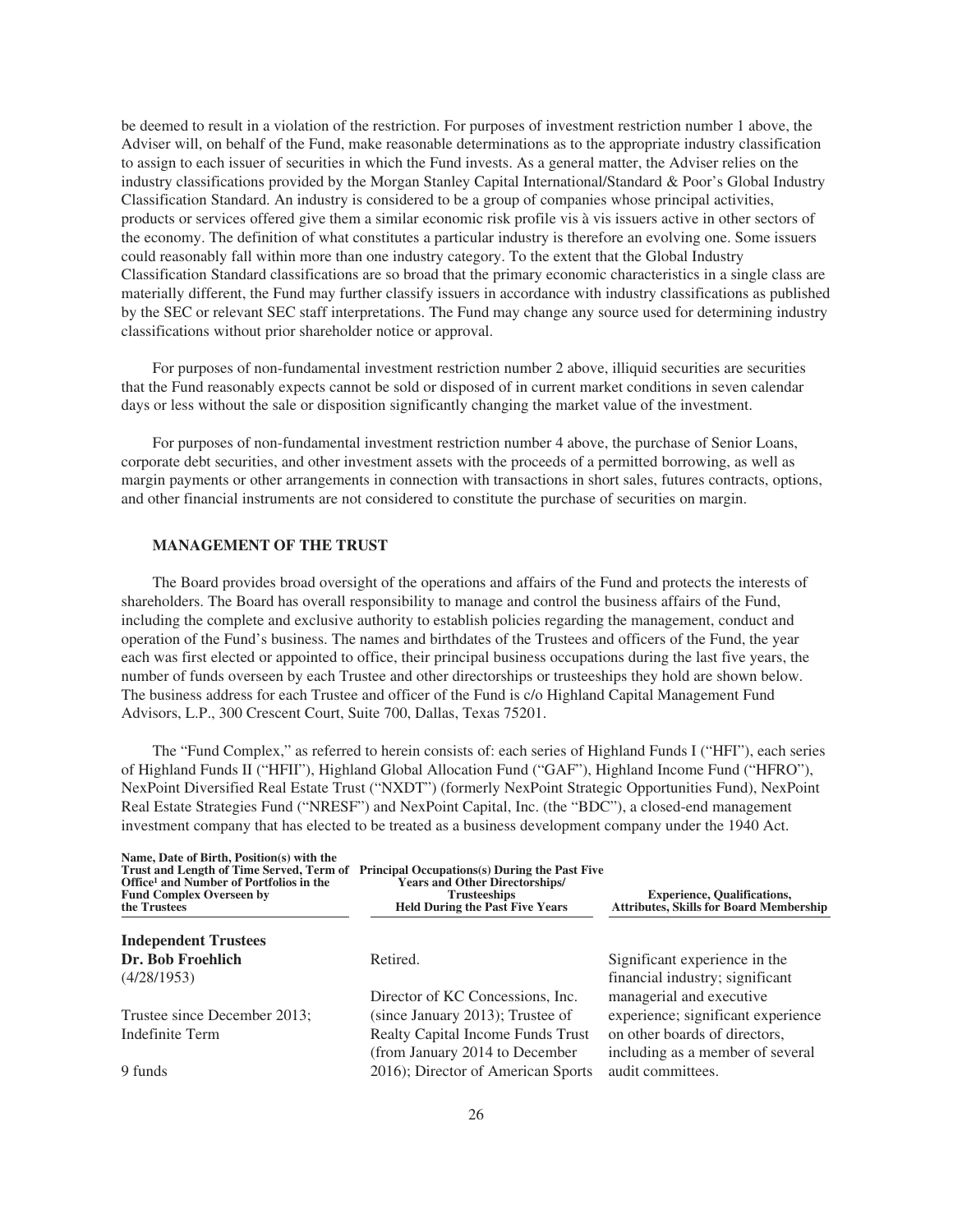**Name, Date of Birth, Position(s) with the Office1 and Number of Portfolios in the Fund Complex Overseen by the Trustees**

Enterprise, Inc. (since January 2013); Chairman and owner, Kane County Cougars Baseball Club (since January 2013); Director of AXAR Acquisition Corp. (formerly AR Capital Acquisition Corp.) (from October 2014 to October 2017);

Director of The Midwest League of Professional Baseball Clubs, Inc.; Director of Kane County Cougars Foundation, Inc.; Director of Galen Robotics, Inc.; Chairman and Director of FC Global Realty, Inc. (from May 2017 to June 2018); Chairman; Director of First Capital Investment Corp. (from March 2017 to March 2018); and Director and Special Advisor to Vault Data, LLC (since February 2018).

Principal and CIO of Brookmont Capital Management, LLC since May 2020; CEO, Chairman and Founder of Impact Shares LLC since December 2015; Trustee/ Director of the Fund Complex from June 2012 until July 2013 and since December 2013; and Director of Kelly Strategic Management since August 2021.

Trustee of Impact Shares Funds I Trust

Senior Advisor, CrossFirst Bank since April 2019; Private Investor, BW Consulting, LLC since 2014

Director of Equity Metrix, LLC

Significant experience on this and/ or other boards of directors/ trustees; significant managerial and executive experience; significant experience as a management consultant.

Significant experience in the financial industry; significant executive experience including past service as an officer of funds in the Fund Complex; significant administrative and managerial experience.

**Experience, Qualifications, Attributes, Skills for Board Membership**

# **Independent Trustees Ethan Powell** (6/20/1975)

Trustee since December 2013; Indefinite Term; Chairman of the Board since December 2013.

9 funds

**Bryan A. Ward** (2/4/1955)

Trustee since inception in 2006; Indefinite Term.

9 funds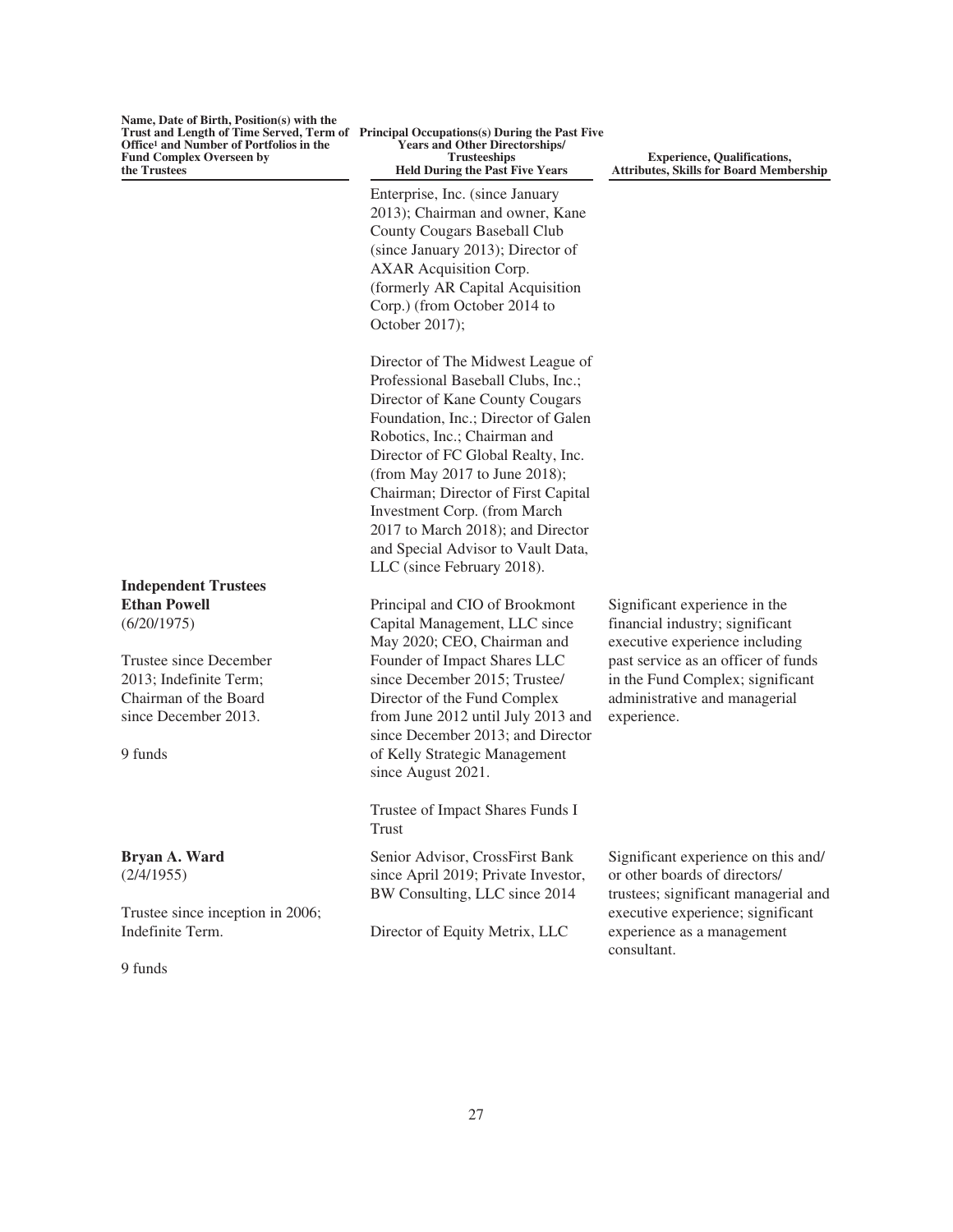| Office <sup>1</sup> and Number of Portfolios in the<br><b>Fund Complex Overseen by</b><br>the Trustees      | Trust and Length of Time Served, Term of Principal Occupations(s) During the Past Five<br><b>Years and Other Directorships/</b><br><b>Trusteeships</b><br><b>Held During the Past Five Years</b> | <b>Experience, Qualifications,</b><br><b>Attributes, Skills for Board Membership</b> |  |
|-------------------------------------------------------------------------------------------------------------|--------------------------------------------------------------------------------------------------------------------------------------------------------------------------------------------------|--------------------------------------------------------------------------------------|--|
| Pamela Corrie                                                                                               | Managing Director, Carl Marks                                                                                                                                                                    | Significant experience on other                                                      |  |
| (1/1/1958)                                                                                                  | Advisors since February 2018;<br>Chief Restructuring Officer, ABC                                                                                                                                | boards of directors; significant<br>managerial and executive                         |  |
| Trustee since January 2022;                                                                                 | Carpet and Home (from June 2017                                                                                                                                                                  | experience; significant legal and                                                    |  |
| Indefinite Term.                                                                                            | to May 2019); Managing Director/<br>restructuring experience.<br>CEO, Corporate Restructuring,                                                                                                   |                                                                                      |  |
| 8 funds                                                                                                     | Epiq Systems (from April 2015 to<br>November 2016).                                                                                                                                              |                                                                                      |  |
|                                                                                                             | Director of Prescient Co Inc.                                                                                                                                                                    |                                                                                      |  |
|                                                                                                             | Director of AM Castle                                                                                                                                                                            |                                                                                      |  |
| <b>Interested Trustee</b>                                                                                   |                                                                                                                                                                                                  |                                                                                      |  |
| John Honis <sup>2</sup>                                                                                     | President of Rand Advisors, LLC                                                                                                                                                                  | Significant experience in the                                                        |  |
| (6/16/1958)                                                                                                 | since August 2013.                                                                                                                                                                               | financial industry; significant<br>managerial and executive                          |  |
| Trustee since                                                                                               | Manager of Turtle Bay                                                                                                                                                                            | experience, including experience as                                                  |  |
| July 2013;                                                                                                  | Resort, LLC (August 2011 -                                                                                                                                                                       | president, chief executive officer or                                                |  |
| Indefinite Term.                                                                                            | December 2018).                                                                                                                                                                                  | chief restructuring officer of five<br>telecommunication firms; experience           |  |
| 9 funds                                                                                                     |                                                                                                                                                                                                  | on other boards of directors.                                                        |  |
| Name, Date of Birth, Position(s) held<br>with the Trust and Length of Time<br><b>Served, Term of Office</b> | <b>Principal Occupations(s)</b><br><b>During the Past Five Years</b>                                                                                                                             |                                                                                      |  |
| <b>OFFICERS</b>                                                                                             |                                                                                                                                                                                                  |                                                                                      |  |

**Dustin Norris** (1/6/1984)

Executive Vice President since April 2019; Indefinite Term

**Name, Date of Birth, Position(s) with the**

#### **Frank Waterhouse**

(4/14/1971)

Treasurer since May 2015; Principal Accounting Officer since October 2017; Principal Executive Officer and Principal Financial Officer since April 2021; Indefinite Term

## **Will Mabry**

(7/2/1986)

Assistant Treasurer since April 2021; HCMLP. Indefinite Term

Head of Distribution and Chief Product Strategist at NexPoint since March 2019; President of NexPoint Securities, Inc. since April 2018; Head of Distribution at HCMFA from November 2017 until March 2019; Chief Product Strategist at HCMFA from September 2015 to March 2019; Officer of the Fund Complex since November 2012.

Chief Financial Officer of Skyview Group since February 2021; Chief Financial Officer and Partner of Highland Capital Management, L.P. ("HCMLP") from December 2011 and March 2015, respectively, to February 2021; Treasurer of the Fund Complex since May 2015; Principal Financial Officer October 2017 to February 2021; Principal Executive Officer February 2018 to February 2021.

Director, Fund Analysis of Skyview Group since February 2021. Prior to his current role at Skyview Group, Mr. Mabry served as Senior Manager – Fund Analysis, Manager – Fund Analysis, and Senior Fund Analyst for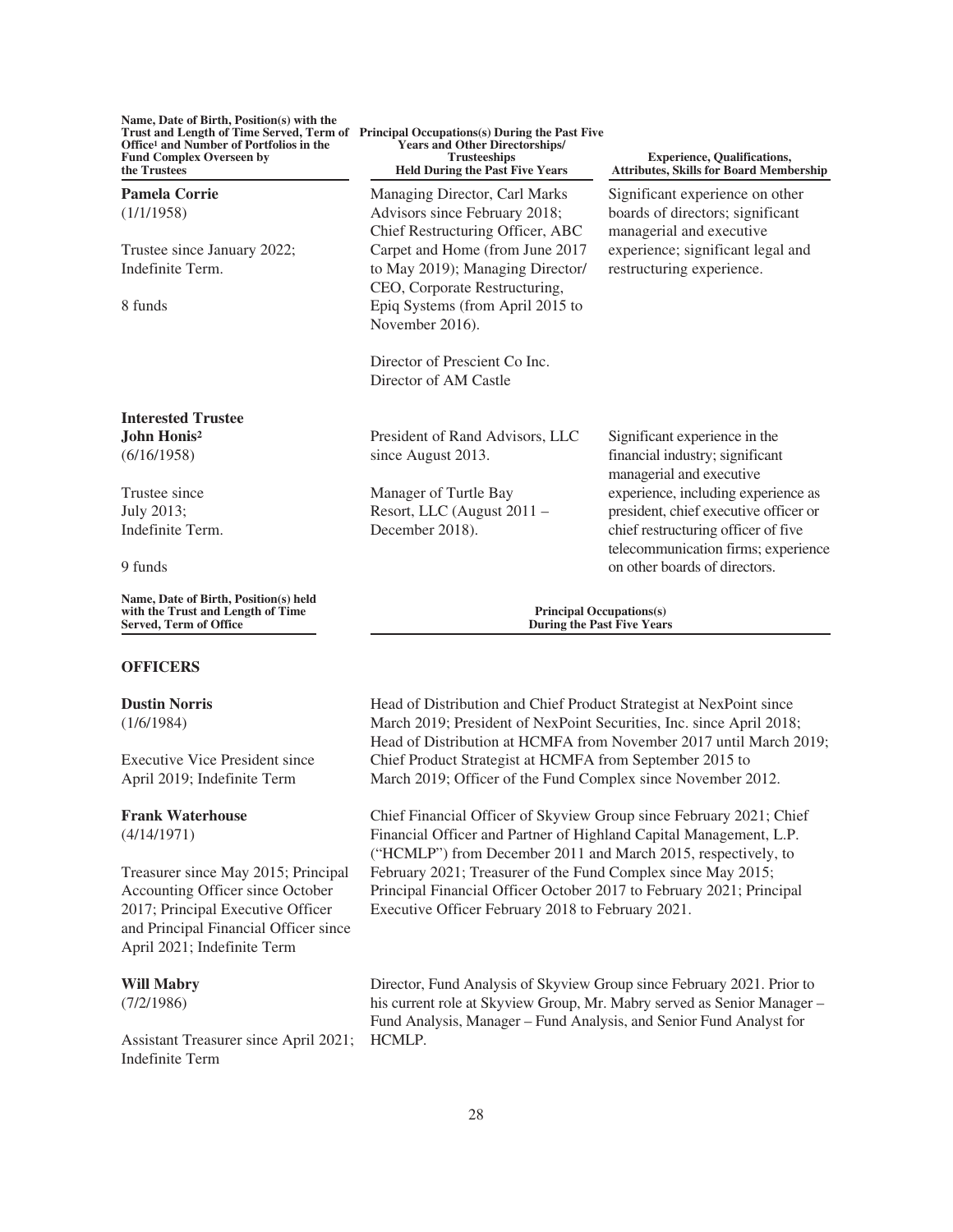| Name, Date of Birth, Position(s) held<br>with the Trust and Length of Time<br>Served, Term of Office                                 | <b>Principal Occupations(s)</b><br><b>During the Past Five Years</b>                                                                                                                                            |
|--------------------------------------------------------------------------------------------------------------------------------------|-----------------------------------------------------------------------------------------------------------------------------------------------------------------------------------------------------------------|
| <b>Stephanie Vitiello</b><br>(6/21/1983)                                                                                             | Chief Compliance Officer and Counsel of Skyview Group. since<br>February 2021. Prior to her current role at Skyview Group, Ms. Vitiello<br>served as Managing Director – Distressed, Assistant General Counsel, |
| Secretary since April 2021; Chief<br>Compliance Officer and Anti-Money<br>Laundering Officer since November<br>2021; Indefinite Term | Associate General Counsel and In-House Counsel for HCMLP.                                                                                                                                                       |
| Rahim Ibrahim<br>(8/17/1989)                                                                                                         | Compliance Analyst for Skyview Group since May 2021. Prior to his<br>current role at Skyview Group, Mr. Ibrahim served as a Compliance<br>Associate for Loring, Wolcott & Coolidge Trust, LLC from October      |
| Assistant Secretary since November                                                                                                   | 2019 until May 2021; Corporate Paralegal at Maples Group from April                                                                                                                                             |
| 2021; Indefinite Term                                                                                                                | 2018 to October 2019; Associate Engagement Specialist-Compliance at<br>Eze Software Group from June 2017 to April 2018.                                                                                         |
| 1                                                                                                                                    | On an annual basis, as a matter of Board policy, the Governance and Compliance Committee reviews each                                                                                                           |

- Trustee's performance and determines whether to extend each such Trustee's service for another year. Effective June 2013, the Board adopted a retirement policy wherein the Governance and Compliance Committee shall not recommend the continued service as a Trustee of a Board member who is older than 80 years of age at the time the Governance and Compliance Committee reports its findings to the Board.
- <sup>2</sup> Mr. Honis is treated as an Interested Trustee of the Trust effective January 28, 2020. From May 1, 2015 to January 28, 2020, Mr. Honis was treated as an Independent Trustee of the Trust.

#### **Qualifications of Trustees**

The following provides an overview of the considerations that led the Board to conclude that each individual serving as a Trustee of the Trust should so serve. Among the factors the Board considered when concluding that an individual should serve on the Board were the following: (i) the individual's business and professional experience and accomplishments; (ii) the individual's ability to work effectively with the other members of the Board; (iii) the individual's prior experience, if any, serving on company boards (including public companies and, where relevant, other investment companies) and the boards of other complex enterprises and organizations; and (iv) how the individual's skills, experiences and attributes would contribute to an appropriate mix of relevant skills and experience on the Board.

In respect of each current Trustee, the individual's professional accomplishments and prior experience, including, in some cases, in fields related to the operations of the Trust, were a significant factor in the determination that the individual should serve as a Trustee of the Trust. Each Trustee's professional experience and additional considerations that contributed to the Board's conclusion that an individual should serve on the Board are summarized in the table above.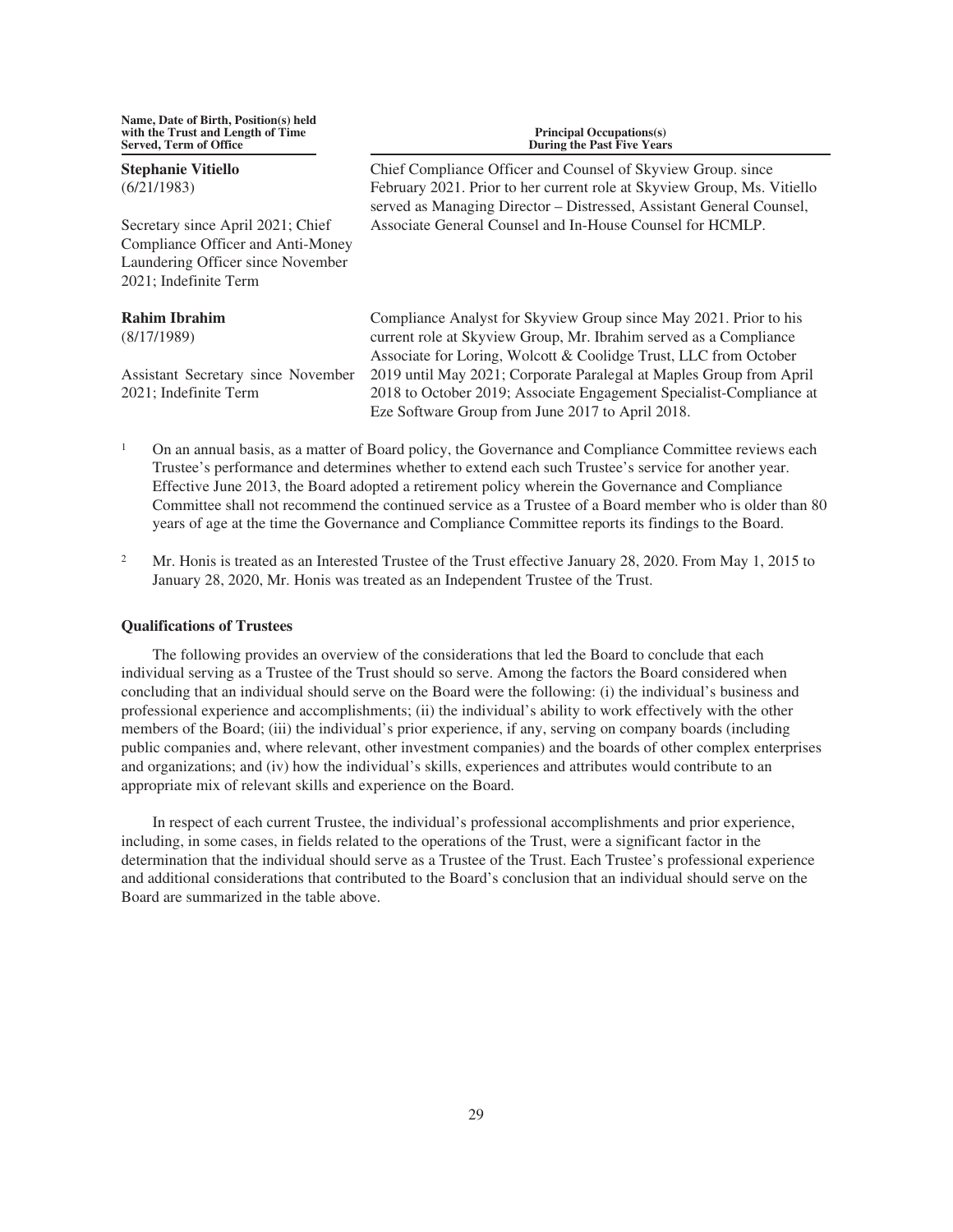#### **Trustees' Compensation**

The officers of the Trust receive no direct remuneration from the Trust. The following table sets forth the aggregate compensation paid to each of the Trustees by the Fund and the total compensation paid to each of the Trustees by the Fund Complex for the fiscal year ended June 30, 2021.

| <b>Name of Trustee</b>      | Aggregate<br><b>Compensation</b><br><b>From the Trust</b><br>(Excluding SNLN) | <b>Pension or</b><br><b>Retirement</b><br><b>Benefits Accrued</b><br>as Part of the<br><b>Fund's Expense</b> | <b>Estimated Annual</b><br><b>Benefits Upon</b><br><b>Retirement</b> | <b>Total</b><br>Compensation<br>from the<br>Fund<br><b>Complex</b> |
|-----------------------------|-------------------------------------------------------------------------------|--------------------------------------------------------------------------------------------------------------|----------------------------------------------------------------------|--------------------------------------------------------------------|
| <b>Independent Trustees</b> |                                                                               |                                                                                                              |                                                                      |                                                                    |
| Bryan A. Ward <sup>1</sup>  | \$9,285                                                                       | \$0                                                                                                          | \$0                                                                  | \$160,000                                                          |
| Dr. Bob Froehlich $\ldots$  | \$8,705                                                                       | \$0                                                                                                          | \$0                                                                  | \$150,000                                                          |
| Ethan Powell <sup>1</sup>   | \$9,285                                                                       | \$0                                                                                                          | \$0                                                                  | \$160,000                                                          |
| <b>Interested Trustee</b>   |                                                                               |                                                                                                              |                                                                      |                                                                    |
| John Honis <sup>2</sup>     | \$8,705                                                                       | \$0                                                                                                          | \$0                                                                  | \$150,000                                                          |

<sup>1</sup> The amounts in the table reflect the fact that each of the Chairman of the Audit Committee and the Chairman of the Board receive an additional \$10,000 for their service as Chair.

<sup>2</sup> Mr. Honis is treated as an Interested Trustee of the Trust effective January 28, 2020. From May 1, 2015 to January 28, 2020, Mr. Honis was treated as an Independent Trustee of the Trust.

Each Trustee receives an annual retainer of \$150,000 payable in quarterly installments and allocated among each portfolio in the Fund Complex. The Trustees do not receive any separate compensation in connection with service on Committees or for attending Board or Committee meetings; however, the Chairman of the Board and the Chairman of the Audit Committee each receive an additional annual payment of \$10,000 payable in quarterly installments and allocated among each portfolio in the Fund Complex based on relative net assets. The Trustees do not have any pension or retirement plan.

#### **Role of the Board of Trustees, Leadership Structure and Risk Oversight**

#### *The Role of the Board*

The Board oversees the management and operations of the Trust. Like most registered investment companies, the day-to-day management and operation of the Trust is performed by various service providers to the Trust, such as HCMFA, the Adviser, Underwriter, administrator, sub-administrator, custodian, and transfer agent, each of which is discussed in greater detail in this SAI.

The Board has appointed senior employees of certain of these service providers as officers of the Trust, with responsibility to monitor and report to the Board on the Trust's operations. The Board receives regular reports from these officers and service providers regarding the Trust's operations. For example, the Treasurer provides reports as to financial reporting matters and investment personnel report on the performance of the Fund. The Board has appointed a Chief Compliance Officer who administers the Trust's compliance program and regularly reports to the Board as to compliance matters. Some of these reports are provided as part of formal in person Board meetings which are typically held quarterly, in person, and involve the Board's review of, among other items, recent Trust operations. The Board also periodically holds telephonic meetings as part of its review of the Trust's activities. From time to time one or more members of the Board may also meet with management in less formal settings, between scheduled Board meetings, to discuss various topics. In all cases, however, the role of the Board and of any individual Trustee is one of oversight and not of management of the day-to-day affairs of the Trust and its oversight role does not make the Board a guarantor of the Trust's investments, operations or activities.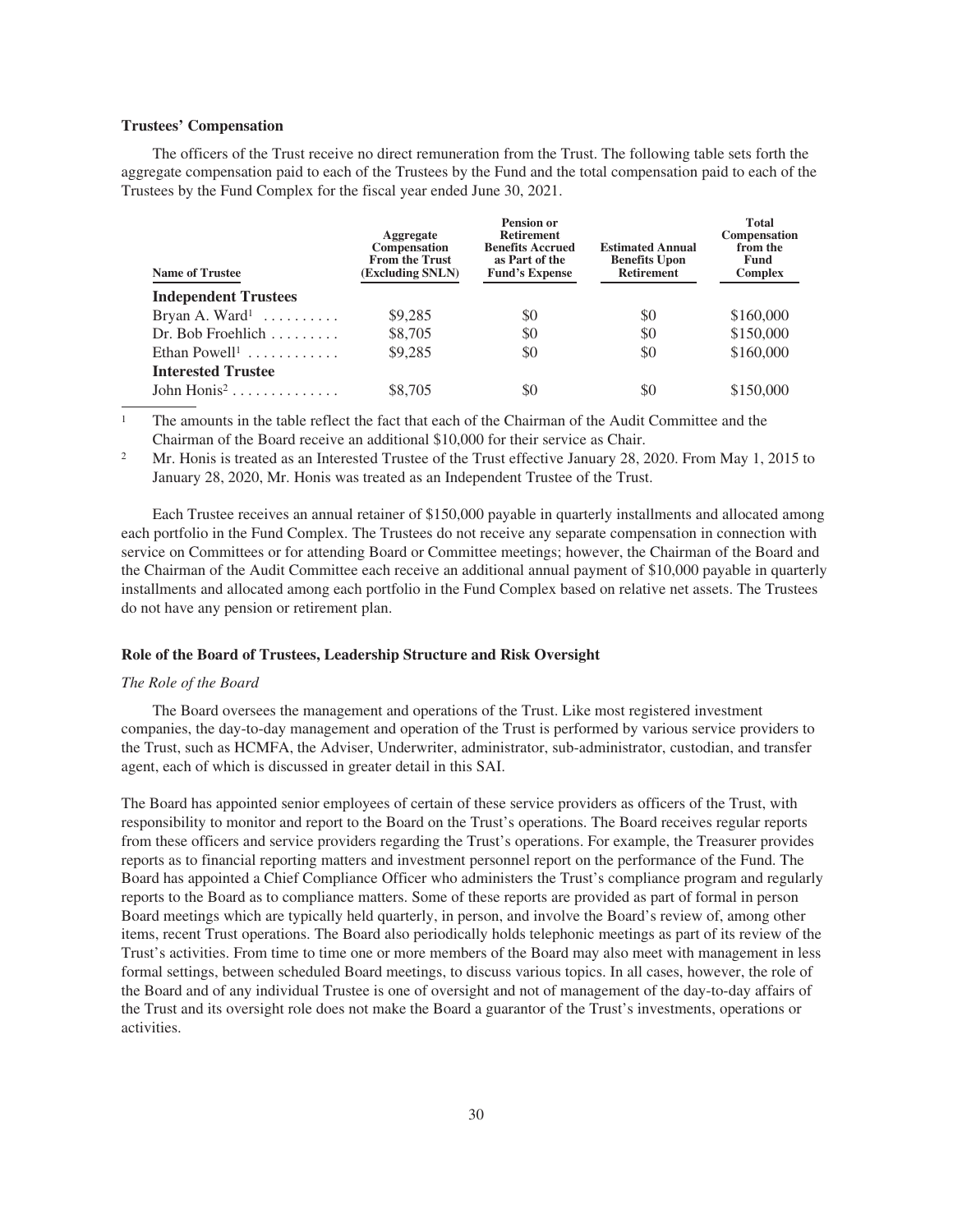#### *Board Structure and Leadership*

The Board has structured itself in a manner that it believes allows it to perform its oversight function effectively. The Board consists of four Trustees, three of whom are Independent Trustees. Mr. Powell serves as Chairman of the Board. The Trustees meet periodically throughout the year in person and by telephone to oversee the Trust's activities, review contractual arrangements with service providers for the Trust and review the Trust's performance. The Board conducts much of its work through certain standing Committees, and the Audit and Qualified Legal Compliance Committee and the Governance and Compliance Committee are each chaired by an Independent Trustee.

The Board has established an Audit and Qualified Legal Compliance Committee, a Governance and Compliance Committee and a Distribution and Alternatives Oversight Committee, each of which are discussed in greater detail below.

*Audit and Qualified Legal Compliance Committee.* The members of the Audit and Qualified Legal Compliance Committee (formerly named the Audit Committee) are Dr. Froehlich and Messrs. Powell and Ward, each of whom is independent for purposes of the 1940 Act. The Audit and Qualified Legal Compliance Committee is responsible for (i) approving the Fund's independent accountants, (ii) reviewing with the Fund's independent accountants the plans and results of the audit engagement and the adequacy of the Fund's internal accounting controls and (iii) approving professional services provided by the Fund's independent accountants. The Audit and Qualified Legal Compliance Committee is charged with compliance with Rules 205.2(k) and 205.3(c) of Title 17 of the Code of Federal Regulations regarding alternative reporting procedures for attorneys representing the Trust who appear and practice before the SEC on behalf of the Trust. The Audit and Qualified Legal Compliance Committee is also responsible for reviewing and overseeing the valuation of debt and equity securities that are not publicly traded or for which current market values are not readily available pursuant to policies and procedures adopted by the Board. The Board and Audit and Qualified Legal Compliance Committee will use the services of one or more independent valuation firms to help them determine the fair value of these securities. In addition, each member of the Audit and Qualified Legal Compliance Committee meets the current independence and experience requirements of Rule 10A-3 under the Exchange Act.

The Audit and Qualified Legal Compliance Committee met seven times during the fiscal year ended June 30, 2021. Mr. Ward acts as the Chairman of the Audit and Qualified Legal Compliance Committee and as the audit committee financial expert.

*Governance and Compliance Committee.* The Trust's Governance and Compliance Committee's function is to oversee and make recommendations to the full Board or the Independent Trustees, as applicable, with respect to the governance of the Trust, selection and nomination of Trustees, compensation of Trustees, and related matters, as well as to oversee and assist Board oversight of the Trust's compliance with legal and regulatory requirements and to seek to address any potential conflicts of interest between the Trust and HCMFA in connection with any potential or existing litigation or other legal proceeding related to securities held by the Trust and the Adviser or another client of the Adviser. The Governance and Compliance Committee is also responsible for at least annually evaluating each Trustee and determining whether to recommend each Trustee's continued service in that capacity. The Governance and Compliance Committee will consider recommendations for Trustee nominees from shareholders sent to the Secretary of the Trust, 300 Crescent Court, Suite 700, Dallas, Texas 75201. A nomination submission must include all information relating to the recommended nominee that is required to be disclosed in solicitations or proxy statements for the election of Trustees, as well as information sufficient to evaluate the recommended nominee's ability to meet the responsibilities of a Trustee of the Trust. Nomination submissions must be accompanied by a written consent of the individual to stand for election if nominated by the Board and to serve if elected by the shareholders, and such additional information must be provided regarding the recommended nominee as reasonably requested by the Governance and Compliance Committee. The Governance and Compliance Committee is currently comprised of Dr. Froehlich and Messrs. Ward and Powell, each of whom is independent for purposes of the 1940 Act. Dr. Froehlich serves as the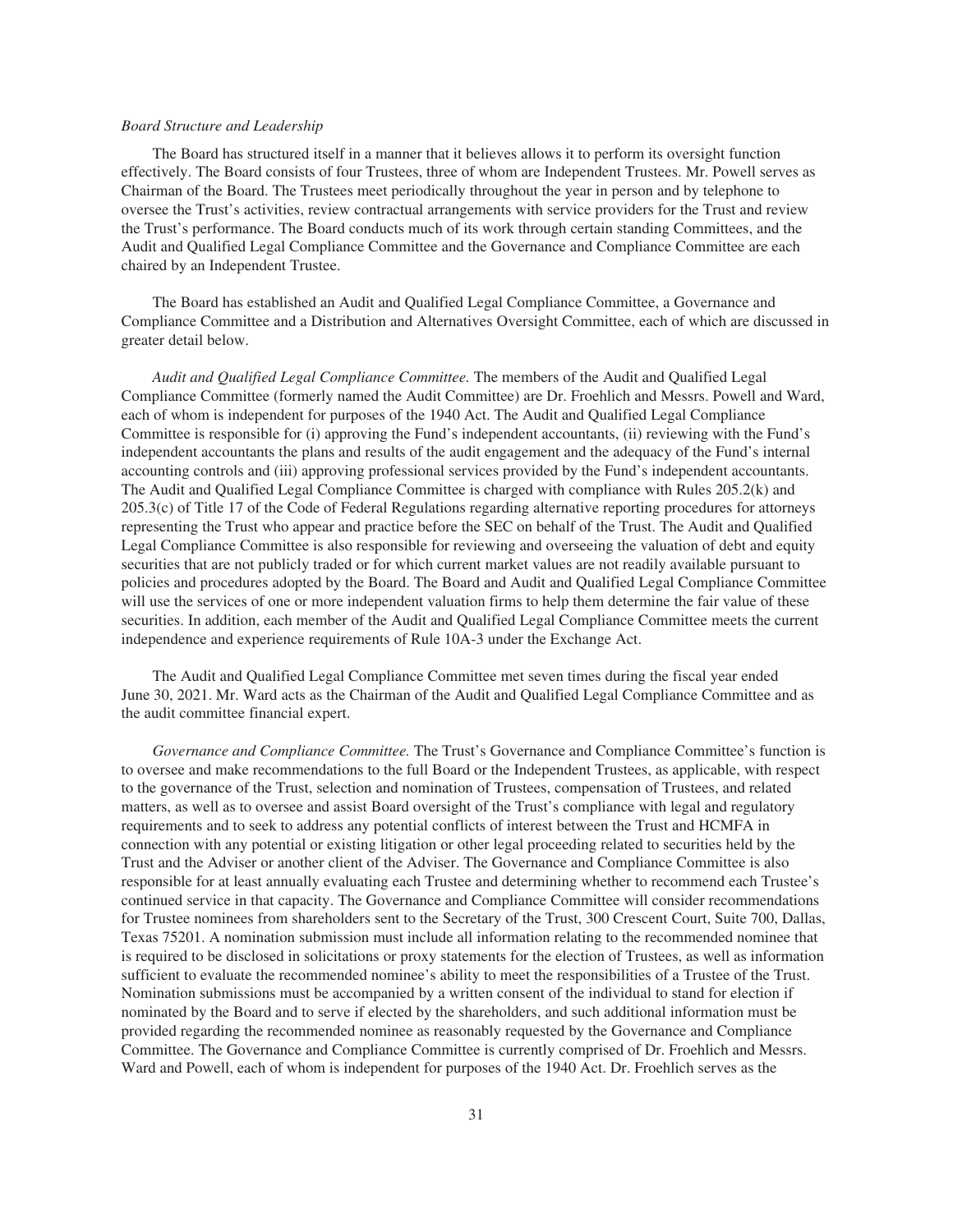Chairman of the Governance and Compliance Committee. The Governance and Compliance Committee met seven times during the fiscal year ended June 30, 2021.

*The Distribution and Alternatives Oversight Committee.* The members of the Distribution and Alternatives Oversight Committee are Dr. Froehlich, Messrs. Honis, Ward, and Powell. The Distribution and Alternatives Oversight Committee is responsible for reviewing arrangements with financial intermediaries who provide service to the Trust, including Trust payments to financial intermediaries, and for overseeing any funds that, in the Board's determination, employ alternative investment strategies.

Mr. Honis serves as Chairman of the Distribution and Alternatives Oversight Committee. The Distribution and Alternatives Oversight Committee met six times during the fiscal year ended June 30, 2021.

The Board is led by Ethan Powell, who has served as the Chairman of the Board since December 2013. Under certain 1940 Act governance guidelines that apply to the Trust, the Independent Trustees will meet in executive session, at least quarterly. Under the Trust's governing documents, the Chairman of the Board is responsible for (a) presiding at board meetings, (b) calling special meetings on an as-needed basis, (c) execution and administration of Trust policies including (i) setting the agendas for board meetings and (ii) providing information to board members in advance of each board meeting and between board meetings. The Trust believes that the Chairman, and, as an entity, the full Board, provide effective leadership that is in the best interests of the Trust and each shareholder.

The Board periodically reviews its leadership structure, including the role of the Chairman. The Board also completes an annual self-assessment during which it reviews its leadership and Committee structure and considers whether its structure remains appropriate in light of the Trust's current operations. The Board believes that its leadership structure, including the current percentage of the Board who are Independent Trustees, is appropriate given its specific characteristics. These characteristics include: (i) the extent to which the work of the Board is conducted through the standing committees, and that the Audit and Qualified Legal Compliance Committee and the Governance and Compliance Committee meetings are chaired by an Independent Trustee; (ii) the extent to which the Independent Trustees meet as needed, together with their independent legal counsel, in the absence of members of management and members of the Board who are "interested persons" of the Trust; and (iii) Mr. Powell's and Mr. Honis' previous positions with the Adviser and affiliates of the Adviser enhance the Board's understanding of the operations of the Adviser.

## *Board Oversight of Risk Management*

The Board's role is one of oversight, rather than active management. This oversight extends to the Trust's risk management processes. These processes are embedded in the responsibilities of officers of, and service providers to, the Trust. For example, the Adviser and other service providers to the Trust are primarily responsible for the management of the Trust's investment risks. The Board has not established a formal risk oversight committee; however, much of the regular work of the Board and its standing Committees addresses aspects of risk oversight. For example, the Trustees seek to understand the key risks facing the Trust, including those involving conflicts of interest; how management identifies and monitors these risks on an ongoing basis; how management develops and implements controls to mitigate these risks; and how management tests the effectiveness of those controls.

In the course of providing that oversight, the Board receives a wide range of reports on the Trust's activities from the Adviser and other service providers, including reports regarding the Fund's investment portfolios, the compliance of the Fund with applicable laws, and the Fund's financial accounting and reporting. The Board also meets periodically with the Trust's Chief Compliance Officer to receive reports regarding the compliance of the Fund with the federal securities laws and the Trust's internal compliance policies and procedures, and meets with the Trust's Chief Compliance Officer periodically, including at least annually, to review the Chief Compliance Officer's annual report, including the Chief Compliance Officer's risk-based analysis for the Trust. The Board's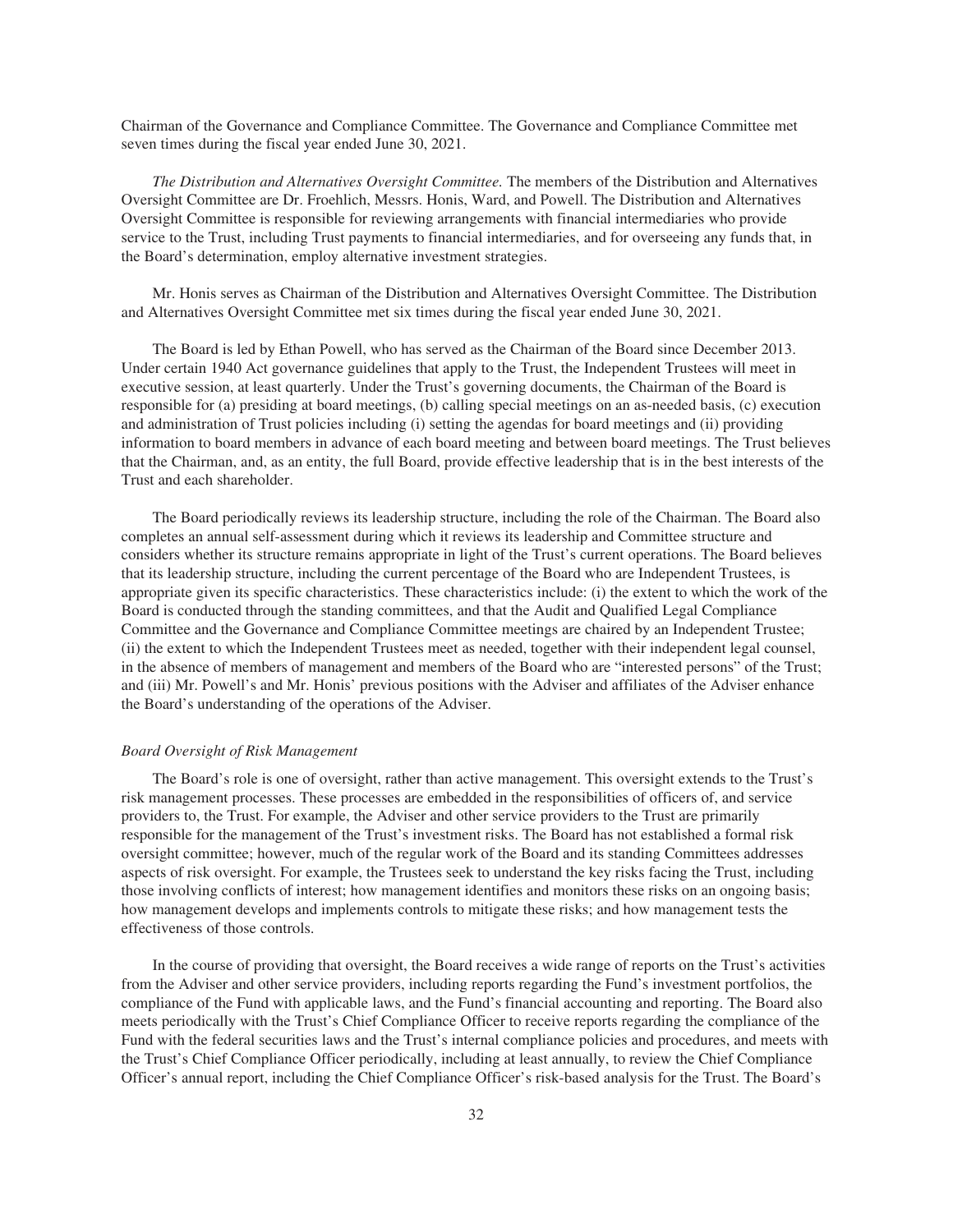Audit and Qualified Legal Compliance Committee also meets regularly with the Treasurer and the Fund's independent registered public accounting firm to discuss, among other things, the internal control structure of the Fund's financial reporting function. The Board also meets periodically with the portfolio managers of the Fund to receive reports regarding the management of the Fund, including its investment risks.

The Board recognizes that not all risks that may affect the Fund can be identified, that it may not be practical or cost-effective to eliminate or mitigate certain risks, that it may be necessary to bear certain risks (such as investment-related risks) to achieve the Fund's goals, that reports received by the Trustees with respect to risk management matters are typically summaries of the relevant information, and that the processes, procedures and controls employed to address risks may be limited in their effectiveness. As a result of the foregoing and other factors, risk management oversight by the Board and by the Committees is subject to substantial limitations.

Additionally, as discussed in more detail above under "INVESTMENT STRATEGIES AND RISKS– Restricted and Illiquid Investments," the Trust has implemented the LRM Program and related procedures to manage the liquidity risk of the Fund in accordance with Rule 22e-4 under the 1940 Act. The Board has designated the Adviser to serve as the administrator of the LRM Program, and the Adviser makes periodic reports to the Board of information necessary in order to allow the Board to fulfill its oversight responsibilities.

#### **Share Ownership**

The following table shows the dollar range of equity securities beneficially owned by the Trustees in the Fund and the aggregate dollar range of equity securities owned by the Trustees in all funds overseen by the Trustees in the Fund Complex as of December 31, 2020.

| Name of<br><b>Trustee</b>                                                                     | <b>Dollar Range of</b><br><b>Equity Securities</b><br><b>Owned in Event</b><br><b>Driven Fund</b> | <b>Aggregate Dollar</b><br><b>Range of Equity</b><br><b>Securities Owned in</b><br><b>All Funds Overseen</b><br>by Trustee in the<br>Fund<br><b>Complex</b> |
|-----------------------------------------------------------------------------------------------|---------------------------------------------------------------------------------------------------|-------------------------------------------------------------------------------------------------------------------------------------------------------------|
| <b>Independent Trustees</b>                                                                   |                                                                                                   |                                                                                                                                                             |
| Ethan Powell $\ldots, \ldots, \ldots, \ldots, \ldots, \ldots, \ldots, \ldots, \ldots, \ldots$ | \$0                                                                                               | Over \$100,000                                                                                                                                              |
|                                                                                               | \$50,001-\$100,000                                                                                | Over \$100,000                                                                                                                                              |
|                                                                                               | \$0                                                                                               | Over \$100,000                                                                                                                                              |
| <b>Interested Trustee</b>                                                                     |                                                                                                   |                                                                                                                                                             |
| John Honis <sup>1</sup>                                                                       | \$0                                                                                               | None                                                                                                                                                        |

<sup>1</sup> Effective January 28, 2020, Mr. Honis is treated as an Interested Trustee of the Trust

# **Trustee Positions**

As of December 31, 2020, no Independent Trustee or any of his immediate family members owned beneficially or of record any class of securities of the Adviser or Underwriter (as defined below under "Underwriter") or any person controlling, controlled by or under common control with any such entities.

# **Code of Ethics**

The Fund, the Adviser and the Fund's principal underwriter, NexPoint Securities, Inc. ("NSI" or the "Underwriter"), have each adopted codes of ethics that essentially prohibit certain of their personnel, including the Fund's portfolio managers, from engaging in personal investments that compete or interfere with, or attempt to take advantage of a client's, including the Fund's, anticipated or actual portfolio transactions, and are designed to assure that the interests of clients, including Fund shareholders, are placed before the interests of personnel in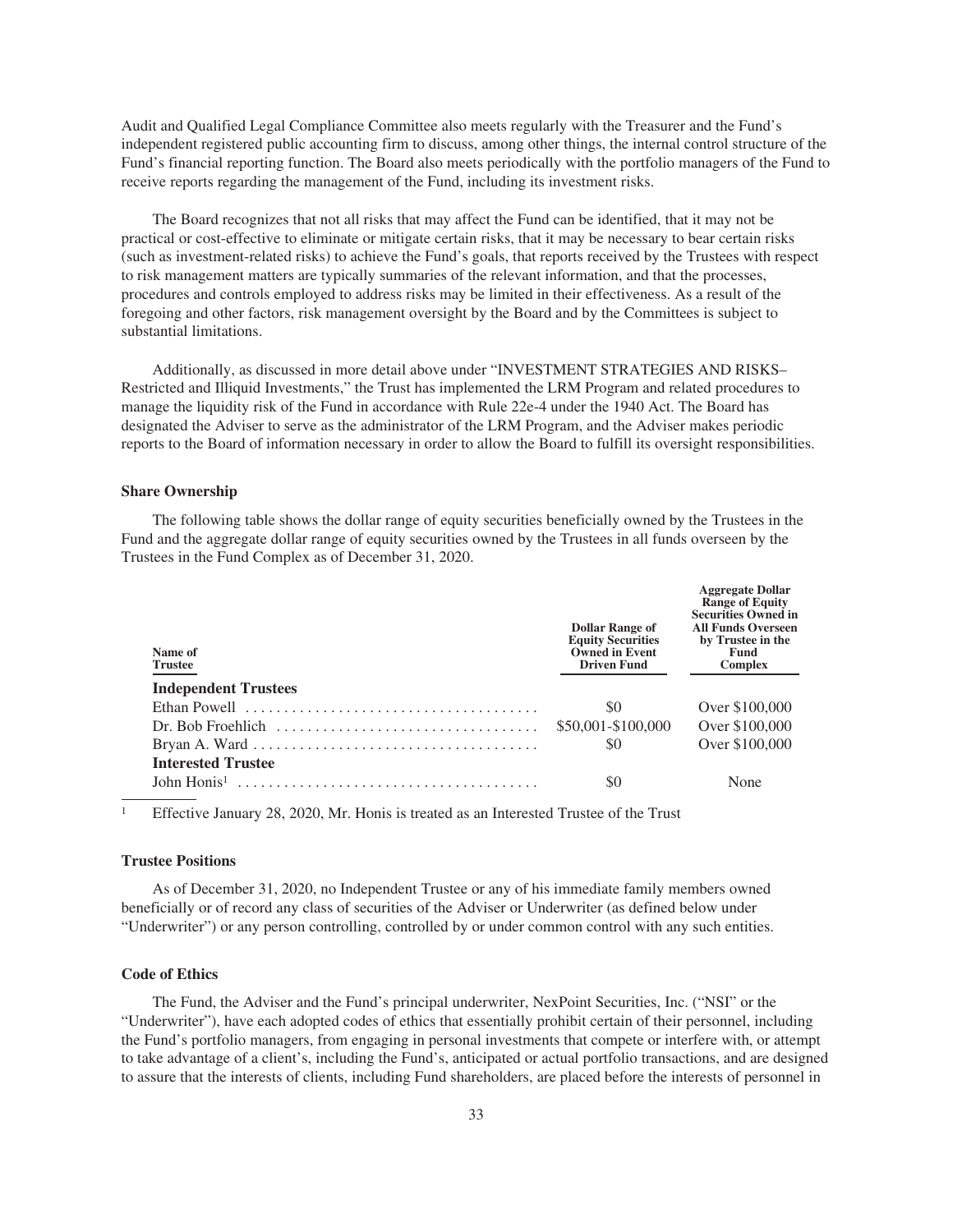connection with personal investment transactions. Under each of the codes of ethics of the Fund, the Adviser and the Underwriter, personal trading is permitted by such persons subject to certain restrictions; however, they are generally required to pre-clear most securities transactions with the appropriate compliance officer and to report all transactions on a regular basis.

## **Anti-Money Laundering Compliance**

The Fund and its service providers may be required to comply with various anti-money laundering laws and regulations. Consequently, the Fund and its service providers may request additional information from you to verify your identity. If at any time the Fund believes a shareholder may be involved in suspicious activity or if certain account information matches information on government lists of suspicious persons, the Fund may choose not to establish a new account or may be required to "freeze" a shareholder's account. The Fund and its service providers also may be required to provide a governmental agency with information about transactions that have occurred in a shareholder's account or to transfer monies received to establish a new account, transfer an existing account or transfer the proceeds of an existing account to a governmental agency. In some circumstances, the Fund or its service providers may not be permitted to inform the shareholder that it has taken the actions described above.

#### **Proxy Voting Policies**

The Board has delegated the responsibility for voting proxies in respect of the Fund's portfolio holdings to the Adviser, to vote the Fund's proxies in accordance with the Adviser's Proxy Voting Policy. The Board has approved the Proxy Voting Policy. Pursuant to the Proxy Voting Policy, the Adviser will vote proxies related to Fund securities in the best interests of the Fund and its shareholders. The Adviser's Proxy Voting Policies are attached as Appendix B.

The Fund's proxy voting record for the most recent 12-month period ended June 30 is available (i) without charge, upon request, by calling (877) 665-1287 and (ii) on the SEC's website (http://www.sec.gov). Information as of June 30 each year will generally be available on or about the following August 31.

#### **Policy on Disclosure of Portfolio Holdings**

The Fund's uncertified complete list of portfolio holdings information may be provided regularly pursuant to a standing request, such as on a monthly or quarterly basis, to (i) third party service providers, rating and ranking agencies, Financial Advisors and affiliated persons of the Fund and (ii) clients of the Adviser or its affiliates that invest in the Fund or such clients' consultants. No compensation or other consideration is received by the Fund, the Adviser or any other person for these disclosures. "Financial Advisors" means any financial advisor, broker-dealer or other financial intermediary from which shares of the Fund may be purchased and that has entered into an agreement with the Underwriter or DST Asset Manager Solutions, Inc., the Fund's transfer agent (the "Transfer Agent"), with respect to the sale of shares of the Fund. A list of the entities that receive the Fund's portfolio holdings information on such basis, the earliest frequency with which it may be provided to them and the earliest length of the lag between the date of the information and the date it may be disclosed is provided below:

| Company                                                     | Frequency | Lag                       |
|-------------------------------------------------------------|-----------|---------------------------|
| MorningStar Inc.                                            | Quarterly | 65 days after quarter end |
| Lipper, Inc. $\dots \dots \dots \dots \dots \dots$          | Quarterly | 65 days after quarter end |
| Thomson Financial $\ldots \ldots \ldots \ldots$             | Quarterly | 65 days after quarter end |
| $\mathbf{B}$ loomberg $\dots\dots\dots\dots\dots\dots\dots$ | Quarterly | 65 days after quarter end |
|                                                             | Quarterly | 65 days after quarter end |
|                                                             |           |                           |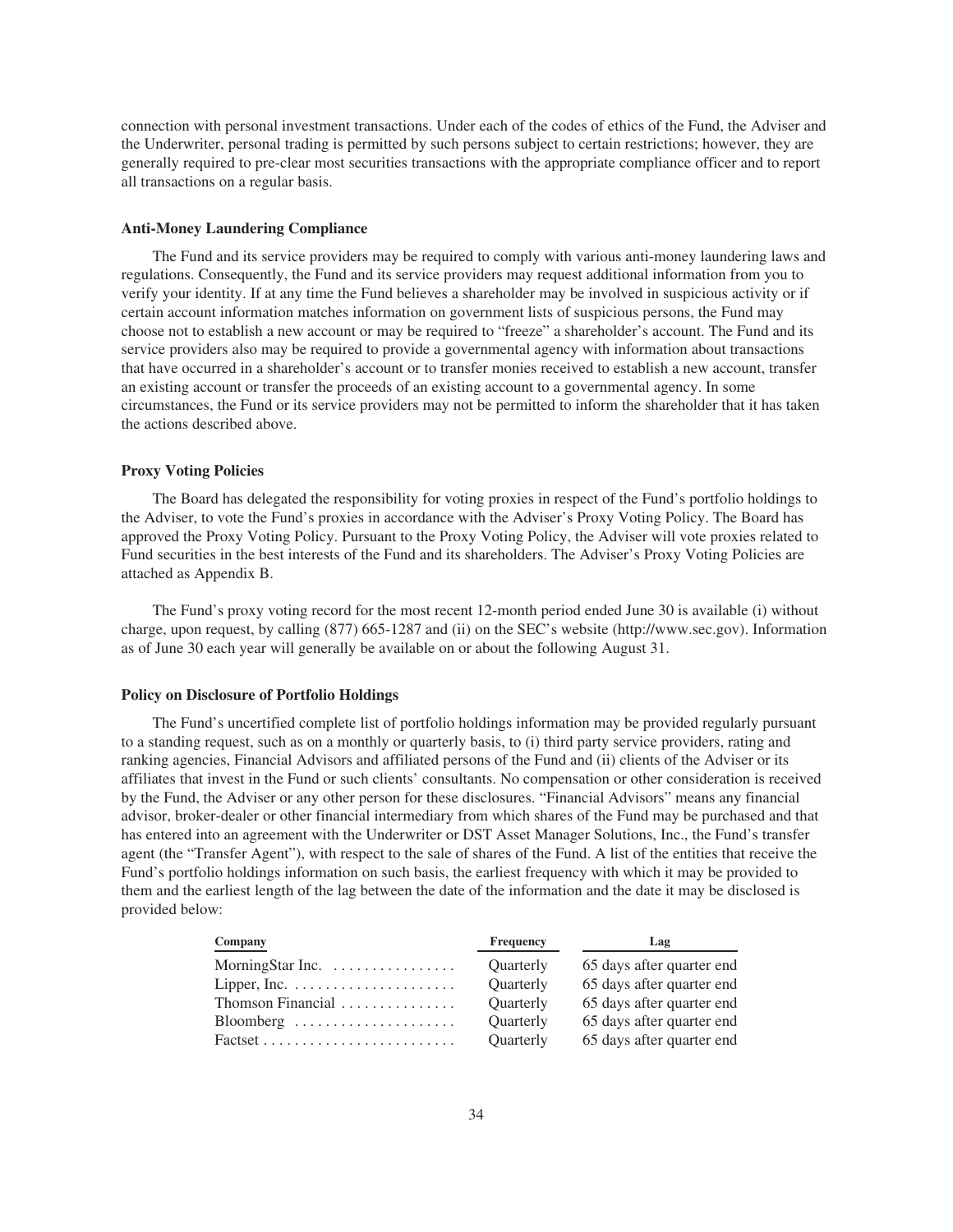The largest five portfolio holdings are published in the Fund's Fact Sheets, which are posted to the Trust's website on a quarterly basis. In addition, certain service providers to the Fund, Adviser, Transfer Agent or Underwriter, such as rating and ranking agencies, pricing services, proxy voting service providers, accountants, attorneys, custodians, securities lending agents, brokers in connection with Fund transactions and providing pricing quotations, members of a bank syndicate providing a committed line of credit to the Fund, transfer agents and entities providing contingent deferred sales charge ("CDSC") financing, may for legitimate business purposes receive the Fund's portfolio holdings information earlier than 30 days after month end. If the Fund redeems a shareholder in kind, the shareholder generally receives its proportionate share of the Fund's portfolio holdings and, therefore, the shareholder and its agent may receive such information earlier than 30 days after month end.

Disclosure of the Fund's portfolio securities as an exception to the Fund's normal business practice requires the Fund officer (other than the Treasurer) to identify a legitimate business purpose for the disclosure and submit the proposal to the Fund's Treasurer for approval following business and compliance review. Additionally, no compensation or other consideration is received by the Fund's, the Adviser or any other person for these disclosures. The Trustees will review annually a list of such entities that received such information, the frequency of such disclosures and the business purpose therefor. These procedures are designed to address conflicts of interest between the Fund's shareholders on the one hand and the Adviser or any affiliated person of the Fund or such entities on the other hand by creating a structured review and approval process that seeks to ensure that disclosure of information about the Fund's portfolio securities is in the best interests of the Fund's shareholders. There can be no assurance, however, that the Fund's policies and procedures with respect to the disclosure of portfolio holdings information will prevent the misuse of such information by individuals or firms in possession of such information.

Holdings are released to all of the persons and entities described above on conditions of confidentiality, which include appropriate trading prohibitions. "Conditions of confidentiality" include confidentiality terms included in written agreements, implied by the nature of the relationship (*e.g.*, attorney-client relationship), or required by fiduciary or regulatory principles (*e.g.*, custody services provided by financial institutions).

You may access portfolio information as of the end of the Fund's fiscal quarters via the link to the Fund and share class name at www.highlandfunds.com. The Fund's annual report and semi-annual report on Form N-CSR contain complete listings of the Fund's portfolio holdings as of the end of the Fund's second and fourth fiscal quarters. The Trust's Form N-CSRs are available on the SEC's website at www.sec.gov. Each fiscal quarter, the Fund will file with the SEC a complete schedule of its monthly portfolio holdings on Form N-PORT. The Fund's holdings as of the end of the third month of every fiscal quarter, as reported on Form N-PORT, will be publicly available on the SEC's website at www.sec.gov within 60 days of the end of the fiscal quarter upon filing.

The Fund's top five holdings are published in the Fund's Fact Sheets, which are posted on the Fund's websites at and www.highlandfunds.com no sooner than 15 days after the end of each quarter. The day after this information has been made available to the public by means of posting on that website, it may also be included in other advertising and marketing material concerning the Fund.

Finally, the Fund releases information concerning any and all portfolio holdings when required by law. Such releases may include providing information concerning holdings of a specific security to the issuer of such security.

# **INVESTMENT ADVISORY SERVICES**

Highland Capital Management Fund Advisors, L.P. ("HCMFA" or the "Adviser") serves as the Fund's investment adviser pursuant to an investment advisory agreement with the Fund (the "Investment Advisory Agreement"). HCMFA is owned by Highland Capital Management Services, Inc., a Delaware corporation ("HCM Services, Inc."), and its general partner Strand Advisors XVI, Inc., of which James Dondero is the sole stockholder. HCM Services, Inc. is controlled by Mr. Dondero and Mark Okada by virtue of their respective share ownership.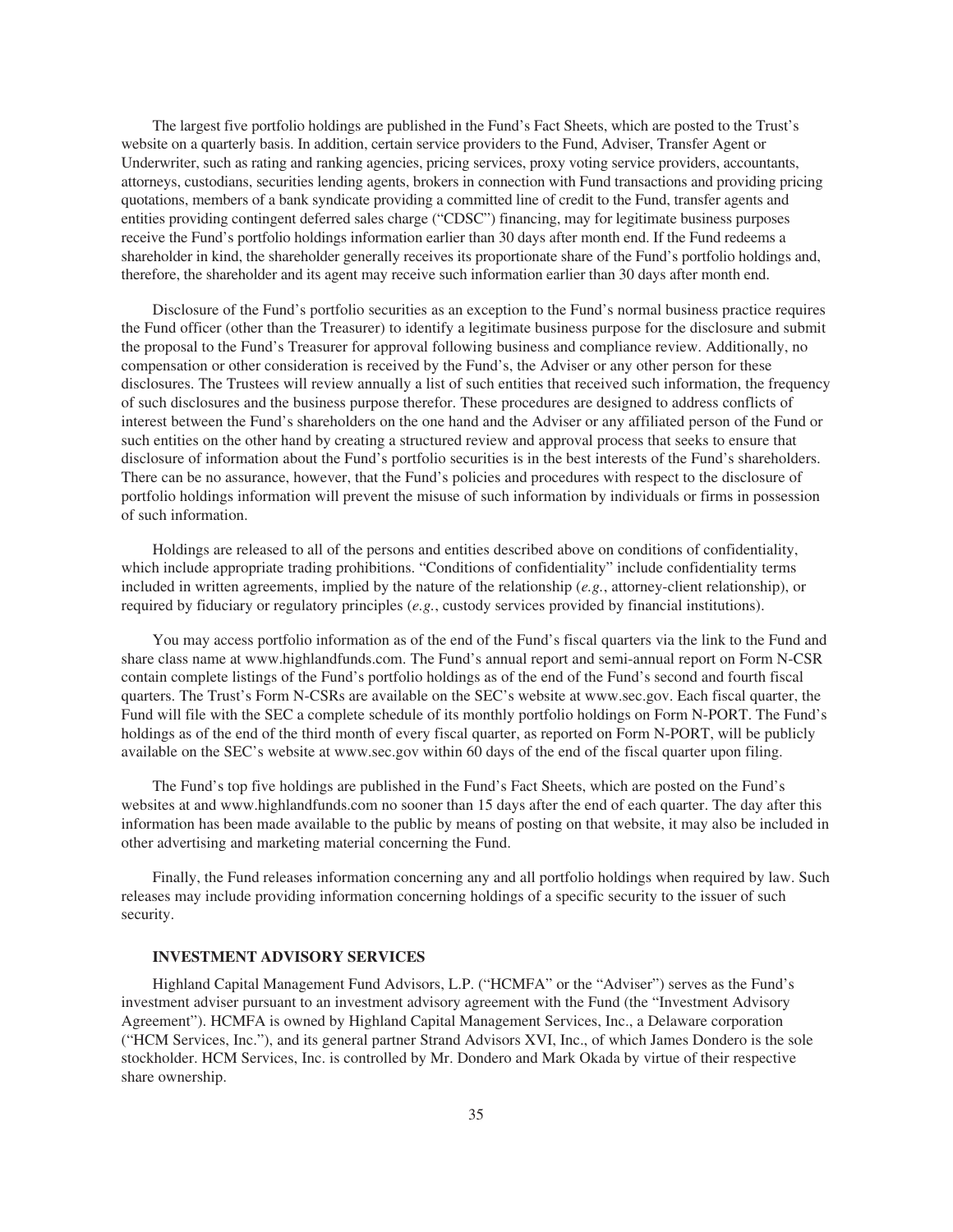HCMFA has entered into a Services Agreement (the "Services Agreement") with Skyview Group ("Skyview"), effective February 25, 2021, pursuant to which HCMFA will receive administrative and operational support services to enable it to provide the required advisory services to the Fund. The Adviser, and not the Fund, will compensate all Adviser and Skyview personnel who provide services to the Fund.

Under the Investment Advisory Agreements with the Fund, HCMFA receives a monthly fee, computed and accrued daily, at the annual rate of 1.00%, of the Average Daily Managed Assets of the respective Fund. "Average Daily Managed Assets" of the Fund means the average daily value of the total assets of the Fund, less all accrued liabilities of that Fund (other than the aggregate amount of any outstanding borrowings constituting financial leverage). Effective November 1, 2021, the Adviser has contractually agreed to limit the total annual operating expenses (exclusive of fees paid by the Fund pursuant to its distribution plan under Rule 12b-1 under the Investment Company Act of 1940, as amended, taxes, dividend expenses on short sales, interest payments, brokerage commissions and other transaction costs, acquired fund fees and expenses, and extraordinary expenses) to 1.50% of NexPoint Event Driven Fund's average daily net assets. This expense limitation will continue through at least January 31, 2023, and may not be terminated prior to this date without the action or consent of the Fund's Board.

Under each Investment Advisory Agreement, HCMFA, among other things: (i) continuously furnishes an investment program for the Fund; (ii) places orders for the purchase and sale of securities for the accounts of the Fund; and (iii) votes, exercises consents and exercises all other rights pertaining to such securities on behalf of the Fund, or hires a sub-adviser to do so. Pursuant to a separate administration agreement, HCMFA also provides certain administration services to certain of the Fund. See Section "Administrator/Sub-Administrator" below.

HCMFA carries out its duties under each Investment Advisory Agreement at its own expense. The Fund pays its own ordinary operating and activity expenses, such as legal and auditing fees, investment advisory fees, administrative fees, custodial fees, transfer agency fees, the cost of communicating with shareholders and registration fees, as well as other operating expenses such as interest, taxes, brokerage, insurance, bonding, compensation of Independent Trustees of the Fund and extraordinary expenses.

The Investment Advisory Agreement provides that in the absence of willful misfeasance, bad faith or gross negligence in the performance (or reckless disregard) of its obligations or duties thereunder on the part of HCMFA shall not be subject to liability to the Fund for any error of judgment or mistake of law or for any loss suffered by the Fund in connection with the matters to which the Investment Advisory Agreement relates.

Additionally, the Investment Advisory Agreement remains in force for an initial two year period and from year to year thereafter, subject to annual approval by (a) the Board or (b) a vote of the majority of the Fund's outstanding voting securities; provided that in either event continuance is also approved by a majority of the Independent Trustees, by a vote cast in person at a meeting called for the purpose of voting such approval. The Investment Advisory Agreement may be terminated at any time, without payment of any penalty, by vote of the Trust's Board, or by a "vote of a majority of the outstanding voting securities" (as defined in the 1940 Act) of the Fund, or by the Adviser, in each case on not more than 60 days' nor less than 30 days' prior written notice to the other party. The Investment Advisory Agreement will automatically terminate in the event of its assignment, as defined by the 1940 Act and the rules thereunder, or upon the termination of the relevant Investment Advisory Agreement.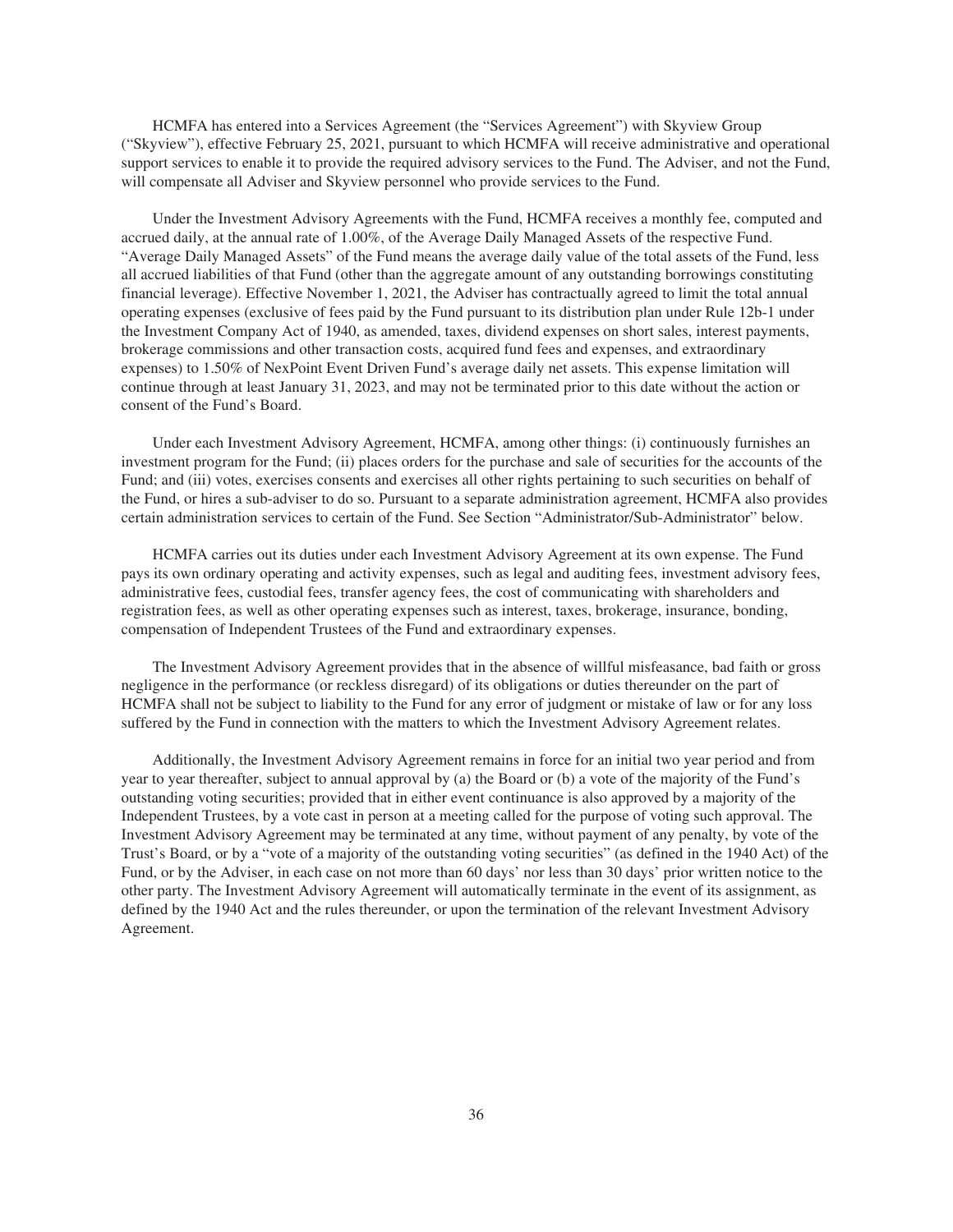The table below sets forth the advisory fees paid by the Fund, as well as any fee waiver, for the past three fiscal years:

|                         | <b>Fiscal Year Ended</b><br>June 30, 2021 |  | <b>Fiscal Year Ended</b><br>June 30, 2020 | <b>Fiscal Year Ended</b><br>June 30, 2019 |  |
|-------------------------|-------------------------------------------|--|-------------------------------------------|-------------------------------------------|--|
| Gross Advisory Fee      | \$259.816                                 |  | \$335,608                                 | \$511.909                                 |  |
| Fee Waiver <sup>1</sup> |                                           |  |                                           |                                           |  |
| Net Advisory Fee        | \$259.816                                 |  | \$335,608                                 | \$511,909                                 |  |

<sup>1</sup> Effective November 1, 2021, HCMFA had contractually agreed to limit the total annual fund operating expenses (exclusive of fees paid by the Fund pursuant to its distribution plan under Rule 12b-1 under the Investment Company Act of 1940, as amended, taxes, dividend expenses on short sales, interest payments, brokerage commissions and other transaction costs, acquired fund fees and expenses, and extraordinary expenses) of the Fund to 1.50% of average daily net assets attributable to any class of the Fund through January 31, 2023.

#### **INFORMATION REGARDING PORTFOLIO MANAGERS**

The following table identifies: (i) the portfolio managers identified in the Prospectus who are primarily responsible for the day-to-day management of the Fund, (ii) the number of registered investment companies managed by each portfolio manager on a day-to-day basis and the corresponding total assets managed in such investment companies, (iii) the number of other pooled investment vehicles managed by each portfolio manager on a day-to-day basis and the corresponding total assets managed in such pooled investment vehicles, (iv) the number of other accounts managed by each portfolio manager on a day-to-day basis and the corresponding total assets managed in such other accounts, and (v) for each of the foregoing categories, the number of accounts and total assets in the accounts whose fees are based on performance, if any. All information is provided as of June 30, 2021.

## **Event Driven Fund**

The portfolio managers of the Fund are James Dondero and Eric Fritz.

As of June 30, 2021, James Dondero managed the following client accounts:

| <b>Type of Accounts</b>           | <b>Total</b><br># of<br><b>Accounts</b><br><b>Managed</b> | Total<br><b>Assets</b><br>(millions) | # of Accounts<br><b>Managed</b><br>with<br>Performance-<br><b>Based</b><br><b>Advisory Fee</b> | <b>Total Assets</b><br>with<br>Performance-<br><b>Based</b><br><b>Advisory Fee</b><br>(millions) |
|-----------------------------------|-----------------------------------------------------------|--------------------------------------|------------------------------------------------------------------------------------------------|--------------------------------------------------------------------------------------------------|
| Registered Investment Companies:  |                                                           | \$2,309.9                            |                                                                                                | 65.6                                                                                             |
| Other Pooled Investment Vehicles: |                                                           | \$3,745.8                            |                                                                                                | \$3,745.8                                                                                        |
| Other Accounts:                   |                                                           |                                      |                                                                                                |                                                                                                  |

As of October 15, 2021, Eric Fritz managed the following client accounts:

| <b>Type of Accounts</b>           | Total<br># of<br><b>Accounts</b><br><b>Managed</b> | Total<br><b>Assets</b><br>(millions) | # of Accounts<br><b>Managed</b><br>with<br>Performance-<br><b>Based</b><br><b>Advisory Fee</b> | <b>Total Assets</b><br>with<br>Performance-<br><b>Based</b><br><b>Advisory Fee</b><br>(millions) |  |
|-----------------------------------|----------------------------------------------------|--------------------------------------|------------------------------------------------------------------------------------------------|--------------------------------------------------------------------------------------------------|--|
| Registered Investment Companies:  |                                                    | \$209.7                              |                                                                                                | \$0                                                                                              |  |
| Other Pooled Investment Vehicles: |                                                    |                                      |                                                                                                | \$0                                                                                              |  |
| Other Accounts:                   |                                                    |                                      |                                                                                                | \$0                                                                                              |  |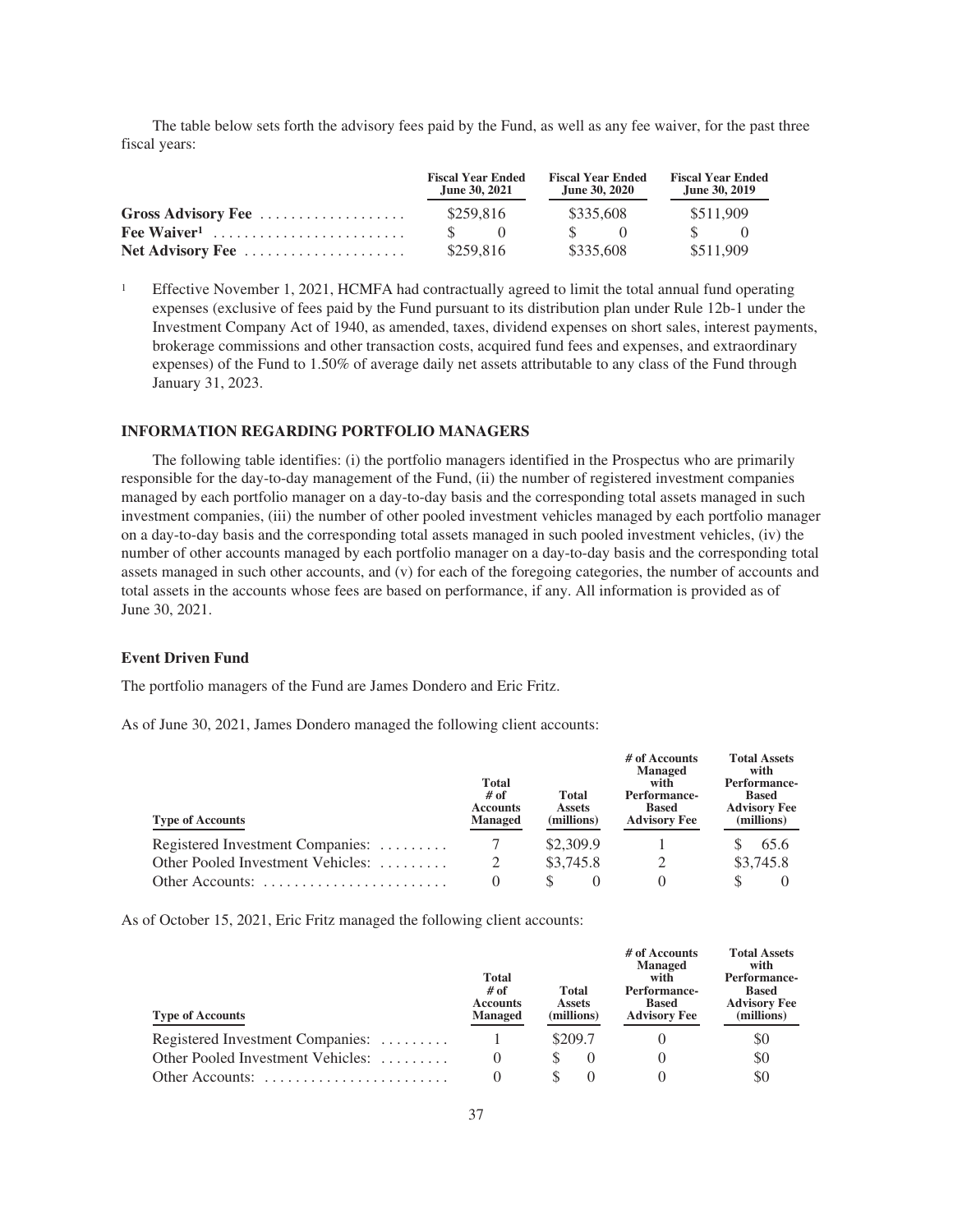#### **Compensation Structure – HCMFA**

HCMFA's financial arrangements with its portfolio managers, its competitive compensation and its career path emphasis at all levels reflect the value senior management places on key resources. Compensation may include a variety of components and may vary from year to year based on a number of factors, including the pre-tax relative performance of a portfolio manager's underlying account, the pre-tax combined performance of the portfolio manager's underlying accounts, and the pre-tax relative performance of the portfolio manager's underlying accounts measured against other employees. The principal components of compensation include a base salary, a discretionary bonus and various retirement benefits. Portfolio managers are compensated generally based on their investment performance. The portfolio managers and other investment professionals are ranked based on the alpha generated by their portfolio versus their target index benchmark. Their investment performance is evaluated both versus a target index benchmark return and also compared to the returns of their peers at HCMFA and its affiliates. Other attributes which may be considered in the evaluation process are communication, teamwork, attitude and leadership.

Compensation of the Fund's portfolio managers may also be based, in part, on the one and three-year performance of the Fund relative to its applicable market index or category: with respect to the Fund, the Morningstar Long/Short Equity Category.

HCMFA is owned by Highland Capital Management Services, Inc., a Delaware corporation ("HCM Services") and its general partner, Strand Advisors XVI, Inc., of which Mr. James Dondero is the sole stockholder. HCM Services is controlled by Mr. Dondero and Mr. Mark Okada by virtue of their respective share ownership. Mr. Okada does not receive compensation based upon and of the Fund's investment performance, instead he shares in the profits of HCMFA. Mr. Dondero does not receive compensation based upon investment performance of the Fund, of which he serves as portfolio manager and instead shares in the profits of HCMFA.

*Base compensation.* Generally, portfolio managers receive base compensation based on their seniority and/ or their position with HCMFA, which may include the amount of assets supervised and other management roles within HCMFA. Base compensation is determined by taking into account current industry norms and market data to ensure that HCMFA pays a competitive base compensation.

*Discretionary compensation.* In addition to base compensation, portfolio managers may receive discretionary compensation, which can be a substantial portion of total compensation. Discretionary compensation can include a discretionary cash bonus paid to recognize specific business contributions and to ensure that the total level of compensation is competitive with the market.

Because each person's compensation is based on his or her individual performance, HCMFA does not have a typical percentage split among base salary, bonus and other compensation. Senior portfolio managers who perform additional management functions may receive additional compensation in these other capacities. Compensation is structured such that key professionals benefit from remaining with HCMFA.

## **Conflicts of Interest – HCMFA**

Because each portfolio manager manages other accounts, including accounts that may pay higher fees, potential conflicts of interest exist, including potential conflicts between the investment strategy of the Fund and the investment strategy of the other accounts managed by the portfolio manager and potential conflicts in the allocation of investment opportunities between the Fund and the other accounts. The Adviser has policies and procedures in place that are reasonably designed to mitigate these conflicts of interest, which are also described below.

The Adviser and/or its general partner, limited partners, officers, affiliates and employees provide investment advice to other parties and manage other accounts and investment vehicles similar to the Fund. For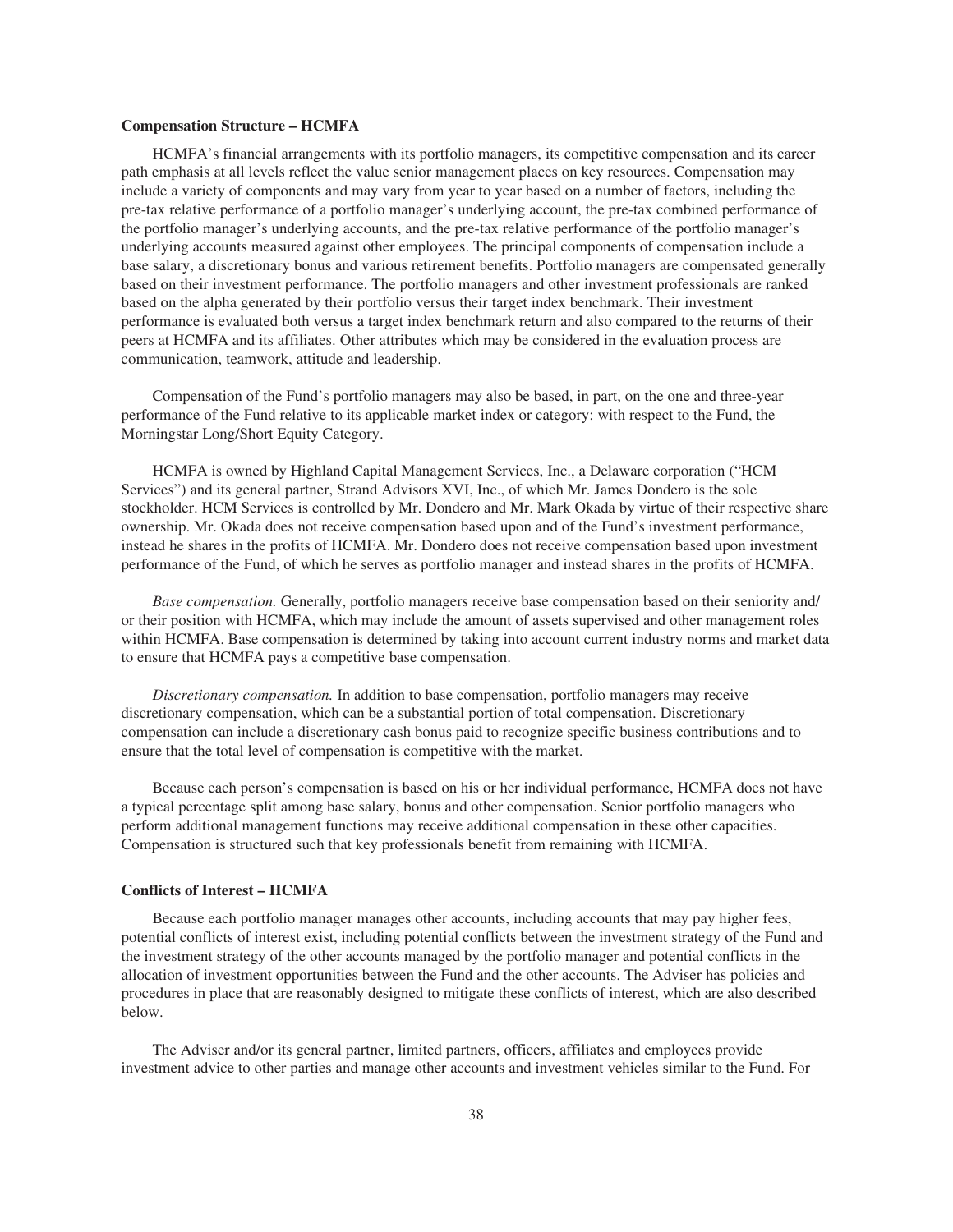the purposes of this section, the term "Highland" shall include the Adviser and its affiliated investment advisors, and all affiliates listed on its Form ADV, as filed via an amendment with the SEC March 31, 2021 (CRD No. 149653).

In connection with such other investment management activities, the Adviser and/or its general partner, limited partners, officers, affiliates and employees may decide to invest the funds of one or more other accounts or recommend the investment of funds by other parties, rather than the Fund's monies, in a particular security or strategy. In addition, the Adviser and such other persons will determine the allocation of funds from the Fund and such other accounts to investment strategies and techniques on whatever basis they consider appropriate or desirable in their sole and absolute discretion.

The Adviser has built a professional working environment, a firm-wide compliance culture and compliance procedures and systems designed to protect against potential incentives that may favor one account over another. The Adviser has adopted policies and procedures that address the allocation of investment opportunities, execution of portfolio transactions, personal trading by employees and other potential conflicts of interest that are designed to ensure that all client accounts are treated equitably over time. Nevertheless, the Adviser furnishes advisory services to numerous clients in addition to the Fund, and the Adviser may, consistent with applicable law, make investment recommendations to other clients or accounts (including accounts that have performance or higher fees paid to the Adviser or in which portfolio managers have a personal interest in the receipt of such fees) that may be the same as or different from those made to the Fund. In addition, the Adviser, its affiliates and any of their partners, directors, officers, stockholders or employees may or may not have an interest in the securities whose purchase and sale the Adviser recommends to the Fund. Actions with respect to securities of the same kind may be the same as or different from the action that the Adviser, or any of its affiliates, or any of their partners, directors, officers, stockholders or employees or any member of their families may take with respect to the same securities. Moreover, the Adviser may refrain from rendering any advice or services concerning securities of companies of which any of the Adviser's (or its affiliates') partners, directors, officers or employees are directors or officers, or companies as to which the Adviser or any of its affiliates or partners, directors, officers and employees of any of them has any substantial economic interest or possesses material non-public information.

The Adviser, its affiliates or their partners, directors, officers or employees similarly serve or may serve other entities that operate in the same or related lines of business, including accounts managed by an investment adviser affiliated with the Adviser. Accordingly, these individuals may have obligations to investors in those entities or funds or to other clients, the fulfillment of which might not be in the best interests of the Fund. As a result, the Adviser will face conflicts in the allocation of investment opportunities to the Fund and other funds and clients. In order to enable such affiliates to fulfill their fiduciary duties to each of the clients for which they have responsibility, the Adviser will endeavor to allocate investment opportunities in a fair and equitable manner, pursuant to policies and procedures adopted by the Adviser and its advisory affiliates that are designed to manage potential conflicts of interest, which may, subject to applicable regulatory constraints, involve pro rata co-investment by the Fund and such other clients or may involve a rotation of opportunities among the Fund and such other clients. The Fund will only make investments in which the Adviser or an affiliate hold an interest to the extent permitted under the 1940 Act and SEC staff interpretations. To mitigate any actual or perceived conflicts of interest, allocation of limited offering securities (such as IPOs and registered secondary offerings) to principal accounts that do not include third party investors may only be made after all other client account orders for the security have been filled. However, there can be no assurance that such policies and procedures will in every case ensure fair and equitable allocations of investment opportunities, particularly when considered in hindsight.

Conflicts may arise in cases when clients and/or the Adviser and other affiliated entities invest in different parts of an issuer's capital structure, including circumstances in which one or more clients own private securities or obligations of an issuer and other clients may own public securities of the same issuer. In addition, one or more clients may invest in securities, or other financial instruments, of an issuer that are senior or junior to securities, or financial instruments, of the same issuer that are held by or acquired for, one or more other clients.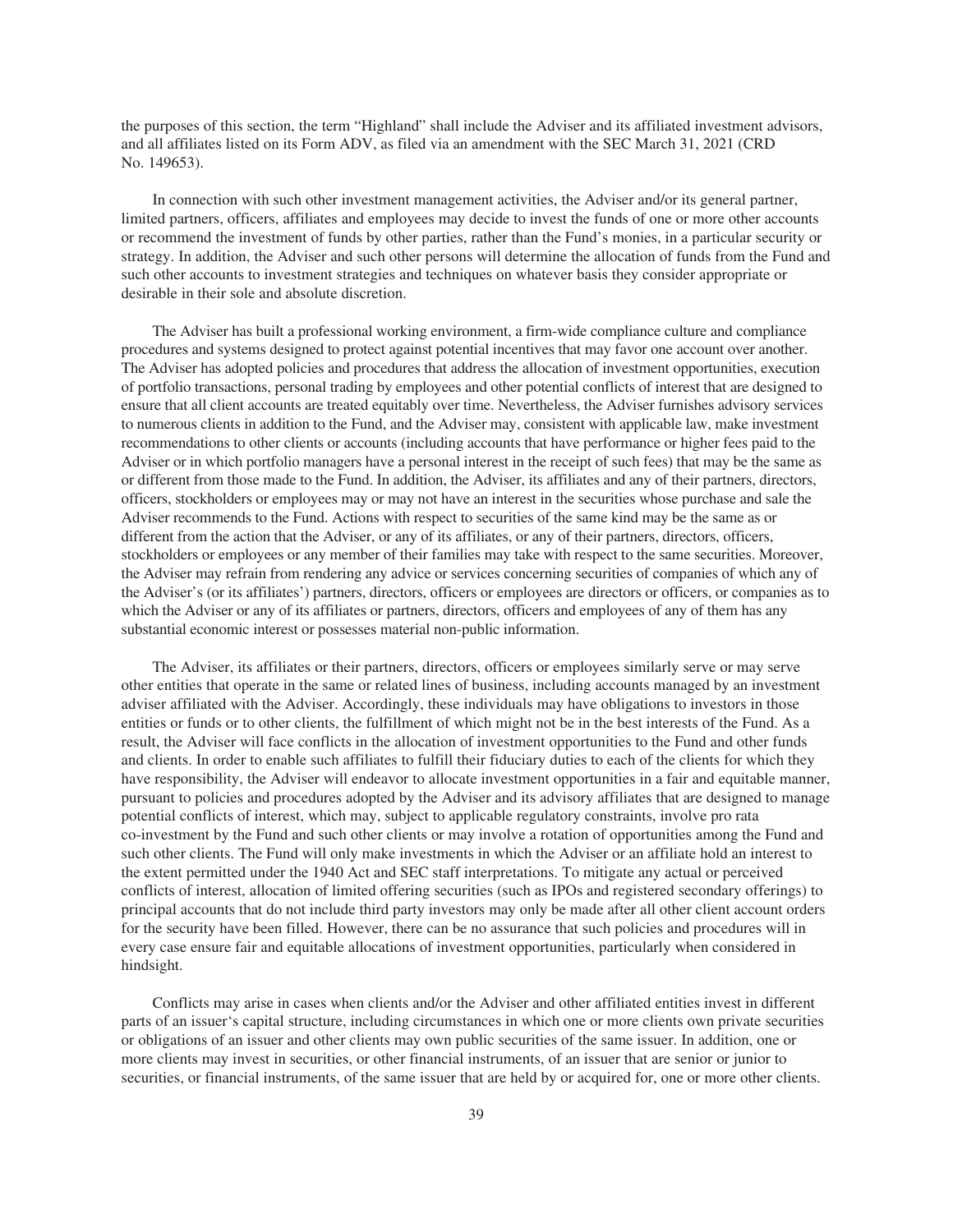For example, if such issuer encounters financial problems, decisions related to such securities (such as over the terms of any workout or proposed waivers and amendments to debt covenants) may raise conflicts of interests. In such a distressed situation, a client holding debt securities of the issuer may be better served by a liquidation of the issuer in which it may be paid in full, whereas a client holding equity securities of the issuer might prefer a reorganization that holds the potential to create value for the equity holders. In the event of conflicting interests within an issuer's capital structure, Highland will generally pursue the strategy that Highland believes best reflects what would be expected to be negotiated in an arm's length transaction, but in all instances with due consideration being given to Highland's fiduciary duties to each of its accounts (without regard to the nature of the accounts involved or fees received from such accounts). This strategy may be recommended by one or more Highland investment professionals. A single person may make decisions with respect to more than one part of an issuer's capital structure. Highland personnel board members may still make recommendations to the applicable investment professional(s). A portfolio manager with respect to any applicable Highland registered investment company clients ("Retail Accounts") will make an independent determination as to which course of action he or she determines is in the best interest of the applicable Retail Accounts. Highland may use external counsel for guidance and assistance.

The Adviser and its affiliates have both subjective and objective procedures and policies in place designed to manage potential conflicts of interest involving clients so that, for example, investment opportunities are allocated in a fair and equitable manner among the Fund and such other clients. An investment opportunity that is suitable for multiple clients of the Adviser and its affiliates may not be capable of being shared among some or all of such clients due to the limited scale of the opportunity or other factors, including regulatory restrictions imposed by the 1940 Act. There can be no assurance that the Adviser's or its affiliates' efforts to allocate any particular investment opportunity fairly among all clients for whom such opportunity is appropriate will result in an allocation of all or part of such opportunity to the Fund. Not all conflicts of interest can be expected to be resolved in favor of the Fund.

Another type of conflict may arise if one client account buys a security and another client account sells or shorts the same security. Currently, such opposing positions are generally not permitted within the same account without prior trade approval by the Chief Compliance Officer. However, a portfolio manager may enter into opposing positions for different clients to the extent each such client has a different investment objective and each such position is consistent with the investment objective of the applicable client. In addition, transactions in investments by one or more affiliated client accounts may have the effect of diluting or otherwise disadvantaging the values, prices or investment strategies of other client accounts.

Because certain client accounts may have investment objectives, strategies or legal, contractual, tax or other requirements that differ (such as the need to take tax losses, realize profits, raise cash, diversification, etc.), an affiliated advisor may purchase, sell or continue to hold securities for certain client accounts contrary to other recommendations. In addition, an affiliated advisor may be permitted to sell securities or instruments short for certain client accounts and may not be permitted to do so for other affiliated client accounts.

As a result of the Fund's arrangements with Highland, there may be times when Highland, the Adviser or their affiliates have interests that differ from those of the Fund's shareholders, giving rise to a conflict of interest. Highland and the Adviser are under common ownership, and the Fund's officers serve or may serve as officers, directors or principals of entities that operate in the same or a related line of business as the Fund does, or of investment funds managed by the Adviser or its affiliates. Similarly, the Adviser or its affiliates may have other clients with similar, different or competing investment objectives. In serving in these multiple capacities, they may have obligations to other clients or investors in those entities, the fulfillment of which may not be in the best interests of the Fund or its shareholders. For example, the Fund's officers have, and will continue to have, management responsibilities for other investment funds, accounts or other investment vehicles managed or sponsored by the Adviser and its affiliates. The Fund's investment objective may overlap, in part or in whole, with the investment objective of such affiliated investment funds, accounts or other investment vehicles. As a result, those individuals may face conflicts in the allocation of investment opportunities among the Fund and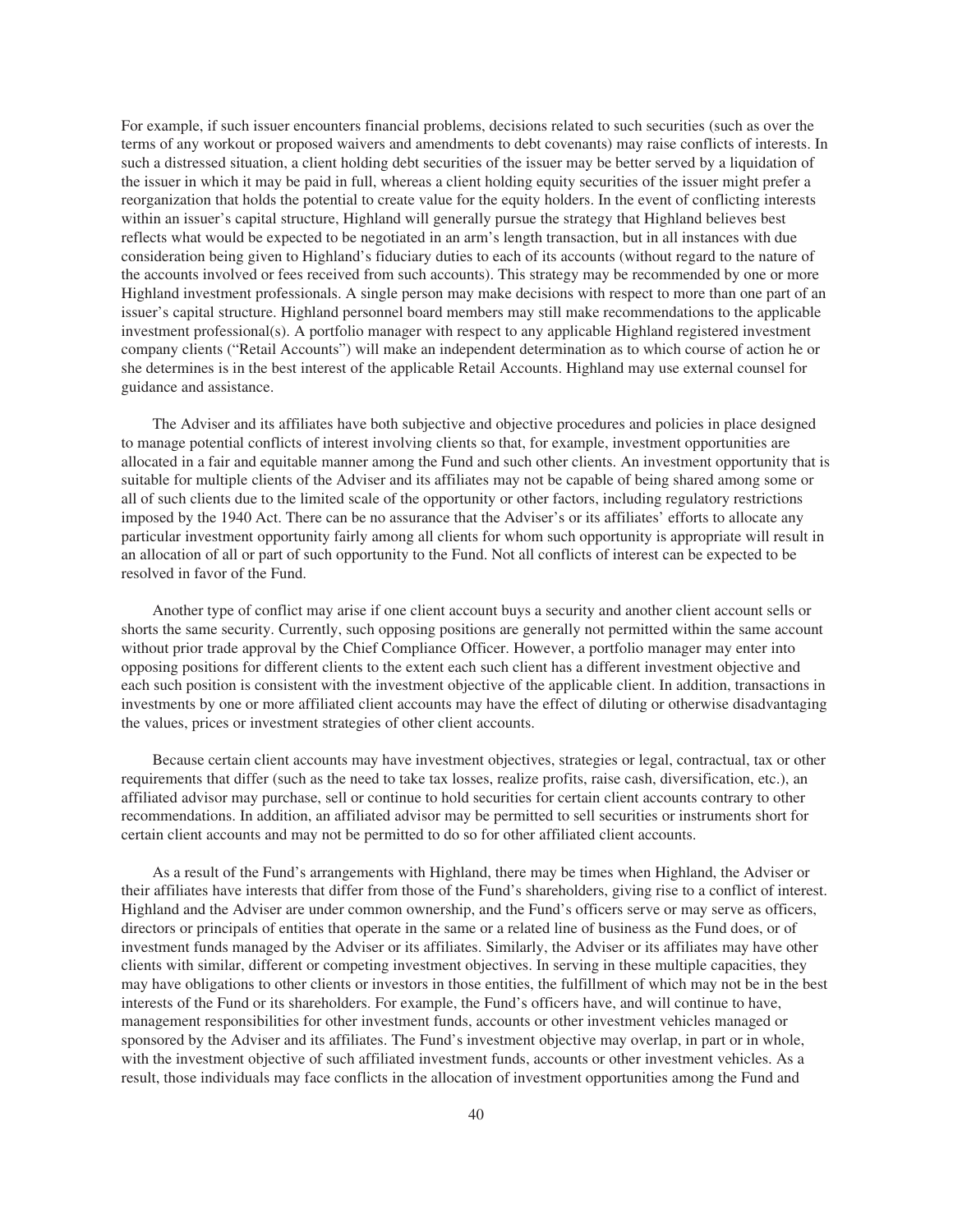other investment funds or accounts advised by or affiliated with the Adviser. The Adviser will seek to allocate investment opportunities among eligible accounts in a manner that is fair and equitable over time and consistent with its allocation policy. However, the Fund can offer no assurance that such opportunities will be allocated to it fairly or equitably in the short-term or over time. The Adviser may direct the Fund to acquire or dispose of investments in cross trades between the Fund and other clients of the Adviser or its affiliates in accordance with applicable legal and regulatory requirements. In addition, to the extent permitted by the 1940 Act and SEC staff interpretations, the Fund may make and/or hold an investment, including an investment in securities, in which the Adviser and/or its affiliates have a debt, equity or participation interest, and the holding and sale of such investments by the Fund may enhance the profitability of the Adviser's own investments in such companies.

# **Ownership of Securities**

The following table sets forth the dollar range of equity securities of the Fund beneficially owned by each portfolio manager. This information is provided as of the fiscal year ended June 30, 2021.

| Name of Portfolio Manager                                                              | <b>Dollar Range of Equity Securities</b><br><b>Beneficially Owned by</b><br><b>Portfolio Manager</b> |
|----------------------------------------------------------------------------------------|------------------------------------------------------------------------------------------------------|
| James Dondero $\ldots, \ldots, \ldots, \ldots, \ldots, \ldots, \ldots, \ldots, \ldots$ | None                                                                                                 |
|                                                                                        | None                                                                                                 |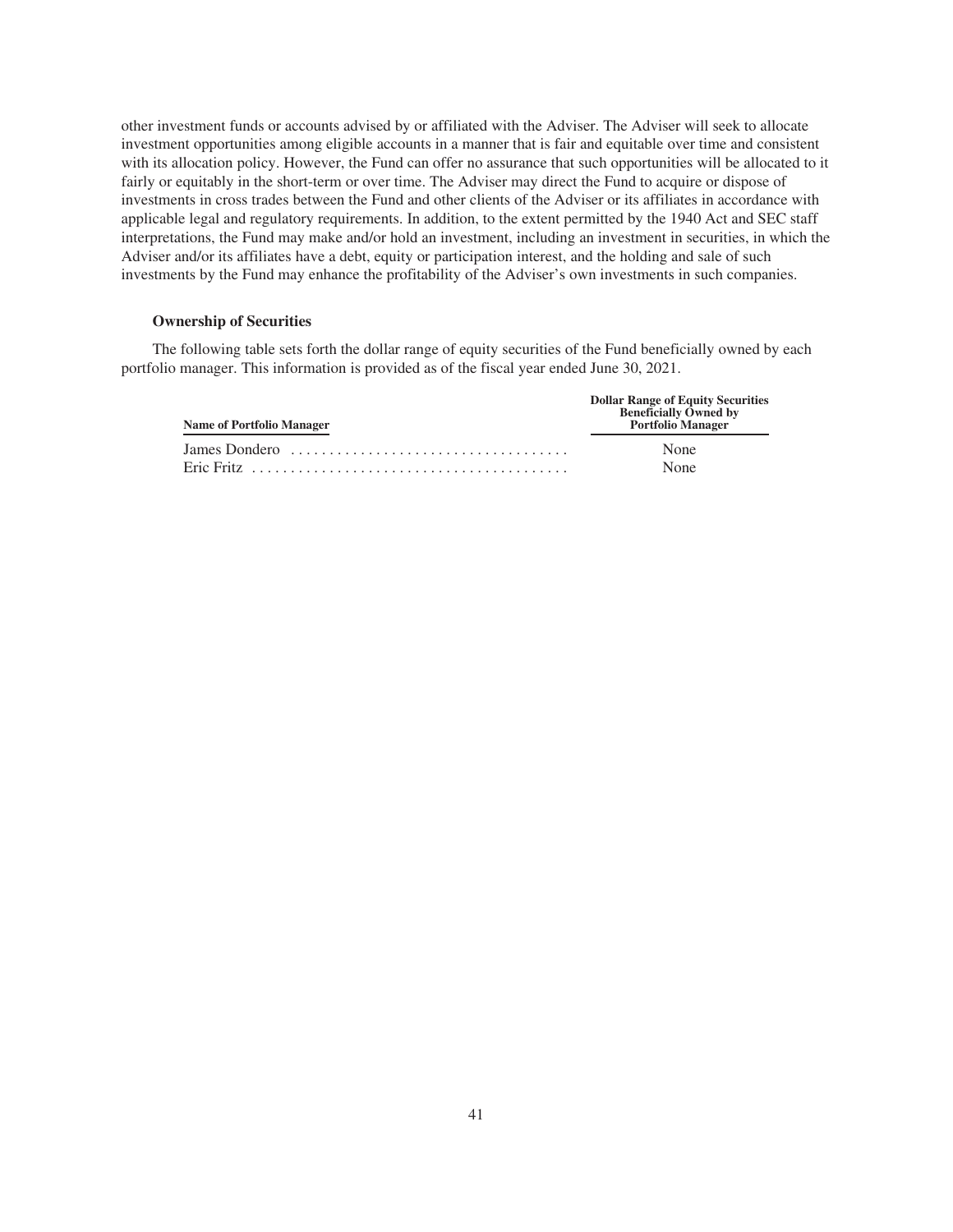## **ADMINISTRATOR/SUB-ADMINISTRATOR**

HCMFA provides administration services to the Fund, for a monthly administration fee, computed and accrued daily, at an annual rate of 0.20% of the Fund's Average Daily Managed Assets. In such capacity, HCMFA generally assists the Fund in all aspects of its administration and operations. Under a separate Sub-Administration Agreement, HCMFA has delegated certain administrative functions, as of October 1, 2018, to SEI Investments Global Funds Services ("SEI"), One Freedom Valley Drive, Oaks, Pennsylvania 19456, and pays SEI a portion of the fee it receives from the Fund. Under the Sub-Administration Agreement, SEI has agreed to provide fund accounting services; asset data services; fund administration and reporting services; and regulatory administration services, including preparation and filing of various reports with the appropriate regulatory agencies and the SEC for the Fund.

The tables below set forth the administration fees paid by the Fund, as well as any fee waiver or reimbursement, for the past three fiscal years.

|                                                                             | <b>Fiscal Year</b><br>Ended<br>June 30, 2021 | <b>Fiscal Year</b><br>Ended<br><b>June 30, 2020</b> | <b>Fiscal Year</b><br>Ended<br>June 30, 2019 |
|-----------------------------------------------------------------------------|----------------------------------------------|-----------------------------------------------------|----------------------------------------------|
| Gross Administration Fee                                                    | \$53.415                                     | \$75.857                                            | \$102.379                                    |
| Fee Waiver $\ldots, \ldots, \ldots, \ldots, \ldots, \ldots, \ldots, \ldots$ | $\mathcal{L}$ 0                              | $\sim$ $\sim$ 0                                     |                                              |
|                                                                             | \$53.415                                     | \$75.857                                            | \$102.379                                    |

For the fiscal year ended June 30, 2021, June 30, 2020 and June 30, 2019, for the Fund, HCMFA or its affiliates, as applicable, paid \$16,451, \$21,814 and \$52,560, respectively, to SEI for its services as sub-administrator.

HCMFA generally assists in all aspects of the Trust's administration and operations and furnishes offices, necessary facilities, equipment and personnel.

# **UNDERWRITER**

Shares of the Fund are offered for sale on a continuous basis through the Fund's principal underwriter, NSI, 300 Crescent Court, Suite 700, Dallas, Texas 75201, an affiliate of the Adviser. NSI will use all reasonable efforts in connection with distribution of shares of the Fund.

The Fund has agreed to pay all expenses in connection with registration of their shares with the SEC, auditing and filing fees in connection with registration of their shares under the various state blue sky laws, the cost of preparation of the Prospectus and other expenses.

The Underwriter was paid the following aggregate commissions on sales of Class A Shares and Class C Shares of the Fund during the past three fiscal years.

| <b>Fiscal Year</b><br>Ended<br>June 30, 2021 | <b>Fiscal Year</b><br>Ended<br><b>June 30, 2020</b> | <b>Fiscal Year</b><br>Ended<br>June 30, 2019 |
|----------------------------------------------|-----------------------------------------------------|----------------------------------------------|
| \$647                                        | \$2.050                                             | \$6.429                                      |
| $\mathcal{S}$ 0                              | $\mathbb{S} \quad 0$                                | $\mathcal{S} = 0$                            |

HCMFA performs certain services and incurs certain expenses with respect to the promotion and distribution of Fund shares. The Underwriter pays HCMFA for promotion and distribution expenses incurred by it in respect of the Fund ("service payments"). Such service payments are made out of commissions retained by the Underwriter after it has first been paid its own compensation and been reimbursed for its own expenses (including amounts paid by the Underwriter to financial intermediaries in connection with sales of the Fund)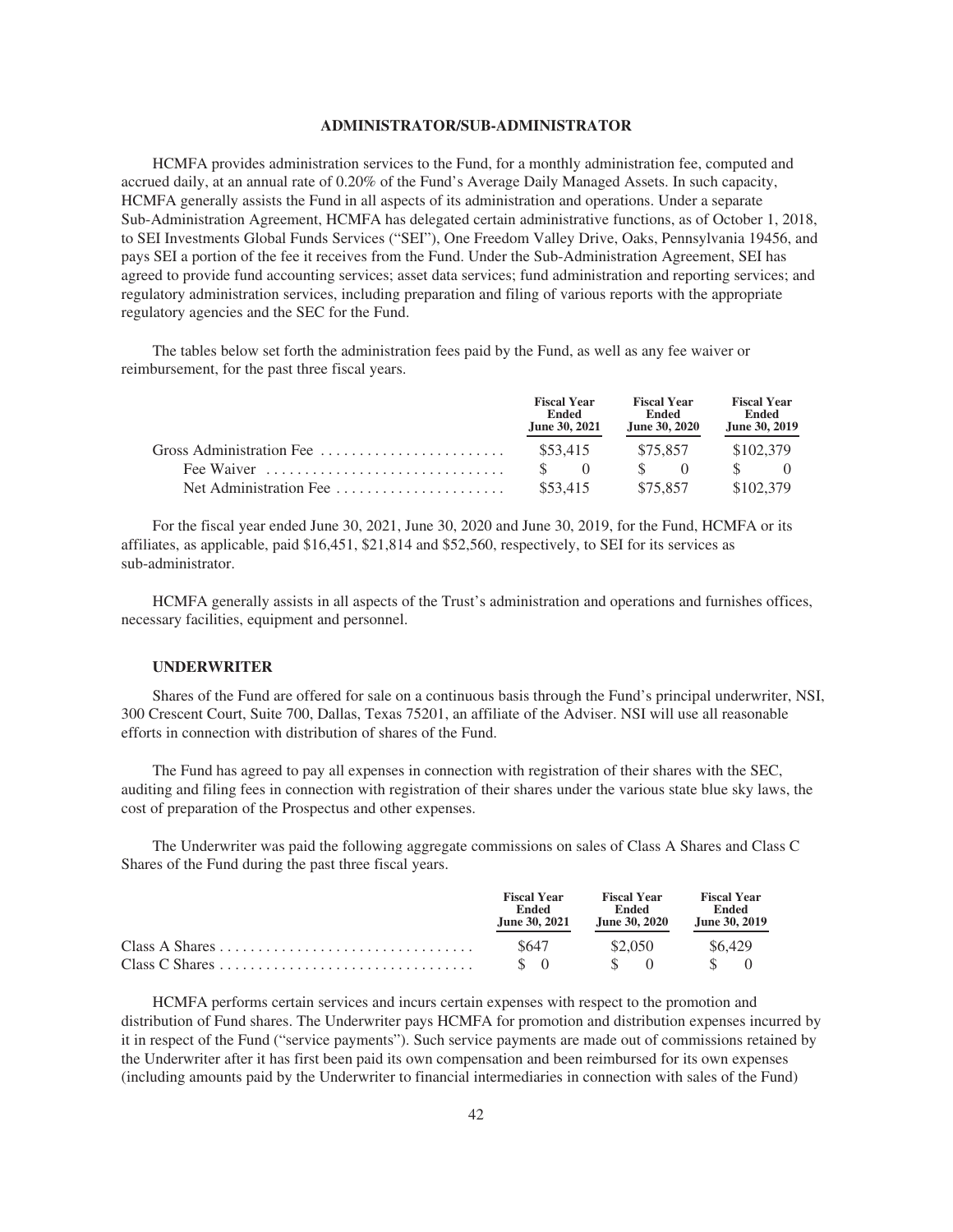("underwriter concessions"), provided that in no event shall the Underwriter be required to use in excess of 50% of the underwriter concessions retained by the Underwriter to make such service payments. During some periods, underwriter concessions received by the Underwriter may be insufficient to pay HCMFA fully for its promotional and distribution expenses. In such cases, the Underwriter agrees to pay such service payments to the extent of the available underwriter concessions and pay the balance of such service payments as the Underwriter receives underwriter concessions in future periods.

The following table shows the amount of service payments paid by the Underwriter to HCMFA during the past three fiscal years.

| Fiscal                             | Fiscal                             | Fiscal                             |
|------------------------------------|------------------------------------|------------------------------------|
| <b>Year Ended</b><br>June 30, 2021 | <b>Year Ended</b><br>June 30, 2020 | <b>Year Ended</b><br>June 30, 2019 |
| 80                                 | \$0                                | \$0                                |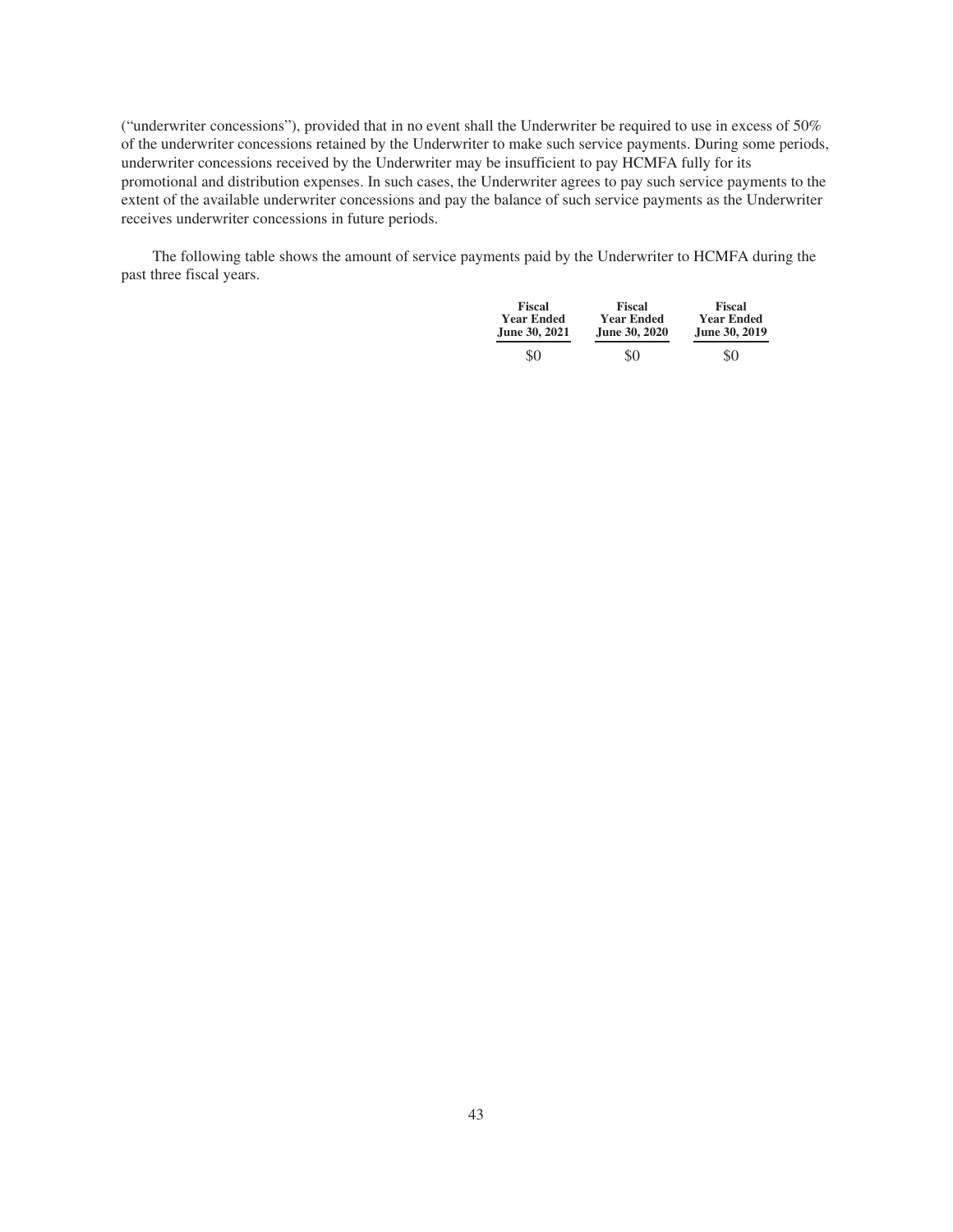## **DISTRIBUTION AND SERVICE FEE PLAN**

The Distribution and Service Fee Plan (the "Plan") requires the payment of a monthly service fee and distribution fee to the Underwriter.

The Plan requires the payment of (i) a monthly service fee at the annual rate of 0.25% of the average daily net assets attributable to Class A Shares and 0.25% of average daily net assets attributable to Class C Shares and (ii) a distribution fee at the annual rates of 0.10% of the average daily net assets of its Class A Shares and  $0.75%$ of the average daily net assets of its Class C Shares.

The Underwriter may pay all or a portion of these fees to Financial Advisors whose clients own shares of the Fund. The Trustees of the Fund have concluded, in the exercise of their reasonable business judgment and in light of their fiduciary duties, that there is a reasonable likelihood that the Plan will benefit the Fund and its shareholders. For instance, asset growth resulting from the Plan can be expected to benefit the Fund's shareholders through the realization of economies of scale and potentially lower expense levels.

The Underwriter may pay certain Financial Advisors whose clients own shares of the Fund monthly distribution fees with respect to a given share class at a rate greater than that set forth above, so long as the total payments paid by the Fund to the Underwriter for each share class under a Plan for distribution fees do not exceed the stated percentages. In the event that there are insufficient assets in the Plan to make a contractually required payment to a Financial Advisor, the Adviser has agreed to pay such Financial Advisor at its own expense out of its own financial resources. See "Shareowner Guide – How to Invest in the Highland Funds— Distribution and Shareholder Service Fees" in the Fund's Prospectus for additional information on "revenue sharing" payments. The Underwriter and the Adviser will not agree to make distribution payments to Financial Advisors from assets of the Plan in an amount exceeding the Distribution Fees noted above with respect to each Share class. Any shareholder purchasing shares of the Fund through a Financial Advisor should check with the Financial Advisor to determine the distribution fees it is receiving.

The following table sets forth the distribution fees and service fees paid by the Fund to the Underwriter for the fiscal year ended June 30, 2021.

| <b>Fiscal Year Ended</b><br>June 30, 2021<br><b>Distribution and</b><br><b>Service Fees</b> |
|---------------------------------------------------------------------------------------------|
| \$37,906                                                                                    |
| \$70.423                                                                                    |

During the fiscal year ended June 30, 2021, the Underwriter incurred the following expenses on behalf of the Fund in connection with distributions under the Plan.

| Advertising | <b>Printing and</b><br>Mailing of<br><b>Prospectus</b><br>to other than<br><b>Current</b><br><b>Shareholders</b> | <b>Compensation</b><br><b>Underwriters</b> | <b>Compensation</b><br>to<br><b>Broker-</b><br><b>Dealers</b> | <b>Compensation</b><br>to Sales<br><b>Personnel</b> | Interest,<br>Carrying<br>or other<br>Financing<br><b>Charges</b> |
|-------------|------------------------------------------------------------------------------------------------------------------|--------------------------------------------|---------------------------------------------------------------|-----------------------------------------------------|------------------------------------------------------------------|
| \$3,082     | \$1,112                                                                                                          | \$0                                        | \$22,892                                                      | \$2,441                                             | \$0                                                              |
| \$1,600     | 259                                                                                                              | \$0                                        | \$56,727                                                      | \$2,819                                             | \$0                                                              |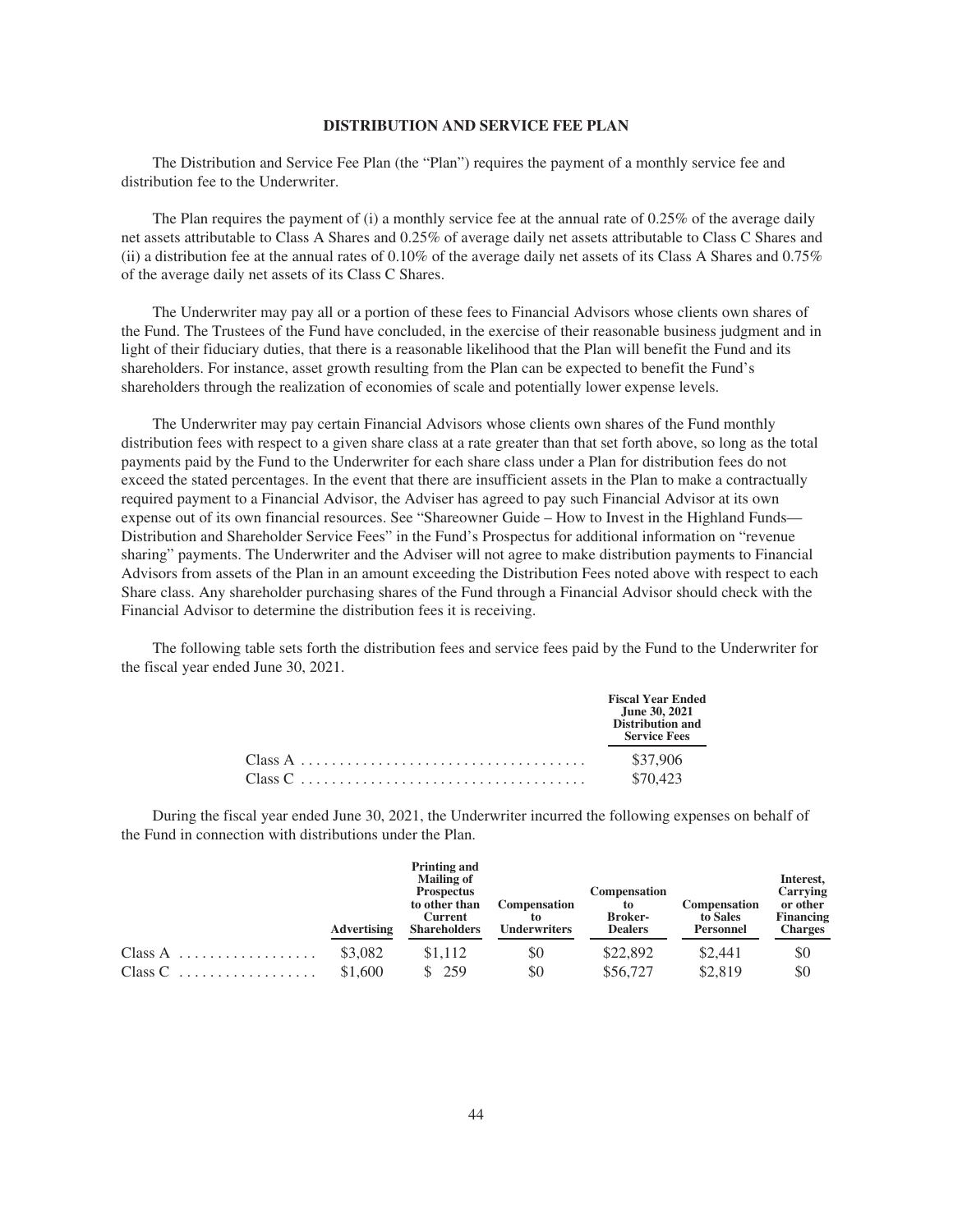## **TRANSFER AGENT AND DIVIDEND PAYING AGENT**

DST Asset Manager Solutions, Inc. ("DST"), located at 430 W. 7<sup>th</sup> Street, Suite 219424, Kansas City, Missouri 64105-1407, serves as the transfer agent and dividend paying agent of the Fund's investments. As transfer agent, DST is responsible for processing purchase and redemption requests and crediting dividends to the accounts of shareholders of the Fund. For its services, DST receives monthly fees charged to the Fund, plus certain charges for securities transactions.

## **CUSTODIAN**

BNY Mellon, located at 240 Greenwich Street, New York, NY 10286, is the custodian for the Fund. BNY Mellon is responsible for holding all securities, other investments and cash, receiving and paying for securities purchased, delivering against payment securities sold, receiving and collecting income from investments, making all payments covering expenses and performing other administrative duties, all as directed by authorized persons. BNY Mellon does not exercise any supervisory function in such matters as purchase and sale of portfolio securities, payment of dividends or payment of expenses.

#### **INDEPENDENT REGISTERED PUBLIC ACCOUNTING FIRM**

As of June 18, 2020, Cohen & Company, Ltd., an independent registered public accounting firm located at 1350 Euclid Avenue, Suite 800, Cleveland, Ohio 44115, serves as independent registered accounting firm to the Fund. The independent registered public accounting firm audits and reports on the annual financial statements, reviews certain regulatory reports and U.S. federal income tax returns, and performs other professional accounting, auditing and tax services when approved to do so by the Audit Committee. Certain information for the years ended June 30, 2019, 2018 and 2017 have been audited and reported on by other independent registered public accounting firms.

# **PORTFOLIO TRANSACTIONS AND BROKERAGE**

#### **Selection of Broker-Dealers; Order Placement**

Subject to the overall review of the Fund's Board, the Adviser is responsible for decisions to buy and sell securities and other portfolio holdings of the Fund, for selecting the broker or dealer to be used and for negotiating any commission rates paid. In underwritten offerings, securities usually are purchased at a fixed price that includes an amount of compensation to the underwriter, generally referred to as the underwriter's concession or discount. On occasion, certain money market instruments may be purchased directly from an issuer, in which case no commissions or discounts are paid.

The Adviser and its affiliates manage other accounts, including private funds and individual accounts that invest in Fund investments. Although investment decisions for the Fund are made independently from those of such other accounts, investments of the type the Fund may make also may be made on behalf of such other accounts. When the Fund and one or more other accounts is prepared to invest in, or desires to dispose of, the same investment, available investments or opportunities for each are allocated in a manner believed by the Adviser to be equitable over time. The Adviser may (but is not obligated to) aggregate orders, which may include orders for accounts in which the Adviser or its affiliates have an interest, to purchase and sell securities to obtain favorable execution or lower brokerage commissions, to the extent permitted by applicable laws and regulations. Although the Adviser believes that, over time, the potential benefits of participating in volume transactions and negotiating lower transaction costs should benefit all participating accounts, in some cases these activities may adversely affect the price paid or received or the size of the position obtained by or disposed of for the Fund. Where trades are aggregated, the investments or proceeds, as well as the expenses incurred, will be allocated by the Adviser in a manner designed to be equitable and consistent with the Adviser's fiduciary duty to the Fund and its other clients (including its duty to seek to obtain best execution of client trades).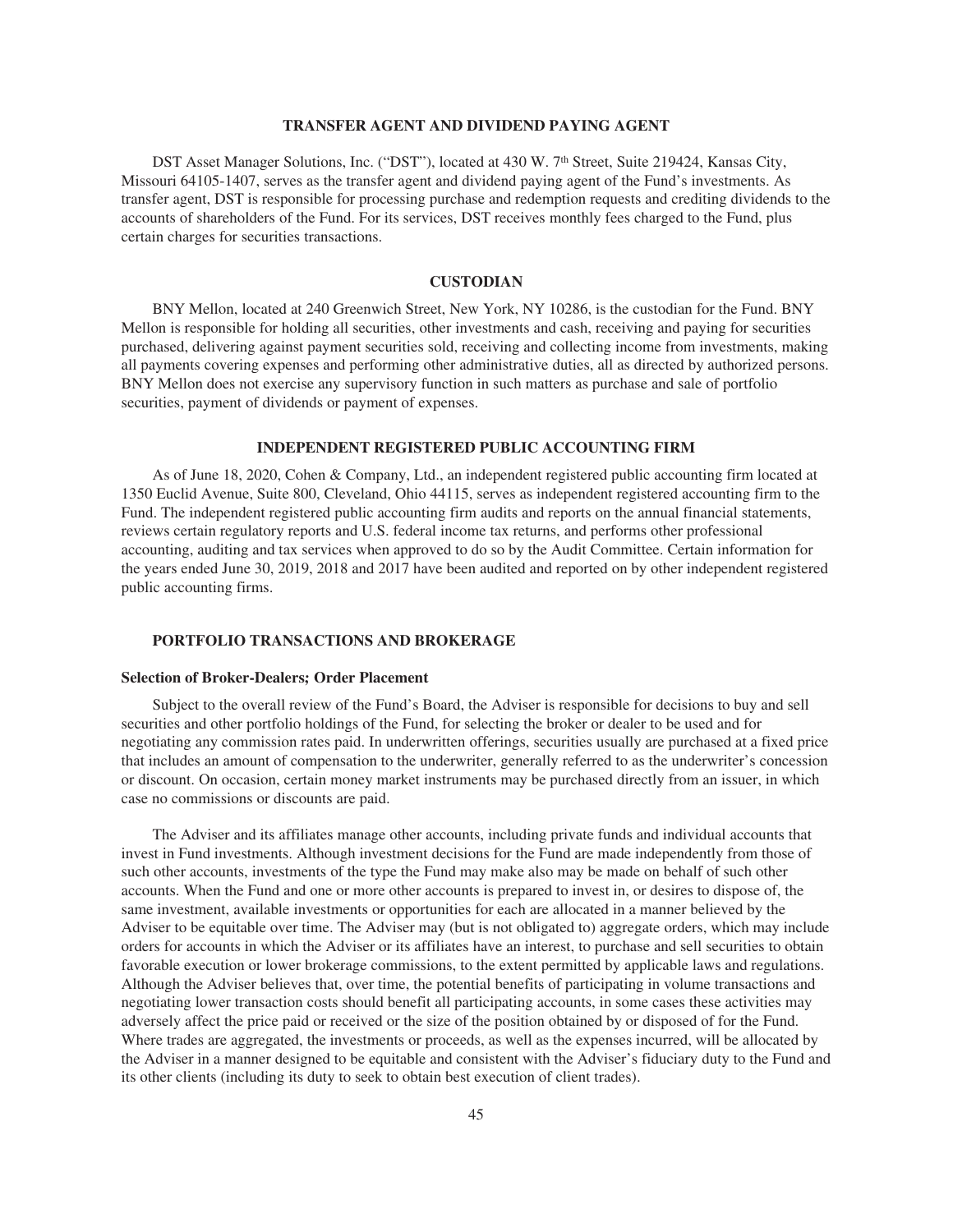#### **Commission Rates; Brokerage and Research Services**

The Adviser seeks to obtain "best execution," considering the execution price and overall commission costs paid and other factors. The Adviser routes its orders to various broker-dealers for execution at its discretion. Factors involved in selecting brokerage firms include the size, type and difficulty of the transaction, the nature of the market for the security, the reputation, experience and financial stability of the broker-dealer involved, the quality of service, the quality of research and investment information provided and the firm's risk in positioning a block of securities. Within the framework of the policy of obtaining the most favorable price and efficient execution, the Adviser does consider "brokerage and research services" (as defined in the Securities Exchange Act of 1934, as amended) provided by brokers who effect portfolio transactions with the Adviser or the Fund. "Brokerage and research services" are services that brokerage houses customarily provide to institutional investors and include statistical and economic data and research reports on particular issuers and industries.

In addition, the investment advisory agreement between the Trust and the Adviser relating to the Fund authorizes the Adviser, on behalf of the Fund, in selecting brokers or dealers to execute a particular transaction and in evaluating the best overall terms available, to consider the brokerage and research services (as those terms are defined in Section 28(e) of the Securities Exchange Act of 1934, as amended (the "Exchange Act")) provided to the Fund and/or other accounts over which the Adviser or its affiliates exercise investment discretion. The fees under the investment advisory agreement relating to the Fund will not be reduced by reason of the Fund's receiving brokerage and research services. Such services include analyses and reports regarding issuers, industries, economic trends, portfolio strategy, and may effect securities transactions and perform certain functions related thereto. In addition, such services may include advice concerning the advisability of investing in, purchasing or selling securities and the availability of particular securities or buyers or sellers of securities. The research services received from broker-dealers that execute transactions on behalf of the Fund may be useful to the Adviser in servicing the Fund as well as all of the Adviser's accounts and not all of these services may be used in connection with the particular Fund generating the commissions. Consistent with limits established by the Federal securities laws, the Fund may pay broker-dealer commissions for agency transactions that exceed the amount of commissions charged by other broker-dealers in recognition of their research and brokerage services.

The following tables show the amount of brokerage commissions paid by the Fund over the past three fiscal years. Variations in the amount of brokerage commissions paid by the Fund from year to year may result from changing asset levels, market conditions or changes in the Adviser's outlook.

| <b>Fiscal Year</b> | <b>Fiscal Year</b> | <b>Fiscal Year</b> |
|--------------------|--------------------|--------------------|
| Ended              | Ended              | Ended              |
| June 30, 2021      | June 30, 2020      | June 30, 2019      |
| \$95,346           | \$64,216           | \$136,408          |

The following table shows the dollar amount of brokerage commissions paid to firms that provided research and brokerage services and the approximate dollar amount of transactions involved during the fiscal year ended June 30, 2021.

| <b>Fund</b> | <b>Commissions</b><br>Paid<br>to Firms for<br><b>Brokerage and</b><br>Research<br><b>Services</b> | <b>Total Amount of</b><br><b>Transactions to</b><br><b>Firms</b> for<br><b>Brokerage and</b><br><b>Research</b><br><b>Services</b> |
|-------------|---------------------------------------------------------------------------------------------------|------------------------------------------------------------------------------------------------------------------------------------|
|             | \$21,436                                                                                          | \$42,716,937                                                                                                                       |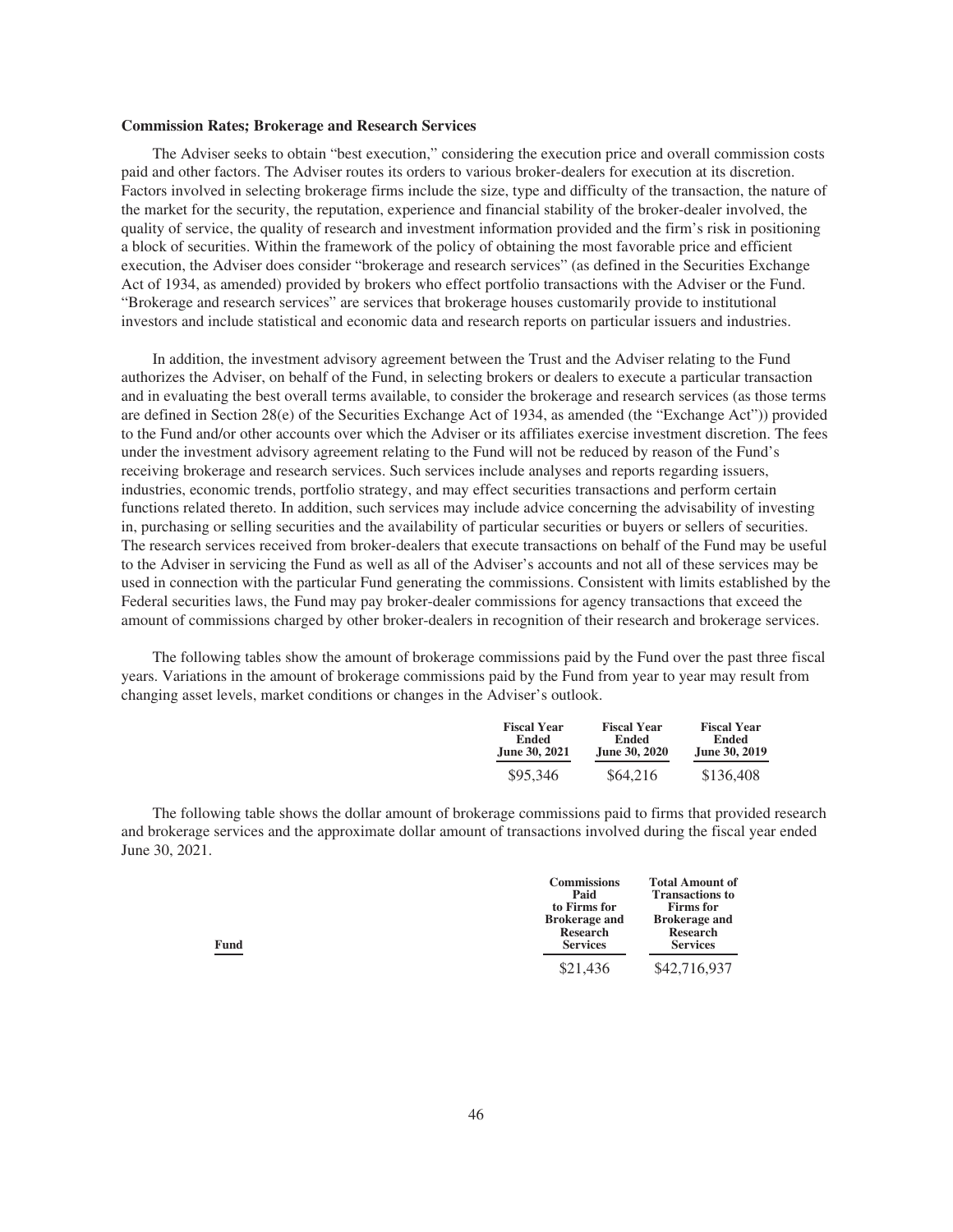The following table shows the dollar amount of brokerage commissions paid to each firm that provided research and brokerage services obtained in compliance with Section 28(e) of the Exchange Act and the approximate dollar amount of transactions involved during the fiscal year ended June 30, 2021.

| <b>Broker</b>                 | <b>Commissions Paid to Firms</b><br><b>Services</b> | <b>Total Amount of Transactions to</b><br>for Brokerage and Research Firms for Brokerage and Research<br><b>Services</b> |
|-------------------------------|-----------------------------------------------------|--------------------------------------------------------------------------------------------------------------------------|
| Bank of America Merrill Lynch | \$8,651                                             | \$21,057,735                                                                                                             |
| JPM organ Chase Bank, N.A.    | \$114,967                                           | \$295,081,899                                                                                                            |
| Virtu Financial               | \$49.654                                            | \$74,538,779                                                                                                             |

#### **Securities Lending**

 $\mathcal{L}^{\pm}$ 

The Board has approved the Fund's participation in a securities lending program. Under the securities lending program, the Fund has retained the Bank of New York Mellon ("BNYM") to serve as the securities lending agent.

For the fiscal year ended June 30, 2021, the income earned by the Fund as well as the fees and/or compensation paid by the Fund (in dollars) pursuant to the Securities Lending and Services Agreement between the Trust on behalf of its respective series, and BNYM were as follows:

Fees and/or compensation paid by the Fund for securities lending activities and related

|                                                                                                      |                                                                           |                                                                                                                                |                                                                           | Tecs and/or compensation paid by the Fund for securities ichumg activities and related<br>services |                                              |                                                                        |                                                                                                                |                                                                           |
|------------------------------------------------------------------------------------------------------|---------------------------------------------------------------------------|--------------------------------------------------------------------------------------------------------------------------------|---------------------------------------------------------------------------|----------------------------------------------------------------------------------------------------|----------------------------------------------|------------------------------------------------------------------------|----------------------------------------------------------------------------------------------------------------|---------------------------------------------------------------------------|
|                                                                                                      |                                                                           | Fees paid for<br>any cash<br>collateral<br>management<br>service<br>(including)<br>fees deducted                               |                                                                           |                                                                                                    |                                              |                                                                        |                                                                                                                |                                                                           |
| Gross<br>income<br>earned by<br>the Fund<br>from<br>securities<br>lending<br>activities <sup>1</sup> | Fees<br>paid to<br><b>BNYM</b><br>from a<br>revenue<br>split <sup>2</sup> | from a pooled<br>cash<br>collateral<br>reinvestment<br>vehicle) that<br>are not<br>included in a<br>revenue split <sup>3</sup> | Administrative<br>fees not<br>included in a<br>revenue split <sup>4</sup> | Indemnification<br>fee not included<br>in a revenue split <sup>5</sup>                             | Rebate<br>(paid to<br>borrower) <sup>6</sup> | Other fees<br>not<br>included<br>in a<br>revenue<br>split <sup>7</sup> | Aggregate fees/<br>compensation<br>paid by the<br>Fund for<br>securities<br>lending<br>activities <sup>8</sup> | Net<br>income<br>from<br>securities<br>lending<br>activities <sup>9</sup> |
| \$1,118                                                                                              | \$1,982                                                                   |                                                                                                                                |                                                                           |                                                                                                    | \$(3,842)                                    |                                                                        |                                                                                                                | \$2,977                                                                   |

- <sup>1</sup> Gross income from securities lending activities represents the total revenue generated from securities lending activities prior to the application of any fees (revenue split, management fee, or otherwise) and/or rebates on cash collateral negotiated with borrowers.
- <sup>2</sup> Fees paid to securities lending agent from a revenue split is the agent lender's income from the lending activities exclusive of any fees or rebates.
- <sup>3</sup> Fees paid for cash collateral management service (including fees deducted from a pooled cash collateral reinvestment vehicle) that are not included in the revenue split is calculated as follows: Average monthly cash collateral balance for the reporting period multiplied by the most recently reported expense ratio. This Field only contains management fees for collateral vehicles managed internally at BNYM, externally managed collateral vehicles are reported with a management fee of \$0.
- <sup>4</sup> Administrative fees not included in revenue split are fees for other administrative activities associated with the Fund's participation in securities lending activities.
- <sup>5</sup> Indemnification fee not included in revenue split is the fee for indemnifying the Fund for their participation in securities lending activities. There is currently no fee associated with indemnification.
- <sup>6</sup> Rebate (paid to borrowers) is the fee paid by the lender to the borrower for loans collateralized with cash.
- 7 Other fees not included in revenue split (specify) are other fees that have not otherwise been captured.<br>8 Aggregate fees/compensation for securities lending activities represents the sum of items 2 through 7
- <sup>8</sup> Aggregate fees/compensation for securities lending activities represents the sum of items 2 through 7.
- <sup>9</sup> Net income from securities lending activities is the Fund's income as a result of lending activities.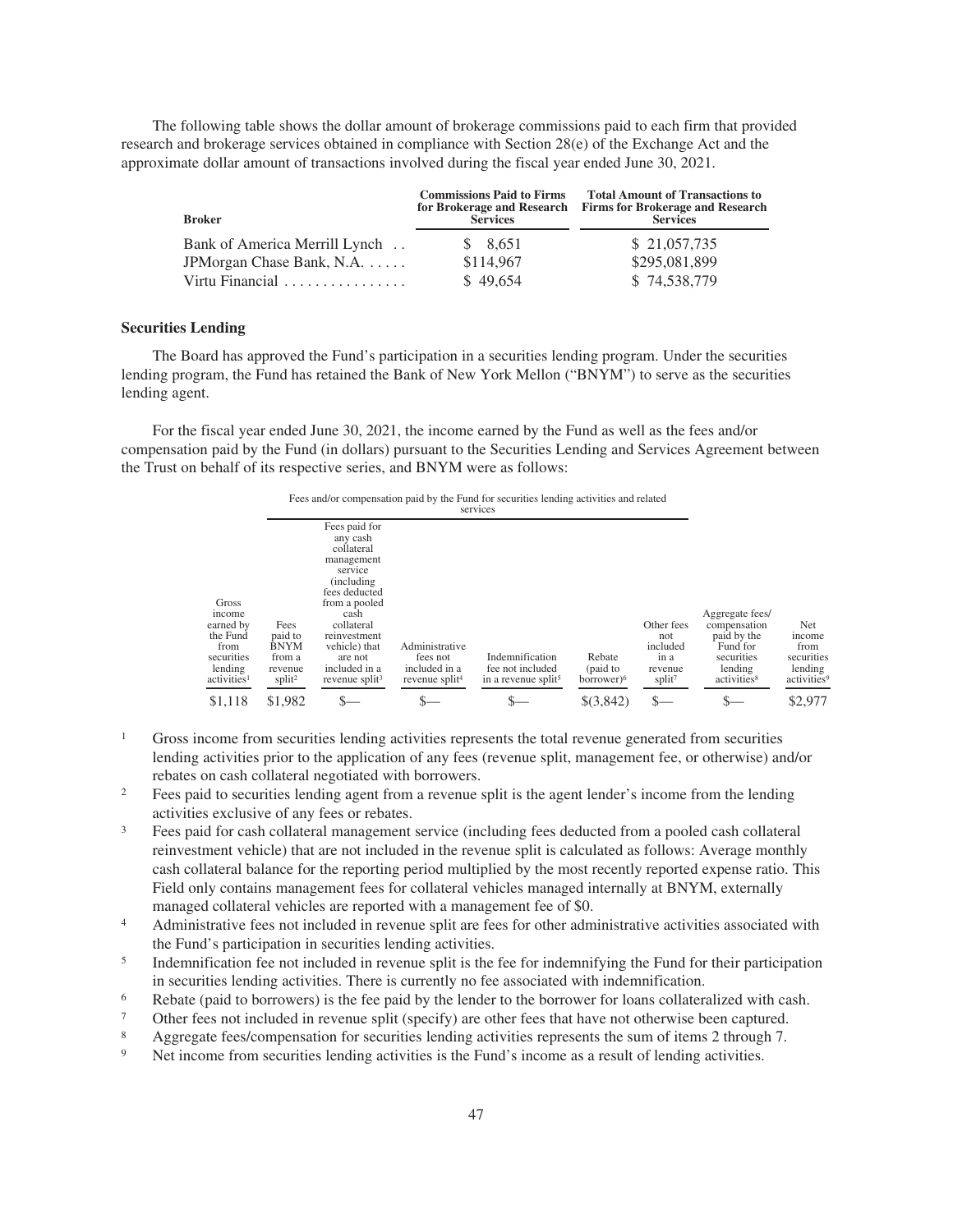For the fiscal year ended June 30, 2021, SEI, acting as agent of the Fund, provided the following services to the Fund in connection with the Fund's securities lending activities: (i) locating borrowers among an approved list of prospective borrowers; (ii) monitoring applicable minimum spread requirements, lending limits and the value of the loaned securities and collateral received; (iii) seeking additional collateral, as necessary, from borrowers; (iv) receiving and holding collateral from borrowers, and facilitating the investment and reinvestment of all or substantially all cash collateral in an investment vehicle designated by the Fund; (v) returning collateral to borrowers; (vi) facilitating substitute dividend, interest, and other distribution payments to the Fund from borrowers; (vii) negotiating the terms of each loan of securities, including but not limited to the amount of any loan premium, and monitoring the terms of securities loan agreements with prospective borrowers for consistency with the requirements of the Fund's Securities Lending and Services Agreement; (viii) selecting securities, including amounts (percentages), to be loaned; (ix) recordkeeping and accounting servicing; and (x) arranging for return of loaned securities to the Fund in accordance with the terms of the Securities Lending and Services Agreement.

#### **Certain Affiliations**

The Fund, HCMFA and NSI are currently affiliated with NexBank Securities, Inc. ("NexBank"), a FINRA member broker-dealer that is indirectly controlled by the principals of HCMFA and NSI. Absent an exemption from the SEC or other regulatory relief, the Fund are generally precluded from effecting certain principal transactions with affiliated brokers. The Fund may utilize affiliated brokers for agency transactions, subject to compliance with policies and procedures adopted pursuant to the 1940 Act and the rules promulgated thereunder. These policies and procedures are designed to provide that commissions, fees or other remuneration received by any affiliated broker or its affiliates for agency transactions are reasonable and fair compared to the remuneration received by other brokers in comparable transactions.

The Fund did not pay any brokerage commissions on transactions with NexBank for the fiscal year ended June 30, 2021, 2020 or 2019.

In addition, the Fund, HCMFA and NSI, as outlined above, are affiliated with NexBank, which also does business as Barrier Advisors, NexBank SSB, a state chartered bank, and Governance Re Ltd. ("Governance Re"), an insurance company, both of which are indirectly controlled by the principals of HCMFA and NSI. NexBank and Governance Re may offer certain services to portfolio companies whose securities, including loans, are owned by one or more registered investment companies advised by HCMFA (the "Portfolio Companies"). For example, NexBank SSB may provide agent services for Portfolio Companies under credit agreements pursuant to which the Fund may be a lender or may offer strategic, financial and operational advisory services to Portfolio Companies; and Governance Re may offer insurance services to the Portfolio Companies. NexBank, Governance Re and other affiliated service providers may receive fees from Portfolio Companies or other parties for services provided.

The Fund's Board will, in accordance with specific procedures and policies adopted by the Board, review any investment or operational decisions that are brought to the attention of the Board and that may present potential conflicts of interest between HCMFA and the Fund.

#### **DESCRIPTION OF THE FUND'S SHARES**

The Fund is a series of the Trust, a Delaware statutory trust formed on February 28, 2006. The Trust is authorized to issue an unlimited number of its shares of beneficial interest in separate series and classes of each series. The Trust is not required to hold regular annual shareholder meetings, but may hold special meetings for consideration of proposals requiring shareholder approval, such as changing fundamental policies or upon the written request of 10% of the Trust's shares to replace its Trustees. The Trust's Board is authorized to classify or reclassify the unissued shares of the Trust into one or more separate series of shares representing a separate,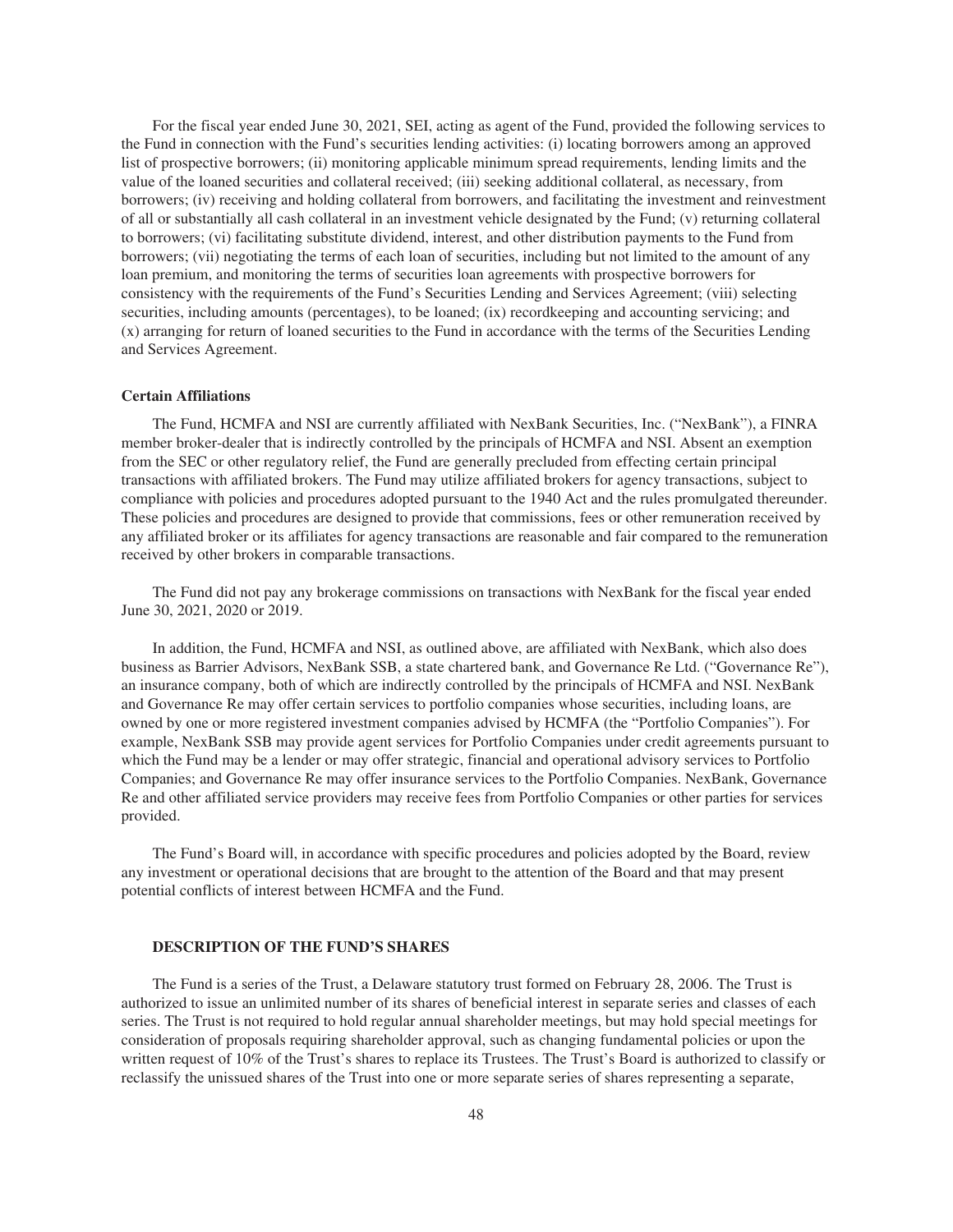additional investment portfolio or one or more separate classes of new or existing series. The Fund currently offers Class A, Class C and Class Z Shares. Shares of all series will have identical voting rights, except where by law certain matters must be approved by the requisite proportion of the shares of the affected series. Each share of any class when issued has equal dividend, liquidation (see "Redemption of Shares") and voting rights within the class for which it was issued and each fractional share has those rights in proportion to the percentage that the fractional share represents a whole share. Shares will be voted in the aggregate except where otherwise required by law and except that each class of each series will vote separately on certain matters pertaining to its distribution and shareholder servicing arrangements.

There are no conversion or preemptive rights in connection with any shares of the Fund. All shares, when issued in accordance with the terms of the offering, will be fully paid and non-assessable. At the option of the shareholder, shares will be redeemed at net asset value ("NAV"), subject, however, in limited circumstances to a redemption fee or a CDSC, all as described in the applicable Prospectus.

The shares of the Fund have noncumulative voting rights, which means that the holders of more than 50% of the shares of the Trust can elect 100% of the Trustees if the holders choose to do so, and, in that event, the holders of the remaining shares will not be able to elect any person or persons to the Board. Unless specifically requested by an investor who is a shareholder of record, the Fund do not issue certificates evidencing their shares.

#### **Description of the Trust**

Under Delaware law, shareholders of a statutory trust shall have the same limitation of personal liability that is extended to stockholders of private corporations for profit organized under Delaware law, unless otherwise provided in the trust's governing instrument. The Trust's Agreement and Declaration of Trust (the "Declaration of Trust") provides that shareholders shall not be personally liable to any person in connection with any and all property, real or personal, tangible or intangible, that at such time is owned or held by or for the account of a particular series. Moreover, the Declaration of Trust expressly provides that the shareholders shall have the same limitation of personal liability that is extended to shareholders of a private corporation for profit incorporated in the State of Delaware.

The Declaration of Trust provides that no Trustee, officer, employee or agent of the Trust or any series of the Trust shall be subject in such capacity to any personal liability whatsoever to any person, unless, as to liability to the Trust or its shareholders, the Trustees engaged in willful misfeasance, bad faith, gross negligence or reckless disregard of the duties involved in the conduct of their offices.

The Trust shall continue without limitation of time subject to the provisions in the Declaration of Trust concerning termination by action of the Trustees, and without any vote of the Trust's shareholders, except as may be required under the 1940 Act.

## **Trust Matters**

The Trust reserves the right to create and issue a number of series shares, in which case the shares of each series would participate equally in the earnings, dividends and assets of the particular series and would vote separately to approve investment advisory agreements or changes in fundamental investment policies, but shares of all series would vote together in the election or selection of Trustees and on any other matters as may be required by applicable law.

Upon liquidation of the Trust or any series, shareholders of the affected series would be entitled to share pro rata in the net assets of their respective series available for distribution to such shareholders.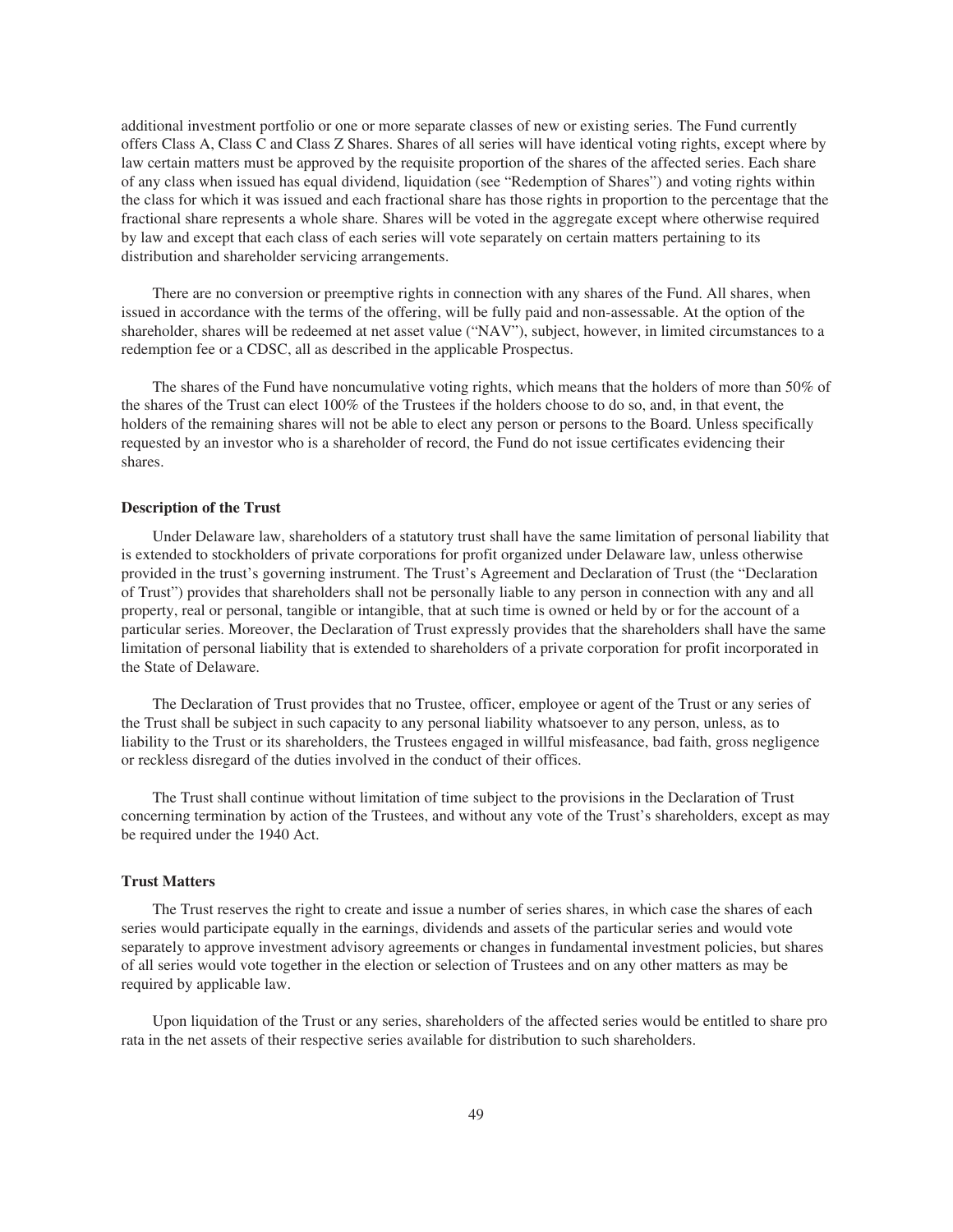## **Shareholder Approval**

Other than elections of Trustees, which is by plurality, any matter for which shareholder approval is required by the 1940 Act requires the affirmative "vote of a majority of the outstanding voting securities" of the Fund or the Trust at a meeting called for the purpose of considering such approval. For other matters, generally an affirmative vote of a majority of the shares present in person or represented by proxy and entitled to vote on such matter (assuming a quorum is present) shall be required for approval of such matter.

#### **Information for Shareholders**

All shareholder inquiries regarding administrative procedures, including the purchase and redemption of shares should be directed to: NSI, 300 Crescent Court, Suite 700, Dallas, Texas 75201. For assistance, call (877) 665-1287 or visit the Fund's websites at www.highlandfunds.com.

## **CONTROL PERSONS AND PRINCIPAL SHAREHOLDERS**

As of September 30, 2021, the Trustees and officers of the Fund as a group owned less than 1% of the then outstanding shares of each class of shares of the Fund.

A person who beneficially owns, either directly or indirectly, more than 25% of the voting securities of the Fund or acknowledges the existence of such control may be presumed to control the Fund. A control person could potentially control the outcome of any proposal submitted to the shareholders for approval, including changes to the Fund's fundamental policies or terms of the investment advisory agreement with the Adviser.

A principal shareholder is any person who owns (either of record or beneficially) 5% or more of any class of outstanding shares of the Fund. Unless otherwise noted, as of September 30, 2021, the only persons known by the Fund to own of record or beneficially 5% or more of its outstanding shares were as follows (certain of the investors below are believed to hold the indicated shares as nominee):

| <b>Name and Address</b>                                                                                                                                                | Outstanding<br><b>Shares Held</b> | Percentage<br>of Class $(\% )$ |
|------------------------------------------------------------------------------------------------------------------------------------------------------------------------|-----------------------------------|--------------------------------|
| <b>NexPoint Event Driven Fund – Class A</b>                                                                                                                            |                                   |                                |
| Morgan Stanley Smith Barney LLC<br>For the Exclusive Benefit of Its Customers<br>1 New York Plaza, Floor 12<br>New York, NY 10004-1965                                 | 221,627                           | 38.23%                         |
| Wells Fargo Clearing Services LLC<br>Special Custody Acct for the Exclusive Benefit of Customer<br>2801 Market Street<br>St. Louis, MO 63103-2523                      | 78,292                            | 13.50%                         |
| National Financial Services LLC<br>For Exclusive Benefit of Our Customers, Attn: Mutual<br>Fund Dept., 4th Floor<br>499 Washington Blvd.<br>Jersey City, NJ 07310-1995 | 72,795                            | 12.56%                         |
| Pershing LLC<br>1 Pershing Plaza<br>Jersey City, NJ 07399                                                                                                              | 49,561                            | $8.55\%$                       |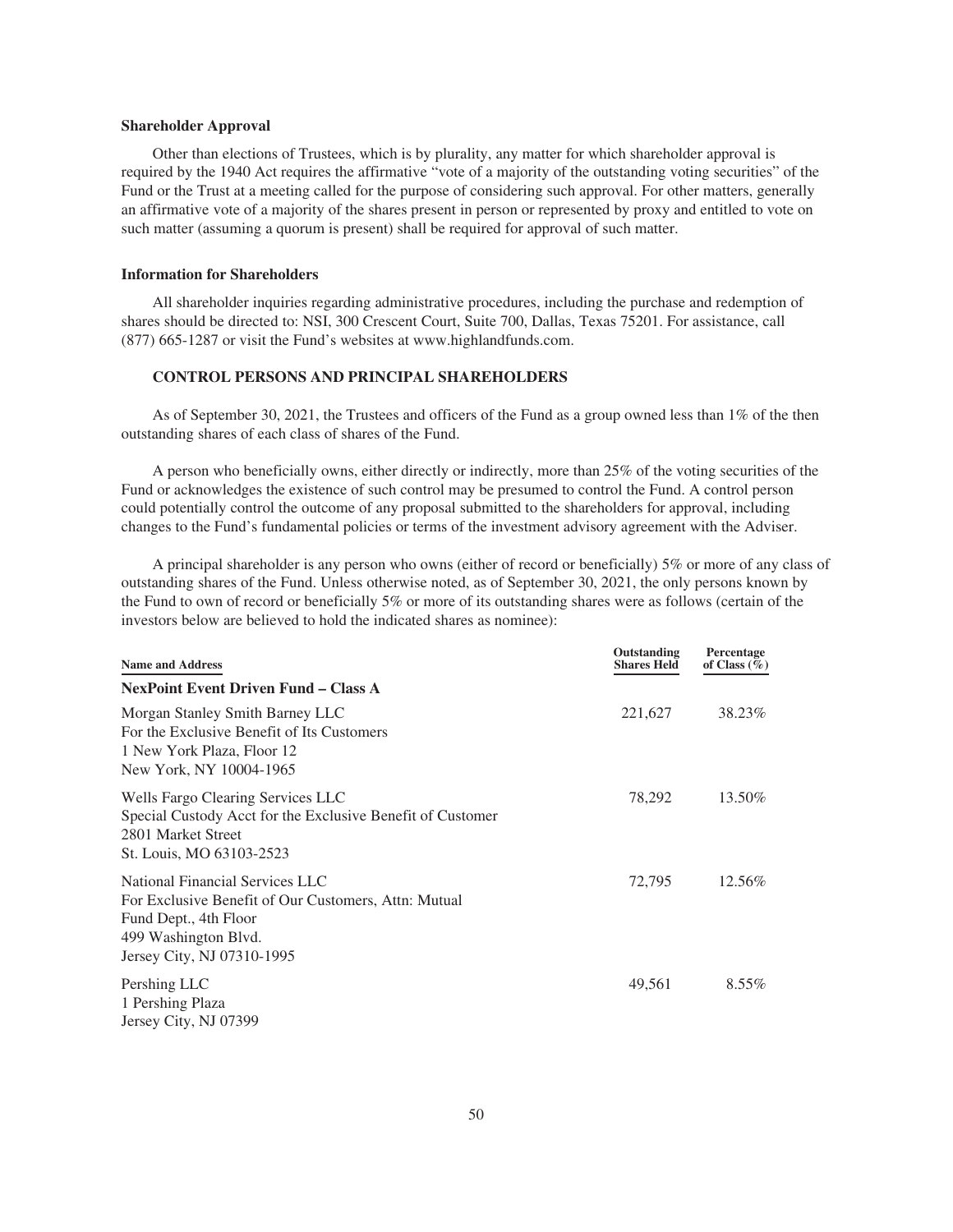| <b>Name and Address</b>                                                                                                                                                | Outstanding<br><b>Shares Held</b> | Percentage<br>of Class $(\%)$ |
|------------------------------------------------------------------------------------------------------------------------------------------------------------------------|-----------------------------------|-------------------------------|
| <b>NexPoint Event Driven Fund – Class C</b>                                                                                                                            |                                   |                               |
| Wells Fargo Clearing Services LLC<br>Special Custody Acct for the Exclusive Benefit of Customer<br>2801 Market Street<br>St. Louis, MO 63103-2523                      | 74,194                            | 25.28%                        |
| National Financial Services LLC<br>For Exclusive Benefit of Our Customers, Attn: Mutual<br>Fund Dept., 4th Floor<br>499 Washington Blvd.                               | 55,753                            | 18.99%                        |
| Jersey City, NJ 07310-1995<br>Pershing LLC<br>1 Pershing Plaza<br>Jersey City, NJ 07399                                                                                | 30,794                            | 10.49%                        |
| Morgan Stanley Smith Barney LLC<br>For the Exclusive Benefit of Its Customers<br>1 New York Plaza, Floor 12<br>New York, NY 10004-1965                                 | 28,016                            | 9.54%                         |
| Charles Schwab & Co. Inc.<br><b>Attn: Mutual Funds</b><br>101 Montgomery Street<br>San Francisco, CA 94104-4151                                                        | 20,955                            | 7.14%                         |
| <b>NexPoint Event Driven Fund - Class Z</b>                                                                                                                            |                                   |                               |
| Wells Fargo Clearing Services LLC<br>Special Custody Acct for the Exclusive Benefit of Customer<br>2801 Market Street<br>St. Louis, MO 63103-2523                      | 88,318<br>76,273                  | 22.58%<br>19.50%              |
| Morgan Stanley Smith Barney LLC<br>For the Exclusive Benefit of Its Customers<br>1 New York Plaza, Floor 12<br>New York, NY 10004-1965                                 |                                   |                               |
| Charles Schwab & Co. Inc.<br><b>Attn: Mutual Funds</b><br>101 Montgomery Street<br>San Francisco, CA 94104-4151                                                        | 61,888                            | 15.82%                        |
| National Financial Services LLC<br>For Exclusive Benefit of Our Customers, Attn: Mutual<br>Fund Dept., 4th Floor<br>499 Washington Blvd.<br>Jersey City, NJ 07310-1995 | 39,441                            | 10.08%                        |
| LPL Financial<br>Omnibus Customer Account, Attn: Mutual Fund Trading<br>4707 Executive Drive<br>San Diego, CA 92121-3091                                               | 33,113                            | 8.47%                         |
| Raymond James<br>Omnibus for Mutual Funds House Acct Firm 92500015<br>Attn: Courtney Waller<br>880 Carillon Parkway<br>St. Petersburg, FL 33716-1102                   | 23,282                            | 5.95%                         |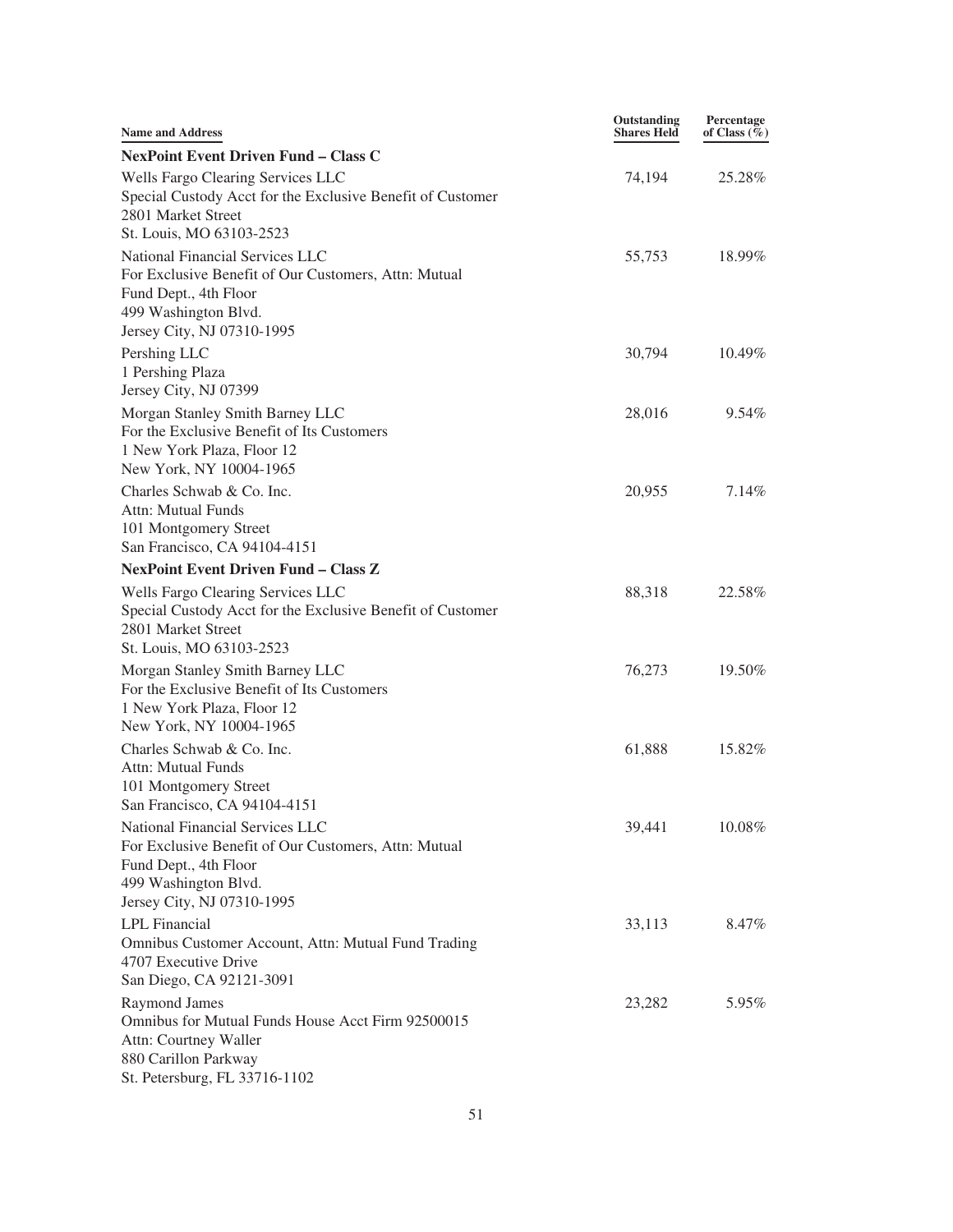## **PROGRAMS FOR REDUCING OR ELIMINATING SALES CHARGES**

The following information supplements the discussion of methods for reducing or eliminating sales charges in the Class A and Class C Shares Prospectus. The availability of certain sales charge waivers and discounts will depend on whether you purchase your shares directly from the Fund or through a financial intermediary. Intermediaries may have different policies and procedures regarding the availability of front-end sales charge waivers or CDSC waivers, which are discussed below. In all instances, it is the purchaser's responsibility to notify the Fund or the purchaser's financial intermediary at the time of purchase of any relationship or other facts qualifying the purchaser for sales charge waivers or discounts. **For waivers and discounts not available through a particular intermediary, shareholders will have to purchase Fund shares directly from the Fund or through another intermediary to receive these waivers or discounts. Shares purchased through certain financial intermediaries (a "Specified Intermediary") may be subject to different initial sales charges or the initial sales charge or CDSC may be waived in certain circumstances.**

#### **Right of Accumulation (Class A Shares Only)**

Reduced sales charges on Class A Shares of the Fund can be obtained by combining a current purchase with prior purchases of all classes of any Participating Funds (as defined in the Prospectus). The applicable sales charge is based on the combined total of:

- 1. the current purchase; and
- 2. the value at the public offering price at the close of business on the previous day of the Fund's and any Participating Fund's classes of shares held by the shareholder, the shareholder's spouse or domestic partner or the shareholder's minor children.

The Underwriter and the shareholder's Financial Advisor must be promptly notified of each purchase that entitles a shareholder to a reduced sales charge. Such reduced sales charge will be applied upon confirmation of the shareholder's holdings by the Transfer Agent. The Fund may terminate or amend this Right of Accumulation at any time without notice.

## **Letter of Intent (Class A Shares Only)**

Any person may qualify for reduced sales charges on purchases of Class A Shares of the Fund made within a 13-month period pursuant to a Letter of Intent ("Letter"). A shareholder may include, as an accumulation credit toward the completion of such Letter, the value of all shares (of any class) of any Participating Funds held by the shareholder on the date of the Letter. The value is determined at the public offering price on the date of the Letter. Purchases made through reinvestment of distributions do not count toward satisfaction of the Letter. Upon request, a Letter may reflect purchases within the previous 90 days.

During the term of a Letter, the Transfer Agent will hold shares in escrow to secure payment of the higher sales charge applicable to Class A Shares actually purchased if the terms of the Letter are not satisfied. Dividends and capital gains will be paid on all escrowed shares, and these shares will be released (upon satisfaction of any amount owed for sales charges if the terms of the Letter are not satisfied) when the amount indicated has been purchased or at the end of the period covered by the Letter, whichever occurs first. A Letter does not obligate the investor to buy or the Fund to sell the amount specified in the Letter.

If a shareholder exceeds the amount specified in the Letter and reaches an amount that would qualify for a further quantity discount, a retroactive price adjustment will be made at the time of expiration of the Letter. The resulting difference in offering price will purchase additional shares for the shareholder's account at the applicable offering price. As a part of this adjustment, the shareholder's Financial Advisor shall return to the Underwriter the excess commission previously paid to the Financial Advisor during the 13-month period.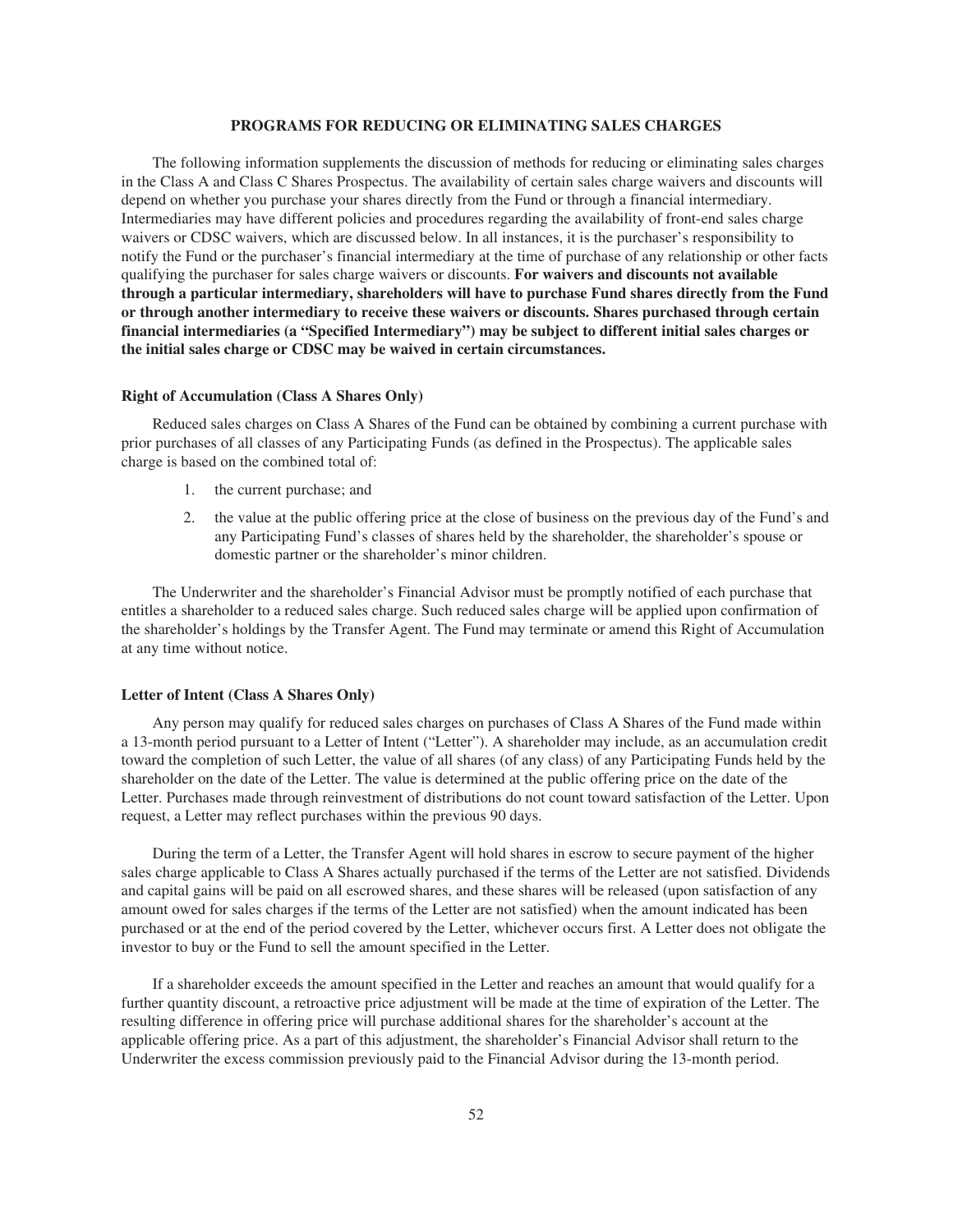If the amount specified in the Letter is not purchased, the shareholder shall remit to the Underwriter an amount equal to the difference between the sales charge paid and the sales charge that should have been paid. If the shareholder fails within 20 days after a written request to pay such a difference in sales charge, the Transfer Agent will redeem that number of escrowed Class A Shares to equal such difference. The additional amount of Financial Advisor discount from the applicable offering price shall be remitted by the Underwriter to the shareholder's Financial Advisor of record.

Additional information about, and the terms of, Letters of Intent are available from your Financial Advisor, or from the Transfer Agent at (877) 665-1287.

#### **Reinstatement Privilege (Class A and C Shares Only)**

A shareholder who has redeemed Class A or Class C Shares of the Fund may, upon request, reinstate within one year a portion or all of the proceeds of such sale in Class A Shares or Class C Shares, respectively, of the Fund or another Participating Fund at the NAV next determined after receipt by such shareholder's Financial Advisor or the Transfer Agent receives a reinstatement request and payment. The Underwriter will not pay your Financial Advisor a commission on any reinvested amount. Any CDSC paid at the time of the redemption will be credited to the shareholder upon reinstatement. The period between the redemption and the reinstatement will not be counted in aging the reinstated shares for purposes of calculating any CDSC or conversion date. Shareholders who desire to exercise this privilege should contact their Financial Advisor or the Transfer Agent. Shareholders may exercise this privilege an unlimited number of times. Exercise of this privilege does not alter the U.S. federal income tax treatment of any capital gains realized on the prior sale of Fund shares, but to the extent any such shares were sold at a loss, some or all of the loss may be disallowed for tax purposes. Please consult your tax adviser.

#### **Privileges of Financial Advisors**

Class A Shares of the Fund may be sold at NAV, without a sales charge, to registered representatives and employees of Financial Advisors (including their affiliates) and such persons' families and their beneficial accounts.

#### **Privileges of Certain Shareholders**

Any shareholder eligible to buy Class Z Shares of any Participating Fund may acquire, through purchase or exchange, Class A Shares of another Participating Fund at NAV in those cases where Class Z Shares are not available. Qualifying shareholders will not be subject to the initial sales charge or CSDC on Class A Shares, although they will be subject to the annual Rule 12b-1 distribution and service fees on Class A Shares.

#### **Sponsored Arrangements**

Class A Shares of the Fund may be purchased at reduced or no sales charge pursuant to sponsored arrangements, which include programs under which an organization makes recommendations to, or permits group solicitation of, its employees, members or participants in connection with the purchase of shares of the Fund on an individual basis. The amount of the sales charge reduction will reflect the anticipated reduction in sales expense associated with sponsored arrangements. The reduction in sales expense, and therefore the reduction in sales charge, will vary depending on factors such as the size and stability of the organization's group, the term of the organization's existence and certain characteristics of the members of its group. The Fund reserves the right to revise the terms of or to suspend or discontinue sales pursuant to sponsored plans at any time.

Class A shares may also be purchased at a reduced or zero sales charge by (i) clients of any Financial Advisor that has entered into an agreement with the Underwriter or the Fund pursuant to which the Fund is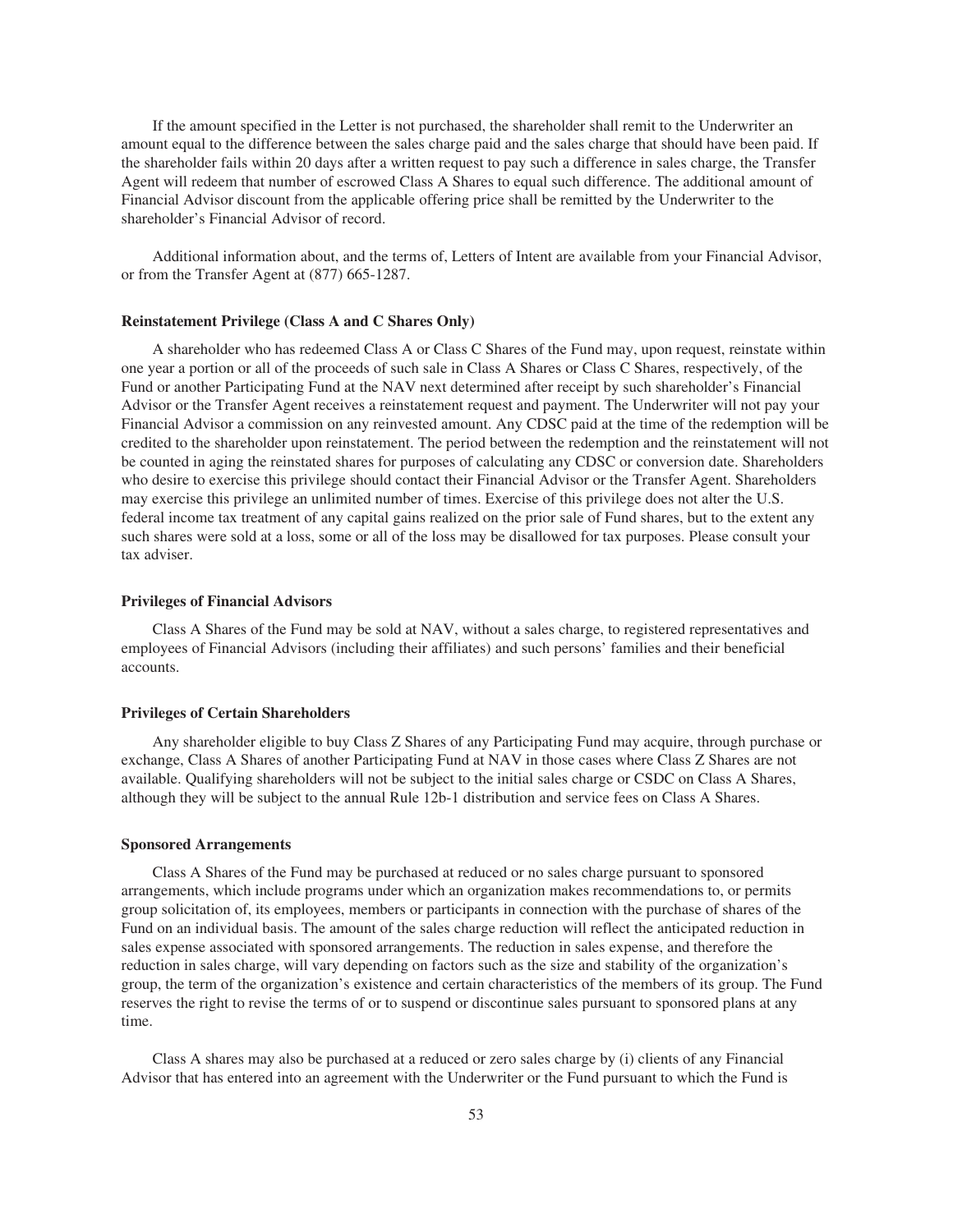included as an investment option in programs involving fee-based compensation arrangements; (ii) clients of any Financial Advisor that has entered into an agreement with the Underwriter pursuant to which such Financial Advisor offers Fund shares through self-directed investment brokerage accounts that do not charge transaction fees to its clients; and (iii) participants in certain retirement plans. Whether a sales charge waiver is available for your retirement plan or charitable account depends upon the policies and procedures of your intermediary. Please consult your Financial Adviser for further information. **Please refer to the Appendix to the Fund's Prospectus for the sales charge or CDSC waivers that are applicable to each Specified Intermediary.**

# **Waiver of CDSCs**

CDSCs may be waived on redemptions in the following situations with the proper documentation:

- 1. Death. CDSCs may be waived on redemptions within one year following the death of (i) the sole shareholder on an individual account, (ii) a joint tenant where the surviving joint tenant is the deceased's spouse or (iii) the beneficiary of a Uniform Gifts to Minors Act ("UGMA"), Uniform Transfers to Minors Act ("UTMA") or other custodial account. If, upon the occurrence of one of the foregoing, the account is transferred to an account registered in the name of the deceased's estate, the CDSC will be waived on any redemption from the estate account occurring within one year after the death. If Class C Shares are not redeemed within one year of the death, they will remain subject to the applicable CDSC when redeemed from the transferee's account. If the account is transferred to a new registration and then a redemption is requested, the applicable CDSC will be charged.
- 2. Disability. CDSCs may be waived on redemptions occurring within one year after the sole shareholder on an individual account or a joint tenant on a spousal joint tenant account becomes disabled (as defined in Section 72(m)(7) of the Internal Revenue Code of 1986, as amended (the "Code"). To be eligible for such waiver, (i) the disability must arise *after* the purchase of shares, (ii) the disabled shareholder must have been under age 65 at the time of the initial determination of disability, and (iii) a letter must be produced from a physician signed under penalty of perjury stating the nature of the disability. If the account is transferred to a new registration and then a redemption is requested, the applicable CDSC will be charged.
- 3. Death of a trustee. CDSCs may be waived on redemptions occurring upon dissolution of a revocable living or grantor trust following the death of the sole trustee where (i) the grantor of the trust is the sole trustee and the sole life beneficiary, (ii) death occurs following the purchase, and (iii) the trust document provides for dissolution of the trust upon the trustee's death. If the account is transferred to a new registration (including that of a successor trustee), the applicable CDSC will be charged upon any subsequent redemption.
- 4. Returns of excess contributions. CDSCs may be waived on redemptions required to return excess contributions made to retirement plans or individual retirement accounts, so long as the Financial Advisor agrees to return all or the agreed-upon portion of the commission received on the shares being redeemed.
- 5. Qualified Retirement Plans. CDSCs may be waived on redemptions required to make distributions from qualified retirement plans following normal retirement age (as stated in the document).

The CDSC also may be waived if the Financial Advisor agrees to return all or an agreed-upon portion of the commission received on the sale of the shares being redeemed.

## **INCOME TAX CONSIDERATIONS**

The following discussion of U.S. federal income tax consequences of an investment in the Fund is based on the Code, U.S. Treasury regulations, and other applicable authority, as of the date of this SAI. These authorities are subject to change by legislative, administrative, or judicial action, possibly with retroactive effect. The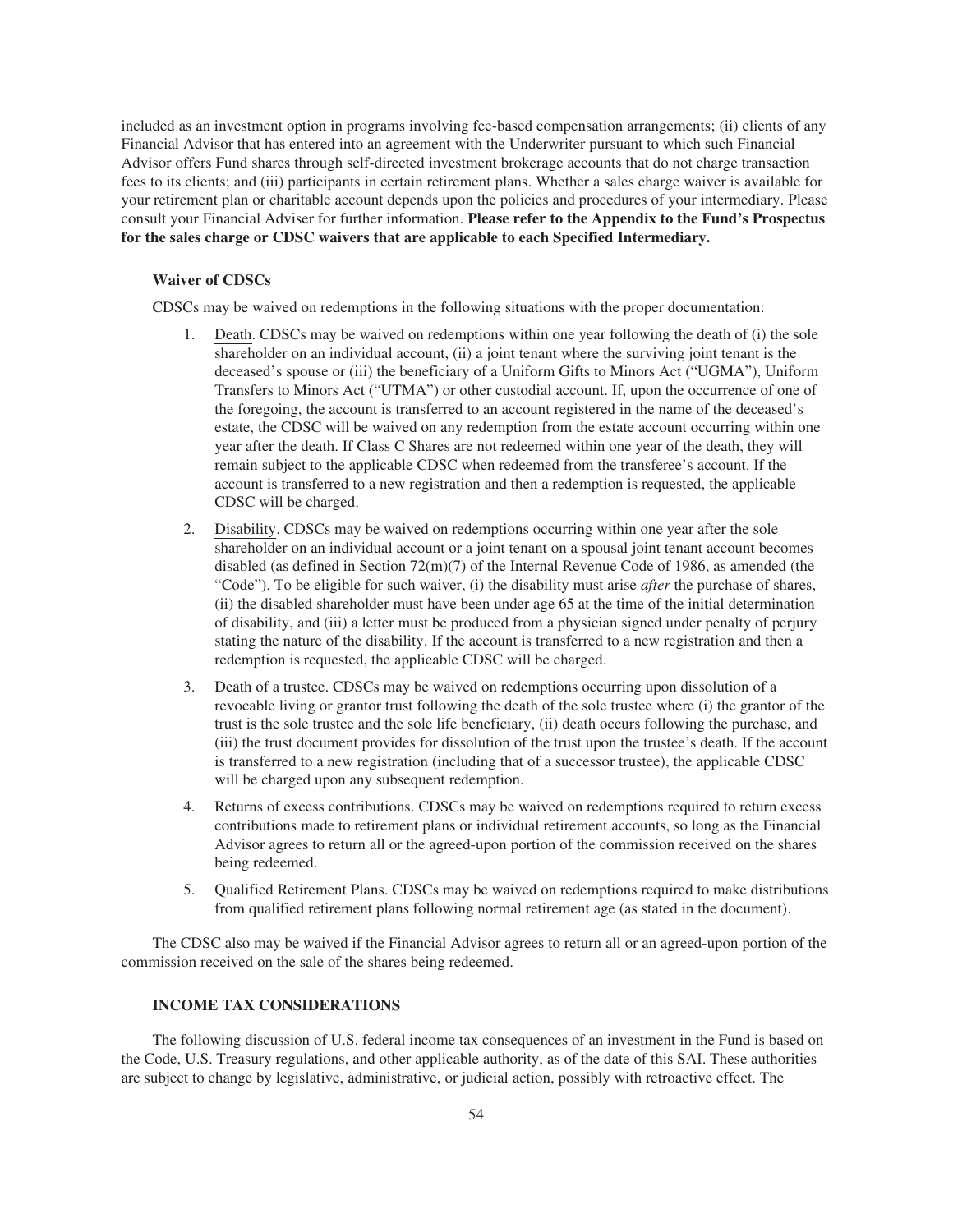following discussion is only a summary of some of the important U.S. federal tax considerations generally applicable to investments in the Fund. There may be other tax considerations applicable to particular shareholders. Shareholders should consult their own tax advisers regarding their particular situation and the possible application of U.S. federal, state, local, foreign and other tax laws.

# **Taxation of the Fund**

The Fund has elected to be treated as a regulated investment company ("RIC") under Subchapter M of the Code and intends each year to qualify and to be eligible to be treated as such. In order to qualify for the favorable tax treatment accorded RICs and their shareholders, the Fund must, among other things:

- (a) derive at least 90% of its gross income for each taxable year from (i) dividends, interest, payments with respect to certain securities loans, and gains from the sale or other disposition of stock, securities or foreign currencies, or other income (including but not limited to gains from options, futures or forward contracts) derived with respect to its business of investing in such stock, securities or currencies and (ii) net income derived from interests in "qualified publicly traded partnerships" (as described below);
- (b) diversify its holdings so that, at the end of each quarter of the Fund's taxable year, (i) at least  $50\%$ of the market value of the Fund's total assets consists of cash and cash items, U.S. government securities, securities of other RICs, and other securities limited in respect of any one issuer to a value not greater than 5% of the value of the Fund's total assets and not more than 10% of the outstanding voting securities of such issuer, and (ii) not more than 25% of the value of the Fund's total assets is invested, including through corporations in which the Fund owns a 20% or more voting stock interest, (x) in the securities (other than those of the U.S. government or other RICs) of any one issuer or of two or more issuers that the Fund controls and that are engaged in the same, similar or related trades or businesses, or (y) in the securities of one or more qualified publicly traded partnerships (as described below); and
- (c) distribute with respect to each taxable year at least the sum of 90% of its investment company taxable income (as that term is defined in the Code without regard to the deduction for dividends paid—generally taxable ordinary income and the excess, if any, of net short-term capital gains over net long-term capital losses) and 90% of its net tax-exempt income, for such year.

In general, for purposes of the 90% gross income requirement described in (a) above, income derived from a partnership will be treated as qualifying income only to the extent such income is attributable to items of income of the partnership which would be qualifying income if realized directly by the RIC. However, 100% of the net income derived from an interest in a "qualified publicly traded partnership" (generally, a partnership (x) the interests in which are traded on an established securities market or are readily tradable on a secondary market or the substantial equivalent thereof, and (y) that satisfies certain qualifying income requirements but derives less than 90% of its income from the qualifying income sources described in paragraph (a)(i) above), will be treated as qualifying income. In general, such entities will be treated as partnerships for U.S. federal income tax purposes because they meet the passive income requirement under Code Section 7704(c)(2). In addition, although in general the passive loss rules of the Code do not apply to RICs, such rules do apply to a RIC with respect to items attributable to an interest in a qualified publicly traded partnership.

For purposes of meeting the diversification requirement described in (b) above, the term "outstanding voting securities of such issuer" will include the equity securities of a qualified publicly traded partnership. Also, for purposes of the diversification requirement described in (b) above, the identification of the issuer (or, in some cases, issuers) of a particular Fund investment can depend on the terms and conditions of that investment. In some cases, identification of the issuer (or issuers) is uncertain under current law, and an adverse determination or future guidance by the Internal Revenue Service ("IRS") with respect to issuer identification for a particular type of investment may adversely affect the Fund's ability to meet diversification test in (b) above.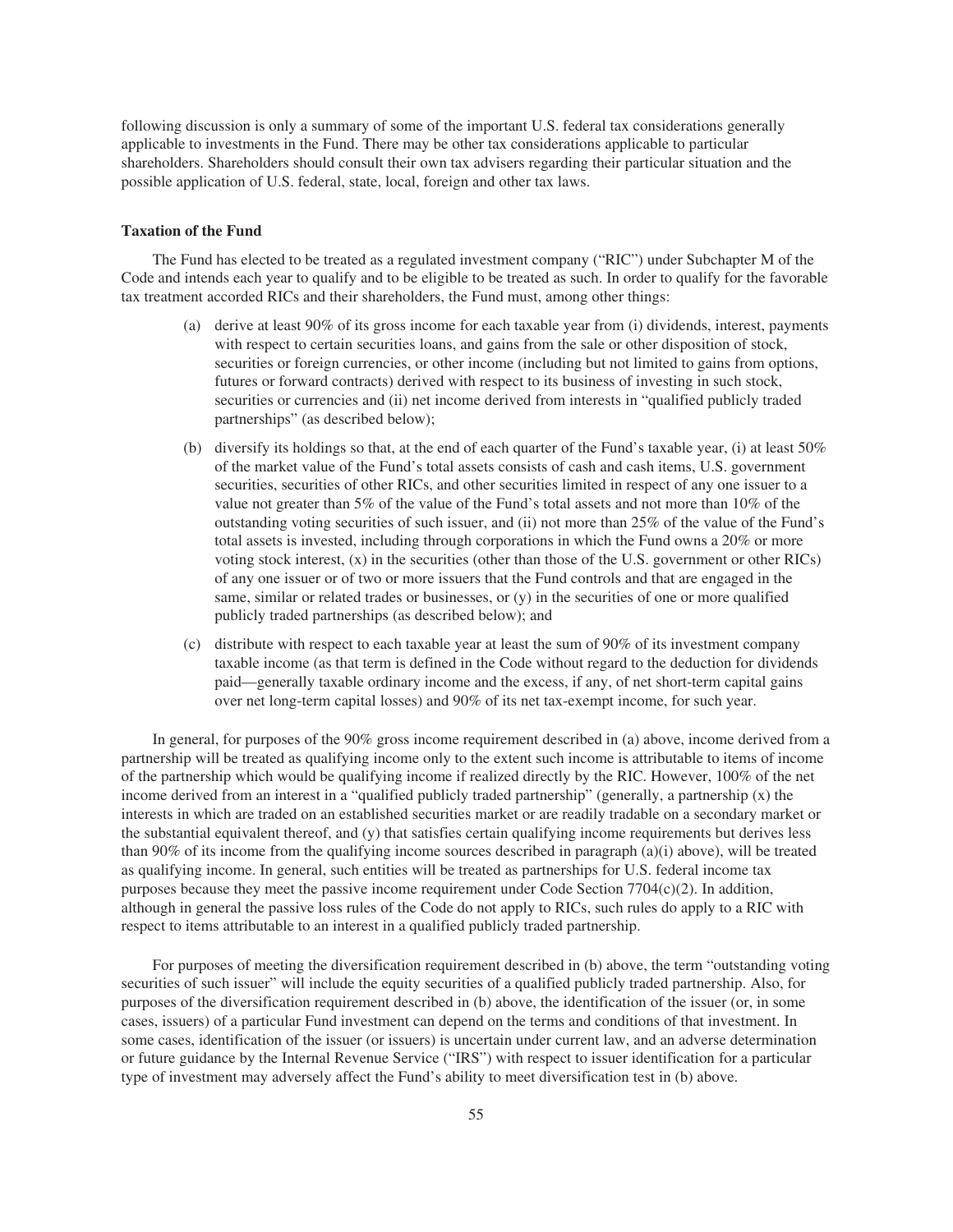If the Fund qualifies as a RIC that is accorded favorable tax treatment, the Fund will not be subject to U.S. federal income tax on income or gains distributed in a timely manner to its shareholders in the form of dividends (including Capital Gain Dividends, as defined below).

If the Fund were to fail to meet the income, diversification or distribution test (described respectively in (a), (b) and (c) above), the Fund could in some cases cure such failure, including by paying the Fund-level tax, paying interest, making additional distributions or disposing of certain assets. If the Fund were ineligible to or otherwise did not cure such failure for any taxable year, or if the Fund were otherwise to fail to qualify as a RIC accorded favorable tax treatment for such year, the Fund would be subject to tax on its taxable income at corporate rates, and all distributions from earnings and profits, including any distributions of net tax-exempt income and net long-term capital gains, would be taxable to shareholders as ordinary income. Some portions of such distributions might be eligible for the dividends received deduction in the case of corporate shareholders and to be treated as "qualified dividend income" and thus taxable at the lower net capital gain rate in the case of shareholders taxed as individuals, provided in both cases, the shareholder meets certain holding period and other requirements in respect of the Fund's shares (as described below). In addition, the Fund could be required to recognize unrealized gains, pay substantial taxes and interest and make substantial distributions before requalifying as a RIC that is accorded favorable tax treatment.

The Fund intends to distribute at least annually to its shareholders all or substantially all of its investment company taxable income (computed without regard to the dividends-paid deduction) and its net capital gain (that is, the excess of net long-term capital gain over net short-term capital loss, in each case determined with reference to any loss carryforwards). Any investment company taxable income retained by the Fund will be subject to Fund-level tax at regular corporate rates. If the Fund retains any net capital gain, it also will be subject to Fund-level tax at regular corporate rates on the amount retained, but may designate the retained amount as undistributed capital gain in a timely notice to its shareholders who would then, in turn, be (i) required to include in income for U.S. federal income tax purposes, as long-term capital gain, their shares of such undistributed amount, and (ii) entitled to credit their proportionate shares of the tax paid by that Fund on such undistributed amount against their U.S. federal income tax liabilities, if any, and to claim refunds on a properly-filed U.S. tax return to the extent the credit exceeds such liabilities. If the Fund makes this designation, for U.S. federal income tax purposes, the tax basis of shares owned by a shareholder of the Fund would be increased by an amount equal to the difference between the amount of undistributed capital gains included in the shareholder's gross income under clause (i) of the preceding sentence and the tax deemed paid by the shareholder under clause (ii) of the preceding sentence. The Fund is not required to, and there can be no assurance the Fund will, make this designation if it retains all or a portion of its net capital gain in a taxable year.

In determining its net capital gain, including in connection with determining the amount available to support a Capital Gain Dividend (as defined below), its taxable income and its earnings and profits, the Fund generally may elect to treat part or all of any post-October capital loss (defined as any net capital loss attributable to the portion, if any, of the taxable year after October 31, or, if there is no such loss, the net long-term capital loss or net short-term capital loss attributable to any such portion of the taxable year) or late-year ordinary loss (generally, the sum of (i) its net ordinary loss, if any, from the sale, exchange or other taxable disposition of property, attributable to the portion, if any, of the taxable year after October 31, and (ii) its other net ordinary loss, if any, attributable to the portion, if any, of the taxable year after December 31) as if incurred in the succeeding taxable year.

If the Fund were to fail to distribute in a calendar year at least an amount equal to the sum of 98% of its ordinary income for such year and 98.2% of its capital gain net income for the one-year period ending October 31 of such year, plus any such amounts retained from the prior year, the Fund would be subject to a nondeductible 4% excise tax on the undistributed amounts. For purposes of the required excise tax distribution, the Fund's ordinary gains and losses from the sale, exchange or other taxable disposition of property that would otherwise be taken into account after October 31 of a calendar year generally are treated as arising on January 1 of the following calendar year. Also for these purposes, the Fund will be treated as having distributed any amount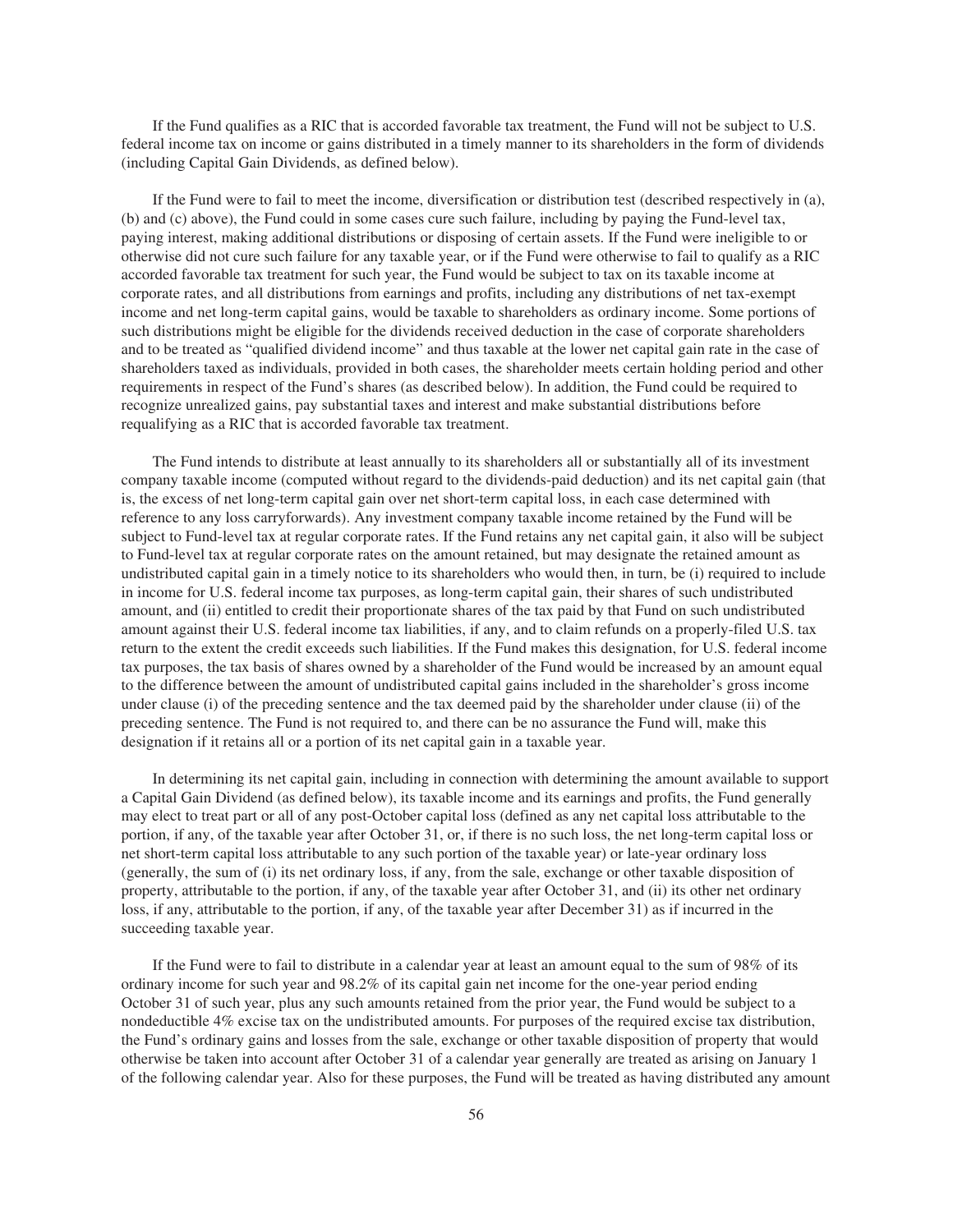on which it has been subject to corporate income tax in the taxable year ending within the calendar year. The Fund intends generally to make distributions sufficient to avoid imposition of the 4% excise tax, although there can be no assurance that it will be able to do so. In that event, the Fund will be liable for the excise tax only on the amount by which it does not meet the foregoing distribution requirement.

A dividend paid to shareholders in January of a year generally is deemed to have been paid by the Fund on December 31 of the preceding year, if the dividend was declared and payable to shareholders of record on a date in October, November or December of that preceding year.

The Fund distributes its net investment income and capital gains to shareholders as dividends at least annually to the extent required to qualify as a RIC under the Code and generally to avoid U.S. federal income or excise tax. Under current law, the Fund may treat the portion of redemption proceeds paid to redeeming shareholders that represents the redeeming shareholders' portion of the undistributed investment company taxable income and capital gain of the Fund as a distribution of investment company taxable income and net capital gain on the Fund's tax return. This practice, which involves the use of tax equalization, will reduce the amount of income and gains that the Fund is required to distribute as dividends to shareholders in order for the Fund to avoid U.S. federal income tax and excise tax, which may include reducing the amount of distributions that otherwise would be required to be paid to non-redeeming shareholders. The Fund's net asset value generally will not be reduced by the amount of any undistributed income or gains allocated to redeeming shareholders under this practice and thus the total return on a shareholder's investment generally will not be reduced as a result of this practice.

Capital losses in excess of capital gains ("net capital losses") are not permitted to be deducted against the Fund's net investment income. Instead, subject to certain limitations, the Fund may carry net capital losses forward to subsequent taxable years to offset capital gains, if any, realized during such subsequent taxable year. Capital loss carryforwards are reduced to the extent they offset current-year net realized capital gains, whether the Fund retains or distributes such gains. If the Fund incurs or has incurred net capital losses, those losses will be carried forward to one or more subsequent taxable years without expiration; any such carryforward losses will retain their character as short-term or long-term. The Fund's ability to use net capital losses to offset gains may be limited as a result of certain (i) acquisitive reorganizations and (ii) shifts in the ownership of the Fund by a shareholder owning or treated as owning 5% or more of the stock of the Fund. The Fund's available capital loss carryforwards will be set forth in its annual shareholder report for each fiscal year.

#### **Fund Distributions**

Distributions are taxable to shareholders even if they are paid from gains earned by the Fund before a shareholder's investment (and thus were included in the price the shareholder paid). Distributions are taxable whether shareholders receive them in cash or reinvest them in additional shares.

The Fund will send you information after the end of each calendar year setting forth the amount and tax status of any distributions paid to you by the Fund. Ordinary income dividends and Capital Gain Dividends (defined below) may also be subject to state, local or other taxes.

For U.S. federal income tax purposes, distributions of investment income are generally taxable to shareholders as ordinary income. Taxes on distributions of capital gains are determined by how long the Fund owned the investments that generated them, rather than how long a shareholder has owned his or her shares. In general, the Fund will recognize long-term capital gain or loss on investments it has owned (or is deemed to have owned) for more than one year, and short-term capital gain or loss on investments it has owned (or is deemed to have owned) for one year or less. Distributions of net capital gain that are properly reported by the Fund as capital gain dividends ("Capital Gain Dividends") will be taxable to shareholders as long-term capital gains includible in net capital gain and taxed to individuals at reduced rates. Distributions of net short-term capital gain (as reduced by any net long-term capital loss for the taxable year) will be taxable to shareholders as ordinary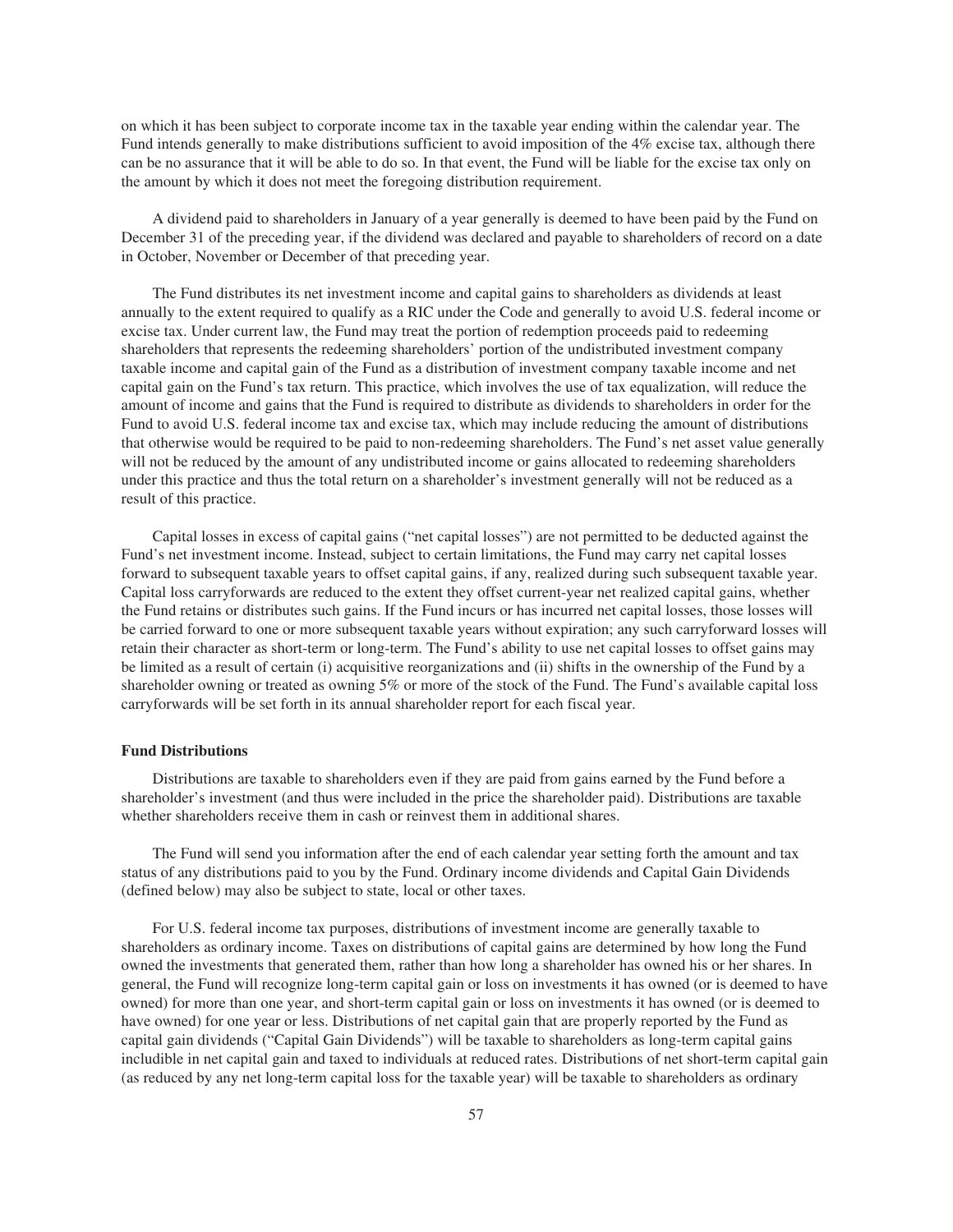income. Distributions of investment income reported by the Fund as derived from "qualified dividend income" will be taxed in the hands of individuals at the rates applicable to net capital gain, provided holding period and other requirements are met at both the shareholder and Fund level.

In order for some portion of the dividends received by the Fund shareholder to be "qualified dividend income," the Fund must meet holding period and other requirements with respect to some portion of the dividend-paying stocks in its portfolio and the shareholder must meet holding period and other requirements with respect to the Fund's shares. In general, a dividend will not be treated as qualified dividend income (at either the Fund or shareholder level) (1) if the dividend is received with respect to any share of stock held for fewer than 61 days during the 121-day period beginning on the date which is 60 days before the date on which such share becomes ex-dividend with respect to such dividend (or, in the case of certain preferred stock, 91 days during the 181-day period beginning 90 days before such date), (2) to the extent that the recipient is under an obligation (whether pursuant to a short sale or otherwise) to make related payments with respect to positions in substantially similar or related property, (3) if the recipient elects to have the dividend income treated as investment income for purposes of the limitation on deductibility of investment interest, or (4) if the dividend is received from a foreign corporation that is (a) not eligible for the benefits of a comprehensive income tax treaty with the United States (with the exception of dividends paid on stock of such a foreign corporation readily tradable on an established securities market in the United States) or (b) treated as a passive foreign investment company.

In general, distributions of investment income reported by the Fund as derived from qualified dividend income will be treated as qualified dividend income by a shareholder taxed as an individual, provided the shareholder meets the holding period and other requirements described above with respect to the Fund's shares. If the aggregate qualified dividends received by the Fund during any taxable year are 95% or more of its gross income (excluding long-term capital gain over net short-term capital loss), then 100% of the Fund's dividends (other than dividends properly reported as Capital Gain Dividends) will be eligible to be treated as qualified dividend income.

Dividends of net investment income received by corporate shareholders of the Fund generally will qualify for the 50% dividends-received deduction generally available to corporations to the extent of the amount of eligible dividends received by the Fund from domestic corporations for the taxable year. A dividend received by the Fund will not be treated as a dividend eligible for the dividends-received deduction (1) if it has been received with respect to any share of stock that the Fund has held for less than 46 days (91 days in the case of certain preferred stock) during the 91-day period beginning on the date which is 45 days before the date on which such share becomes ex-dividend with respect to such dividend (during the 181-day period beginning 90 days before such date in the case of certain preferred stock) or (2) to the extent that the Fund is under an obligation (pursuant to a short sale or otherwise) to make related payments with respect to positions in substantially similar or related property. Moreover, the dividends-received deduction may otherwise be disallowed or reduced (1) if the corporate shareholder fails to satisfy the foregoing requirements with respect to its shares of the Fund or (2) by application of the Code (for instance, the dividends-received deduction is reduced in the case of a dividend received on debt-financed portfolio stock (generally, stock acquired with borrowed funds)).

If the Fund receives dividends from another investment company that qualifies as a RIC and the investment company reports such dividends as qualified dividend income or as eligible for the dividends-received deduction, then the Fund is permitted in turn to report a portion of its distributions as qualified dividend income or as eligible for the dividends received deduction, as applicable, provided the Fund meets holding period and other requirements with respect to shares of the investment company.

The Fund's dividends representing distributions of interest income and capital gains or distributions from entities that are not corporations for U.S. tax purposes will not constitute qualified dividend income to individual shareholders and will not be eligible for the dividends-received deduction for corporate shareholders. In addition, any distribution of income that is attributable to (i) income received by the Fund in lieu of dividends with respect to securities on loan pursuant to a securities lending transaction or (ii) dividend income received by the Fund on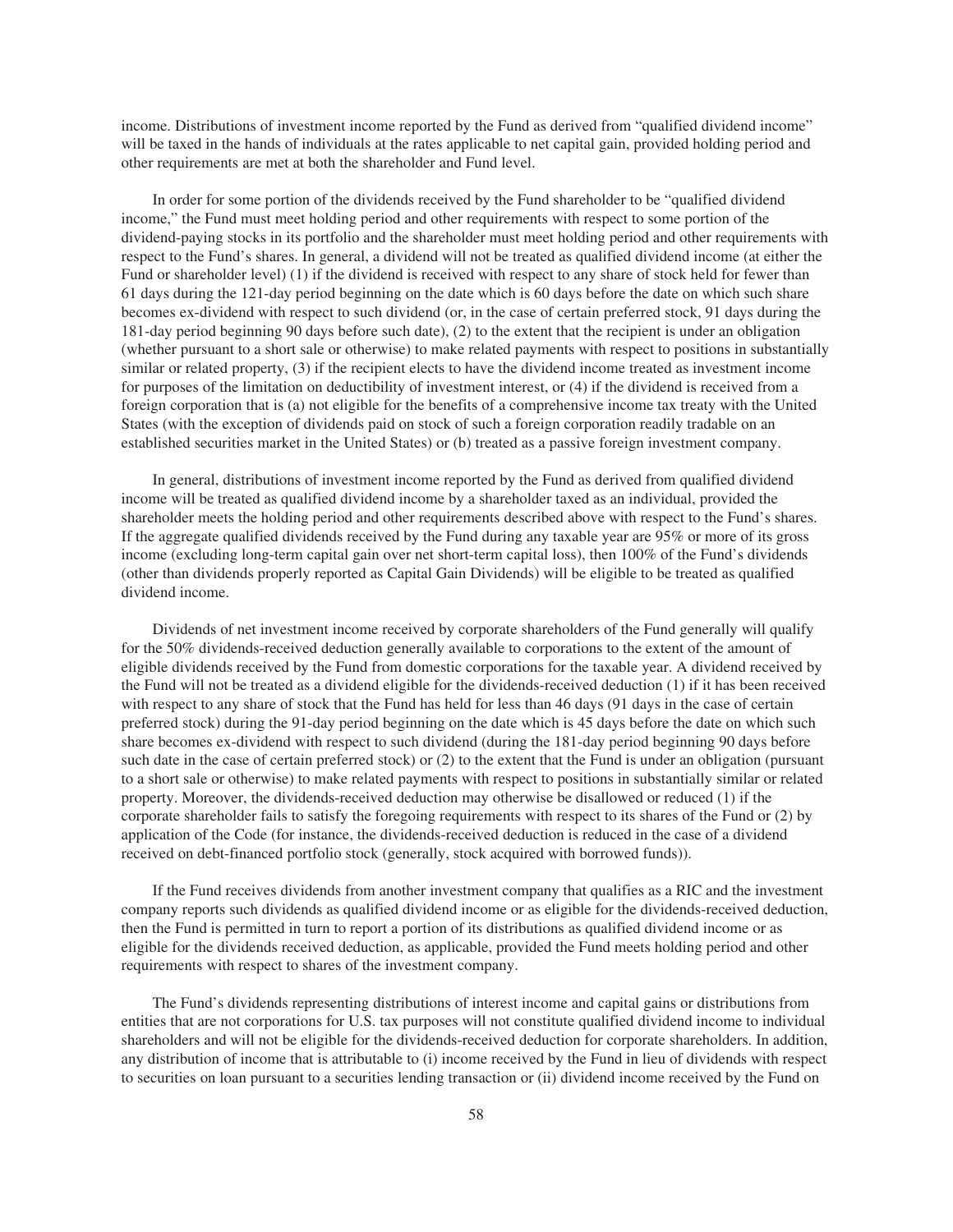securities it temporarily purchased from a counterparty pursuant to a repurchase agreement that is treated for U.S. federal income tax purposes as a loan by the Fund, will not constitute qualified dividend income to individual shareholders and will not be eligible for the dividends-received deduction for corporate shareholders.

Effective for taxable years beginning after December 31, 2017 and before January 1, 2026, the Code generally allows individuals and certain other non-corporate entities a deduction for 20% of "qualified publicly traded partnership income," such as income from MLPs. However, the Code does not include any provision for a RIC to pass the character of its qualified publicly traded partnership income through to its shareholders. As a result, certain investors who invest directly in MLPs will be able to receive the benefit of such deductions, while a shareholder in the Fund that invests in MLPs will not.

Section 1411 of the Code generally imposes a 3.8% Medicare contribution tax on the net investment income of certain individuals, trusts and estates to the extent their income exceeds certain threshold amounts. For these purposes, "net investment income" generally includes, among other things, (i) distributions paid by the Fund of net investment income and capital gains as described above, and (ii) any net gain from the sale, redemption, exchange or other taxable disposition of Fund shares. Shareholders are advised to consult their tax advisers regarding the possible implications of this additional tax on their investment in the Fund.

#### **Return of Capital Distributions**

If the Fund makes a distribution with respect to any taxable year to a shareholder in excess of the Fund's current and accumulated earnings and profits, the excess distribution will be treated as a return of capital to the extent of such shareholder's tax basis in its shares, and thereafter as capital gain. A return of capital is not taxable, but it reduces a shareholder's tax basis in its shares, thus reducing any loss or increasing any gain on a subsequent taxable disposition by the shareholder of its shares.

Dividends and distributions on the Fund's shares are generally subject to U.S. federal income tax as described herein to the extent they do not exceed the Fund's realized income and gains, even though such dividends and distributions may economically represent a return of a particular shareholder's investment. Such distributions are likely to occur in respect of shares purchased at a time when the Fund's net asset value reflects either unrealized gains or realized but undistributed income or gains that were therefore included in the price that the shareholder paid. Such distributions may reduce the net asset value of the Fund's shares below the shareholder's cost basis in those shares. As described above, the Fund is required to distribute realized income and gains regardless of whether the Fund's net asset value also reflects unrealized losses.

#### **Tax Implications of Certain Fund Investments**

Some debt obligations with a fixed maturity date of more than one year from the date of issuance (and zero-coupon debt obligations with a fixed maturity date of more than one year from the date of issuance) that are acquired by the Fund will be treated as debt obligations that are issued originally at a discount. Generally, the amount of the original issue discount ("OID") is treated as interest income and is included in the Fund's income (and required to be distributed by the Fund) over the term of the debt security, even though payment of that amount is not received until a later time, upon partial or full repayment or disposition of the debt security.

Some debt obligations with a fixed maturity date of more than one year from the date of issuance that are acquired by the Fund in the secondary market may be treated as having market discount. Very generally, market discount is the excess of the stated redemption price of a debt obligation (or in the case of an obligation issued with OID, its "revised issue price") over the purchase price of such obligation. Generally, any gain recognized on the disposition of, and any partial payment of principal on, a debt security having market discount is treated as ordinary income to the extent the gain, or principal payment, does not exceed the "accrued market discount" on such debt security. Alternatively, the Fund may elect to accrue market discount currently and thus distribute it over the term of the debt security, even though the payment of that amount is not received until a later time, upon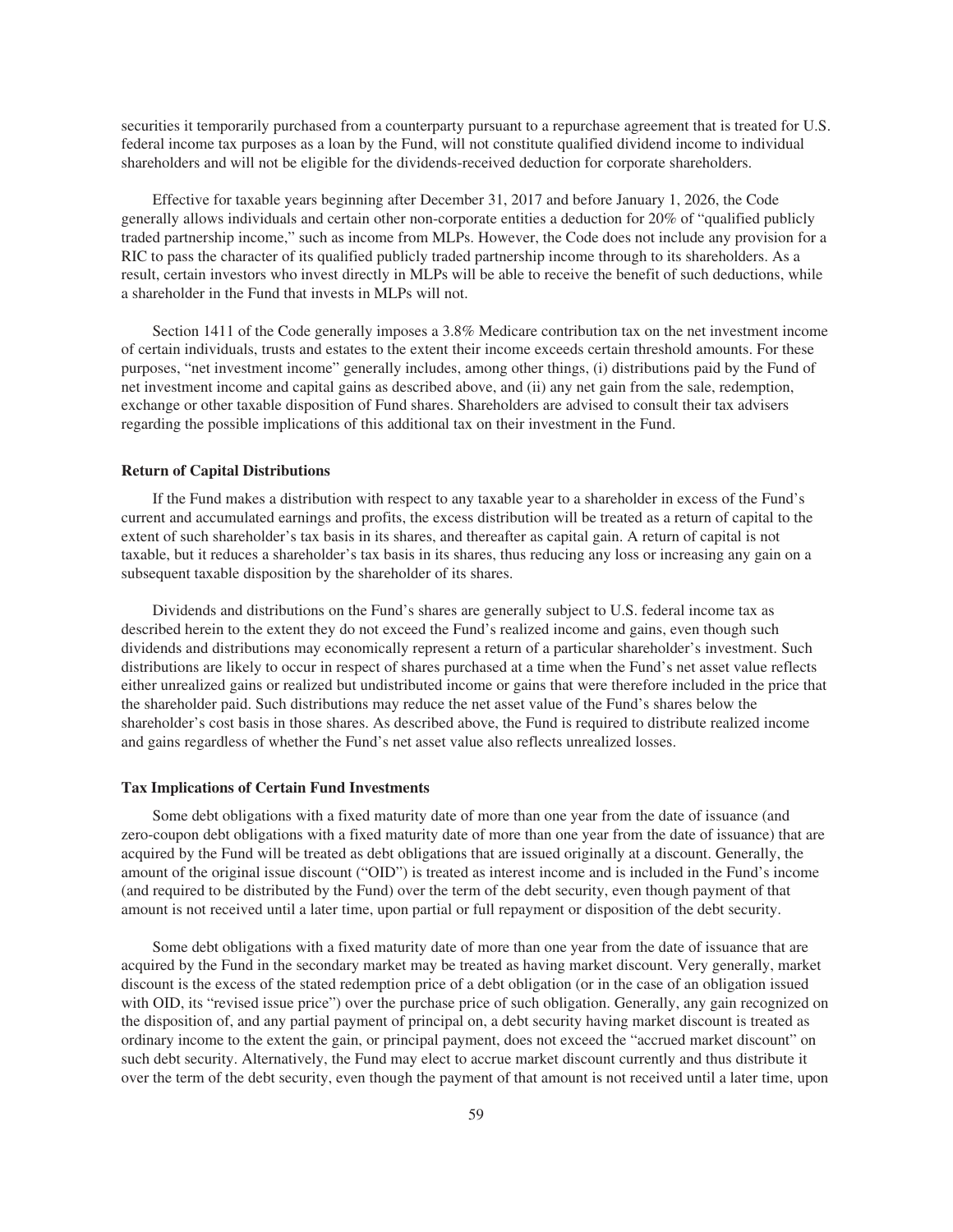partial or full repayment or disposition of the debt security. The rate at which the market discount accrues, and thus is included in the Fund's income, will depend upon which of the permitted accrual methods the Fund elects.

Some debt obligations with a fixed maturity date of one year or less from the date of issuance that are acquired by the Fund may be treated as having OID or "acquisition discount" (very generally, the excess of the stated redemption price over the purchase price). Generally, the Fund will be required to include the OID or acquisition discount in income (as ordinary income) over the term of the debt security, even though payment of that amount is not received until a later time, upon partial or full repayment or disposition of the debt security. The rate at which OID or acquisition discount accrues, and thus is included in the Fund's income, will depend upon which of the permitted accrual methods the Fund elects.

Some preferred securities may include provisions that permit the issuer, at its discretion, to defer the payment of distributions for a stated period without any adverse consequences to the issuer. If the Fund owns a preferred security that is deferring the payment of its distributions, the Fund may be required to report income for U.S. federal income tax purposes to the extent of any such deferred distribution even though the Fund has not yet actually received the cash distribution.

If the Fund holds the foregoing kinds of obligations, or other obligations subject to special rules under the Code, it may be required to pay out as an income distribution each year an amount which is greater than the total amount of cash interest the Fund actually received. Such distributions may be made from the cash assets of the Fund or, if necessary, by liquidation of portfolio securities (including at a time when it may not be advantageous to do so). The Fund may realize gains or losses from such liquidations. In the event the Fund realizes net longterm or short-term capital gains from such transactions, its shareholders may receive a larger Capital Gain Dividend or ordinary dividend, respectively, than they would in the absence of such transactions.

Very generally, where the Fund purchases a bond at a price that exceeds the redemption price at maturity – that is, at a premium – the premium is amortizable over the remaining term of the bond. In the case of a taxable bond, if the Fund makes an election applicable to all such bonds it purchases, which election is irrevocable without consent of the IRS, the Fund reduces the current taxable income from the bond by the amortized premium and reduces its tax basis in the bond by the amount of such offset; upon the disposition or maturity of such bonds acquired on or after January 4, 2013, the Fund is permitted to deduct any remaining premium allocable to a prior period. In the case of a tax-exempt bond, tax rules require the Fund to reduce its tax basis by the amount of amortized premium.

Investments in high-yield debt obligations or other distressed debt obligations that are at risk of or in default present special tax issues for the Fund investing in or holding such obligations. Tax rules are not entirely clear about issues such as whether or to what extent the Fund should recognize market discount on a debt obligation; when the Fund may cease to accrue interest, OID or market discount; when and to what extent the Fund may take deductions for bad debts or worthless securities and how the Fund should allocate payments received on obligations in default between principal and income. These and other related issues will be addressed by the Fund as necessary, in order to seek to ensure that it distributes sufficient income to preserve its eligibility for treatment as a RIC and does not become subject to U.S. federal income or excise tax.

A portion of the OID paid or accrued on certain high-yield discount obligations owned by the Fund may not be deductible to the issuer and will instead be treated as a dividend paid by the issuer for purposes of the dividends-received deduction. In such cases, if the issuer of the obligation is a domestic corporation, dividend payments by the Fund may be eligible for the dividends-received deduction to the extent of the deemed dividend portion of such OID.

The Fund may invest directly or indirectly in residual interests in real estate mortgage investment conduits ("REMICs") (including by investing in residual interests in CMOs with respect to which an election to be treated as a REMIC is in effect) or equity interests in taxable mortgage pools ("TMPs"). Under a notice issued by the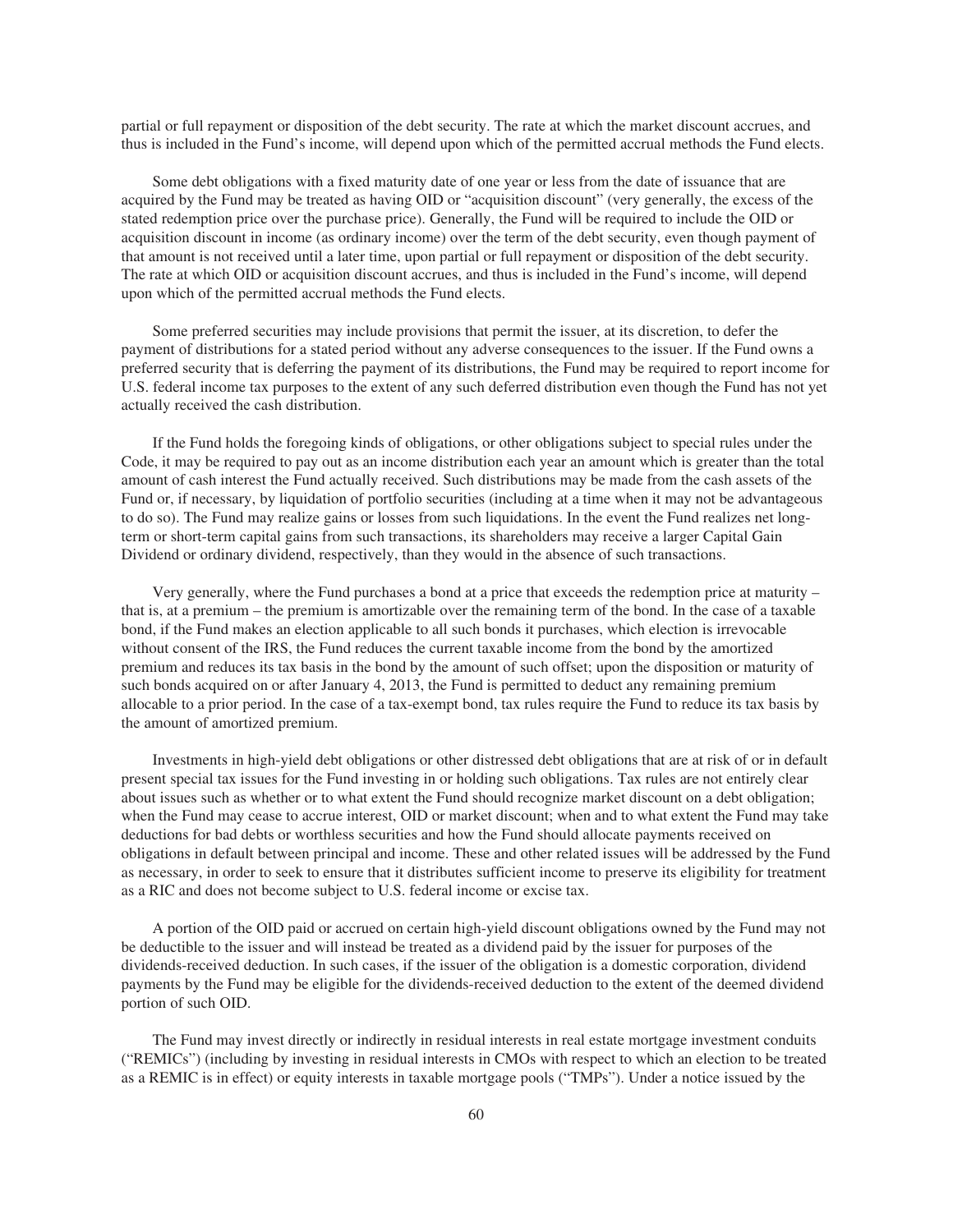IRS in October 2006 and Treasury regulations that have yet to be issued but may apply retroactively, a portion of the Fund's income (including income allocated to the Fund from a pass-through entity) that is attributable to a residual interest in a REMIC or an equity interest in a TMP (referred to in the Code as an "excess inclusion") will be subject to U.S. federal income tax in all events. This notice also provides, and the regulations are expected to provide, that excess inclusion income of a RIC will be allocated to shareholders of the RIC in proportion to the dividends received by such shareholders, with the same consequences as if the shareholders held the related interest directly. As a result, the Fund investing in such interests may not be a suitable investment for charitable remainder trusts. See "Tax-Exempt Shareholders" below.

In general, excess inclusion income allocated to shareholders (i) cannot be offset by net operating losses (subject to a limited exception for certain thrift institutions), (ii) will constitute unrelated business taxable income ("UBTI") to entities (including a qualified pension plan, an individual retirement account, a 401(k) plan, a Keogh plan or other tax-exempt entity) subject to tax on UBTI, thereby potentially requiring such an entity that is allocated excess inclusion income, and otherwise might not be required to file a tax return, to file a tax return and pay tax on such income, and (iii) in the case of a non-U.S. shareholder, will not qualify for any reduction in U.S. federal withholding tax. A shareholder will be subject to U.S. federal income tax on such inclusions notwithstanding any exemption from such income tax otherwise available under the Code.

The Fund's transactions in foreign currencies, foreign currency-denominated debt obligations and certain foreign currency options, futures contracts or forward contracts (or similar instruments) may give rise to ordinary income or loss to the extent such income or loss results from fluctuations in the value of the foreign currency concerned. Such ordinary income treatment may accelerate Fund distributions to shareholders and increase the distributions taxed to shareholders as ordinary income. Any net ordinary losses so created cannot be carried forward by the Fund to offset income or gains earned in subsequent years.

Any equity investments by the Fund in certain "passive foreign investment companies" ("PFICs") could potentially subject that Fund to a U.S. federal income tax (including interest charges) on distributions received from the PFIC or on proceeds received from the disposition of shares in the PFIC. This tax cannot be eliminated by making distributions to Fund shareholders. However, the Fund may elect to avoid the imposition of that tax. For example, the Fund may elect to treat a PFIC as a "qualified electing fund" (*i.e.*, make a "QEF election"), in which case the Fund will be required to include its share of the PFIC's income and net capital gains annually, regardless of whether it receives any distribution from the PFIC. The Fund also may make an election to mark the gains (and to a limited extent losses) in such holdings "to the market" as though it had sold and repurchased its holdings in those PFICs on the last day of the Fund's taxable year. Such gains and losses are treated as ordinary income and loss. The QEF and mark-to-market elections may accelerate the recognition of income (without the receipt of cash) and increase the amount required to be distributed by the Fund to avoid taxation. Making either of these elections therefore may require the Fund to liquidate other investments (including when it is not advantageous to do so) to meet its distribution requirement, which also may accelerate the recognition of gain and affect the Fund's total return. Dividends paid by PFICs will not be eligible to be treated as "qualified dividend income." Because it is not always possible to identify a foreign corporation as a PFIC, the Fund may incur the tax and interest charges described above in some instances.

The Fund's investments in foreign countries may be subject to foreign withholding and other taxes on dividends, interest, capital gains, or other income or proceeds. These withholding and other taxes will decrease the Fund's yield on the securities subject to such taxes. Tax treaties between certain countries and the U.S. may reduce or eliminate such taxes. If more than 50% of the Fund's assets at taxable year end consists of the securities of foreign corporations, the Fund may elect to permit shareholders to claim a credit or deduction on their income tax returns for their pro rata portions of qualified taxes paid by the Fund to foreign countries in respect of foreign securities that the Fund has held for at least the minimum period specified in the Code. In such a case, shareholders will include in gross income from foreign sources their pro rata shares of such taxes paid by the Fund. A shareholder's ability to claim an offsetting foreign tax credit or deduction in respect of foreign taxes paid by the Fund is subject to certain limitations imposed by the Code, which may result in the shareholder's not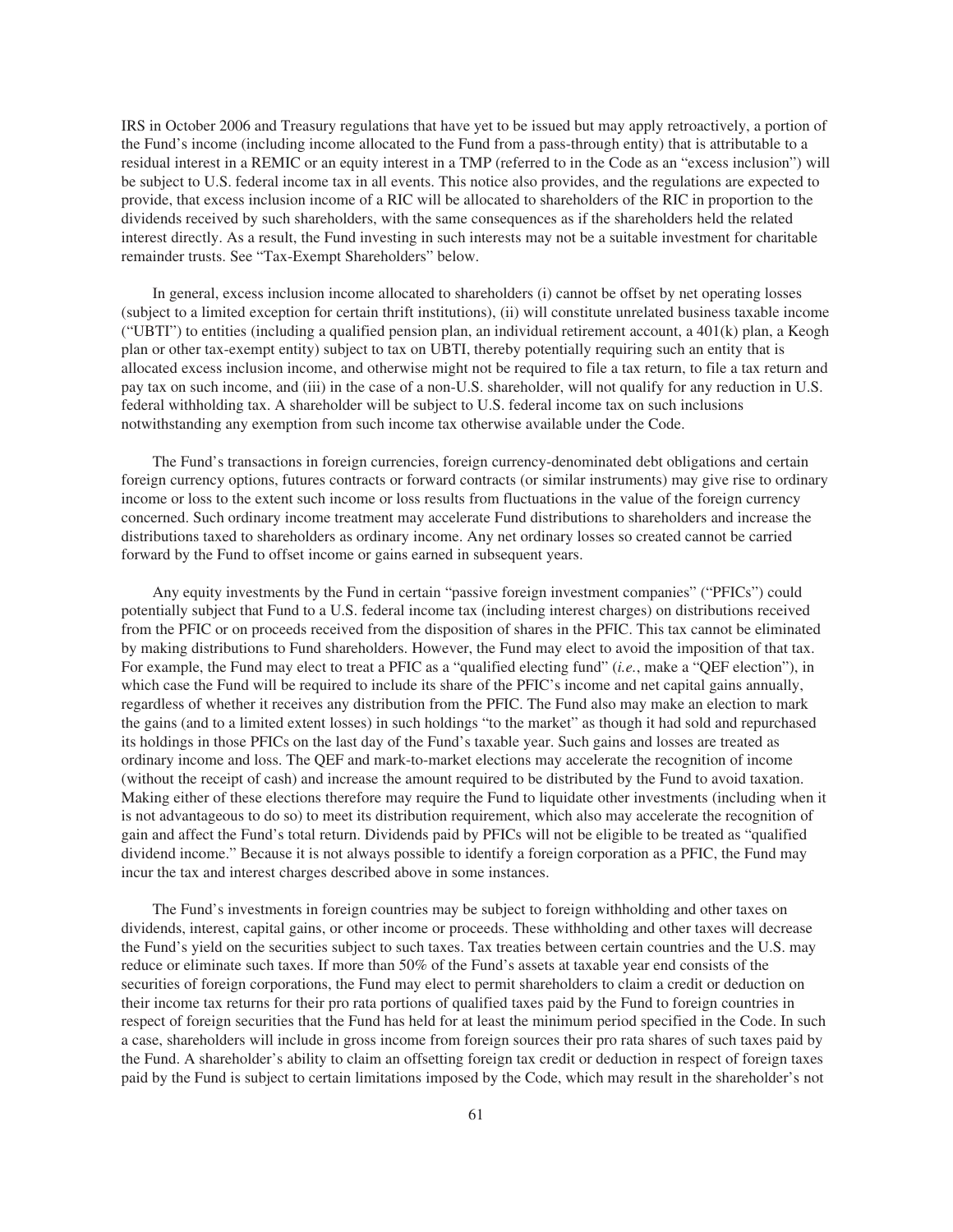receiving a full credit or deduction (if any) for the amount of such taxes. Shareholders who do not itemize on their U.S. federal income tax returns may claim a credit (but not a deduction) for such foreign taxes. Shareholders that are not subject to U.S. federal income tax, and those who invest in the Fund through tax-advantaged accounts (including those who invest through individual retirement accounts or other tax-advantaged retirement plans), generally will receive no benefit from any tax credit or deduction passed through by the Fund. Even if eligible in a particular taxable year, the Fund may determine not to make this election, in which case shareholders will not be entitled to claim a credit or deduction for foreign taxes directly or indirectly paid by the Fund in such year. Shareholders of the Fund generally will not be entitled to claim a credit or deduction with respect to foreign taxes paid by or withheld from the Fund.

The Fund's derivatives transactions, as well as any hedging, straddle and short sale transactions, generally are subject to one or more special tax rules (including, for instance, notional principal contract, mark-to-market, constructive sale, straddle, wash sale and short sale rules). These rules may affect whether gains and losses recognized by the Fund are treated as ordinary or capital and/or as short-term or long-term, accelerate the recognition of income or gains to the Fund, defer losses to the Fund, and cause adjustments in the holding periods of the Fund's securities. These rules could therefore affect the amount, timing and/or character of distributions to shareholders. In addition, because these and other tax rules applicable to derivative financial instruments are in some cases uncertain under current law, an adverse determination or future guidance by the IRS with respect to these rules (which determination or guidance could be retroactive) may affect whether the Fund has made sufficient distributions, and otherwise satisfied the relevant requirements, to maintain its qualification as a RIC and avoid the Fund-level tax.

In addition, certain of the Fund's investments in derivative instruments and foreign currency-denominated debt instruments, as well as any of the Fund's transactions in foreign currencies and hedging activities, are likely to produce a difference between the Fund's book income and the sum of its taxable income and net tax-exempt income (if any). If the Fund's book income exceeds the sum of its taxable income (including net realized capital gains) and net tax-exempt income (if any), the distribution (if any) of such excess generally will be treated as (i) a dividend to the extent of the Fund's remaining earnings and profits (including earnings and profits arising from tax-exempt income), (ii) thereafter, as a return of capital to the extent of the recipient's basis in its shares, and (iii) thereafter, as gain from the sale or exchange of a capital asset. If the Fund's book income is less than the sum of its taxable income and net tax-exempt income (if any), the Fund could be required to make distributions exceeding book income to qualify as a RIC that is accorded favorable tax treatment.

To the extent the Fund participates in short sales by contracting for the sale of securities it does not own and later purchasing securities necessary to close the sale, the character of the gain or loss realized on such a short sale is determined by reference to the property used to close the short sale and is thus generally short-term. Because net short-term capital gain (after reduction by any long-term capital loss) is generally taxed at ordinary income rates, the Fund's short sale transactions can increase the percentage of the Fund's gains that are taxable to shareholders as ordinary income.

#### **Sale, Exchange or Redemption of Fund Shares**

The sale, exchange or redemption of Fund shares may give rise to a gain or loss to the shareholder. In general, any gain or loss realized upon a taxable disposition of shares will be treated as long-term capital gain or loss if the shares have been held for more than 12 months. Otherwise, the gain or loss on the taxable disposition of Fund shares will be treated as short-term capital gain or loss. However, any loss realized upon a taxable disposition of shares held for six months or less will be treated as long-term, rather than short-term, to the extent of any Capital Gain Dividends received (or deemed received) by the shareholder with respect to those shares. In addition, all or a portion of any loss realized upon a taxable disposition of Fund shares will be disallowed under the wash-sale rule of the Code if other substantially identical shares are purchased within 30 days before or after the disposition. In such a case, the basis of the newly purchased shares will be adjusted to reflect the disallowed loss.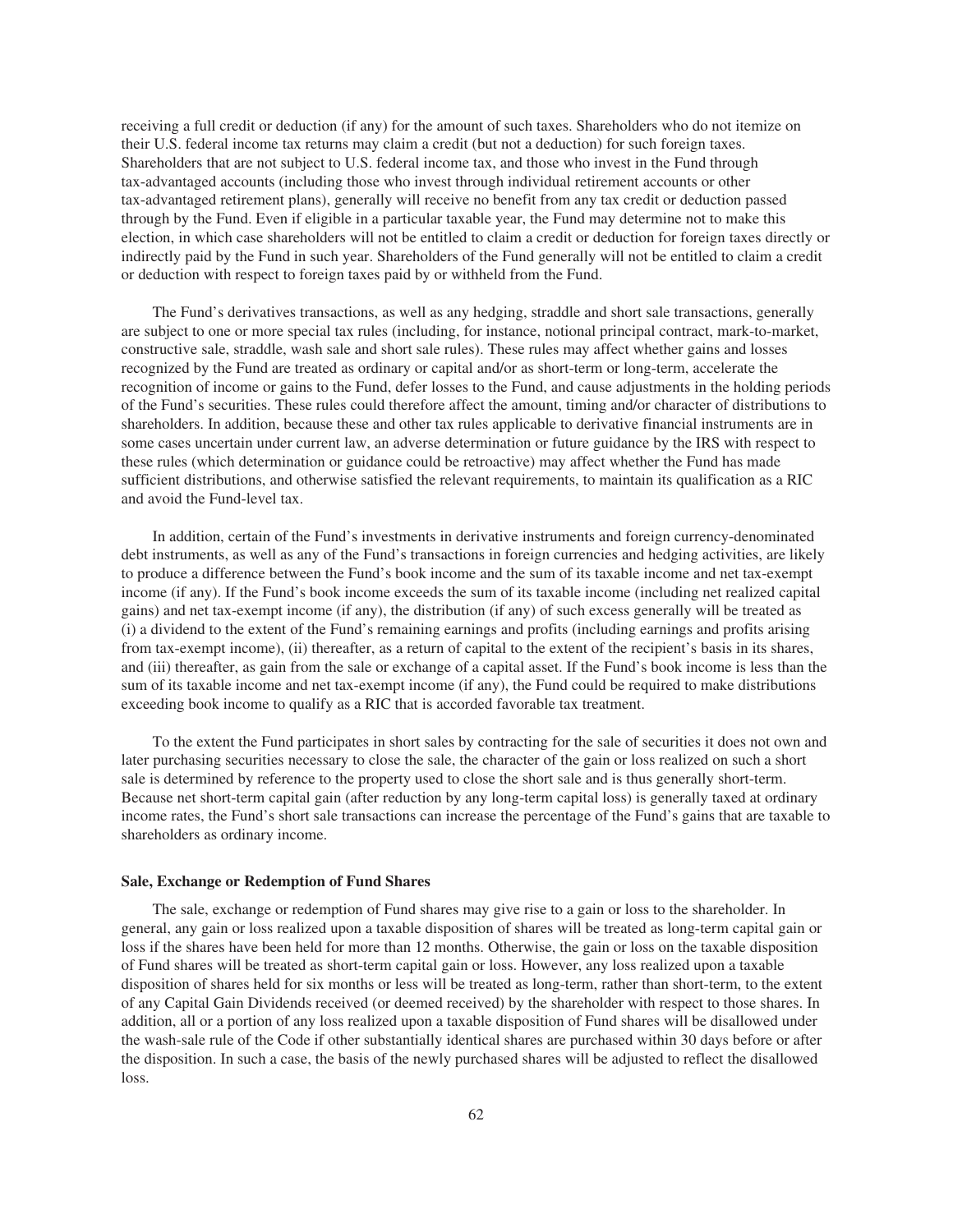Shareholders may be entitled to offset their Capital Gain Dividends with capital loss from other sources. The Code contains a number of statutory provisions affecting the circumstances under which capital loss may be offset against capital gain and limiting the use of loss from certain investments and activities. Accordingly, shareholders that have capital losses are urged to consult their tax advisers.

Upon the redemption or exchange of Fund shares, the Fund or, in the case of shares purchased through an intermediary, the intermediary may be required to provide you and the IRS with cost basis and certain other related tax information about the Fund shares you redeemed or exchanged. See the Fund's Prospectus for more information.

#### **Backup Withholding**

The Fund (or if Fund shares are purchased through an intermediary, the intermediary) generally is required to withhold and remit to the U.S. Treasury a percentage of the taxable distributions and redemption proceeds paid to any individual shareholder who fails to properly furnish the Fund (or intermediary) with a correct taxpayer identification number ("TIN"), who has under-reported dividend or interest income, or who fails to certify to the Fund (or intermediary) that he or she is not subject to such withholding. Backup withholding is not an additional tax. Any amounts withheld may be credited against the shareholder's U.S. federal income tax liability, provided the appropriate information is furnished to the IRS.

#### **Tax Shelter Reporting Regulations**

Under Treasury regulations, if a shareholder recognizes a loss of \$2 million or more for an individual shareholder or \$10 million or more for a corporate shareholder, the shareholder must file with the IRS a disclosure statement on IRS Form 8886. Direct holders of portfolio securities are in many cases excepted from this reporting requirement, but under current guidance, shareholders of a RIC are not excepted. Future guidance may extend the current exception from this reporting requirement to shareholders of most or all RICs. The fact that a loss is reportable under these regulations does not affect the legal determination of whether the taxpayer's treatment of the loss is proper. Shareholders should consult their tax advisers to determine the applicability of these regulations in light of their individual circumstances.

#### **Non-U.S. Shareholders**

Distributions by the Fund to shareholders that are not "U.S. persons" within the meaning of the Code ("foreign shareholders") properly reported by the Fund as (1) Capital Gain Dividends, (2) short-term capital gain dividends, and (3) interest-related dividends, each as defined and subject to certain conditions described below, generally will not be subject to withholding of U.S. federal income tax.

In general, the Code defines (1) "short-term capital gain dividends" as distributions of net short-term capital gains in excess of net long-term capital losses and (2) "interest-related dividends" as distributions from U.S. source interest income of types similar to those not subject to U.S. federal income tax if earned directly by an individual foreign shareholder, in each case to the extent such distributions are properly reported as such by the Fund in a written notice to shareholders.

The exceptions to withholding for Capital Gain Dividends and short-term capital gain dividends do not apply to (A) distributions to an individual foreign shareholder who is present in the United States for a period or periods aggregating 183 days or more during the year of the distribution and (B) distributions attributable to gain that is treated as effectively connected with the conduct by the foreign shareholder of a trade or business within the United States under special rules regarding the disposition of U.S. real property interests ("USRPI") as described below. The exception to withholding for interest-related dividends does not apply to distributions to a foreign shareholder that (A) has not provided a satisfactory statement that the beneficial owner is not a U.S. person, (B) to the extent that the dividend is attributable to certain interest on an obligation if the foreign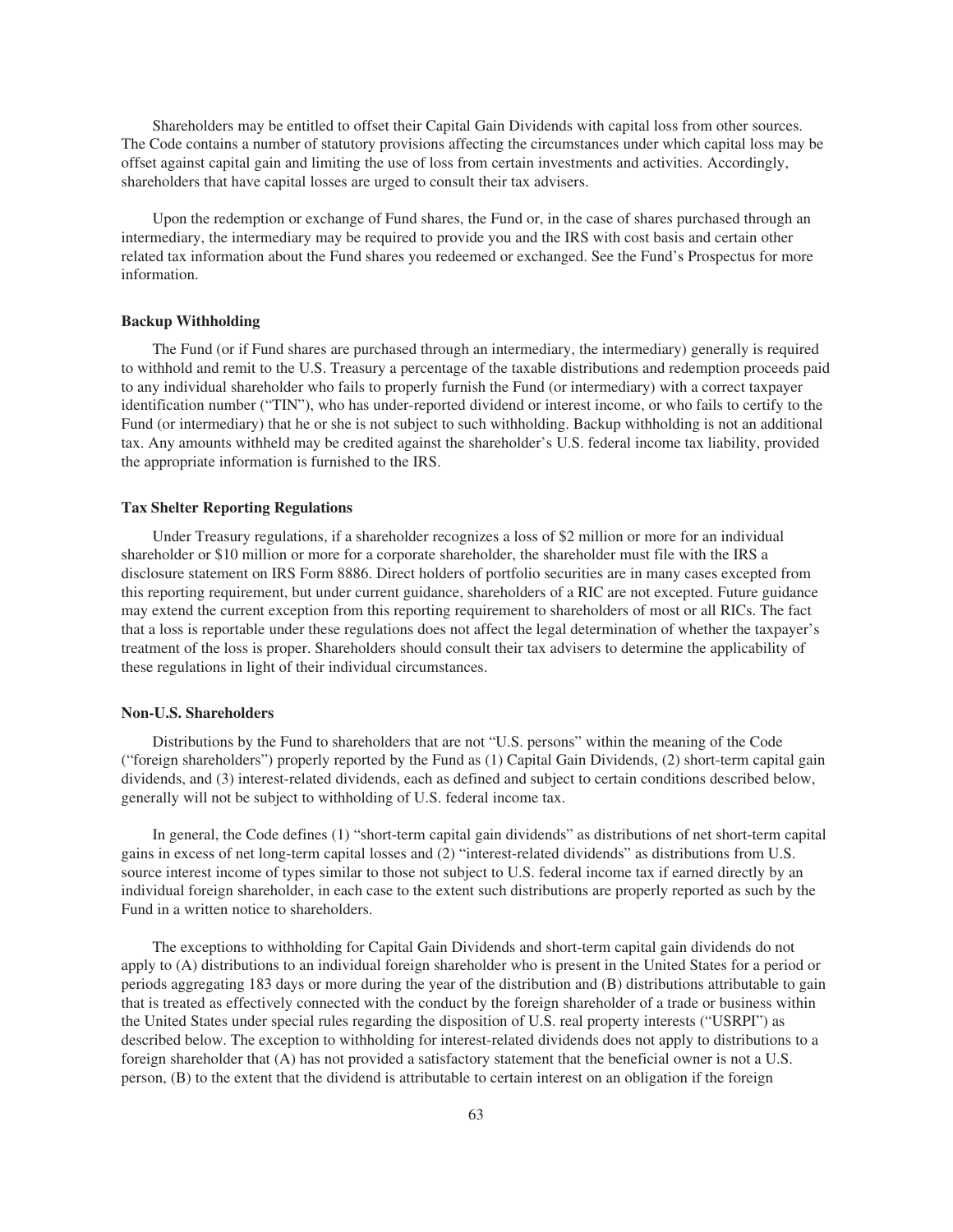shareholder is the issuer or is a 10% shareholder of the issuer, (C) that is within certain foreign countries that have inadequate information exchange with the United States, or (D) to the extent the dividend is attributable to interest paid by a person that is a related person of the foreign shareholder and the foreign shareholder is a controlled foreign corporation. The Fund is permitted to report such part of its dividends as interest-related or short-term capital gain dividends as are eligible, but is not required to do so. In the case of shares held through an intermediary, the intermediary may withhold even if the Fund reports all or a portion of a payment as an interestrelated or short-term capital gain dividend to shareholders. Foreign shareholders should contact their intermediaries regarding the application of these rules to their accounts.

Distributions by the Fund to foreign shareholders other than Capital Gain Dividends, short-term capital gain dividends, and interest-related dividends (e.g., dividends attributable to dividend and foreign-source interest income or to short-term capital gains or U.S. source interest income to which the exception from withholding described above does not apply) are generally subject to withholding of U.S. federal income tax at a rate of 30% (or lower applicable treaty rate).

A foreign shareholder is not, in general, subject to U.S. federal income tax on gains (and is not allowed a deduction for losses) realized on the sale of shares of the Fund unless (i) such gain is effectively connected with the conduct of a trade or business carried on by such holder within the United States, (ii) in the case of an individual holder, the holder is present in the United States for a period or periods aggregating 183 days or more during the year of the sale and certain other conditions are met, or (iii) the special rules relating to gain attributable to the sale or exchange of USRPIs apply to the foreign shareholder's sale of shares of the Fund (as described below).

Foreign shareholders with respect to whom income from the Fund is effectively connected with a trade or business conducted by the foreign shareholder within the United States will, in general, be subject to U.S. federal income tax on the income derived from the Fund at the graduated rates applicable to U.S. citizens, residents or domestic corporations, whether such income is received in cash or reinvested in shares of the Fund and, in the case of a foreign corporation, may also be subject to a branch profits tax.

If a foreign shareholder is eligible for the benefits of a tax treaty, any effectively connected income or gain will generally be subject to U.S. federal income tax on a net basis only if it is also attributable to a permanent establishment maintained by the shareholder in the United States. More generally, foreign shareholders who are residents in a country with an income tax treaty with the United States may obtain different tax results than those described herein and are urged to consult their tax advisers.

Special rules apply to distributions to certain foreign shareholders from a RIC that is a qualified investment entity ("QIE") because it is either a "U.S. real property holding corporation" ("USRPHC") or former USRPHC or would be a USRPHC absent certain exclusions from the definition of USRPIs. Very generally, a USRPHC is a domestic corporation that holds USRPIs — USRPIs are defined generally as any interest in U.S. real property or any equity interest in a USRPHC — the fair market value of which, during specified testing periods, equals or exceeds 50% of the sum of the fair market values of the corporation's USRPIs, interests in real property located outside the United States and other assets. The Fund generally do not expect that they will be USRPHCs or would be USRPHCs but for the operation of the special exceptions referred to above, and thus do not expect these special tax rules to apply.

In order to qualify for any exemption from withholding described above (to the extent applicable) or for lower withholding tax rates under applicable income tax treaties, or to establish an exemption from backup withholding, a foreign shareholder must comply with applicable certification requirements relating to its non-U.S. status (including, in general, furnishing an IRS Form W-8BEN, W-8BEN-E or substitute form). Foreign shareholders should contact their tax advisers in this regard.

A foreign shareholder may be subject to state and local tax and to the U.S. federal estate tax in addition to the U.S. federal tax on income referred to above.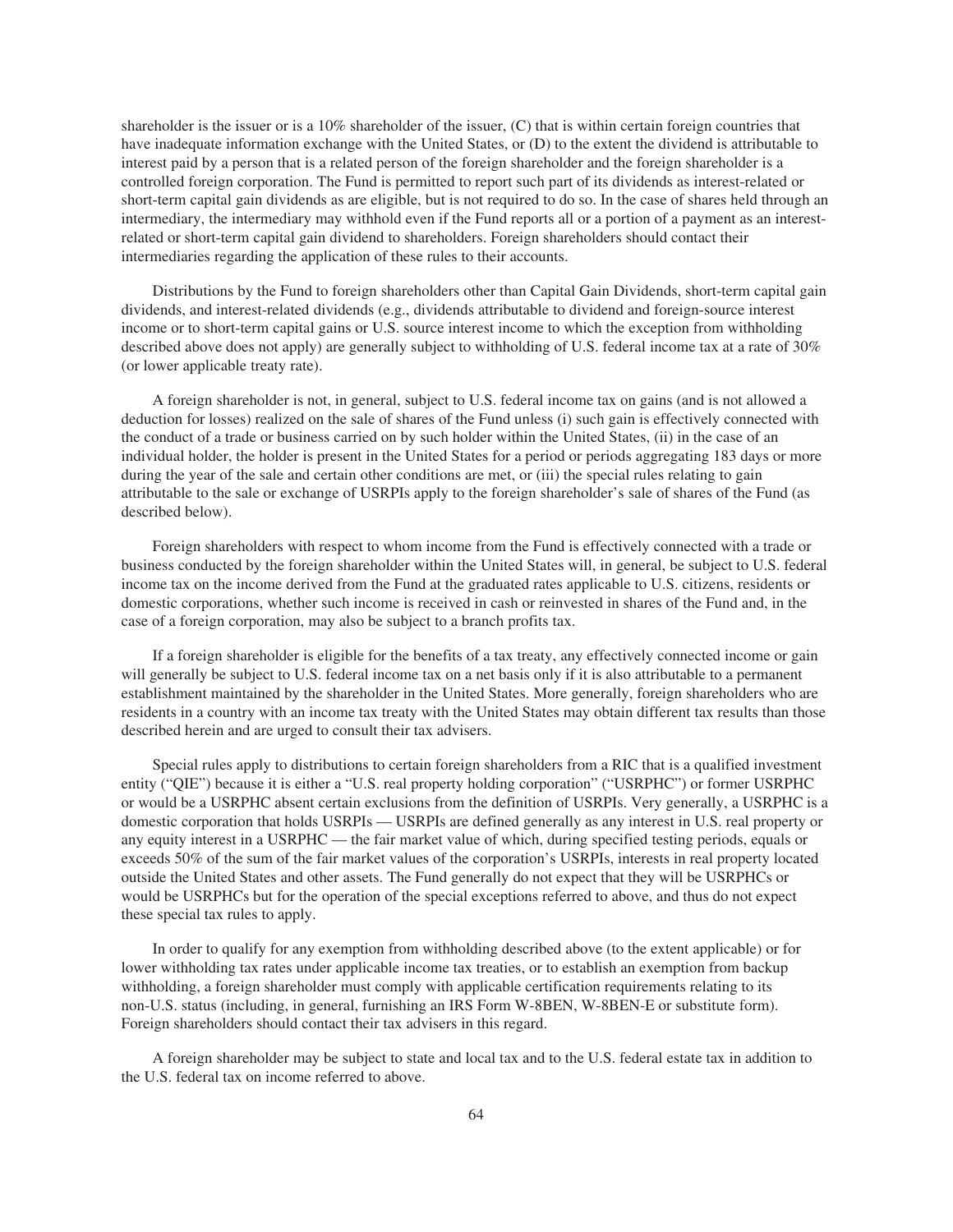#### **Tax-Exempt Shareholders**

Under current law, the Fund serves to "block" (that is, prevent the attribution to shareholders of) UBTI from being realized by tax-exempt shareholders. Notwithstanding this "blocking" effect, a tax-exempt shareholder could realize UBTI by virtue of its investment in the Fund if shares in that Fund constitute debt-financed property in the hands of the tax-exempt shareholder within the meaning of Code Section 514(b).

A tax-exempt shareholder may also recognize UBTI if the Fund recognizes excess inclusion income derived from direct or indirect investments in residual interests in REMICS or equity interests in TMPs if the amount of such income recognized by the Fund exceeds the Fund's investment company taxable income (after taking into account deductions for dividends paid by the Fund).

In addition, special tax consequences apply to charitable remainder trusts ("CRTs") that invest in RICs that invest directly or indirectly in residual interests in REMICs or equity interests in TMPs. Under legislation enacted in December 2006, a CRT (as defined in section 664 of the Code) that realizes any UBTI for a taxable year must pay an excise tax annually of an amount equal to such UBTI. Under IRS guidance issued in October 2006, a CRT will not recognize UBTI as a result of investing in the Fund to the extent it recognizes "excess inclusion income." Rather, if at any time during any taxable year a CRT (or one of certain other tax-exempt shareholders, such as the United States, a state or political subdivision, or an agency or instrumentality thereof, and certain energy cooperatives) is a record holder of the Fund and the Fund recognizes "excess inclusion income," then the Fund will be subject to a tax on that portion of its "excess inclusion income" for the taxable year that is allocable to such shareholders at the highest federal corporate income tax rate. The extent to which this IRS guidance remains applicable in light of the December 2006 legislation is unclear. To the extent permitted under the 1940 Act, the Fund may elect to specially allocate any such tax to the applicable CRT, or other shareholder, and thus reduce such shareholder's distributions for the year by the amount of the tax that relates to such shareholder's interest in the Fund.

CRTs and other tax-exempt investors are urged to consult their tax advisers concerning the consequences of investing in the Fund.

#### **Shareholder Reporting Obligations With Respect to Foreign Bank and Financial Accounts**

Shareholders that are U.S. persons and own, directly or indirectly, more than 50% of the Fund could be required to report annually their "financial interest" in the Fund's "foreign financial accounts," if any, on FinCEN Form 114, Report of Foreign Bank and Financial Accounts ("FBAR"). Shareholders should consult a tax adviser, and persons investing in the Fund through an intermediary should contact their intermediary, regarding the applicability to them of this reporting requirement.

#### **Other Reporting and Withholding Requirements**

Sections 1471-1474 of the Code and the U.S. Treasury and IRS guidance issued thereunder (collectively, "FATCA") generally require the Fund to obtain information sufficient to identify the status of each of its shareholders under FATCA or under an applicable intergovernmental agreement (an "IGA") between the United States and a foreign government. If a shareholder fails to provide the requested information or otherwise fails to comply with FATCA or an IGA, the Fund may be required to withhold under FATCA at a rate of 30% with respect to that shareholder on ordinary dividends it pays. If a payment by the Fund is subject to FATCA withholding, the Fund or its agent is required to withhold even if such payment would otherwise be exempt from withholding under the rules applicable to foreign shareholders described above (e.g., Capital Gain Dividends, short-term capital gain dividends and interest-related dividends). Proposed Treasury Regulations, which are currently effective, would eliminate the withholding tax on Capital Gain Dividends and gross proceeds of redemptions or exchanges that was scheduled to go into effect in 2019.

Each prospective investor is urged to consult its tax adviser regarding the applicability of FATCA and any other reporting requirements with respect to the prospective investor's own situation. Persons investing in the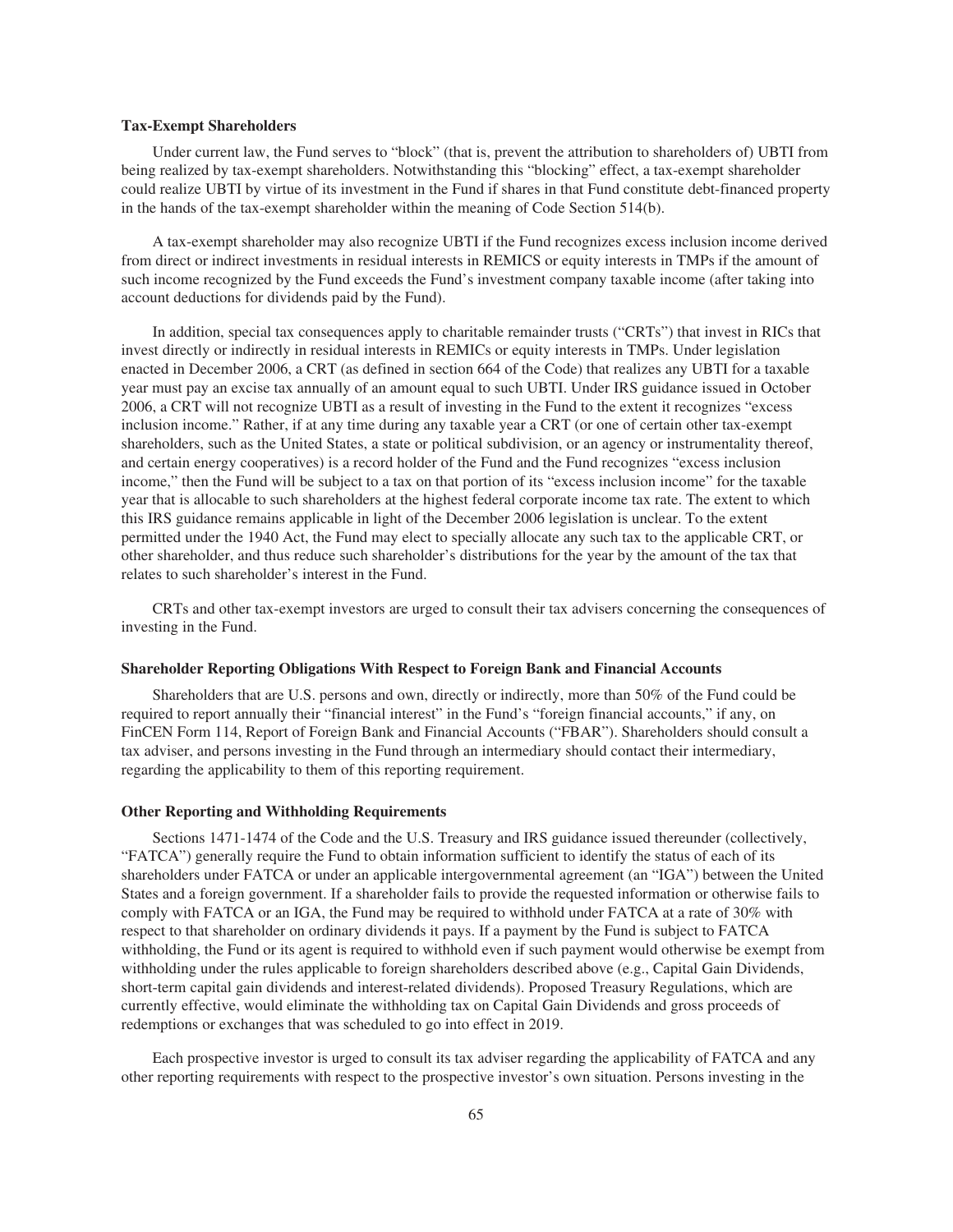Fund through an intermediary should contact their intermediary regarding the application of this reporting and withholding regime to their investments in the Fund.

#### **Shares Purchased Through Tax Qualified Plans**

Special tax rules apply to investments through defined contribution plans and other tax-qualified plans or tax-advantaged arrangements. Shareholders should consult their tax advisers to determine the suitability of shares of the Fund as an investment through such plans and arrangements and the precise effect of an investment on their particular tax situation.

#### **General Considerations**

The U.S. federal income tax discussion set forth above is for general information only. Prospective investors should consult their tax advisers regarding the specific U.S. federal tax consequences of purchasing, holding, and disposing of shares of the Fund, as well as the effects of state, local, foreign and other tax law and any proposed tax law changes.

#### **FINANCIAL STATEMENTS**

The audited financial statements and notes thereto of the Fund's Annual Report to Shareholders for the fiscal year ended June 30, 2021 are incorporated into this SAI by reference and have been audited by Cohen & Company, Ltd., an independent registered public accounting firm, whose report, along with the financial statements, appears in the Fund's 2021 Annual Report to Shareholders for the fiscal year ended June 30, 2021, as filed with the SEC on September 9, 2021 (file # 811-21866).

The audited financial statements incorporated by reference into the Fund's Prospectus and this SAI have been so incorporated in reliance upon the reports of Cohen & Company, Ltd., given on its authority as an expert in auditing and accounting. The Fund's Annual Report is available without charge by calling the Fund at (877) 665-1287 or on the SEC's website at http://www.sec.gov.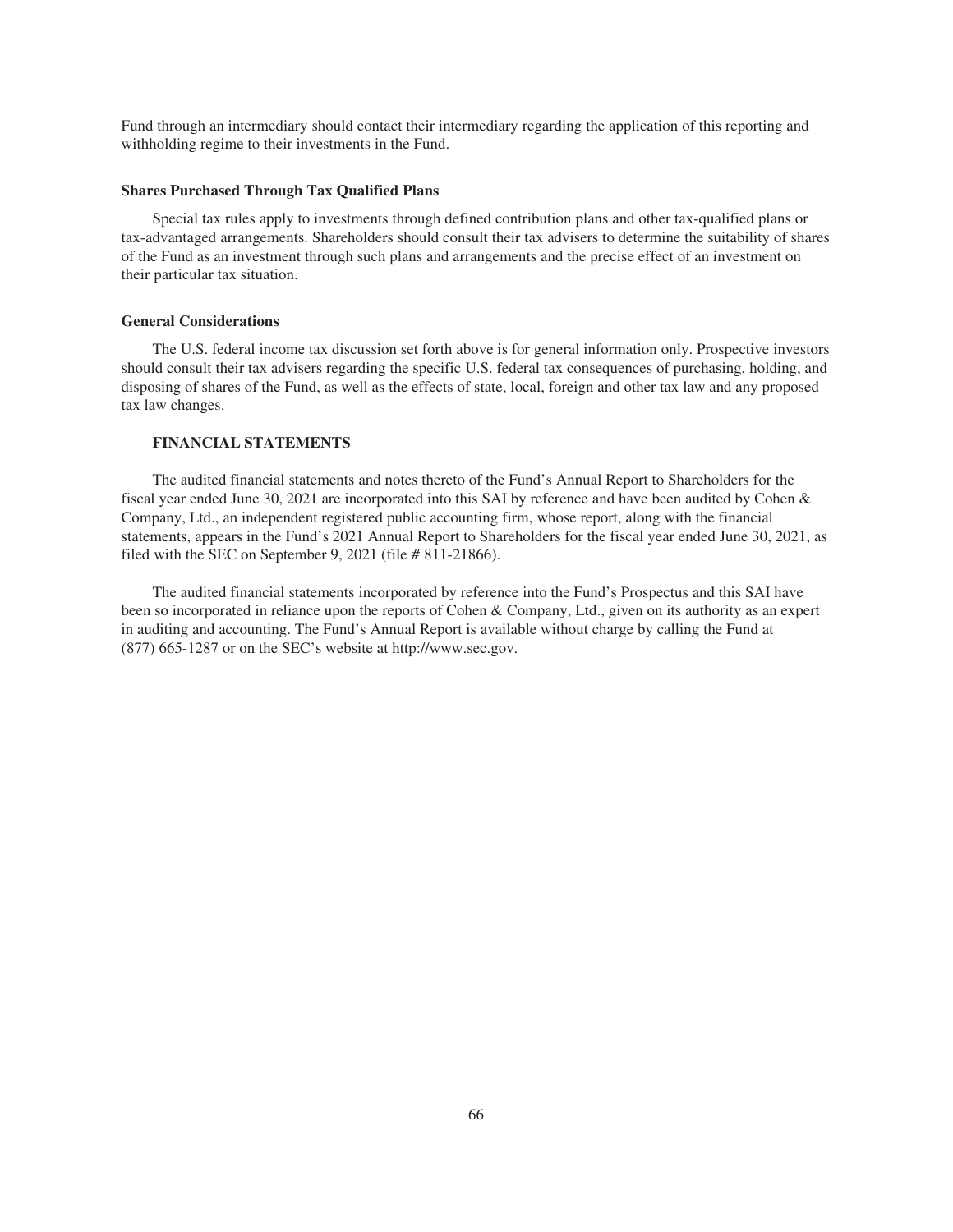## **APPENDIX A — RATINGS CATEGORIES**

*Ratings in General.* A rating of a rating service represents the service's opinion as to the credit quality of the security being rated. However, the ratings are general and are not absolute standards of quality or guarantees as to the creditworthiness of an issuer. Consequently, the Adviser believes that the quality of debt securities should be continuously reviewed and that individual analysts give different weightings to the various factors involved in credit analysis. A rating is not a recommendation to purchase, sell or hold a security because it does not take into account market value or suitability for a particular investor. When a security has received a rating from more than one service, each rating should be evaluated independently. Ratings are based on current information furnished by the issuer or obtained by the rating services from other sources that they consider reliable. Ratings may be changed, suspended or withdrawn as a result of changes in or unavailability of such information, or for other reasons. The following is a description of the characteristics of ratings used by Moody's Investors Service ("Moody's") and Standard & Poor's ("S&P").

#### **Moody's**

#### Global Long-term Rating Scale

Ratings assigned on Moody's global long-term rating scales are forward-looking opinions of the relative credit risks of financial obligations issued by non-financial corporates, financial institutions, structured finance vehicles, project finance vehicles, and public sector entities. Long-term ratings are assigned to issuers or obligations with an original maturity of one year or more and reflect both on the likelihood of a default on contractually promised payments and the expected financial loss suffered in the event of default.

#### **Aaa**

Obligations rated Aaa are judged to be of the highest quality, subject to the lowest level of credit risk.

#### **Aa**

Obligations rated Aa are judged to be of high quality and are subject to very low credit risk.

## **A**

Obligations rated A are judged to be upper-medium grade and are subject to low credit risk.

## **Baa**

Obligations rated Baa are judged to be medium-grade and subject to moderate credit risk and as such may possess certain speculative characteristics.

## **Ba**

Obligations rated Ba are judged to be speculative and are subject to substantial credit risk.

# **B**

Obligations rated B are considered speculative and are subject to high credit risk.

## **Caa**

Obligations rated Caa are judged to be speculative of poor standing and are subject to very high credit risk.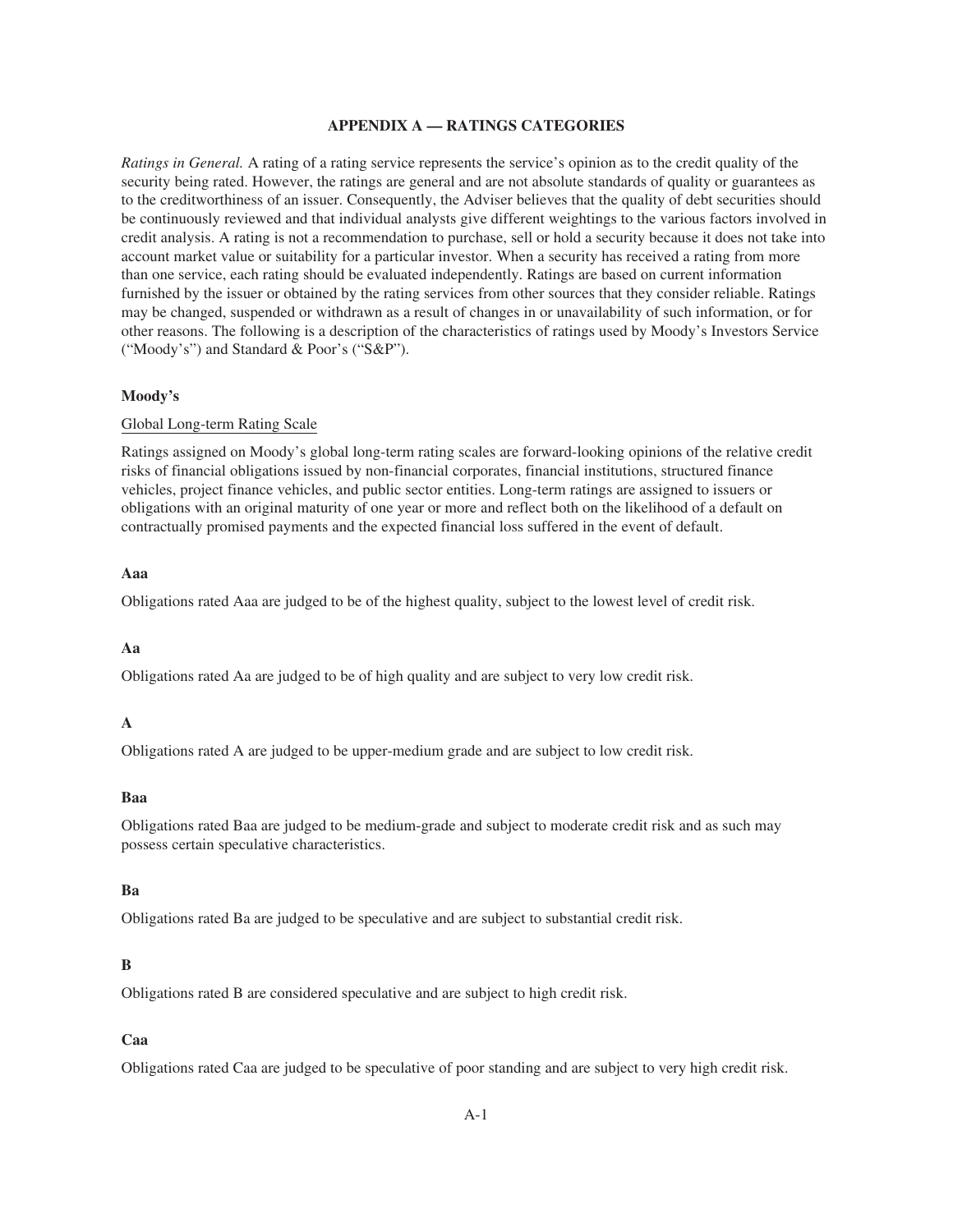# **Ca**

Obligations rated Ca are highly speculative and are likely in, or very near, default, with some prospect of recovery of principal and interest.

# **C**

Obligations rated C are the lowest rated and are typically in default, with little prospect for recovery of principal or interest.

Note: Moody's appends numerical modifiers 1, 2, and 3 to each generic rating classification from Aa through Caa. The modifier 1 indicates that the obligation ranks in the higher end of its generic rating category; the modifier 2 indicates a mid-range ranking; and the modifier 3 indicates a ranking in the lower end of that generic rating category. Additionally, a "(hyb)" indicator is appended to all ratings of hybrid securities issued by banks, insurers, finance companies, and securities firms.\*

\* By their terms, hybrid securities allow for the omission of scheduled dividends, interest, or principal payments, which can potentially result in impairment if such an omission occurs. Hybrid securities may also be subject to contractually allowable write-downs of principal that could result in impairment. Together with the hybrid indicator, the long-term obligation rating assigned to a hybrid security is an expression of the relative credit risk associated with that security.

## Global Short-Term Rating Scale

Ratings assigned on Moody's global short-term rating scales are forward-looking opinions of the relative credit risks of financial obligations issued by non-financial corporates, financial institutions, structured finance vehicles, project finance vehicles, and public sector entities. Short-term ratings are assigned to obligations with an original maturity of thirteen months or less and reflect the likelihood of a default on contractually promised payments.

Moody's employs the following designations to indicate the relative repayment ability of rated issuers:

## **P-1**

Issuers (or supporting institutions) rated Prime-1 have a superior ability to repay short-term debt obligations.

# **P-2**

Issuers (or supporting institutions) rated Prime-2 have a strong ability to repay short-term debt obligations.

# **P-3**

Issuers (or supporting institutions) rated Prime-3 have an acceptable ability to repay short-term obligations.

## **NP**

Issuers (or supporting institutions) rated Not Prime do not fall within any of the Prime rating categories.

## **S&P**

## Long-Term Issue Credit Ratings

Issue credit ratings are based, in varying degrees, on S&P's analysis of the following considerations: (i) likelihood of payment – capacity and willingness of the obligor to meet its financial commitment on an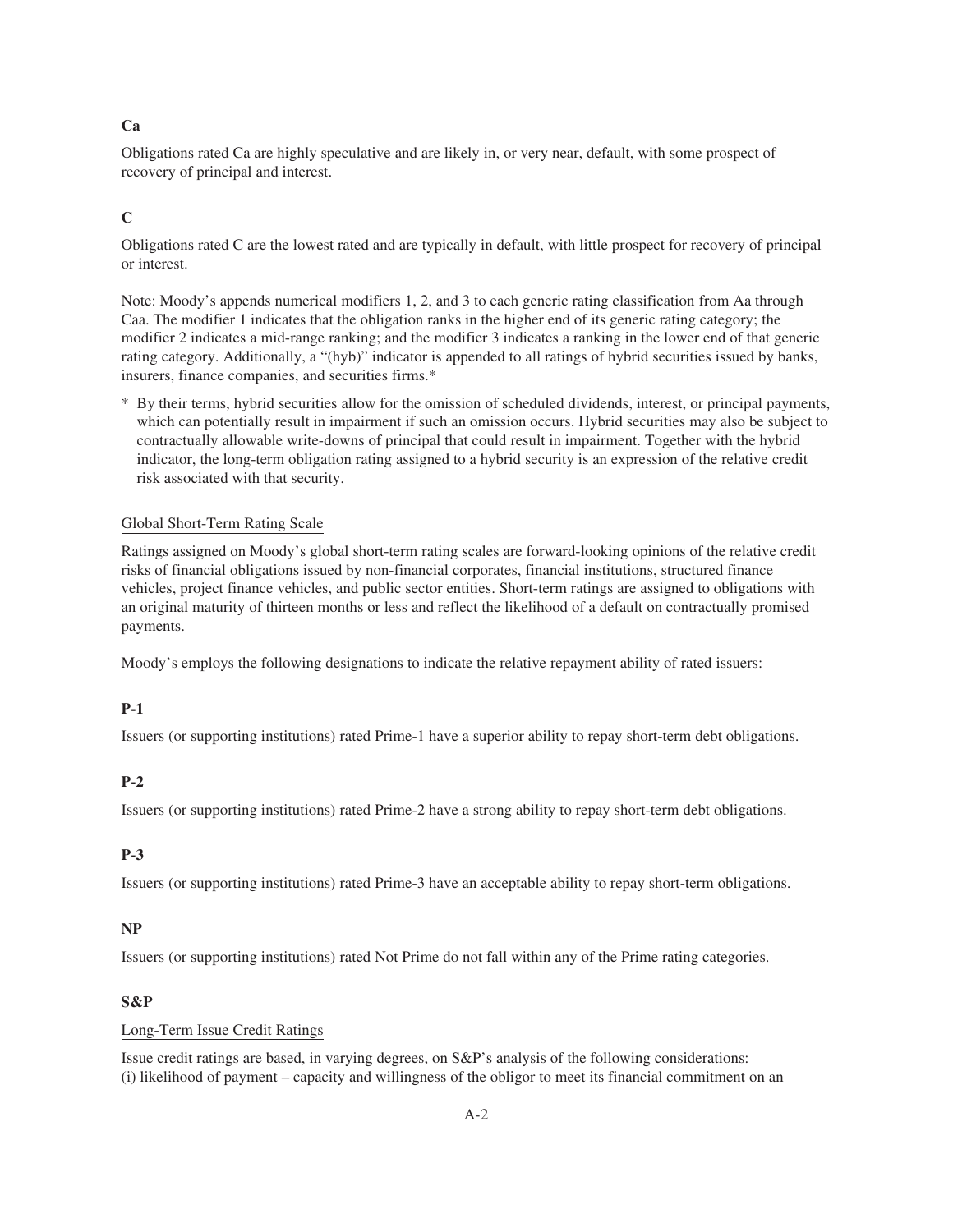obligation in accordance with the terms of the obligation; (ii) nature of and provisions of the obligation, and the promise we impute; and (iii) protection afforded by, and relative position of, the obligation in the event of bankruptcy, reorganization, or other arrangement under the laws of bankruptcy and other laws affecting creditors' rights.

Issue ratings are an assessment of default risk, but may incorporate an assessment of relative seniority or ultimate recovery in the event of default. Junior obligations are typically rated lower than senior obligations, to reflect the lower priority in bankruptcy, as noted above. (Such differentiation may apply when an entity has both senior and subordinated obligations, secured and unsecured obligations, or operating company and holding company obligations.)

## **AAA**

An obligation rated 'AAA' has the highest rating assigned by S&P. The obligor's capacity to meet its financial commitment on the obligation is extremely strong.

## **AA**

An obligation rated 'AA' differs from the highest-rated obligations only to a small degree. The obligor's capacity to meet its financial commitment on the obligation is very strong.

## **A**

An obligation rated 'A' is somewhat more susceptible to the adverse effects of changes in circumstances and economic conditions than obligations in higher-rated categories. However, the obligor's capacity to meet its financial commitment on the obligation is still strong.

#### **BBB**

An obligation rated 'BBB' exhibits adequate protection parameters. However, adverse economic conditions or changing circumstances are more likely to lead to a weakened capacity of the obligor to meet its financial commitment on the obligation.

## **BB, B, CCC, CC, and C**

Obligations rated 'BB', 'B', 'CCC', 'CC', and 'C' are regarded as having significant speculative characteristics. 'BB' indicates the least degree of speculation and 'C' the highest. While such obligations will likely have some quality and protective characteristics, these may be outweighed by large uncertainties or major exposures to adverse conditions.

### **BB**

An obligation rated 'BB' is less vulnerable to nonpayment than other speculative issues. However, it faces major ongoing uncertainties or exposure to adverse business, financial, or economic conditions which could lead to the obligor's inadequate capacity to meet its financial commitment on the obligation.

## **B**

An obligation rated 'B' is more vulnerable to nonpayment than obligations rated 'BB', but the obligor currently has the capacity to meet its financial commitment on the obligation. Adverse business, financial, or economic conditions will likely impair the obligor's capacity or willingness to meet its financial commitment on the obligation.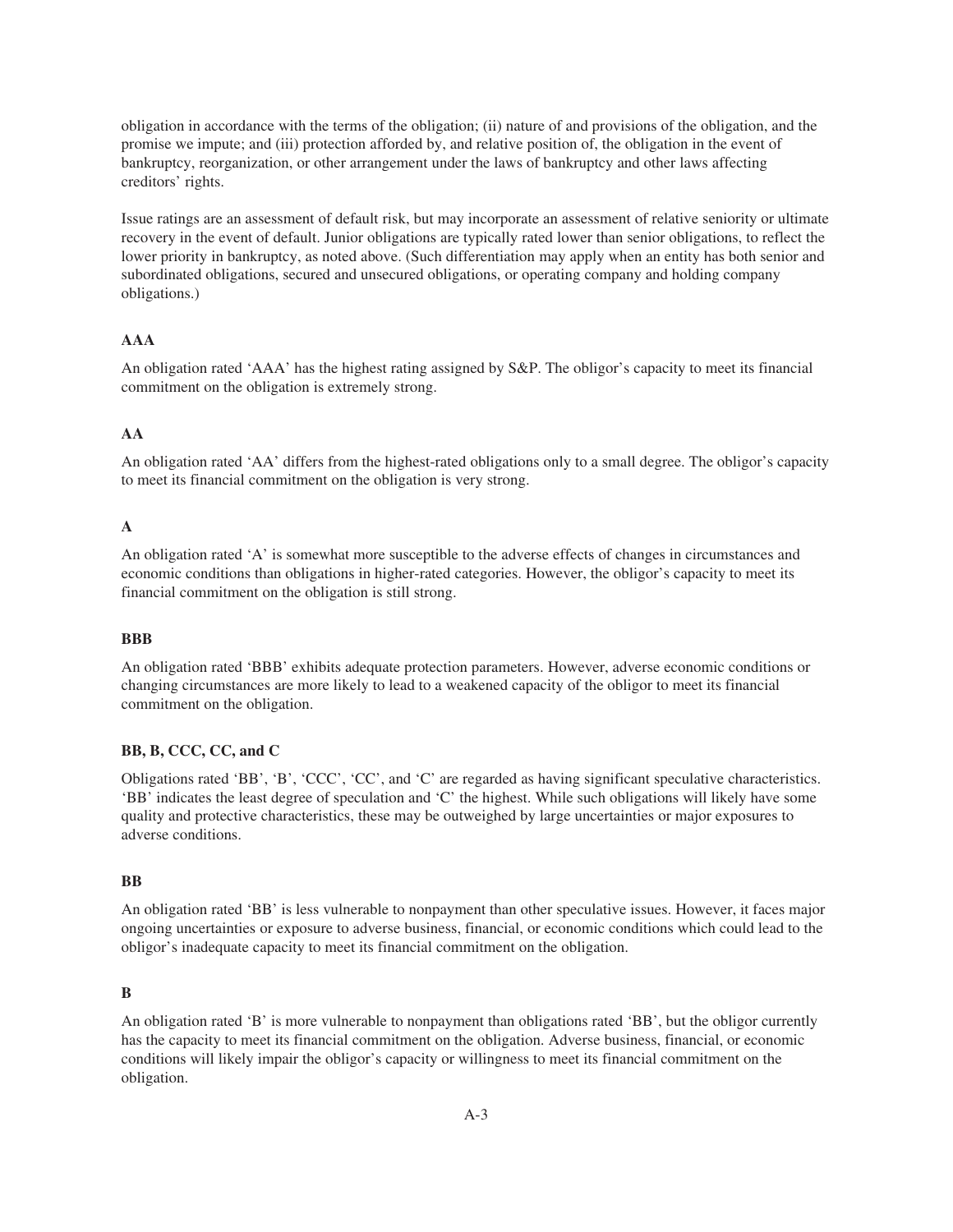## **CCC**

An obligation rated 'CCC' is currently vulnerable to nonpayment, and is dependent upon favorable business, financial, and economic conditions for the obligor to meet its financial commitment on the obligation. In the event of adverse business, financial, or economic conditions, the obligor is not likely to have the capacity to meet its financial commitment on the obligation.

## **CC**

An obligation rated 'CC' is currently highly vulnerable to nonpayment. The 'CC' rating is used when a default has not yet occurred, but S&P expects default to be a virtual certainty, regardless of the anticipated time to default.

# **C**

An obligation rated 'C' is currently highly vulnerable to nonpayment, and the obligation is expected to have lower relative seniority or lower ultimate recovery compared to obligations that are rated higher.

## **D**

An obligation rated 'D' is in default or in breach of an imputed promise. For non-hybrid capital instruments, the 'D' rating category is used when payments on an obligation are not made on the date due, unless S&P believes that such payments will be made within five business days in the absence of a stated grace period or within the earlier of the stated grace period or 30 calendar days. The 'D' rating also will be used upon the filing of a bankruptcy petition or the taking of similar action and where default on an obligation is a virtual certainty, for example due to automatic stay provisions. An obligation's rating is lowered to 'D' if it is subject to a distressed exchange offer.

#### **Plus (+) or minus (-)**

The ratings from 'AA' to 'CCC' may be modified by the addition of a plus (+) or minus (-) sign to show relative standing within the major rating categories.

## **NR**

This indicates that no rating has been requested, or that there is insufficient information on which to base a rating, or that S&P does not rate a particular obligation as a matter of policy.

#### Short-Term Issue Credit Ratings

## **A-1**

A short-term obligation rated 'A-1' is rated in the highest category by S&P. The obligor's capacity to meet its financial commitment on the obligation is strong. Within this category, certain obligations are designated with a plus sign (+). This indicates that the obligor's capacity to meet its financial commitment on these obligations is extremely strong.

## **A-2**

A short-term obligation rated 'A-2' is somewhat more susceptible to the adverse effects of changes in circumstances and economic conditions than obligations in higher rating categories. However, the obligor's capacity to meet its financial commitment on the obligation is satisfactory.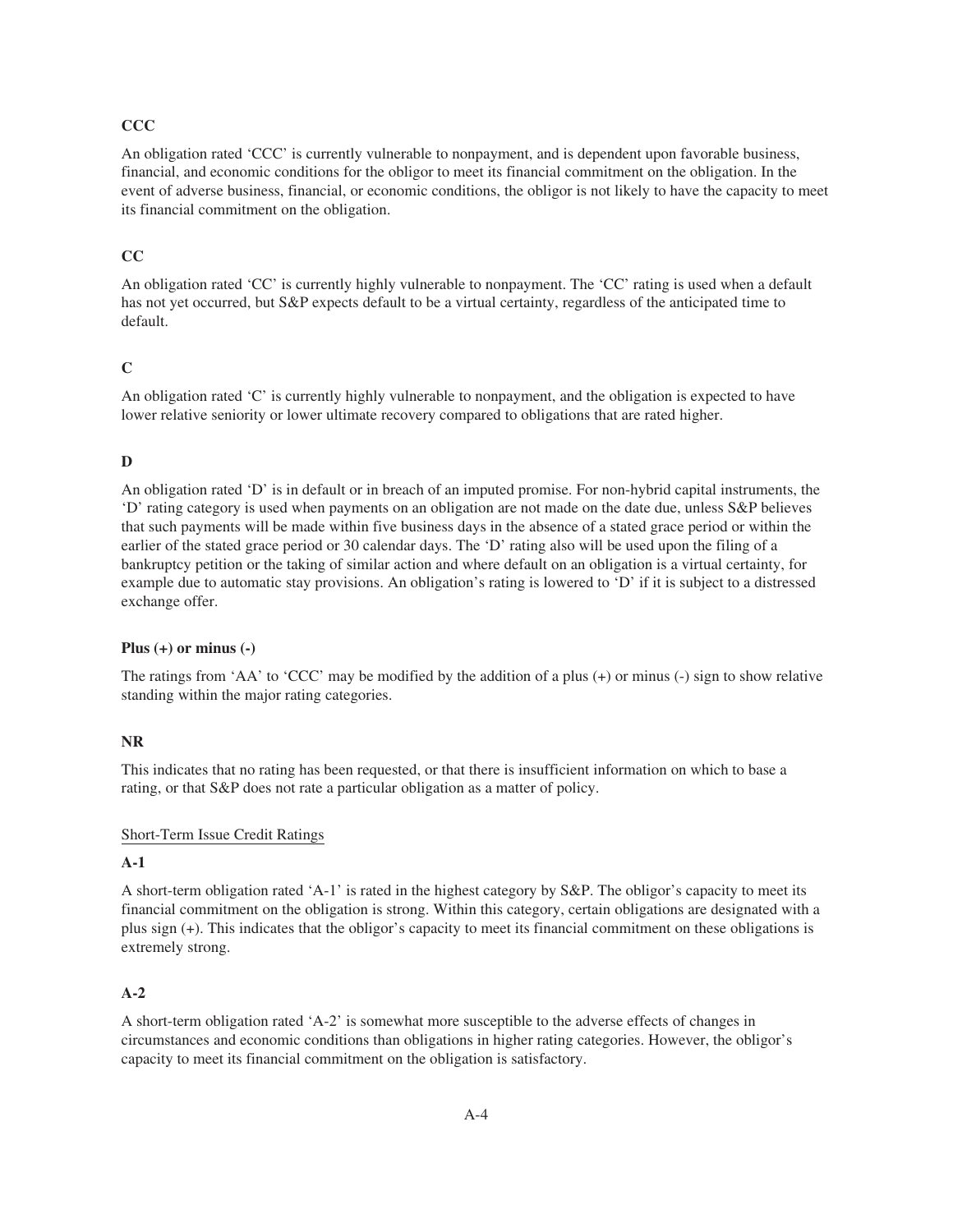## **A-3**

A short-term obligation rated 'A-3' exhibits adequate protection parameters. However, adverse economic conditions or changing circumstances are more likely to lead to a weakened capacity of the obligor to meet its financial commitment on the obligation.

## **B**

A short-term obligation rated 'B' is regarded as vulnerable and has significant speculative characteristics. The obligor currently has the capacity to meet its financial commitments; however, it faces major ongoing uncertainties which could lead to the obligor's inadequate capacity to meet is financial commitments.

# **C**

A short-term obligation rated 'C' is currently vulnerable to nonpayment and is dependent upon favorable business, financial, and economic conditions for the obligor to meet its financial commitments.

# **D**

A short-term obligation rated 'D' is in default or in breach of an imputed promise. For non-hybrid capital instruments, the 'D' rating category is used when payments on an obligation are not made on the date due, unless S&P believes that such payments will be made within any stated grace period. However, any stated grace period longer than five business days will be treated as five business days. The 'D' rating also will be used upon the filing of a bankruptcy petition or the taking of a similar action and where default on an obligation is a virtual certainty, for example due to automatic stay provisions. An obligation's rating is lowered to 'D' if it subject to a distressed exchange offer.

# **SPUR (S&P Underlying Rating)**

A SPUR rating is an opinion about the stand-alone capacity of an obligor to pay debt service on a creditenhanced debt issue, without giving effect to the enhancement that applies to it. These ratings are published only at the request of the debt issuer/obligor with the designation SPUR to distinguish them from the credit-enhanced rating that applies to the debt issue. S&P maintains surveillance of an issue with a published SPUR.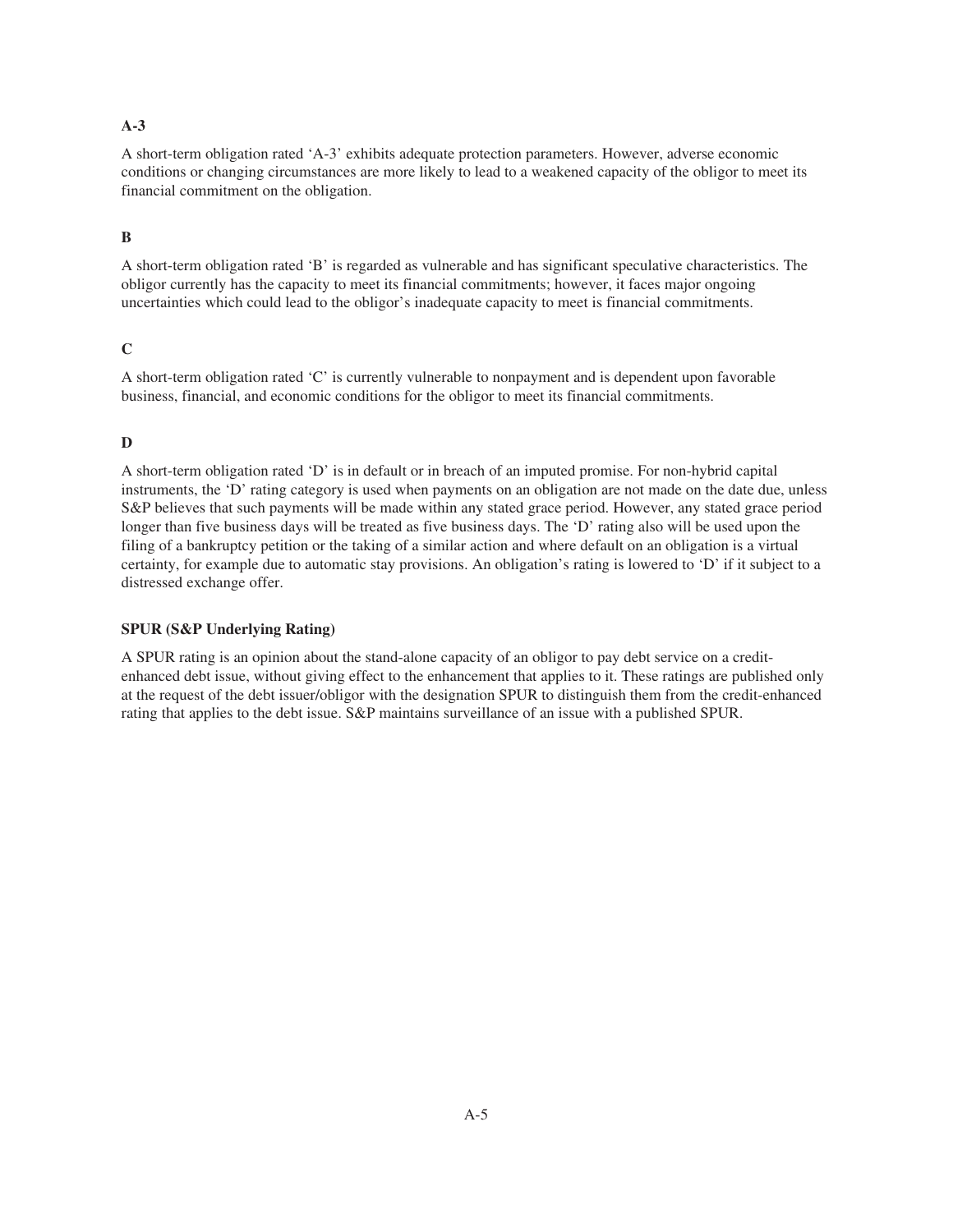# **APPENDIX B POLICY REGARDING PROXY VOTING Purpose and Scope**

The purpose of these voting policies and procedures (the "Policy") is to set forth the principles and procedures by which Highland Capital Management Fund Advisors, L.P. (the "Company") votes or gives consents with respect to the securities owned by Clients for which the Company exercises voting authority and discretion.1 For avoidance of doubt, this includes any proxy and any shareholder vote or consent, including a vote or consent for a private company or other issuer that does not involve a proxy. These policies and procedures have been designed to help ensure that votes are cast in the best interests of Clients in accordance with the Company's fiduciary duties and Rule 206(4)-6 under the Investment Advisers Act of 1940 (the "Advisers Act").

This Policy applies to securities held in all Client accounts (including Retail Funds and other pooled investment vehicles) as to which the Company has explicit or implicit voting authority. Implicit voting authority exists where the Company's voting authority is implied by a general delegation of investment authority without reservation of proxy voting authority to the Client.

If the Company has delegated voting authority to an investment sub-adviser with respect to any Retail Fund, such sub-adviser will be responsible for voting all proxies for such Retail Funds in accordance with the sub-adviser's proxy voting policies. The Compliance Department, to provide oversight over the proxy voting by sub-advisers and to ensure that votes are executed in the best interests of the Retail Funds, shall (i) review the proxy voting policies and procedures of each Retail Fund sub-adviser to confirm that they comply with Rule 206(4)-6, both upon engagement of the sub-adviser and upon any material change to the sub-adviser's proxy voting policies and procedures, and (ii) require each such sub-adviser to provide quarterly certifications that all proxies were voted pursuant to the sub-adviser's policies and procedures or to describe any inconsistent votes.

#### **General Principles**

The Company and its affiliates engage in a broad range of activities, including investment activities for their own accounts and for the accounts of various Clients and providing investment advisory and other services to Clients. In the ordinary course of conducting the Company's activities, the interests of a Client may conflict with the interests of the Company, other Clients and/or the Company's affiliates and their clients. Any conflicts of interest relating to the voting of proxies, regardless of whether actual or perceived, will be addressed in accordance with these policies and procedures. The guiding principle by which the Company votes all proxies is to vote in the best interests of each Client by maximizing the economic value of the relevant Client's holdings, taking into account the relevant Client's investment horizon, the contractual obligations under the relevant advisory agreements or comparable documents and all other relevant facts and circumstances at the time of the vote. The Company does not permit voting decisions to be influenced in any manner that is contrary to, or dilutive of, this guiding principle.

#### **Voting Procedures**

## *Third-Party Proxy Advisors*

The Company may engage a third-party proxy advisor ("Proxy Advisor") to provide proxy voting recommendations with respect to Client proxies. Proxy Advisor voting recommendation guidelines are generally designed to increase investors' potential financial gain. When considering whether to retain or continue retaining any particular Proxy Advisor, the Compliance Department will ascertain, among other things, whether the Proxy Advisor has the capacity and competency to adequately analyze proxy issues. In this regard, the Compliance Department will consider, among other things: the adequacy and quality of the Proxy Advisor's staffing and

<sup>1</sup> In any case where a Client has instructed the Company to vote in a particular manner on the Client's behalf, those instructions will govern in lieu of parameters set forth in the Policy.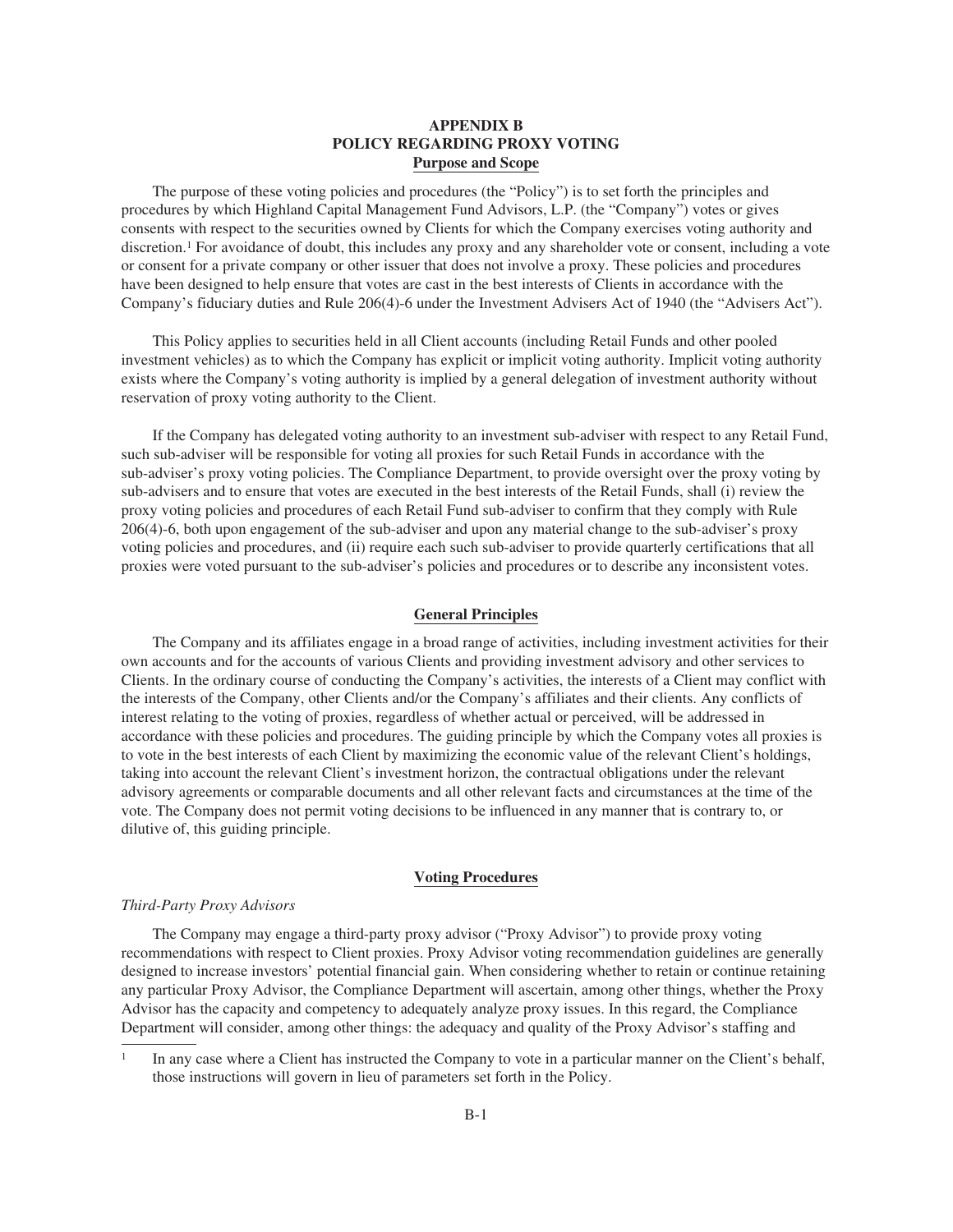personnel; the robustness of its policies and procedures regarding its ability to (a) engage with issuers and ensure that its proxy voting recommendations are based on current and accurate information and (b) identify and address any conflicts of interest and any other considerations that the Compliance Department determines would be appropriate in considering the nature and quality of the services provided by the Proxy Advisor. To identify and address any conflicts that may arise on the part of the Proxy Advisor, the Compliance Department will ensure that the Proxy Advisor notifies the Compliance Department of any relevant business changes or changes to its policies and procedures regarding conflicts.

### *Third-Party Proxy Voting Services*

The Company may utilize a third-party proxy voting service ("Proxy Voting Service") to monitor holdings in Client accounts for purposes of determining whether there are upcoming shareholder meetings or similar corporate actions and to execute Client proxies on behalf of the Company pursuant to the Company's instructions, which shall be given in a manner consistent with this Policy. The Compliance Department will oversee each Proxy Voting Service to ensure that proxies have been voted in a manner consistent with the Company's instructions.

#### *Monitoring*

Subject to the procedures regarding Nonstandard Proxy Notices described below, the Compliance Department of the Company shall have responsibility for monitoring Client accounts for proxy notices. Except as detailed below, if proxy notices are received by other employees of the Company, such employees must promptly forward all proxy or other voting materials to the Compliance Department.

#### *Portfolio Manager Review and Instruction*

From time to time, the settlement group of the Company may receive nonstandard proxy notices, regarding matters including, but not limited to, proposals regarding corporate actions or amendments ("Nonstandard Proxy Notices") with respect to securities held by Clients. Upon receipt of a Nonstandard Proxy Notice, a member of the settlement group (the "Settlement Designee") shall send an email notification containing all relevant information to the Portfolio Manager(s) with responsibility for the security and *[ .com]*. Generally, the relevant Portfolio Manager(s) shall deliver voting instructions for Nonstandard Proxy Notices by replying to the email notice sent to the Portfolio Manager(s) and *[ .com]* by the Settlement Designee or by sending voting instructions to *[ .com] and copying [ .com]*. Any conflicts for Nonstandard Proxy Notices should also be disclosed to the Compliance Department. In the event a Portfolio Manager orally conveys voting instructions to the Settlement Designee or any other member of the Company's settlement group, that Settlement Designee or member of the Company's settlement group shall respond to the original notice email sent to *[ .com]* detailing the Portfolio Manager(s) voting instructions.

With regard to standard proxy notices, on a weekly basis, the Compliance Department will send a notice of upcoming proxy votes related to securities held by Clients and the corresponding voting recommendations of the Proxy Advisor to the relevant Portfolio Manager(s). Upon receipt of a proxy notice from the Compliance Department, the Portfolio Manager(s) will review and evaluate the upcoming votes and recommendations. The Portfolio Managers may rely on any information and/or research available to him or her and may, in his or her discretion, meet with members of an issuer's management to discuss matters of importance to the relevant Clients and their economic interests. Should the Portfolio Manager determine that deviating from the Proxy Advisor's recommendation is in a Client's best interest, the Portfolio Manager shall communicate his or her voting instructions to the Compliance Department.

In the event that more than one Portfolio Manager is responsible for making a particular voting decision and such Portfolio Managers are unable to arrive at an agreement as to how to vote with respect to a particular proposal, they should consult with the applicable Chief Compliance Officer (the "CCO") for guidance.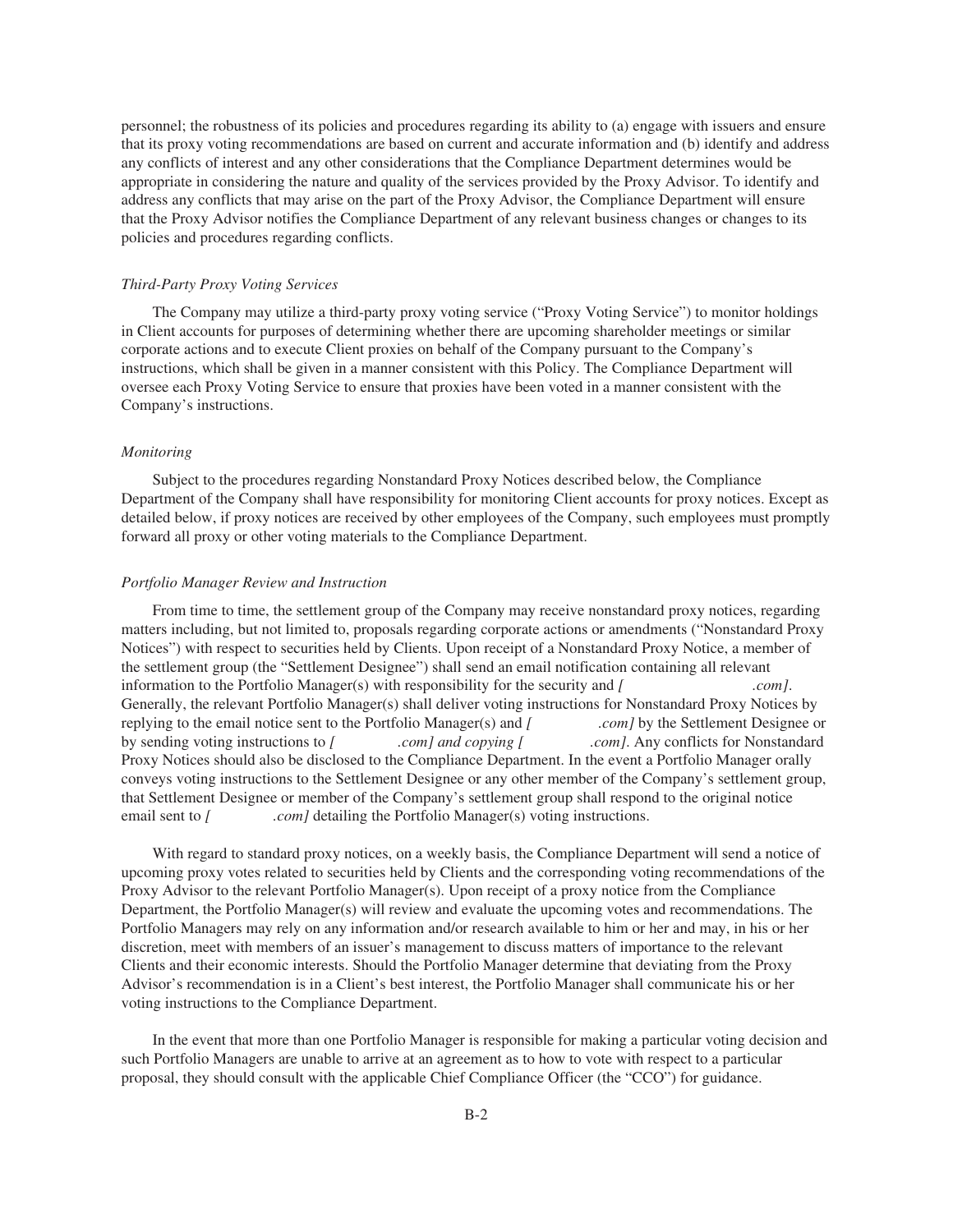#### *Voting*

Upon receipt of the relevant Portfolio Managers' voting instructions, if any, the Compliance Department will communicate the instructions to the Proxy Voting Service to execute the proxy votes.

#### *Supplemental Information of Issuers*

In the event that the Company becomes aware that an issuer has filed with the Securities and Exchange Commission (the "SEC") supplemental information in response to a Proxy Advisor's voting recommendation, sufficiently in advance of the submission deadline which would reasonably be expected to affect the Company's voting determination, the Compliance Department will review such supplemental information and provide the supplemental information to the relevant Portfolio Manager(s). The Portfolio Manager shall communicate to the Compliance Department whether or not the previously provided voting instructions should be changed, and the Compliance Department document the extent to which the supplemental information was considered and/or impacted the voting.

## *Non-Votes*

It is the general policy of the Company to vote or give consent on all matters presented to security holders in any vote, and these policies and procedures have been designated with that in mind. However, the Company reserves the right to abstain on any particular vote if, in the judgment of the CCO, or the relevant Portfolio Manager, the effect on the relevant Client's economic interests or the value of the portfolio holding is insignificant in relation to the Client's portfolio, if the costs associated with voting in any particular instance outweigh the benefits to the relevant Clients or if the circumstances make such an abstention or withholding otherwise advisable and in the best interests of the relevant Clients not to vote. Such determination may apply in respect of all Client holdings of the securities or only certain specified Clients, as the Company deems appropriate under the circumstances. As examples, a Portfolio Manager may determine: (a) not to recall securities on loan if, in his or her judgment, the matters being voted upon are not material events affecting the securities and the negative consequences to Clients of disrupting the securities lending program would outweigh the benefits of voting in the particular instance or (b) not to vote proxies relating to certain foreign securities if, in his or her judgment, the expense and administrative inconvenience outweighs the benefits to Clients of voting the securities.

#### *Conflicts of Interest*

The Company's Compliance Department is responsible for monitoring voting decisions for any conflicts of interest, regardless of whether they are actual or perceived. All voting decisions contrary to the recommendation of a Proxy Advisor require a mandatory conflicts of interest review by the Compliance Department, which will include a consideration of whether the Company or any Portfolio Manager or other person recommending or providing input on how to vote has an interest in the vote that may present a conflict of interest.

In addition, all Company investment professionals are expected to perform their tasks relating to the voting of proxies in accordance with the principles set forth above, according the first priority to the best interest of the relevant Clients. If at any time a Portfolio Manager or any other investment professional becomes aware of a potential or actual conflict of interest regarding any particular voting decision, he or she must contact the Compliance Department promptly and, if in connection with a proxy that has yet to be voted, prior to such vote. If any investment professional is pressured or lobbied, whether from inside or outside the Company, with respect to any particular voting decision, he or she should contact the Compliance Department promptly. The CCO will use his or her best judgment to address any such conflict of interest and ensure that it is resolved in accordance with his or her independent assessment of the best interests of the relevant Clients.

In the event of a conflict, the Company may choose to address such conflict by: (i) voting in accordance with the Proxy Advisor's recommendation; (ii) the CCO determining how to vote the proxy (if the CCO approves deviation from the Proxy Advisor's recommendation, then the CCO shall document the rationale for the vote);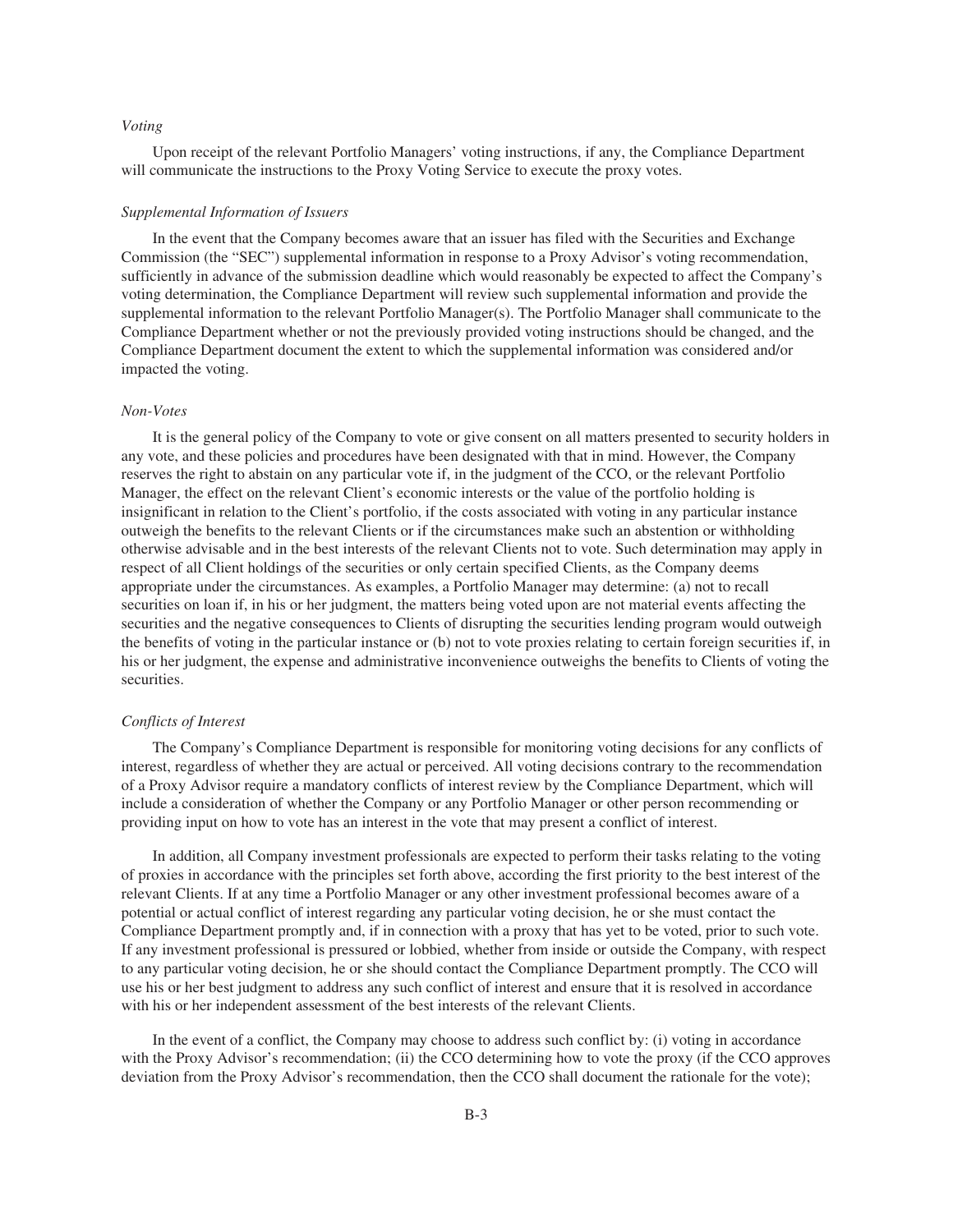(iii) "echo voting" or "mirror voting" the proxy in the same proportion as the votes of other proxy holders that are not Clients; or (iv) with respect to Clients other than Retail Funds, notifying the affected Client of the material conflict of interest and seeking a waiver of the conflict or obtaining such Client's voting instructions. Where the Compliance Department deems appropriate, third parties may be used to help resolve conflicts. In this regard, the CCO or his or her delegate shall have the power to retain fiduciaries, consultants or professionals to assist with voting decisions and/or to delegate voting or consent powers to such fiduciaries, consultants or professionals.

Where a conflict of interest arises with respect to a voting decision for a Retail Fund, the Company shall disclose the conflict and the rationale for the vote taken to the Retail Fund's Board of Directors/Trustees at the next regularly scheduled quarterly meeting. The Compliance Department will maintain a log documenting the basis for the decision and will furnish the log to the Board of Trustees.

#### *Material Conflicts of Interest*

The following relationships or circumstances are examples of situations that may give rise to a material conflict of interest for purposes of this Policy. This list is not exclusive or determinative; any potential conflict (including payments of the types described below but less than the specified threshold) should be identified to the Company's Compliance Department:

- (i) The issuer is a Client of the Company, or of an affiliate, accounting for more than 5% of the Company's or affiliate's annual revenues.
- (ii) The issuer is an entity that reasonably could be expected to pay the Company or its affiliates more than \$1 million through the end of the Company's next two full fiscal years.
- (iii) The issuer is an entity in which a "Covered Person" (as defined in the Company's Policies and Procedures Designed to Detect and Prevent Insider Trading and to Comply with Rule 17j-1 of the Investment Company Act of 1940, as amended (the "Code of Ethics")) has a beneficial interest contrary to the position held by the Company on behalf of Clients.
- (iv) The issuer is an entity in which an officer or partner of the Company or a relative of any such person is or was an officer, director or employee, or such person or relative otherwise has received more than \$150,000 in fees, compensation and other payment from the issuer during the Company's last three fiscal years; provided, however, that the Compliance Department may deem such a relationship not to be a material conflict of interest if the Company representative serves as an officer or director of the issuer at the direction of the Company for purposes of seeking control over the issuer.
- (v) The matter under consideration could reasonably be expected to result in a material financial benefit to the Company or its affiliates through the end of the Company's next two full fiscal years (for example, a vote to increase an investment advisory fee for a Retail Fund advised by the Company or an affiliate).
- (vi) Another Client or prospective Client of the Company, directly or indirectly, conditions future engagement of the Company on voting proxies in respect of any Client's securities on a particular matter in a particular way.
- (vii) The Company holds various classes and types of equity and debt securities of the same issuer contemporaneously in different Client portfolios.
- (viii) Any other circumstance where the Company's duty to serve its Clients' interests, typically referred to as its "duty of loyalty," could be compromised.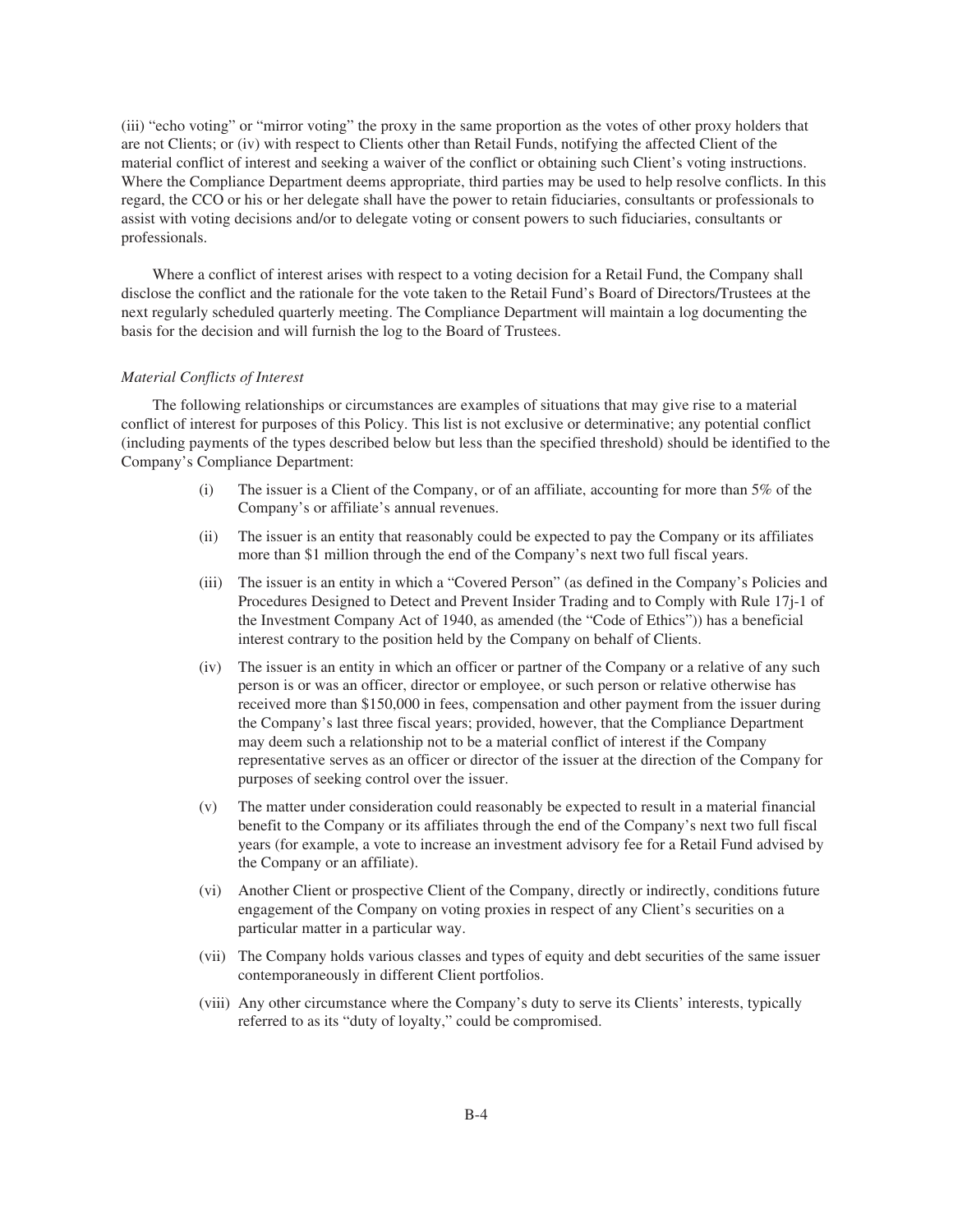Notwithstanding the foregoing, a conflict of interest described above shall not be considered material for the purposes of this Policy in respect of a specific vote or circumstance if:

> The securities in respect of which the Company has the power to vote account for less than 1% of the issuer's outstanding voting securities, but only if: (i) such securities do not represent one of the 10 largest holdings of such issuer's outstanding voting securities and (ii) such securities do not represent more than 2% of the Client's holdings with the Company.

The matter to be voted on relates to a restructuring of the terms of existing securities or the issuance of new securities or a similar matter arising out of the holding of securities, other than common equity, in the context of a bankruptcy or threatened bankruptcy of the issuer.

## **Recordkeeping**

Following the submission of a proxy vote, the Fund will maintain a report of the vote and all relevant documentation.

The Fund shall retain records relating to the voting of proxies and the Company shall conduct due diligence, including on Proxy Voting Services and Proxy Advisors, as applicable, to ensure the following records are adequately maintained by the appropriate party:

- (i) Copies of this Policy and any amendments thereto.
- (ii) A current copy of the Proxy Advisor's voting guidelines, as amended.
- (iii) A copy of each proxy statement that the Company receives regarding Client securities, including any supplemental information an issuer files with the SEC that the Company becomes aware of. The Company may rely on a third party to make and retain, on the Company's behalf, a copy of a proxy statement, provided that the Company has obtained an undertaking from the third party to provide a copy of the proxy statement promptly upon request.
- (iv) Records of each vote cast by the Company on behalf of Clients. The Company may satisfy this requirement by relying on a third party to make and retain, on the Company's behalf, a record of the vote cast, provided that the Company has obtained an undertaking from the third party to provide a copy of the record promptly upon request.
- (v) A copy of any documents created by the Company that were material to making a decision how to vote or that memorializes the basis for that decision.
- (vi) A copy of each written request for information on how the Company voted proxies on behalf of the Client, and a copy of any written response by the Company to any (oral or written) request for information on how the Company voted.

These records shall be maintained and preserved in an easily accessible place for a period of not less than five years from the end of the Company's fiscal year during which the last entry was made in the records, the first two years in an appropriate office of the Company.2

<sup>&</sup>lt;sup>2</sup> If the Company has essentially immediate access to a book or record (on the Company's proprietary system or otherwise) through a computer located at an appropriate office of the Company, then that book or record will be considered to be maintained at an appropriate office of the Company. "Immediate access" to books and records includes that the Company has the ability to provide promptly to SEC examination staff hard copies of the books and records or access to the storage medium. The party responsible for the applicable books and records as described above shall also be responsible for ensuring that those books and records for the first two years are either physically maintained in an appropriate office of the Company or that the Company otherwise has essentially immediate access to the required books and records for the first two years.